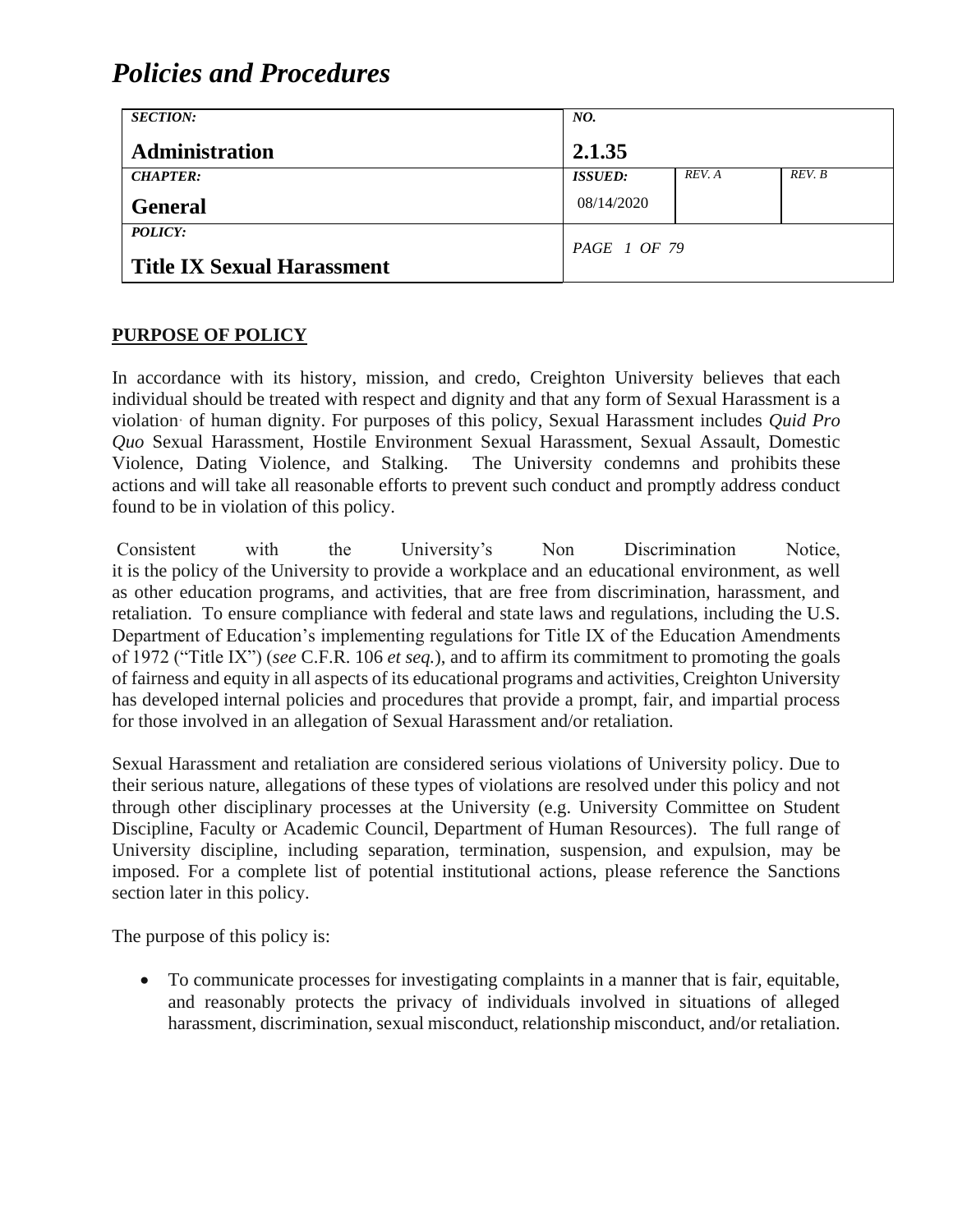| <b>SECTION:</b>                   | NO.            |        |        |
|-----------------------------------|----------------|--------|--------|
| Administration                    | 2.1.35         |        |        |
| <b>CHAPTER:</b>                   | <b>ISSUED:</b> | REV. A | REV. B |
| <b>General</b>                    | 08/14/2020     |        |        |
| <b>POLICY:</b>                    | PAGE 2 OF 79   |        |        |
| <b>Title IX Sexual Harassment</b> |                |        |        |

- To enable Creighton in its efforts to provide a workplace and educational environment, as well as other benefits, programs, and activities, that are free from discrimination, harassment, sexual misconduct, relationship misconduct, and retaliation.
- To enable Creighton in its efforts to protect those individuals who report or provide information related to alleged violations of this policy and all of those involved in the investigation or adjudication of this policy from retaliation of any kind.
- To promote compliance with federal and state civil rights laws, including but not limited to Title IX of the Education Amendments of 1972 ("Title IX") (*see* C.F.R. § 106 *et seq.*), Title VII of the Civil Rights Act of 1964 (42 U.S.C. § 2000e *et seq.*), the Violence Against Women Act of 1994, (*see* 42 U.S.C. § 13701 *et seq.*; reauthorized 34 U.S.C. § 12291), and the Clery Act (*see* 20 U.S.C. § 1092.)
- To set forth guidance for preventing Sexual Harassment and retaliation.
- To enable Creighton in its effort to take timely corrective action when Sexual Harassment and/or retaliation occur.
- To establish a consistent process for resolving complaints Sexual Harassment and/or retaliation in a fair and just manner.

### **SCOPE OF POLICY**

This policy applies to Sexual Harassment that occurs within the University's Education Programs or Activities and that is committed by an administrator, faculty member, staff member, student, contractor, guest, or other member of the University community.

This policy does not apply to Sexual Harassment that occurs off-campus, in a private setting, and outside the scope of the University's Education Programs or Activities; such misconduct may be prohibited by the Standards of Conduct if committed by a student, the Faculty Handbook if committed by a faculty member, or other University policies and standards if committed by an employee.

Creighton may also extend jurisdiction to off-campus and/or to online conduct when the Title IX Coordinator determines that the conduct affects a substantial University interest. A substantial Creighton interest includes: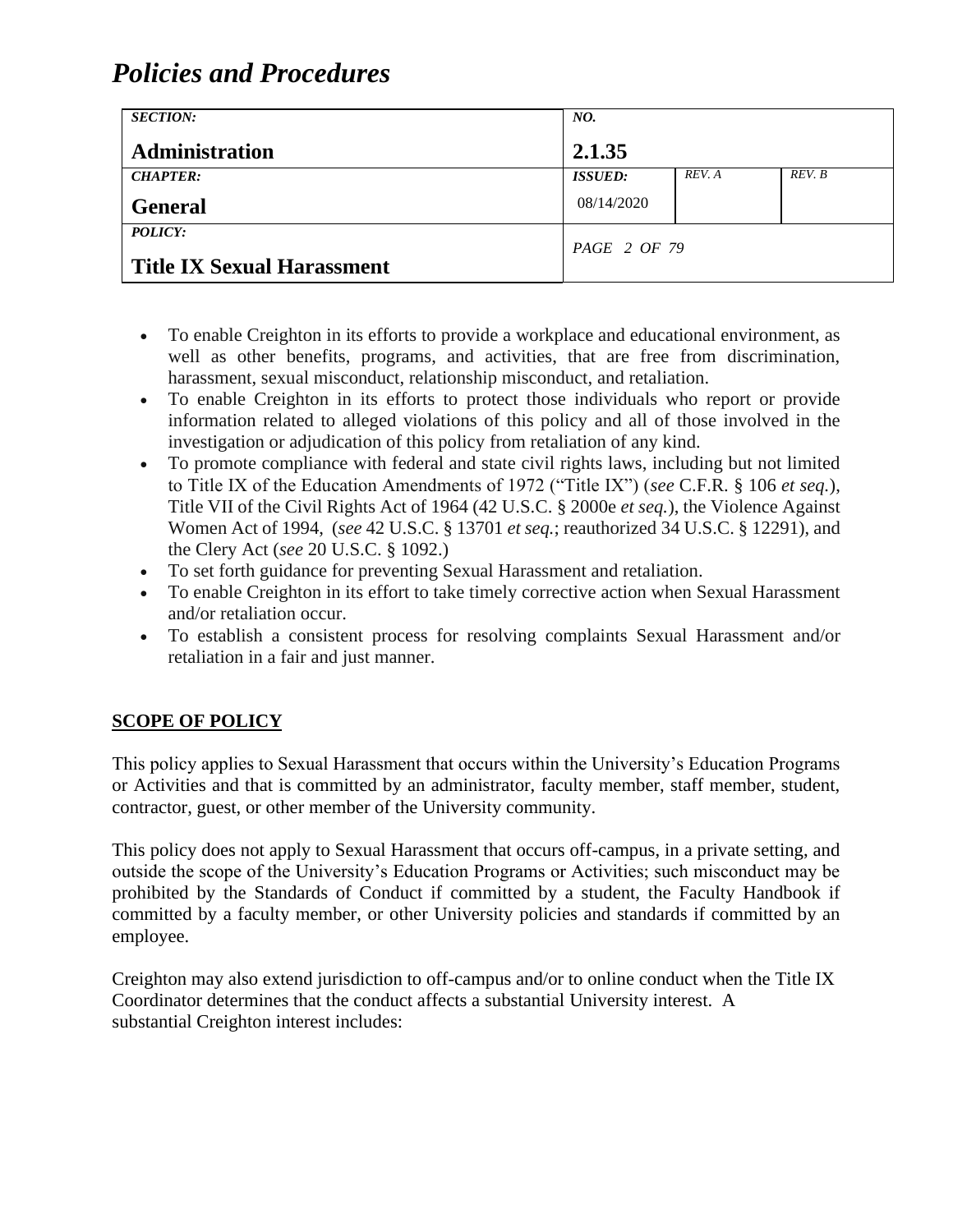| <b>SECTION:</b>                   | NO.            |        |        |
|-----------------------------------|----------------|--------|--------|
| Administration                    | 2.1.35         |        |        |
| <b>CHAPTER:</b>                   | <b>ISSUED:</b> | REV. A | REV. B |
| <b>General</b>                    | 08/14/2020     |        |        |
| <b>POLICY:</b>                    | PAGE 3 OF 79   |        |        |
| <b>Title IX Sexual Harassment</b> |                |        |        |

- Any action that constitutes a criminal offense as defined by law. This includes, but is not limited to, single or repeat violations of any local, state, or federal law;
- Any situation in which it is determined that the Respondent poses an immediate threat to the physical health or safety of any student or other individual;
- Any situation that significantly impinges upon the rights, property, or achievements of oneself or others or significantly breaches the peace and/or causes social disorder; and/or
- Any situation that is detrimental to the educational interests or mission of Creighton University.

Consistent with the U.S. Department of Education's implementing regulations for Title IX, this policy does not apply to Sexual Harassment that occurs outside the geographic boundaries of the United States, even if the Sexual Harassment occurs in the University's Education Programs or Activities, such as a study abroad program. Sexual Harassment that occurs outside the geographic boundaries of the United States is governed by the Standards of Conduct if committed by a student, the Faculty Handbook if committed by a faculty member, or other University policies and standards if committed by an employee, including but not limited to the Creighton Romantic or Intimate Relationships Policy.

Incidents reported to the Office of Equity and Inclusion under this policy may, at times, also involve allegations of the Student Standards of Conduct or other University policies. To the extent that these alleged violations directly relate to the allegations under this Policy, they may be investigated and considered with a referral to the appropriate University office for follow-up.

If the Respondent is unknown or is not a member of the Creighton community, the Title IX Coordinator or their designee will assist the Complainant in identifying appropriate campus and local resources and support options and/or, when criminal conduct is alleged, in contacting local law enforcement if the individual would like to file a police report. Even if the Respondent is not a member of the Creighton community, Supportive Measures, remedies, and resources may be accessible to the Complainant by contacting the Title IX Coordinator or the VIP Center.

All outside parties who conduct business with the University through affiliation and other agreements will be expected to comply with the policies and procedures of their employers and with this policy as specified by the terms of any contract or agreement between the University and such third party. The procedures below may be applied to incidents, to patterns, and/or to the campus climate, all of which may be addressed and investigated in accordance with this policy.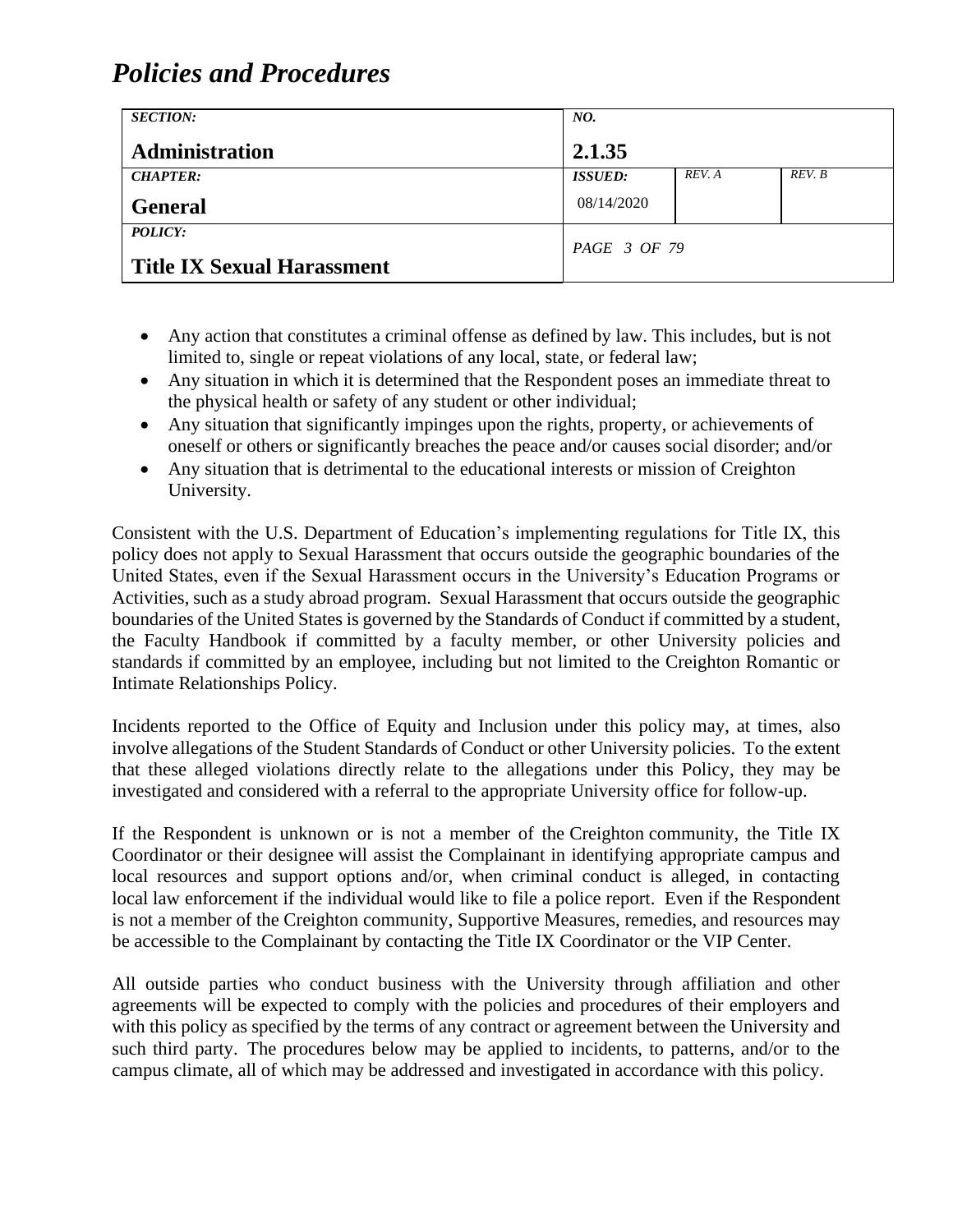| <b>SECTION:</b>                   | NO.            |        |        |
|-----------------------------------|----------------|--------|--------|
| <b>Administration</b>             | 2.1.35         |        |        |
| <b>CHAPTER:</b>                   | <b>ISSUED:</b> | REV. A | REV. B |
| <b>General</b>                    | 08/14/2020     |        |        |
| POLICY:                           | PAGE 4 OF 79   |        |        |
| <b>Title IX Sexual Harassment</b> |                |        |        |

### **GLOSSARY**

The University provides the following definitions for the purposes of this policy.

**Advisor of Choice:** A person who may accompany a Complainant or Respondent to all meetings, interviews, and hearings that are part of the investigation, adjudication, and appeal process. This person is chosen by a Complainant or Respondent or, if requested by the Complainant or Respondent, appointed by the University. The advisor may be, but is not required to be, an attorney.

**Complainant**: An individual who is alleged to be the victim of conduct that could constitute harassment or discrimination; or retaliation for engaging in a protected activity.

**Day:** A business day when Creighton University is in normal operation.

**Education Programs or Activities:** All operations of Creighton University, including, but not limited to, in-person and online educational instruction, employment, research activities, extracurricular activities, athletics, residence life, dining services, performances, and community engagement and outreach programs. The term applies to all activity that occurs on campus or on other property owned or occupied by the University. It also includes off-campus locations, events, or circumstances over which Creighton University exercises substantial control over both the Respondent and the context in which the sexual harassment or discrimination occurs, including any building owned or controlled by a student organization that is officially recognized by Creighton University.

**Final Determination:** A conclusion by the preponderance of the evidence standard whether the conduct occurred as alleged and whether it did or did not violate University policy.

**Finding:** A conclusion by the preponderance of the evidence standard that the conduct did or did not occur as alleged.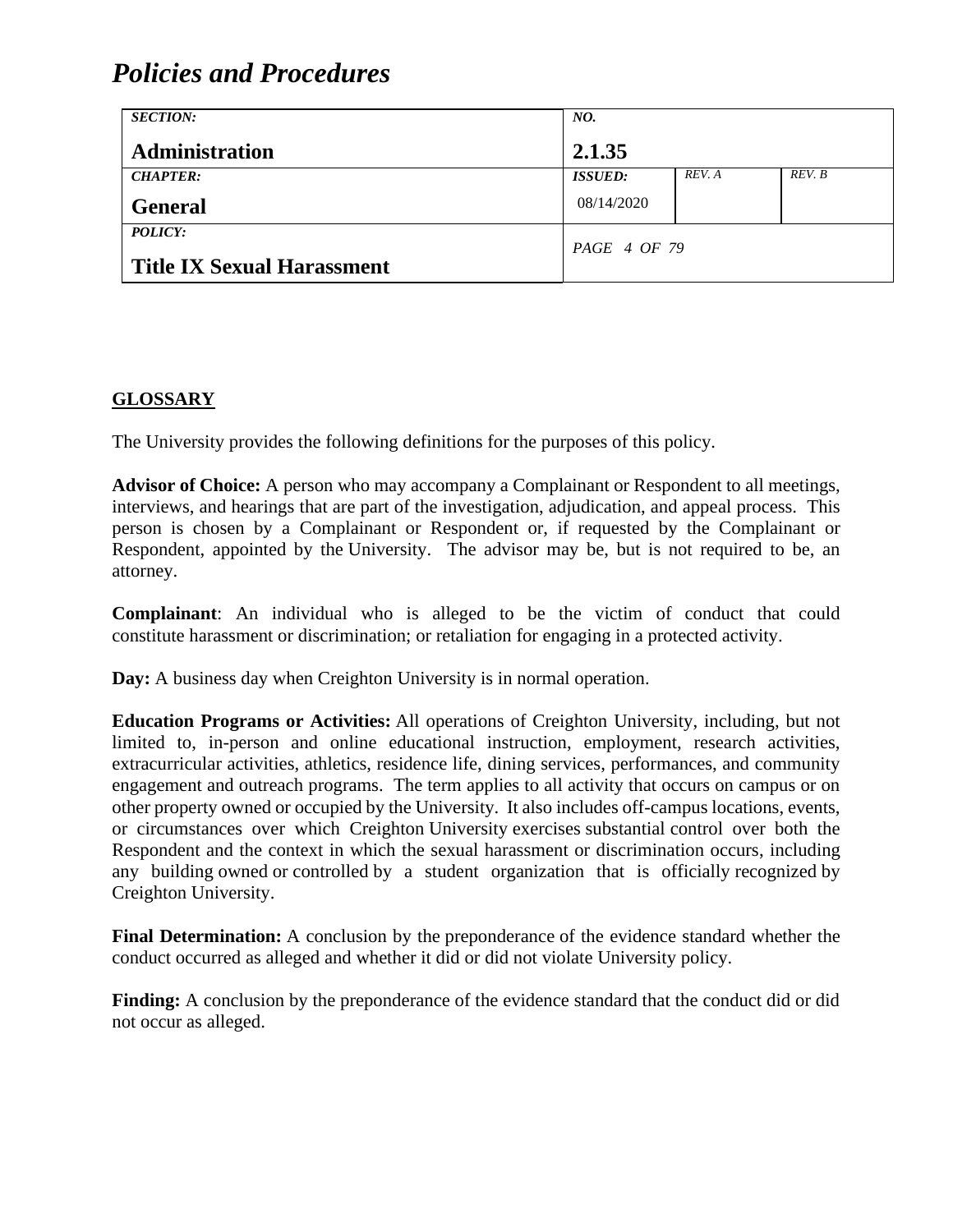| <b>SECTION:</b>                   | NO.            |        |        |
|-----------------------------------|----------------|--------|--------|
| <b>Administration</b>             | 2.1.35         |        |        |
| <b>CHAPTER:</b>                   | <b>ISSUED:</b> | REV. A | REV. B |
| <b>General</b>                    | 08/14/2020     |        |        |
| POLICY:                           | PAGE 5 OF 79   |        |        |
| <b>Title IX Sexual Harassment</b> |                |        |        |

**Formal Complaint:** A document filed by a Complainant or signed by the Title IX Coordinator alleging Sexual Harassment against a Respondent and requesting that the University investigate the allegation of Sexual Harassment in accordance with this policy. At the time of filing a Formal Complaint, a Complainant must be participating in or attempting to participate in the University's Education Programs or Activities. A "document filed by a Complainant" means a document or electronic submission (such as an email) that contains the Complainant's physical or electronic signature or otherwise indicates that the Complainant is the person filing the Complaint.

**Formal Resolution Process:** A method of formal resolution to address conduct that falls within the policies included below, and which complies with the requirements of 34 C.F.R. Part 106.45.

**Formal Resolution Process Team:** Trained individuals who serve as investigators, informal resolution facilitators, hearing officers, appeal officers, and advisors (though not at the same time or with respect to the same case).

**Hearing Decision-maker or Board:** Those who have decision-making and sanctioning authority within Creighton University's Formal Resolution Process.

**Hostile Environment Sexual Harassment:** Unwelcome conduct determined by a reasonable person to be so severe, pervasive and objectively offensive that it effectively denies a person access to the University's Education Programs or Activities.

**Investigator:** The person or persons charged by Creighton University with gathering facts about an alleged violation of this Policy, assessing relevance and credibility, synthesizing the evidence, and compiling this information into an investigation report and file.

**Official with Authority (OWA):** An employee of Creighton University charged with the responsibility to implement corrective measures for Sexual Harassment on behalf of the University.

Parties: The Complainant(s) and Respondent(s), collectively.

**Relevant Evidence:** Evidence that tends to prove or disprove an issue raised by the allegations in the Complaint.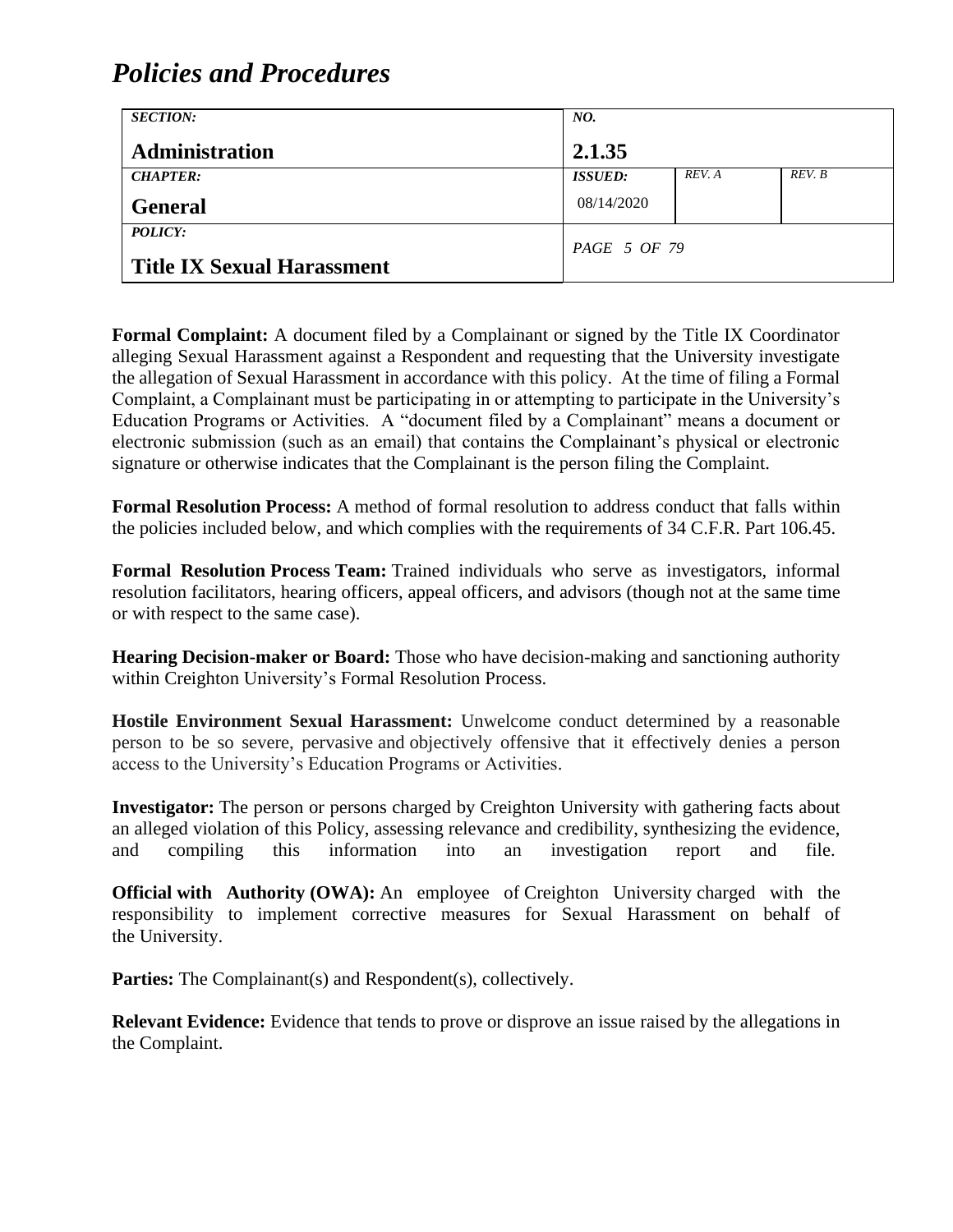| <b>SECTION:</b>                   | NO.            |        |        |
|-----------------------------------|----------------|--------|--------|
| <b>Administration</b>             | 2.1.35         |        |        |
| <b>CHAPTER:</b>                   | <b>ISSUED:</b> | REV. A | REV. B |
| <b>General</b>                    | 08/14/2020     |        |        |
| <b>POLICY:</b>                    | PAGE 6 OF 79   |        |        |
| <b>Title IX Sexual Harassment</b> |                |        |        |

**Remedies:** Post-finding actions directed to the Complainant and/or the community as mechanisms to address safety, prevent recurrence, and restore access to Creighton University's educational program.

**Respondent:** An individual who has been reported to be the perpetrator of conduct that could constitute Sexual Harassment.

**Resolution:** The result of an informal or Formal Resolution Process.

**Sanction:** A consequence imposed by the University on a Respondent who is found to have violated this policy.

**Sexual Harassment:** Conduct on the basis of sex that constitutes Quid Pro Quo Sexual Harassment, Hostile Environment Sexual Harassment, Sexual Assault, Domestic Violence, Dating Violence, or Stalking.

**Standard of Proof:** The standard of proof used under this policy is a Preponderance of the Evidence.

**Student:** Any individual who has accepted an offer of admission, or who is registered or enrolled for credit or non-credit bearing coursework, and who maintains an ongoing relationship with Creighton University.

**Supportive Measures**: Non-disciplinary, non-punitive individualized services offered as appropriate, and reasonably available, and without fee or charge to a Complainant and/or Respondent before or after the filing of a Formal Complaint or where no Formal Complaint has been filed, that are designed to restore or preserve equal access to the University's Education Programs or Activities without unreasonably burdening another party, including measures designed to protect the safety of all parties implicated by a report or the University's education environment, or to deter Sexual Harassment.

**Title IX Coordinator:** The official designated by Creighton University to ensure compliance with Title IX and Creighton's Title IX program. The Title IX Coordinator has the primary responsibility for coordinating Creighton's efforts related to the intake, investigation, resolution, and implementation of supportive measures to stop, remediate, and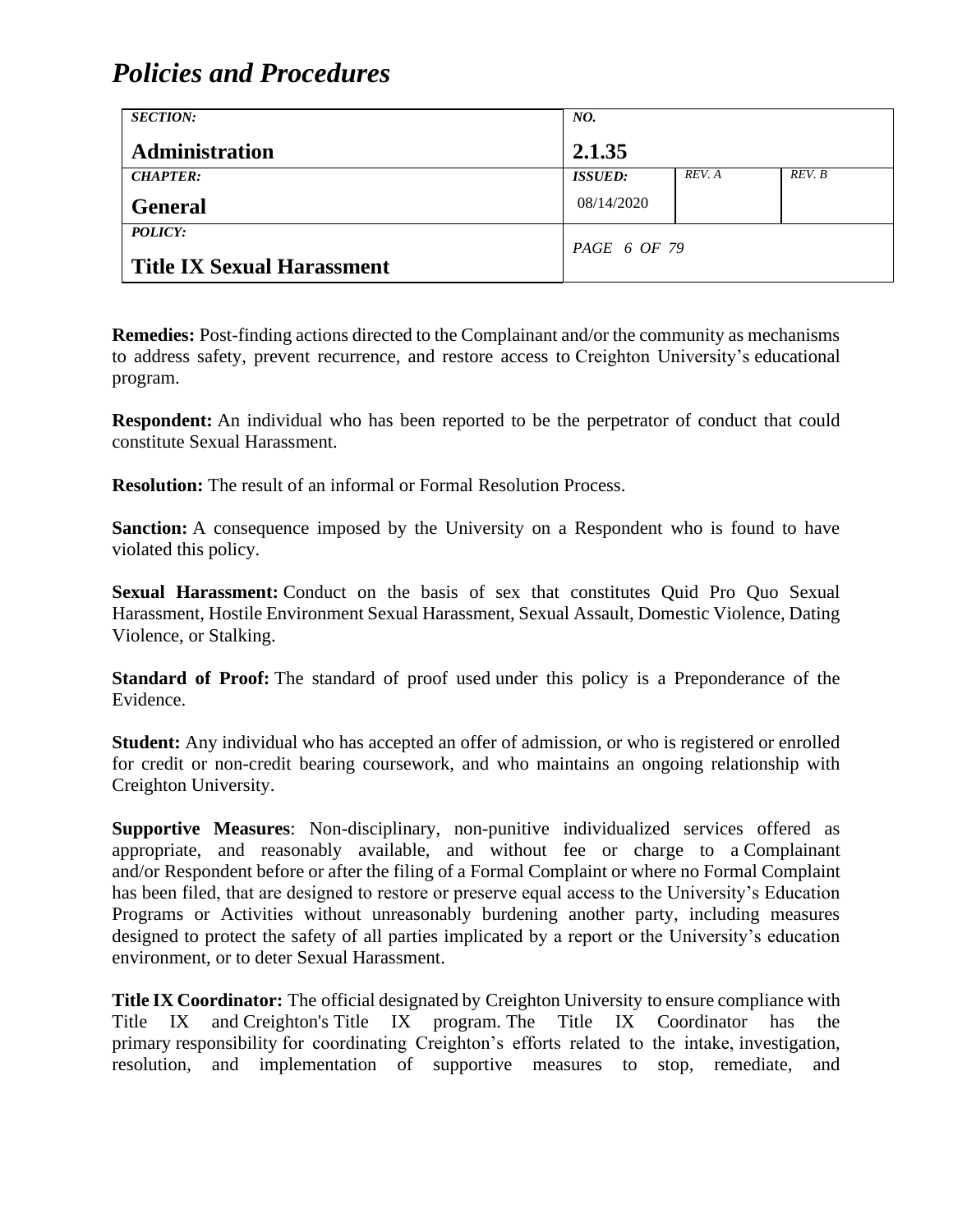| <b>SECTION:</b>                   | NO.                   |        |        |
|-----------------------------------|-----------------------|--------|--------|
| <b>Administration</b>             | 2.1.35                |        |        |
| <b>CHAPTER:</b>                   | <i><b>ISSUED:</b></i> | REV. A | REV. B |
| <b>General</b>                    | 08/14/2020            |        |        |
| <b>POLICY:</b>                    |                       |        |        |
| <b>Title IX Sexual Harassment</b> | PAGE 7 OF 79          |        |        |

prevent discrimination, harassment, and retaliation prohibited under this policy. References to the Coordinator throughout this policy may also encompass a designee of the Coordinator for specific tasks. The Title IX Coordinator may consult with other University officials and legal counsel as necessary when carrying out their duties under this policy.

Title IX Team refers to the Title IX Coordinator, any deputy coordinators, and any member of the Formal Resolution Process Team.

### **OFFICIALS WITH AUTHORITY**

Creighton University has designated certain administrators as "Officials with Authority" to address and correct Sexual Harassment and retaliation. In addition to the Title IX Team, Officials with Authority may also accept notice or complaints at the University. Officials with Authority include the following individuals:

- President
- Provost
- Executive Vice President
- Vice Provosts
- Deans
- Senior Director- Office of Community Standards and Wellbeing
- Assistant Vice President- Human Resources
- Assistant Vice President- Public Safety
- Athletic Director

Creighton University has designated faculty and staff as Mandatory Reporters of incidents of harassment, discrimination, sexual misconduct, relationship misconduct, and retaliation. This is further explained in the Mandatory Reporters Policy 2.1.26.

Individuals have the right to file a complaint with an outside agency. Contact information for outside agencies and additional resources are available at [www.creighton.edu/oei.](http://www.creighton.edu/oei)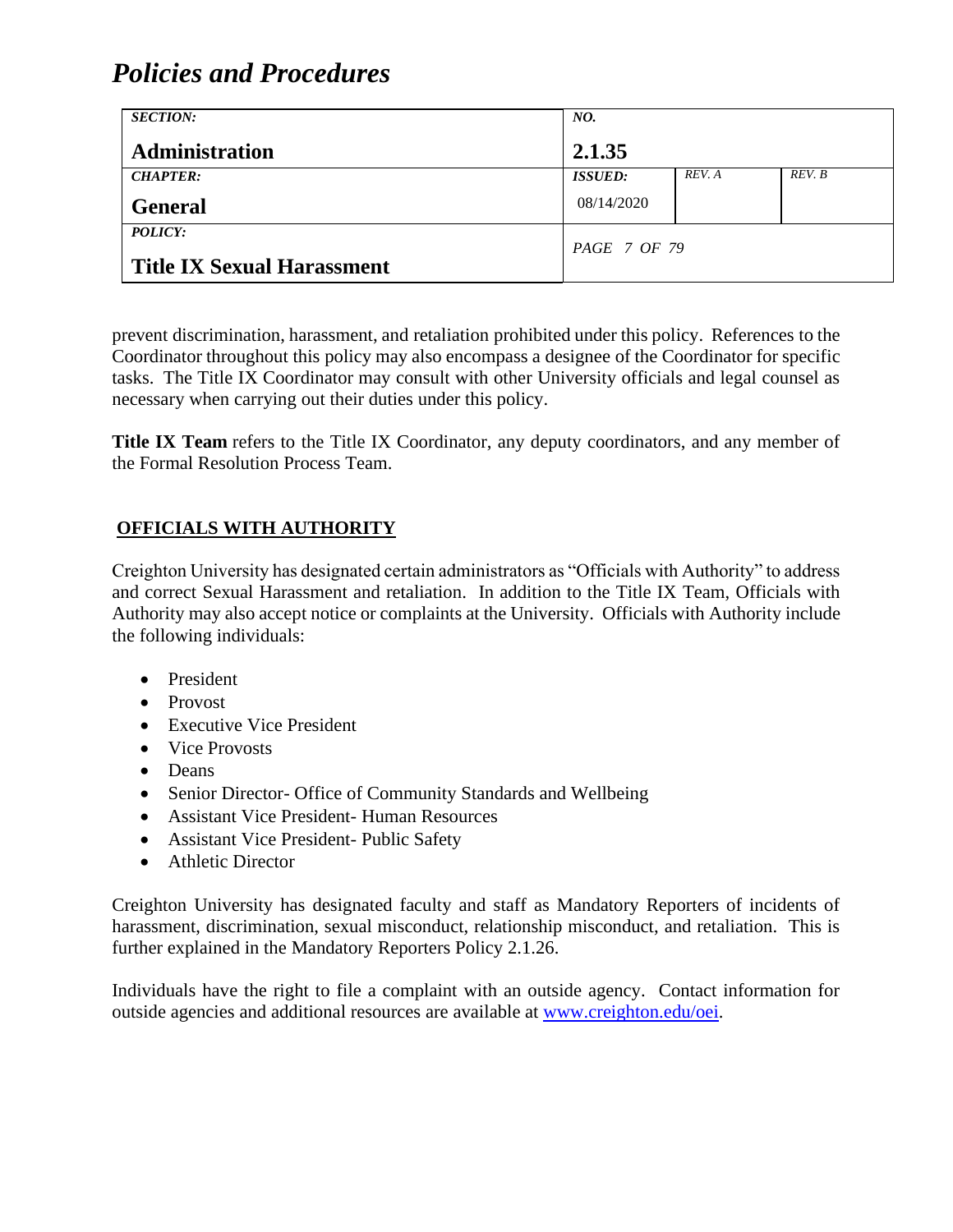| <b>SECTION:</b>                   | NO.            |        |        |
|-----------------------------------|----------------|--------|--------|
| <b>Administration</b>             | 2.1.35         |        |        |
| <b>CHAPTER:</b>                   | <b>ISSUED:</b> | REV. A | REV. B |
| <b>General</b>                    | 08/14/2020     |        |        |
| POLICY:                           | PAGE 8 OF 79   |        |        |
| <b>Title IX Sexual Harassment</b> |                |        |        |

### **HOSTILE ENVIRONMENT SEXUAL HARASSMENT**

Because we value *Cura Personalis,* "Care for the individual person," all members of the Creighton community are expected to respect each person as a child of God and treat each individual with dignity. Students, faculty, and staff all have the right to work and learn in a respectful, non-discriminatory environment. Any form of discrimination or discriminatory harassment violates this principle and will not be tolerated by the University.

The University will act to remedy all forms of harassment when reported, whether or not the harassment rises to the level of creating a Hostile Environment.

When harassment rises to the level of Hostile Environment Sexual Harassment, the University may impose sanctions on the Respondent through application of the complaint resolution process set forth below.

The University further reserves the right to address offensive conduct and/or harassment that does not rise to the level of Hostile Environment Sexual Harassment or that is of a generic nature and not based on a protected status. Addressing such conduct will not result in the imposition of discipline under this policy, but may be addressed through conversation, remedial actions, education, collaborative discernment resolutions, and/or other informal resolution mechanisms.

Creighton's policy is not meant to inhibit or prohibit educational content or discussions inside or outside of the classroom that include relevant, but controversial or sensitive subject matters protected by academic freedom that do not constitute Hostile Environment Sexual Harassment.

#### **FORCE, COERCION, CONSENT, AND INCAPACITATION**

For purposes of this policy, the following definitions and understandings apply:

**Force:** The use of physical violence and/or physical imposition to gain sexual access. Force also includes threats, intimidation (implied threats), and coercion that is intended to overcome resistance or produce consent.

Sexual activity that is forced is, by definition, non-consensual, but non-consensual sexual activity is not necessarily forced. Silence or the absence of resistance alone is not consent. Consent is not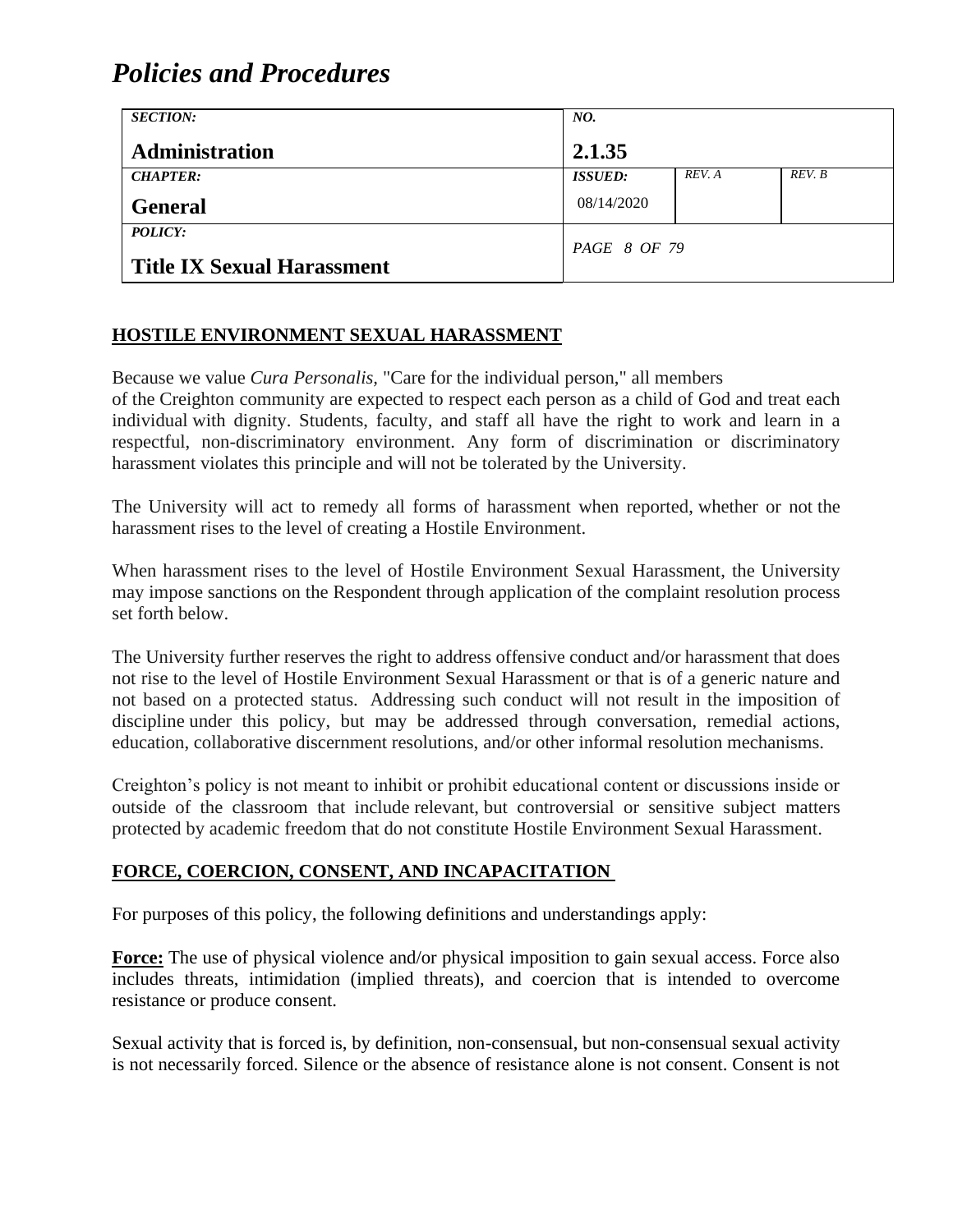| <b>SECTION:</b>                   | NO.            |        |        |
|-----------------------------------|----------------|--------|--------|
| Administration                    | 2.1.35         |        |        |
| <b>CHAPTER:</b>                   | <b>ISSUED:</b> | REV. A | REV. B |
| <b>General</b>                    | 08/14/2020     |        |        |
| POLICY:                           |                |        |        |
| <b>Title IX Sexual Harassment</b> | PAGE 9 OF 79   |        |        |

demonstrated by the absence of resistance. While resistance is not required or necessary, it is a clear demonstration of non-consent.

**Coercion**: Direct or implied threat of force, violence, danger, hardship, or retribution sufficient to persuade a reasonable person of ordinary susceptibility to perform an act which otherwise would not have been performed or acquiesce in an act to which one would otherwise not have submitted. Coercion can include unreasonable and sustained pressure for sexual activity. Coercive behavior differs from seductive behavior based on the type of pressure someone uses to get consent from another. A person's words or conduct cannot amount to Coercion for purposes of this policy unless they wrongfully impair the other's freedom of will and ability to choose whether or not to engage in sexual activity.

**Consent:** Consent is affirmative by definition. Consent is an *explicitly communicated* mutual agreement in which all parties make an *informed*, *voluntary*, and *active* decision to engage in specific sexual activity. Consent is words or actions that a reasonable person in the perspective of the Respondent would understand as agreement to engage in the sexual conduct at issue. It is the responsibility of any person wishing to engage in sexual activity with another person to determine the capacity of that potential sexual partner to provide consent.

*Explicitly communicated*: Consent must be communicated clearly, either verbally or non-verbally, through an outward demonstration signifying a person has freely chosen to engage in specific sexual activity. Consent cannot be inferred from the absence of a "no" and may not be inferred from silence, passivity, lack of resistance, or lack of an active response (e.g. freezing or being physically unable to communicate).

*Informed*: This means that all individuals understand, are aware of, and agree to the "who" (same partners), "what" (same acts), "where" (same location), "when" (same time), and "how" (same way and under the same conditions) of the sexual activity. A person is not deemed to be informed if a sexual partner misrepresents or materially omits information about themself or the situation to gain sexual access. Being informed includes, but is not limited to, an awareness of whether pictures and/or video are being taken and knowledge of a partner's sexual health status (i.e. sexually transmitted infections). *See also* "sexual exploitation."

*Voluntary*: This means that consent is freely given by all parties and cannot be the result of force, threats, intimidation, coercion, or fraud.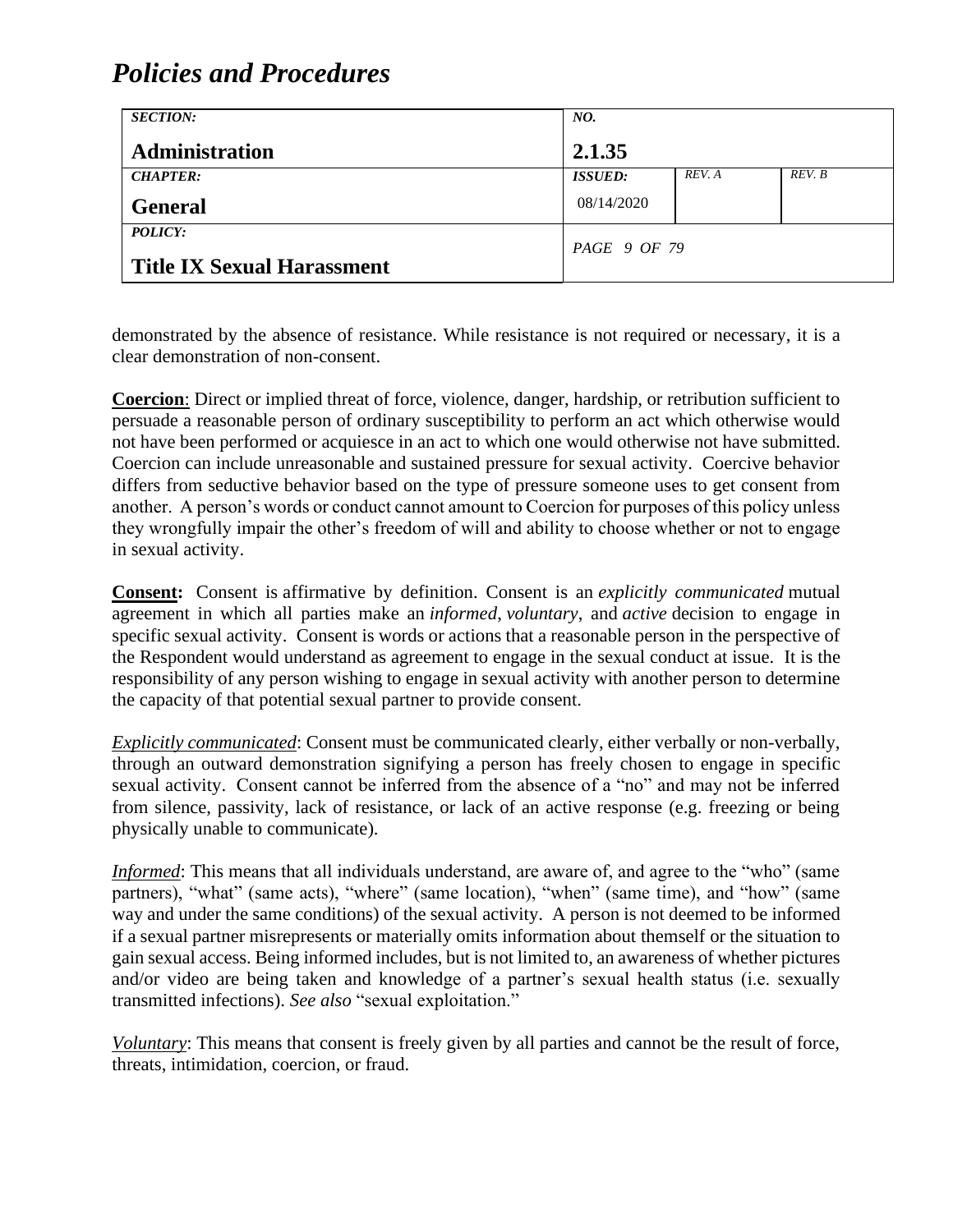| <b>SECTION:</b>                   | NO.                  |        |        |
|-----------------------------------|----------------------|--------|--------|
| <b>Administration</b>             | 2.1.35               |        |        |
| <b>CHAPTER:</b>                   | <b>ISSUED:</b>       | REV. A | REV. B |
| <b>General</b>                    | 08/14/2020           |        |        |
| POLICY:                           | <i>PAGE 10 OF 79</i> |        |        |
| <b>Title IX Sexual Harassment</b> |                      |        |        |

*Active*: Consent must be present and ongoing throughout every sexual interaction. Consent to one activity does not imply consent to other acts, nor does a previous or ongoing intimate relationship indicate consent to other sexual acts. Consent can be revoked at any time. If there is confusion or ambiguity during a sexual interaction, it is essential that the participants stop the activity and clarify each party's willingness to continue.

**Incapacitation:** A state where an individual cannot make an informed and rational decision to consent to engage in sexual contact because the individual lacks conscious knowledge of the nature of the act (e.g., to understand the "who, what, where, when, why or how" of the sexual interaction) and/or is physically or mentally helpless. An individual is also considered incapacitated, and therefore unable to give consent, when asleep, unconscious, or otherwise unaware that sexual contact is occurring.

Incapacitation can only be found when the Respondent knew or should have known that the Complainant was incapacitated when viewed from the position of a sober, reasonable person. One's own intoxication is not an excuse for failure to recognize another person's incapacitation.

Incapacitation may result from the use of alcohol and/or other drugs; however, consumption of alcohol or other drugs, inebriation, or intoxication alone are insufficient to establish incapacitation. Incapacitation is beyond mere drunkenness or intoxication. The impact of alcohol or drugs varies from person to person, and evaluating incapacitation requires an assessment of how consumption of alcohol and/or drugs impacts an individual's:

- Decision-making ability
- Awareness of consequences
- Ability to make informed judgments
- Capacity to appreciate the nature or circumstances of the act.

No single factor is determinative of incapacitation. Some common signs that someone may be incapacitated include, but are not limited to, the following:

- Lack of control over physical movements; difficulty walking, stumbling, falling down; being unable to stand or walk without assistance
- Slurred speech or inability to communicate clearly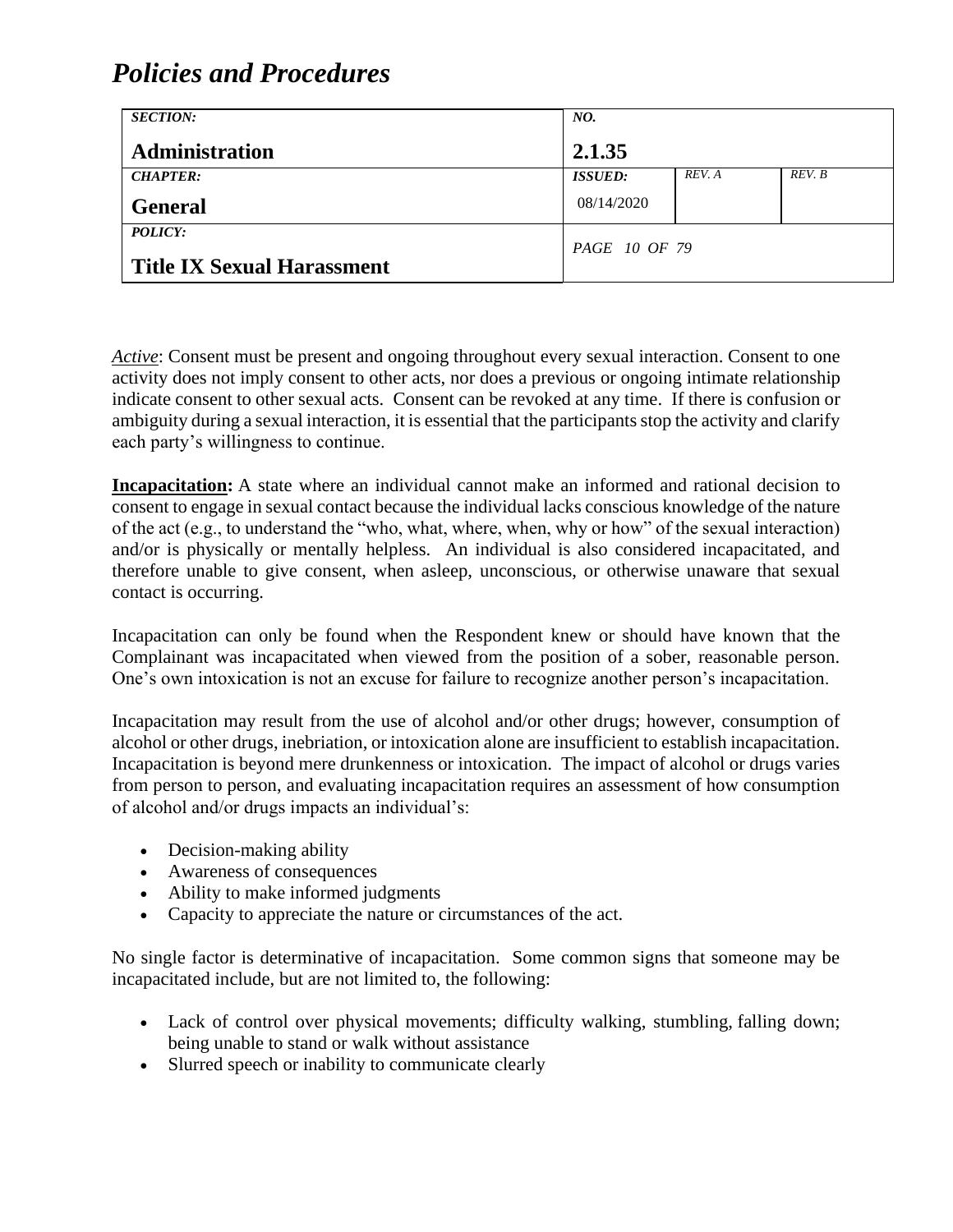| <b>SECTION:</b>                                     | NO.                  |        |        |
|-----------------------------------------------------|----------------------|--------|--------|
| Administration                                      | 2.1.35               |        |        |
| <b>CHAPTER:</b>                                     | <b>ISSUED:</b>       | REV. A | REV. B |
| <b>General</b>                                      | 08/14/2020           |        |        |
| <b>POLICY:</b><br><b>Title IX Sexual Harassment</b> | <i>PAGE 11 OF 79</i> |        |        |

- Inability to focus or confusion about the circumstances
- Vomiting
- Unconsciousness or periods of unconsciousness; blackouts.

### **REPORTING SEXUAL HARASSMENT**

Any person may report Sexual Harassment using any of the following options:

• Report to the Title IX Coordinator, a member of the Title IX staff, or an Official with Authority. Such a report may be made at any time (including during non-business hours) by using the telephone number, email address, office mailing address listed for the Title IX Coordinator here:

Allison Taylor, M.S.Ed. Title IX Coordinator Executive Director, Office of Equity and Inclusion 2500 California Plaza Creighton Hall, Ste. 340 Omaha, NE 68178 (402) 280-4120 [AllisonTaylor@creighton.edu](mailto:AllisonTaylor@creighton.edu) www.creighton.edu/oei

• Report Sexual Harassment online, using the reporting form posted at [www.creighton.edu/oei](http://www.creighton.edu/oei) or [www.creighton.edu/safety/tell-someone.](http://www.creighton.edu/safety/tell-someone) Anonymous reports are accepted but can give rise to a need to investigate. Creighton University strives to provide supportive measures to all Complainants, which is impossible with an anonymous report. Because reporting carries no obligation to initiate a formal response, and as the University respects Complainant requests to dismiss complaints unless there is a compelling threat to health and/or safety, the Complainant is largely in control and should not fear a loss of privacy by making a report that allows the University to discuss and/or provide supportive measures.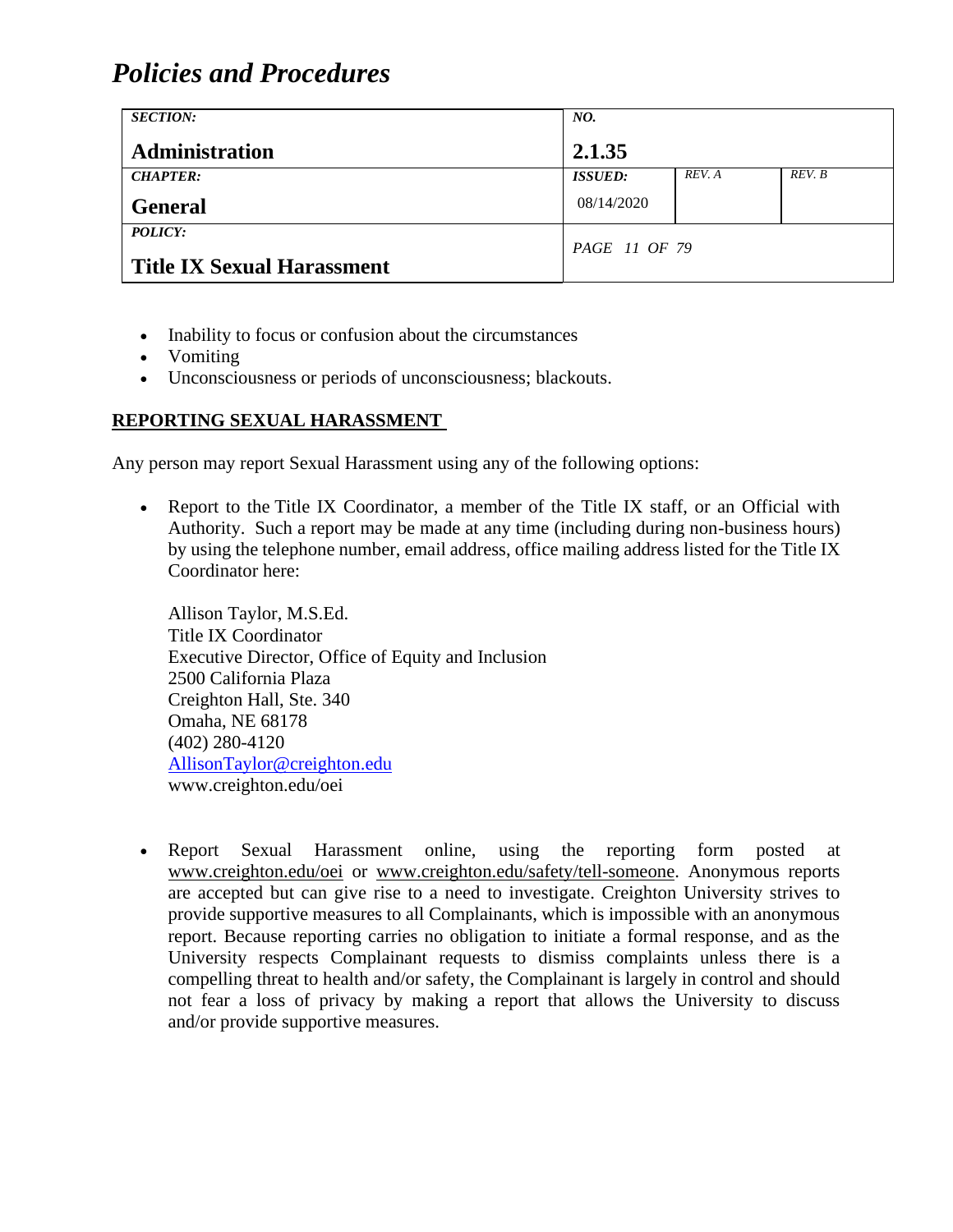| <b>SECTION:</b>                                     | NO.                  |        |        |
|-----------------------------------------------------|----------------------|--------|--------|
| Administration                                      | 2.1.35               |        |        |
| <b>CHAPTER:</b>                                     | <b>ISSUED:</b>       | REV. A | REV. B |
| <b>General</b>                                      | 08/14/2020           |        |        |
| <b>POLICY:</b><br><b>Title IX Sexual Harassment</b> | <i>PAGE 12 OF 79</i> |        |        |

• Report using the external Ethicspoint reporting hotline and/or webform at 855-256-0478 or<https://secure.ethicspoint.com/domain/media/en/gui/43718/>

If notice is submitted in a form that does not meet the standard for a Formal Complaint, defined in the "Glossary", the Title IX Coordinator will contact the Complainant to ensure that it is filed correctly.

The university will act on any report of violation of this policy that is received by the Title IX Coordinator or any other Official with Authority by applying the proper procedure.

Upon receipt of a report to the Title IX Coordinator or Official with Authority of an alleged violation of the policy, the Office of Equity and Inclusion will initiate a prompt initial assessment to determine the next steps which must be taken, including offering Supportive Measures and determining what process(es) may apply.

#### **SPECIAL ADVICE FOR INDIVIDUALS REPORTING SEXUAL ASSAULT, DOMESTIC VIOLENCE, DATING VIOLENCE, OR STALKING**

If you believe you are the victim of Sexual Assault, Domestic Violence, or Dating Violence, get to safety and do everything possible to preserve evidence by making certain that the crime scene is not disturbed. Preservation of evidence may be necessary for proof of the crime or in obtaining a protection order. For those who believe that they are victims of Sexual Assault, Domestic Violence, or Dating Violence, the University recommends the following:

- Get to a safe place as soon as possible.
- Try to preserve all physical evidence of the crime—avoid bathing, using the toilet, rinsing one's mouth or changing clothes. If it is necessary, put all clothing that was worn at the time of the incident in a paper bag, not a plastic one.
- Do not launder or discard bedding or otherwise clean the area where the assault occurred – preserve for law enforcement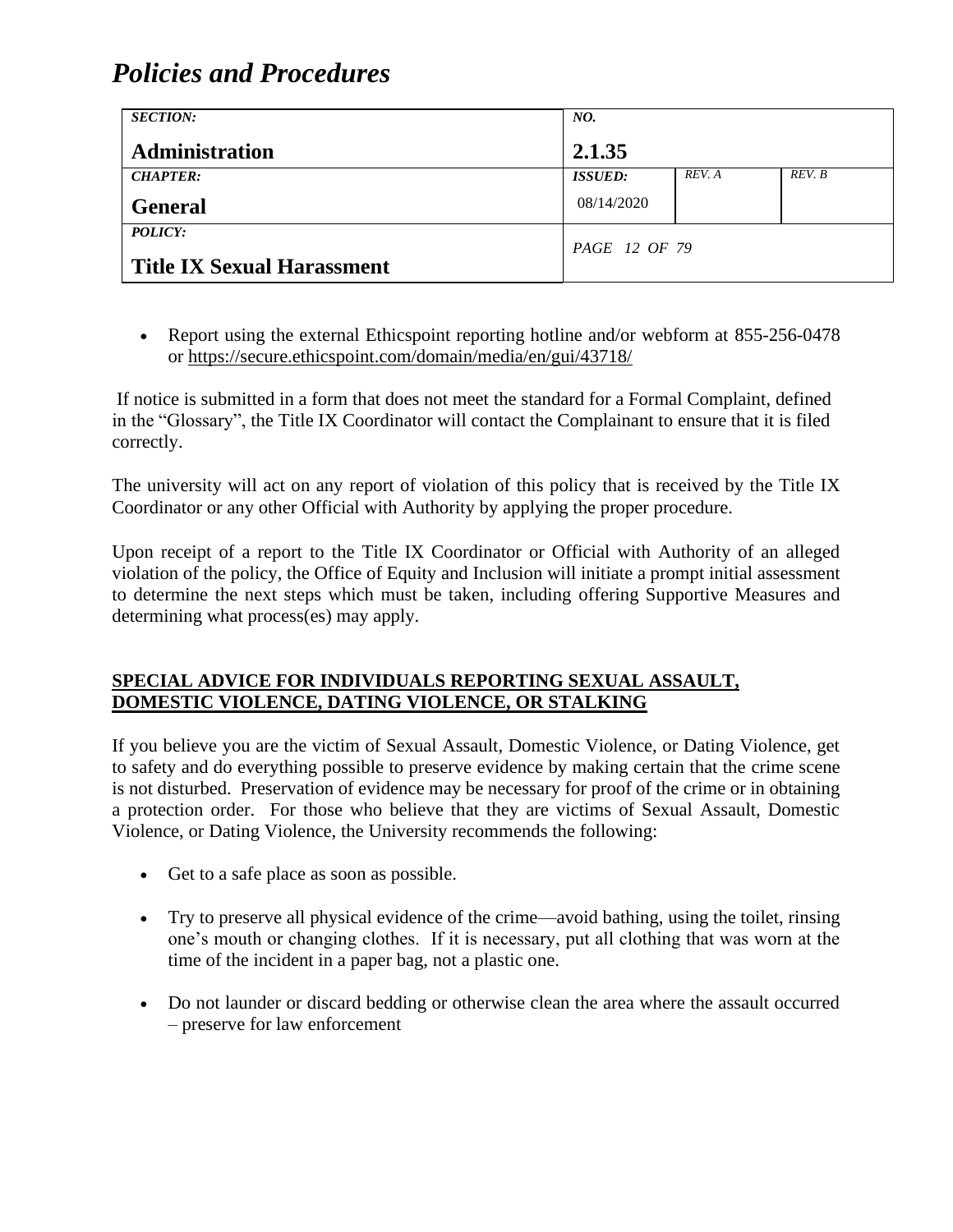| <b>SECTION:</b>                                     | NO.            |        |        |
|-----------------------------------------------------|----------------|--------|--------|
| Administration                                      | 2.1.35         |        |        |
| <b>CHAPTER:</b>                                     | <b>ISSUED:</b> | REV. A | REV. B |
| <b>General</b>                                      | 08/14/2020     |        |        |
| <b>POLICY:</b><br><b>Title IX Sexual Harassment</b> | PAGE 13 OF 79  |        |        |

- Preserve all forms of electronic communication that occurred before, during, or after the assault
- Contact law enforcement by calling 911.
- Get medical attention all medical injuries are not immediately apparent. This will also help collect evidence that may be needed in case the individual decides to press charges. Local hospitals have evidence collection kits necessary for criminal prosecution should the victim wish to pursue charges. Take a full change of clothing, including shoes, for use after a medical examination.
- Contact a trusted person, such as a friend or family member, for support.
- Talk with a professional licensed counselor, University chaplain, or health care provider who can help explain options, give information, and provide emotional support.
- Make a report to the Title IX Coordinator.
- Explore this policy and avenues for resolution under the Title IX Grievance Process.

It is also important to take steps to preserve evidence in cases of Stalking, to the extent such evidence exists. Such evidence is more likely to be in the form of letters, emails, text messages, electronic images, etc. rather than evidence of physical contact and violence. This type of nonphysical evidence will also be useful in all types of Sexual Harassment investigations.

Once a report of Sexual Assault, Domestic Violence, Dating Violence, or Stalking is made, the victim has several options such as, but not limited to:

- obtaining Supportive Measures
- contacting parents or a relative
- seeking legal advice
- seeking personal counseling (always recommended)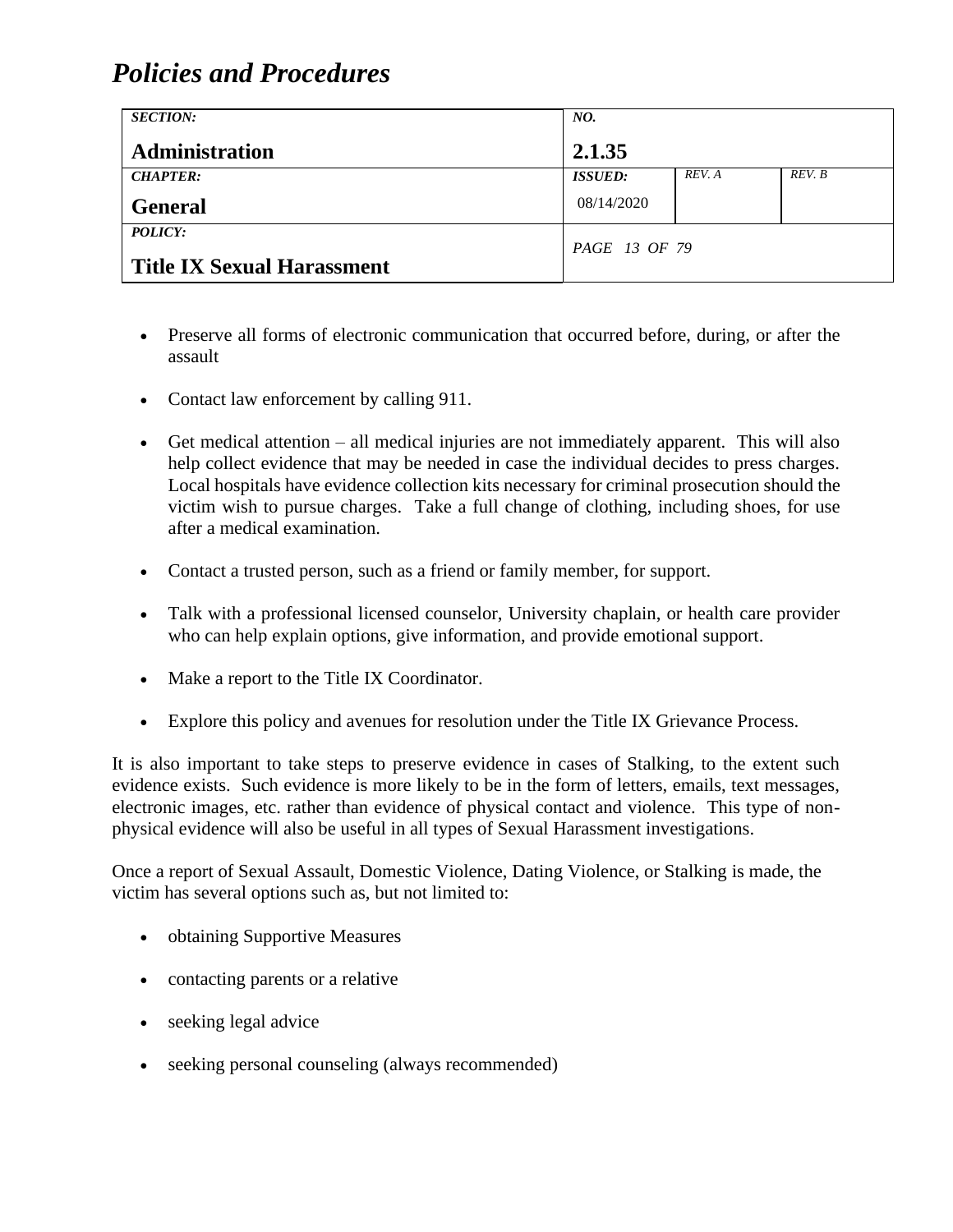| <b>SECTION:</b>                                     | NO.            |        |        |
|-----------------------------------------------------|----------------|--------|--------|
| <b>Administration</b>                               | 2.1.35         |        |        |
| <b>CHAPTER:</b>                                     | <b>ISSUED:</b> | REV. A | REV. B |
| <b>General</b>                                      | 08/14/2020     |        |        |
| <b>POLICY:</b><br><b>Title IX Sexual Harassment</b> | PAGE 14 OF 79  |        |        |

- pursuing legal action against the perpetrator
- filing a Formal Complaint
- requesting that no further action be taken

The University's Department of Public Safety can assist individuals in obtaining a personal protection order ("PPO").

### **INITIAL ASSESSMENT**

Following receipt of report of an alleged violation of this policy, the Title IX Coordinator, or a trained designee, will engage in an initial assessment to determine:

- Whether the conduct, as reported, falls or could fall within the scope of this policy (see "Scope of Policy"); and
- Whether the conduct, as reported, constitutes or could constitute Sexual Harassment.

If the Title IX Coordinator determines that the conduct reported could not fall within the scope of the policy, and/or could not constitute Sexual Harassment, even if investigated, the Title IX Coordinator will close the matter and may notify the reporting party if doing so is consistent with the Family Educational Rights and Privacy Act ("FERPA"). The Title IX Coordinator may refer the report to other University offices, as appropriate.

If the Title IX Coordinator determines that the conduct reported could fall within the scope of the policy, and/or could constitute Sexual Harassment, if investigated, the Title IX Coordinator will proceed to contact the Complainant (see "Contacting the Complainant").

As part of the initial assessment, the Title IX Coordinator may take investigative steps to determine the identity of the Complainant, if it is not apparent from the report.

In some cases, the Title IX Coordinator may determine that a threat assessment should be conducted by the Threatening Behaviors Committee (TBC) as a part of the initial assessment. *See*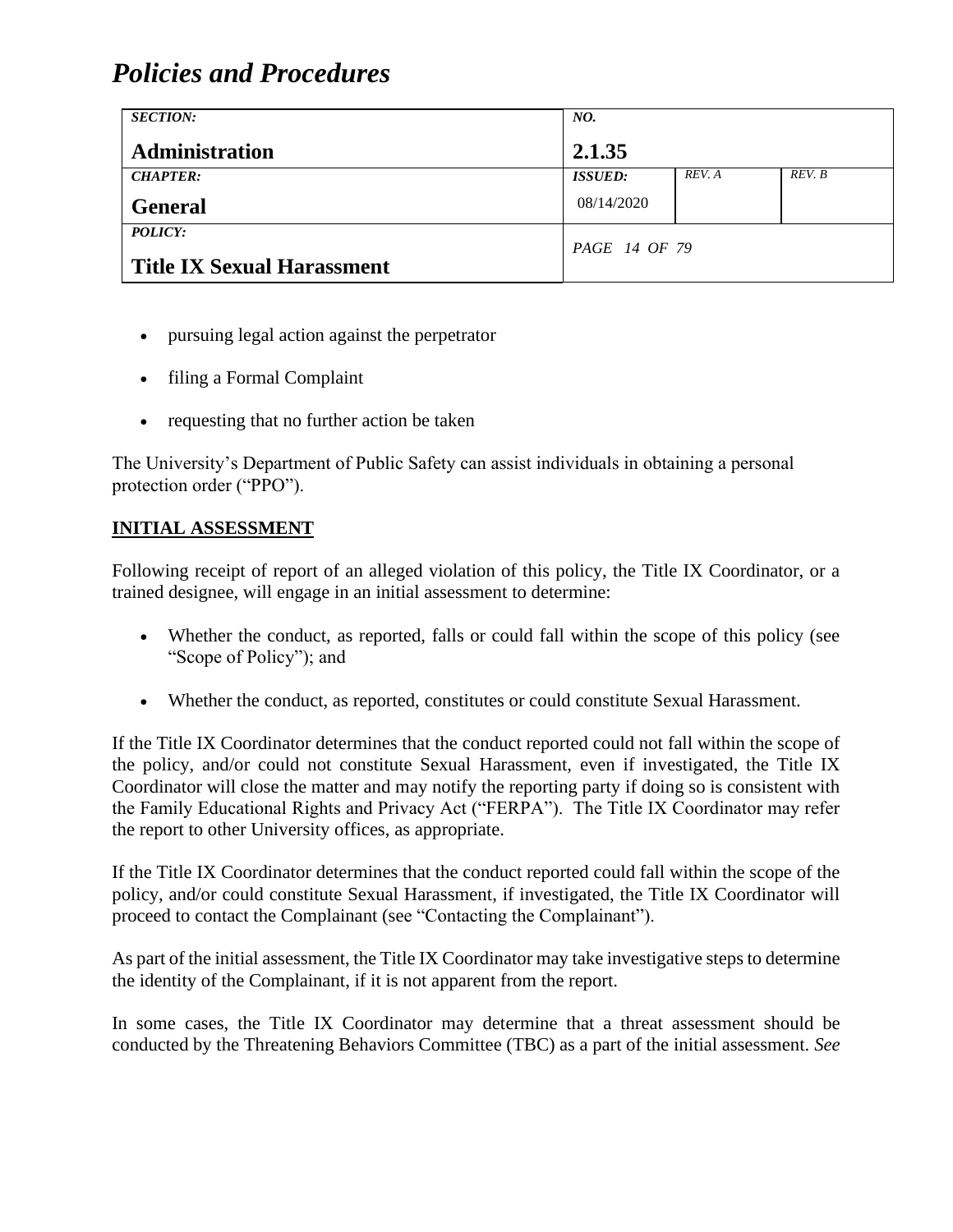| <b>SECTION:</b>                   | NO.            |        |        |
|-----------------------------------|----------------|--------|--------|
| <b>Administration</b>             | 2.1.35         |        |        |
| <b>CHAPTER:</b>                   | <b>ISSUED:</b> | REV. A | REV. B |
| <b>General</b>                    | 08/14/2020     |        |        |
| POLICY:                           | PAGE 15 OF 79  |        |        |
| <b>Title IX Sexual Harassment</b> |                |        |        |

the Emergency Removal section above. A threat assessment is not an evaluation for an involuntary behavioral health hospitalization, nor is it a psychological or mental health assessment.

#### **CONTACTING THE COMPLAINANT**

If a report is not closed as a result of the initial assessment (see "Initial Assessment") and the Complainant's identity is known, the Title IX Coordinator will promptly contact the Complainant to discuss the availability of Supportive Measures (see "Supportive Measures"); to discuss and consider the Complainant's wishes with respect to Supportive Measures; to inform the Complainant about the availability of Supportive Measures with or without filing a Formal Complaint; and to explain the process for filing and pursuing a Formal Complaint. The Complainant will also be provided options for filing complaints with the local police and information about resources that are available on campus and in the community.

When notice is given, either by the party impacted or by a third party, the Title IX Coordinator will seek to determine if the party impacted wishes to make a Formal Complaint. If so, the Title IX Coordinator will assist them to do so. If the party impacted does not wish to make a Formal Complaint, the Title IX Coordinator will work with the party to determine what if any Supportive Measures or other actions may be appropriate.

#### **SUPPORTIVE MEASURES**

Creighton University will offer and make available appropriate and reasonable Supportive Measures to the parties upon notice of alleged harassment, discrimination, sexual misconduct, relationship misconduct, and/or retaliation.

Upon receiving notice or a complaint, the Title IX Coordinator (or their designee) will promptly make supportive measures available to the parties. When supportive measures are offered, the Title IX Coordinator will inform the Complainant, in writing, that they may file a formal complaint with the University either at that time or in the future, if they have not done so already. The Title IX Coordinator will work with the Complainant to ensure that their wishes are considered with respect to the supportive measures that are implemented.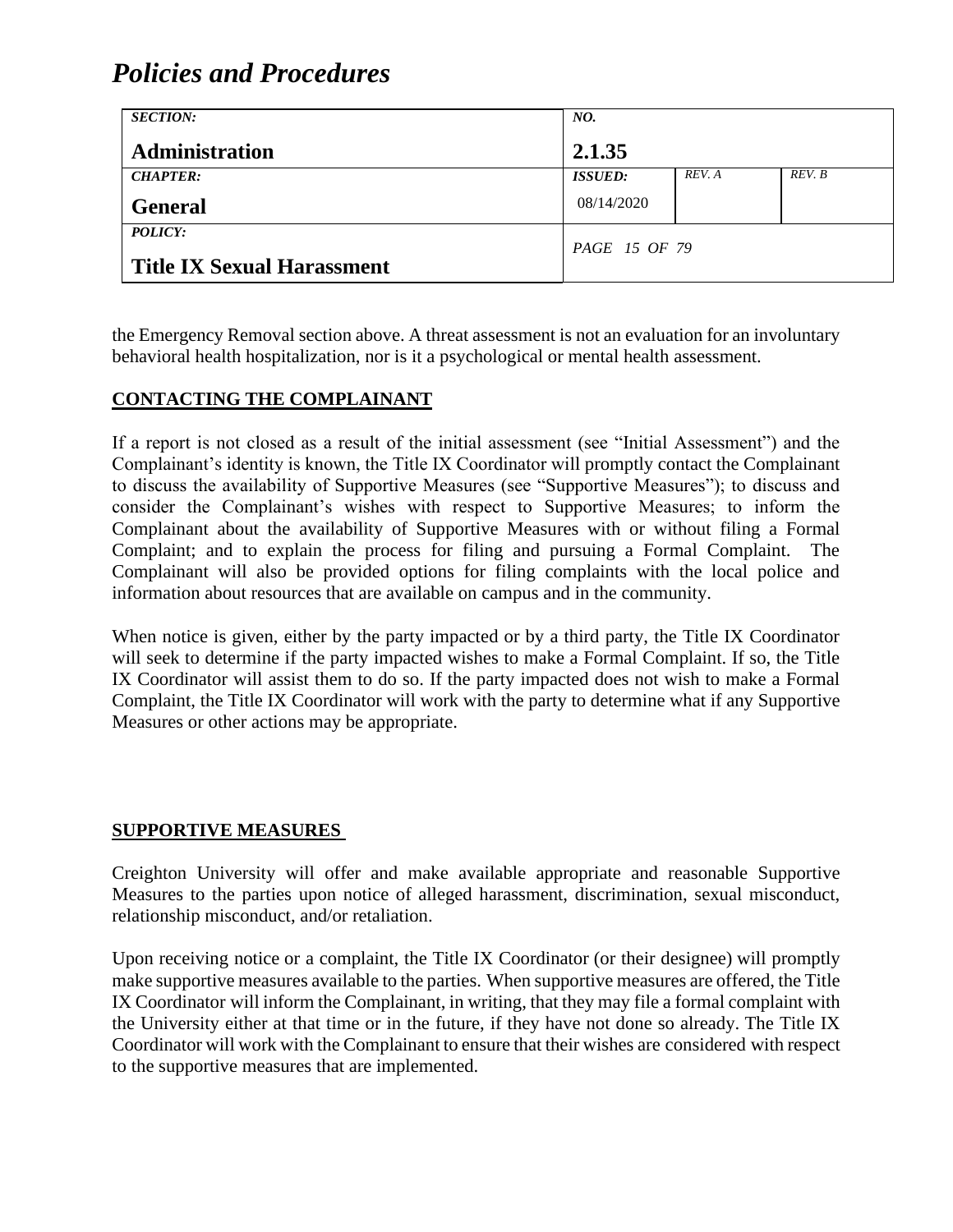| <b>SECTION:</b>                   | NO.                   |        |        |
|-----------------------------------|-----------------------|--------|--------|
| <b>Administration</b>             | 2.1.35                |        |        |
| <b>CHAPTER:</b>                   | <i><b>ISSUED:</b></i> | REV. A | REV. B |
| <b>General</b>                    | 08/14/2020            |        |        |
| <b>POLICY:</b>                    | <i>PAGE 16 OF 79</i>  |        |        |
| <b>Title IX Sexual Harassment</b> |                       |        |        |

Creighton University will maintain the confidentiality of Supportive Measures, as implemented through the University's Office of Equity and Inclusion to the extent that maintaining such confidentiality does not impair OEI's ability to provide the Supportive Measures. The Title IX Coordinator or their designee will notify Complainants before sharing personally identifying information that the University believes is necessary to provide a Supportive Measure, including what information will be shared, with whom, and for what reason.

The Title IX Coordinator will work with other University officials to implement Supportive Measures and will act to minimize the academic and/or occupational impact on the parties, to the extent possible. The Title IX Coordinator will implement measures in a way that does not unreasonably burden the other party.

The University will provide written notification to parties about options for, available assistance with, and how to request changes to academic, living, transportation, and working situations or other, similar Supportive Measures.

For examples of Supportive Measures, please see [www.creighton.edu/oei.](http://www.creighton.edu/oei)

#### **EMERGENCY REMOVAL**

Creighton University may act to remove a Respondent entirely or partially from its Education Program or Activities on an emergency basis when an individualized safety and risk analysis has determined that an immediate threat to the physical health or safety of any student or other individual justifies removal. This risk analysis is performed by the Title IX Coordinator in conjunction with the Threatening Behaviors Committee (TBC) using its standard objective threat assessment procedures

In all cases in which the University removes a Respondent on an emergency basis, the Respondent(s) will be given notice of the action and will be provided the option to request a meeting with the Title IX Coordinator prior to removal or as soon thereafter as reasonably possible. At this meeting with the Title IX Coordinator, the Respondent may attempt to show cause as to why they should not be removed and/or why the terms of the removal should be modified. This meeting may be held in person or remotely through video conference.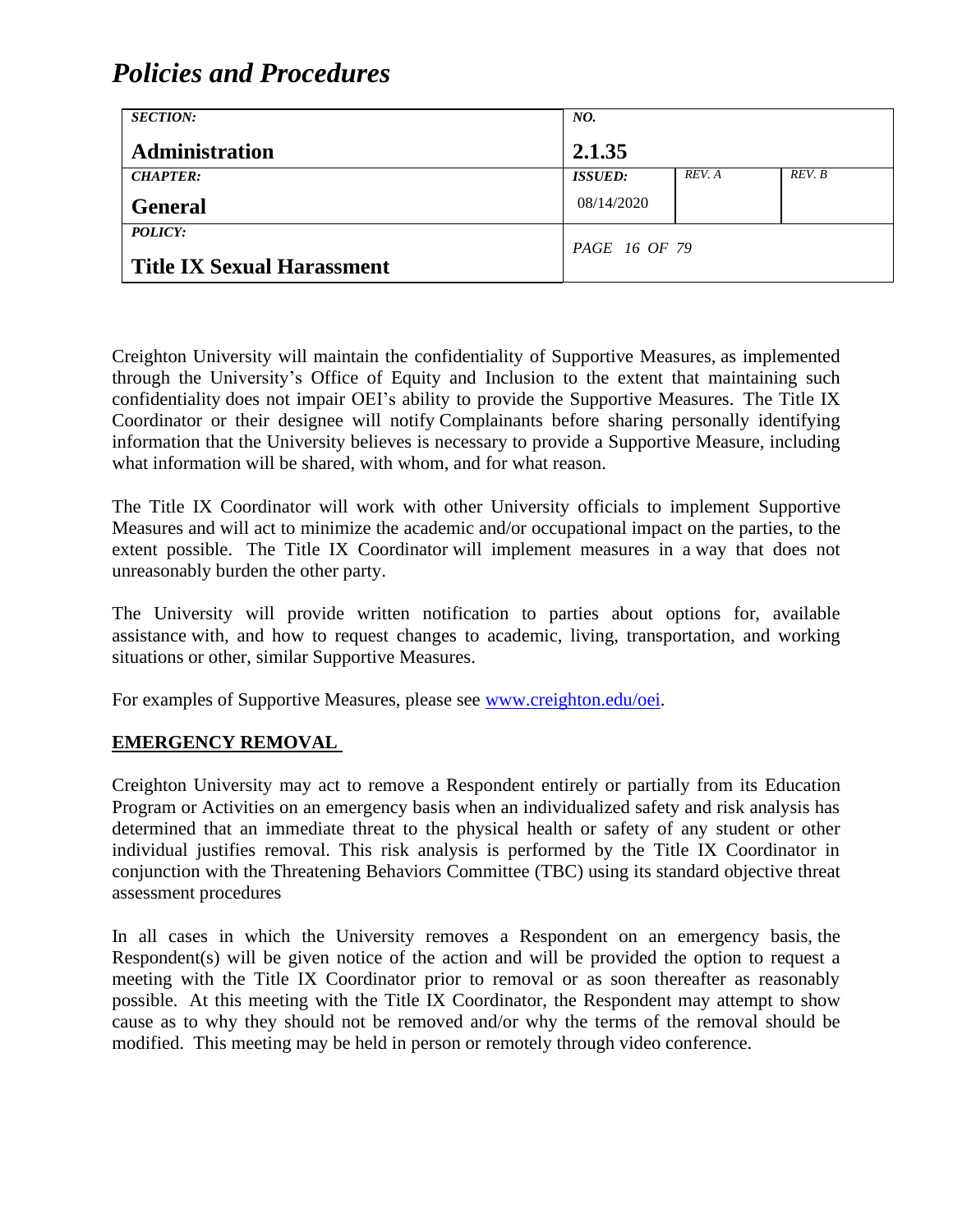| <b>SECTION:</b>                   | NO.            |        |        |
|-----------------------------------|----------------|--------|--------|
| <b>Administration</b>             | 2.1.35         |        |        |
| <b>CHAPTER:</b>                   | <b>ISSUED:</b> | REV. A | REV. B |
| <b>General</b>                    | 08/14/2020     |        |        |
| POLICY:                           | PAGE 17 OF 79  |        |        |
| <b>Title IX Sexual Harassment</b> |                |        |        |

This meeting is not a hearing on the merits of the allegation(s), but rather is an administrative process intended to determine solely whether the emergency removal is appropriate. When this meeting is not requested or is not requested in a timely manner, objections to the emergency removal will be deemed waived. A Complainant and their Advisor may be permitted to participate in this meeting if the Title IX Coordinator determines it is equitable to do so. This section also applies to any restrictions that a coach or athletic administrator may place on a student-athlete arising from allegations related to Title IX. There is no appeal process for emergency removal decisions.

A Respondent may be accompanied by an Advisor of their choice when meeting with the Title IX Coordinator for the meeting. The Respondent will be given access to a written summary of the basis for the emergency removal prior to the meeting to allow for adequate preparation.

The Title IX Coordinator has sole discretion under this policy to implement or modify an emergency removal and to determine the conditions and duration. Violation of an emergency removal under this policy will be grounds for discipline, which may include expulsion or termination.

Creighton University will implement the least restrictive emergency actions possible in light of the circumstances and safety concerns. As determined by the Title IX Coordinator, these actions could include, but are not limited to: removing a student from a residence hall, temporarily re-assigning an employee, restricting a student's or employee's access to or use of facilities or equipment, allowing a student to withdraw or take grades of incomplete without financial penalty, authorizing an administrative leave, and suspending a student's participation in extracurricular activities, student employment, student organizational leadership, or intercollegiate/intramural athletics.

At the discretion of the Title IX Coordinator, alternative coursework options may be pursued to minimize the academic impact on the Parties.

Where the Respondent is an employee, the University has the ability to utilize administrative leave in situation where an emergency removal is considered.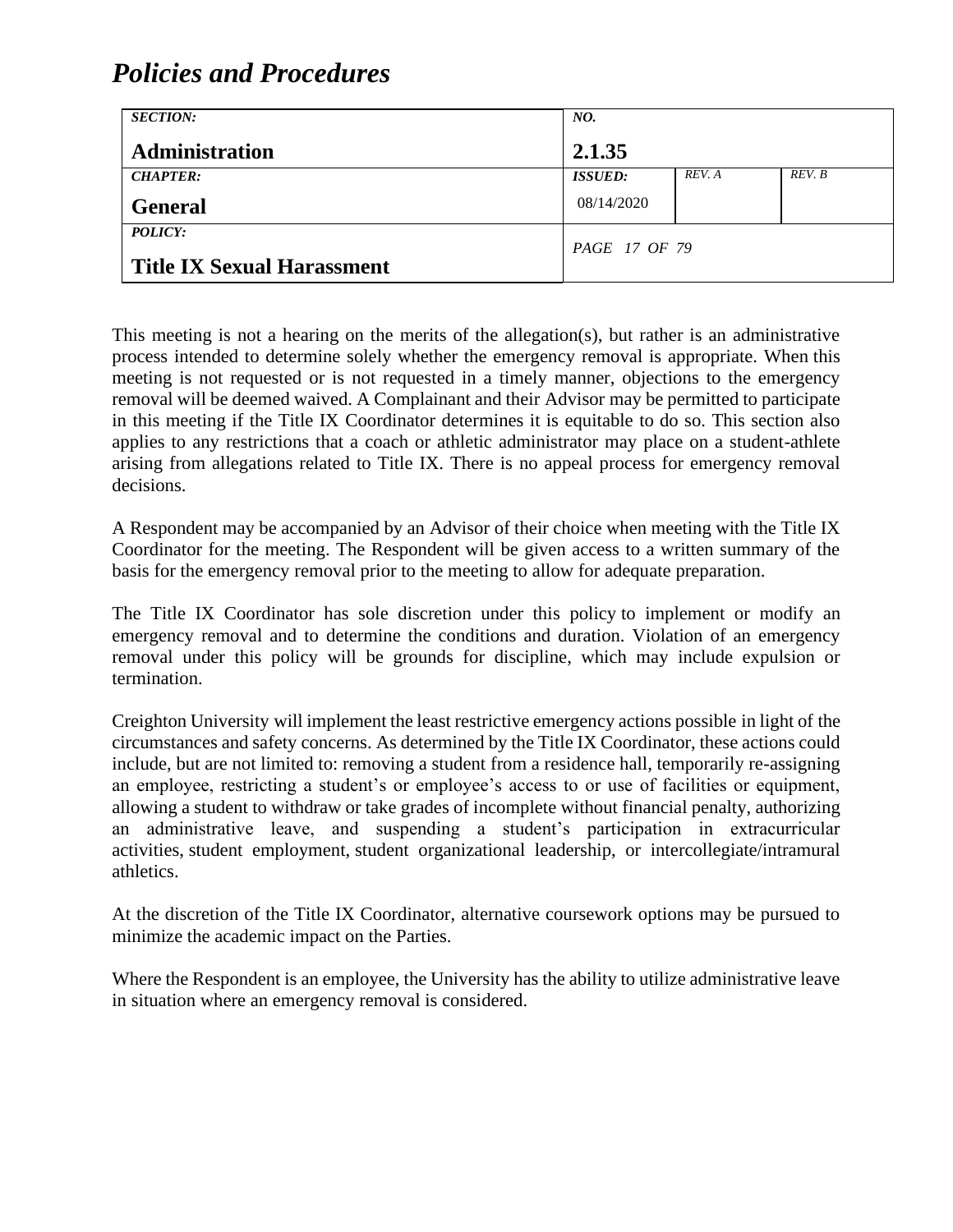| <b>SECTION:</b>                   | NO.                  |        |        |
|-----------------------------------|----------------------|--------|--------|
| <b>Administration</b>             | 2.1.35               |        |        |
| <b>CHAPTER:</b>                   | <b>ISSUED:</b>       | REV. A | REV. B |
| <b>General</b>                    | 08/14/2020           |        |        |
| POLICY:                           | <i>PAGE 18 OF 79</i> |        |        |
| <b>Title IX Sexual Harassment</b> |                      |        |        |

#### **CONFIDENTIALITY**

Creighton University will make every effort to preserve the privacy of reports. Creighton will not share the identity of any individual who has made a report or Formal Complaint of Sexual Harassment or Retaliation under this policy, including any Complainant, the identity of any individual who has been reported to be a perpetrator of Sexual Harassment or Retaliation, including any Respondent, and the identity of any witness.

Creighton will also maintain the confidentiality of its various records generated in response to reports and Formal Complaints, including, but not limited to, information concerning Supportive Measures, notices, investigation materials, adjudication records, and appeal records. Notwithstanding the foregoing, the University may reveal the identity of any person or the contents of any record if permitted by the Family Educational Rights and Privacy Act (FERPA), 20 U.S.C. 1232g; FERPA regulations, 34 CFR part 99; or as required by law; or to carry out the purposes of 34 CFR Part 106, including the conducting of any investigation, hearing, or grievance proceeding arising under these policies and procedures.

While the University will maintain confidentiality specified in this Section, the University will not limit the ability of the parties to discuss the allegations at issue in a particular case. Parties are advised, however, that the manner in which they communicate about or discuss a particular case may constitute Sexual Harassment or Retaliation in certain circumstances and be subject to the processes specified in this policy.

Certain types of Sexual Harassment are considered crimes for which the University must disclose crime statistics in its Annual Security Report that is provided to the campus community and available to the public. These disclosures will be made without including personally identifying information.

Creighton University reserves the right to designate which University officials have a legitimate educational interest in being informed about incidents that fall within this policy, pursuant to FERPA.

If a Complainant would like the details of an incident to be kept confidential, confidential resources are available.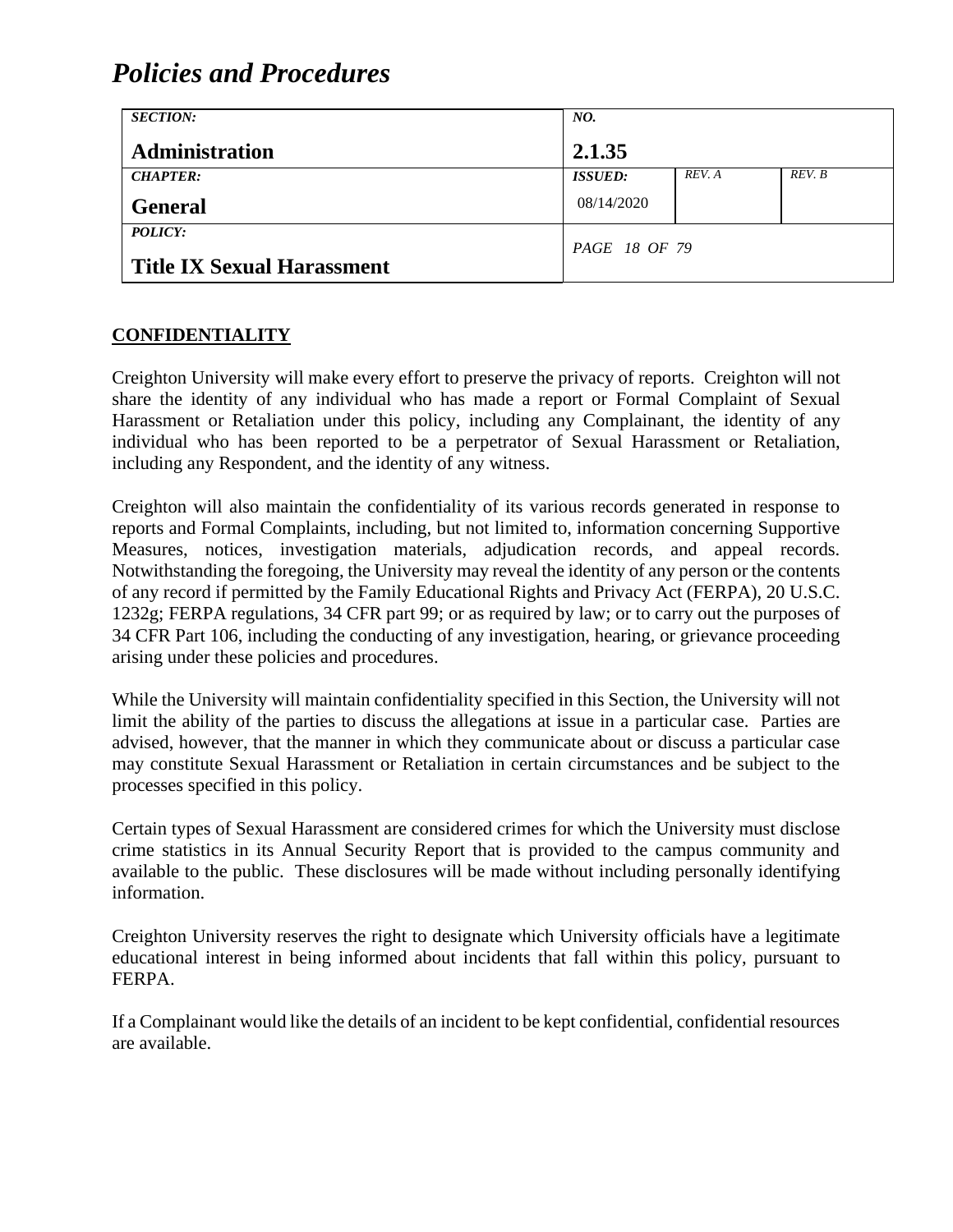| <b>SECTION:</b>                   | NO.            |        |        |
|-----------------------------------|----------------|--------|--------|
| <b>Administration</b>             | 2.1.35         |        |        |
| <b>CHAPTER:</b>                   | <b>ISSUED:</b> | REV. A | REV. B |
| <b>General</b>                    | 08/14/2020     |        |        |
| POLICY:                           | PAGE 19 OF 79  |        |        |
| <b>Title IX Sexual Harassment</b> |                |        |        |

#### **TIME LIMITS ON REPORTING**

There is no time limitation on reporting to the Title IX Coordinator. However, if the Respondent is no longer subject to Creighton's jurisdiction, it may not be possible to fully investigate, respond, and/or provide remedies. If significant time has passed, the ability to investigate, respond, and provide remedies may be more limited or impossible.

Acting on reports significantly impacted by the passage of time (including, but not limited to, the rescission or revision of policy) is at the discretion of the Title IX Coordinator, who may document allegations for future reference, offer Supportive Measures and/or remedies, and/or engage in informal or formal action, as appropriate.

#### **ONLINE HARASSMENT AND MISCONDUCT**

The policies of Creighton University are written and interpreted broadly to include online expressions of any of the behaviors prohibited below, when those behaviors occur in or have an effect on Creighton's Education Program and Activities.

While the University may not control websites, social media, or other online arenas in which harassing communications are made, when such communications are reported to the University, it will engage in a variety of means to address and mitigate the effects.

Members of the Creighton community are encouraged to be good digital citizens and to refrain from online misconduct, such as sharing inappropriate content via Snapchat or other social media, or otherwise using the ease of transmission and/or anonymity of the internet or other technology to harm another member of the Creighton community. For additional information, please see the Acceptable Use Policy.

When brought to the attention of the University, online harassment or misconduct rising to the level of Sexual Harassment will be addressed under this policy.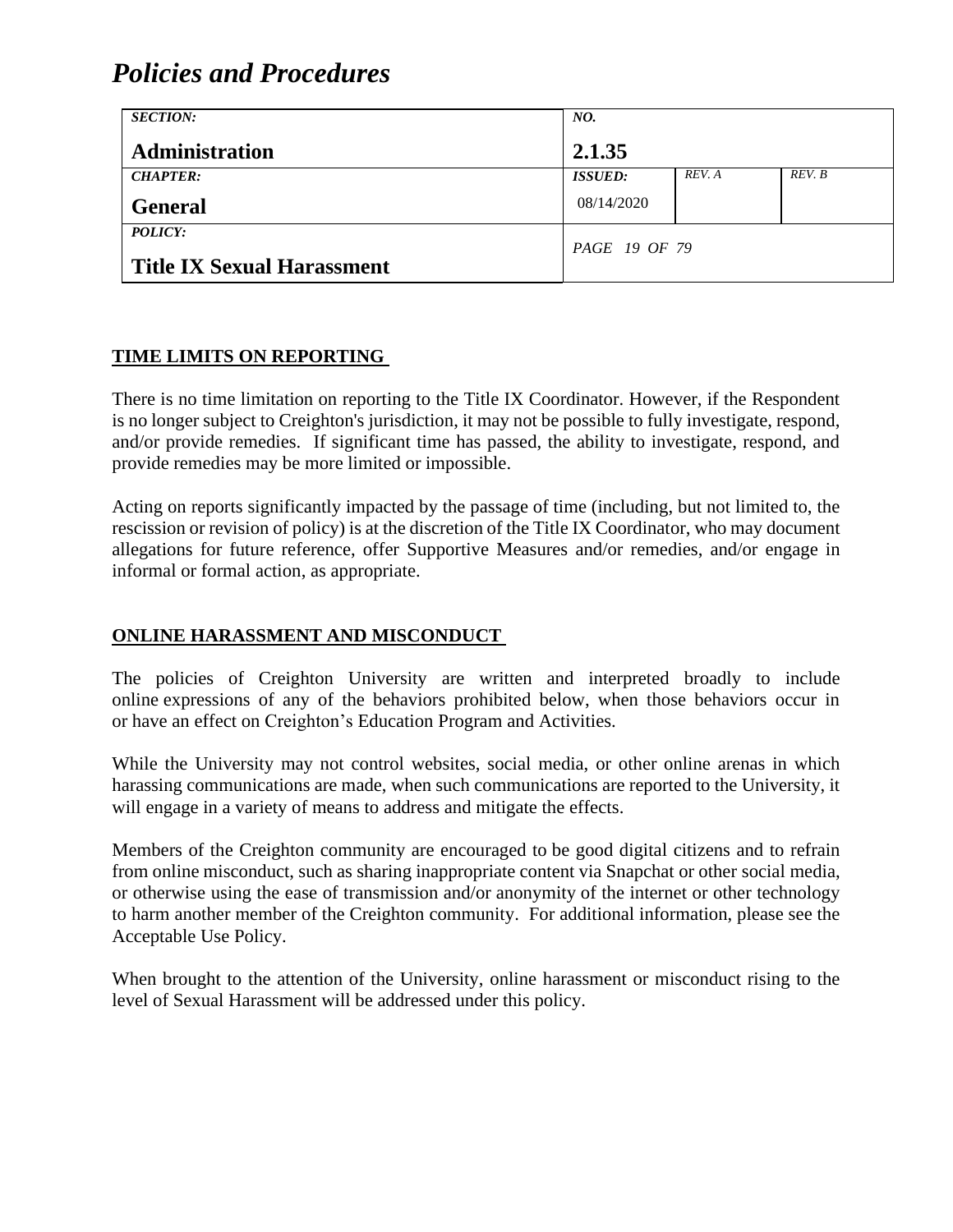| <b>SECTION:</b>                   | NO.            |        |        |
|-----------------------------------|----------------|--------|--------|
| <b>Administration</b>             | 2.1.35         |        |        |
| <b>CHAPTER:</b>                   | <b>ISSUED:</b> | REV. A | REV. B |
| <b>General</b>                    | 08/14/2020     |        |        |
| POLICY:                           | PAGE 20 OF 79  |        |        |
| <b>Title IX Sexual Harassment</b> |                |        |        |

### **SEXUAL HARASSMENT**

Human sexual expression has been understood to be one of the great gifts of God to bind persons together in a freely chosen, mutual, and permanent commitment of love, and to sustain the human race. In the Catholic Jesuit tradition at this University we most value sexual expression when it fulfills these purposes. We understand that contemporary Western culture has moved away from the exclusivity of sexual expression in relationships of permanent commitment. In spite of this cultural context, Creighton continues to teach and be witness to the Catholic values. At the same time, we respect the values and beliefs of all the members of our community trusting that each person has carefully reflected on their own values and commitments, considering the good of the whole community, as well as their own desires and welfare, as they make choices about their own sexual activity.

The Department of Education's Office for Civil Rights (OCR), the Equal Employment Opportunity Commission (EEOC), and the States of Nebraska and Arizona regard Sexual Harassment as an unlawful discriminatory practice.

Acts of sexual harassment may be committed by any person upon any other person, regardless of the sex, sexual orientation, and/or gender identity of those involved.

For purposes of this policy, Sexual Harassment includes the offenses of Quid Pro Quo Sexual Harassment, Hostile Environment Sexual Harassment, Sexual Assault, Domestic Violence, Dating Violence, and Stalking, as defined herein:

**Quid Pro Quo Sexual Harassment**: An employee of Creighton University conditions the provision of an aid, benefit, or service of the University on an individual's participation in unwelcome sexual contact.

**Hostile Environment Sexual Harassment:** Unwelcome conduct determined by a reasonable person to be so severe, pervasive and objectively offensive that it effectively denies a person equal access to Creighton's Education Programs or Activities.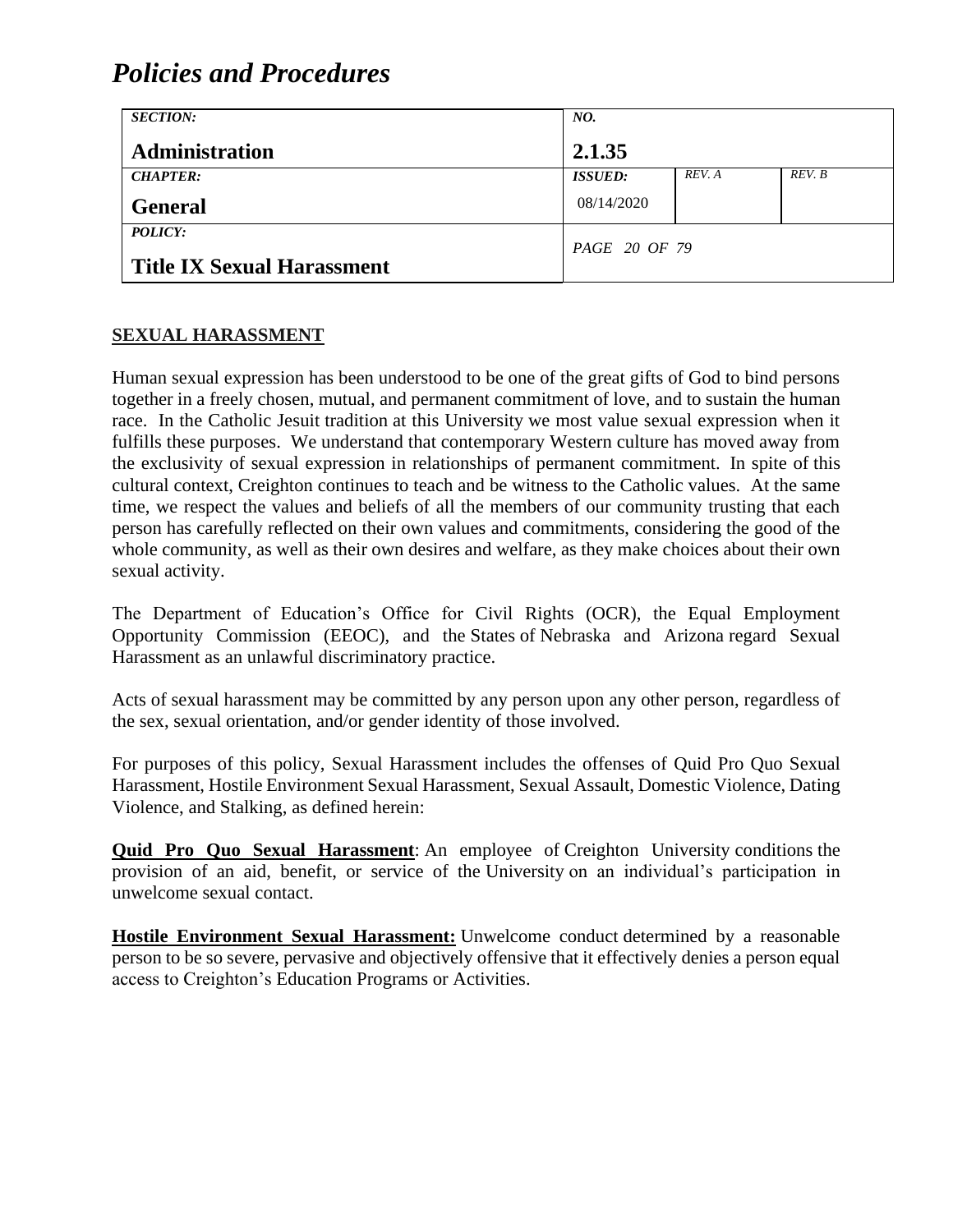| <b>SECTION:</b>                   | NO.            |        |        |
|-----------------------------------|----------------|--------|--------|
| <b>Administration</b>             | 2.1.35         |        |        |
| <b>CHAPTER:</b>                   | <b>ISSUED:</b> | REV. A | REV. B |
| <b>General</b>                    | 08/14/2020     |        |        |
| POLICY:                           | PAGE 21 OF 79  |        |        |
| <b>Title IX Sexual Harassment</b> |                |        |        |

**Sexual Assault:** Includes the sex offenses of Rape, Sodomy, Sexual Assault with an Object, Fondling, Incest, and Statutory Rape.<sup>1</sup>

- **Rape**: Carnal knowledge of a person, without the consent of the victim, including instances where the victim is incapable of giving consent because of his/her age or because of his/her temporary or permanent mental or physical incapacity. There is "carnal knowledge" if there is the slightest penetration of the vagina or penis by the sexual organ of the other person. Attempted Rape is included.
- **Sodomy:** Oral or anal sexual intercourse with another person, without the consent of the victim, including instances where the victim is incapable of giving consent because of his/her age or because of his/her temporary or permanent mental or physical incapacity. forcibly, and/or against that person's will (without consent) or not forcibly or against the person's will in instances in which the Complainant is incapable of giving consent because of age or because of temporary or permanent mental or physical incapacity.
- **Sexual Assault with an Object:** Using an object or instrument to unlawfully penetrate, however slightly, the genital or anal opening of the body of another person, without the consent of the victim, including instances where the victim is incapable of giving consent because of his/her age or because of his/her temporary or permanent mental or physical incapacity. An "object" or "instrument" is anything used by the offender other than the offender's genitalia.
- **Fondling**: The touching of the private body parts of another person for the purpose of sexual gratification, without the consent of the victim, including instances where the victim is incapable of giving consent because of his/her age or because of his/her temporary or permanent mental or physical incapacity.
- **Incest:** Sexual intercourse between persons who are related to each other within the degrees wherein marriage is prohibited by Nebraska and/or Arizona law.
- **Statutory Rape:** Sexual intercourse with a person who is under the statutory age of consent as defined by Nebraska and/or Arizona law. In Nebraska, the age of consent is 16 years of age. In Arizona, the age of consent is 18 years of age.

**Dating Violence:** Violence committed by a person –

<sup>&</sup>lt;sup>1</sup> The University's definition of "Sexual Assault" is mandated by federal regulations implementing Title IX of the Education Amendments of 1972. Those regulations require the University to adopt a definition of "Sexual Assault" that incorporates various forcible and non-forcible sex crimes as defined by the FBI's Uniform Crime Reporting System. *See* C.F.R. 106.30(a).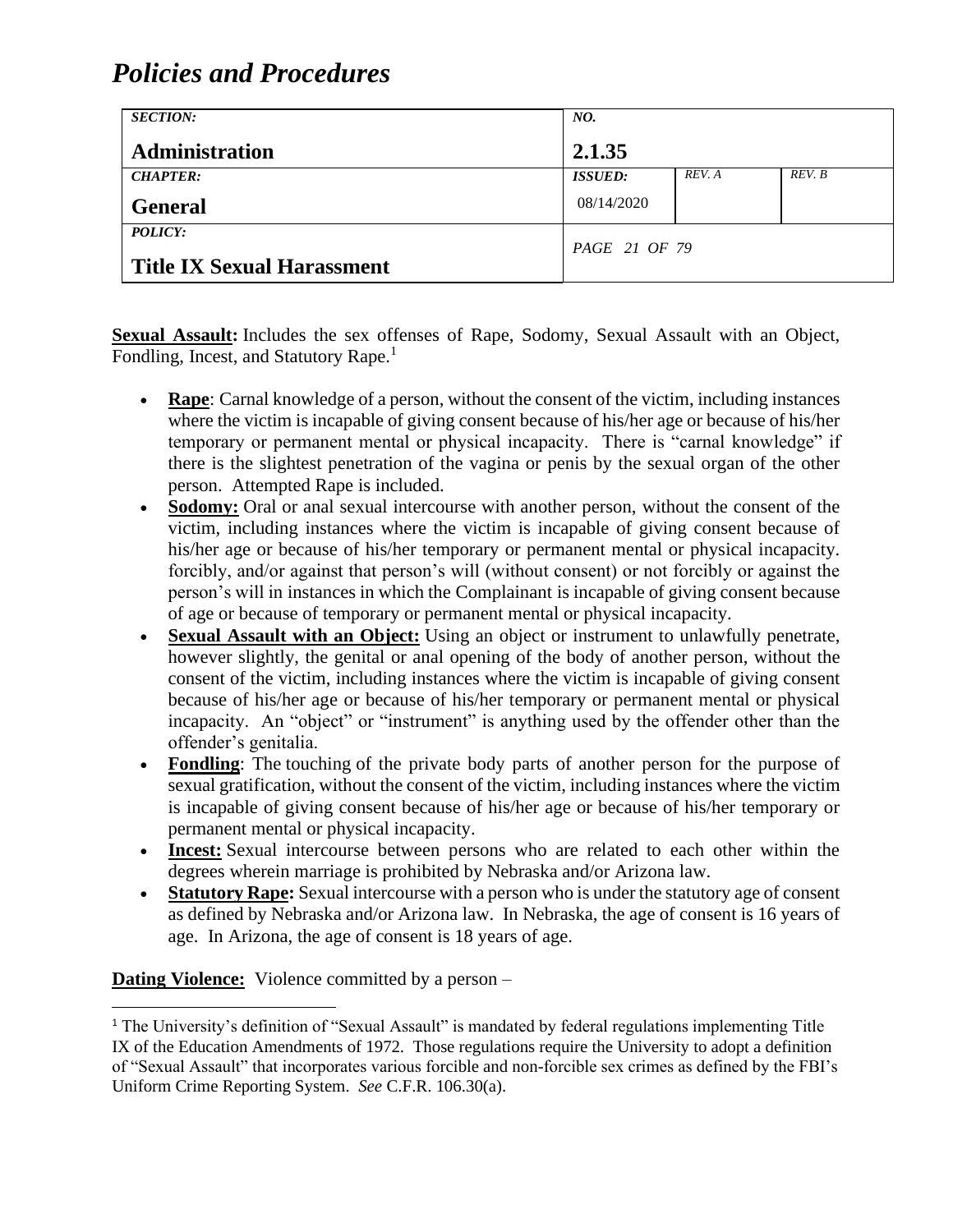| <b>SECTION:</b>                   | NO.                   |        |        |
|-----------------------------------|-----------------------|--------|--------|
| Administration                    | 2.1.35                |        |        |
| <b>CHAPTER:</b>                   | <i><b>ISSUED:</b></i> | REV. A | REV. B |
| <b>General</b>                    | 08/14/2020            |        |        |
| <b>POLICY:</b>                    | PAGE 22 OF 79         |        |        |
| <b>Title IX Sexual Harassment</b> |                       |        |        |

- Who is or has been in a social relationship of a romantic or intimate nature with the victim; and
- Where the existence of such a relationship will be determined based on a consideration of the following factors:
	- o The length of the relationship;
	- o The type of relationship; and
	- o The frequency of interaction between the persons involved in the relationship.

**Domestic Violence:** Felony or misdemeanor crimes of violence committed by a current or former spouse or intimate partner of the victim, by a person with whom the victim shares a child in common, by a person who is cohabitating with or has cohabitated with the victim as a spouse or intimate partner, by a person similarly situated to a spouse of the victim under the domestic or family violence laws of Nebraska and/or Arizona, or by any other person against an adult or youth victim who is protected from that person's acts under the domestic or family violence laws of Nebraska and/or Arizona.

**Stalking:** Engaging in a course of conduct directed at a specific person, that would cause a reasonable person to:

- Fear for the person's safety or the safety of others; or
- Suffer substantial emotional distress.

In addition to the violations listed above, the University maintains the *[Romantic or Intimate](https://www.creighton.edu/fileadmin/user/GeneralCounsel/docs/2.2.5._Romantic_or_Intimate_Relationship__new_name_-_rev_4-20-2020.pdf)  [Relationship Policy 2.2.5.](https://www.creighton.edu/fileadmin/user/GeneralCounsel/docs/2.2.5._Romantic_or_Intimate_Relationship__new_name_-_rev_4-20-2020.pdf)* This policy identifies relationships which are prohibited by the University (such as relationships between a faculty member and an undergraduate student or a manager and an employee within the same reporting line).

Creighton University reserves the right to impose any level of sanction, ranging from a reprimand up to and including suspension or expulsion/termination, for any offense under this policy.

### **RETALIATION**

It is a violation of this policy to engage in Retaliation. Reports and Formal Complaints of retaliation may be made in any of the manners specified in "Reporting Sexual Harassment" and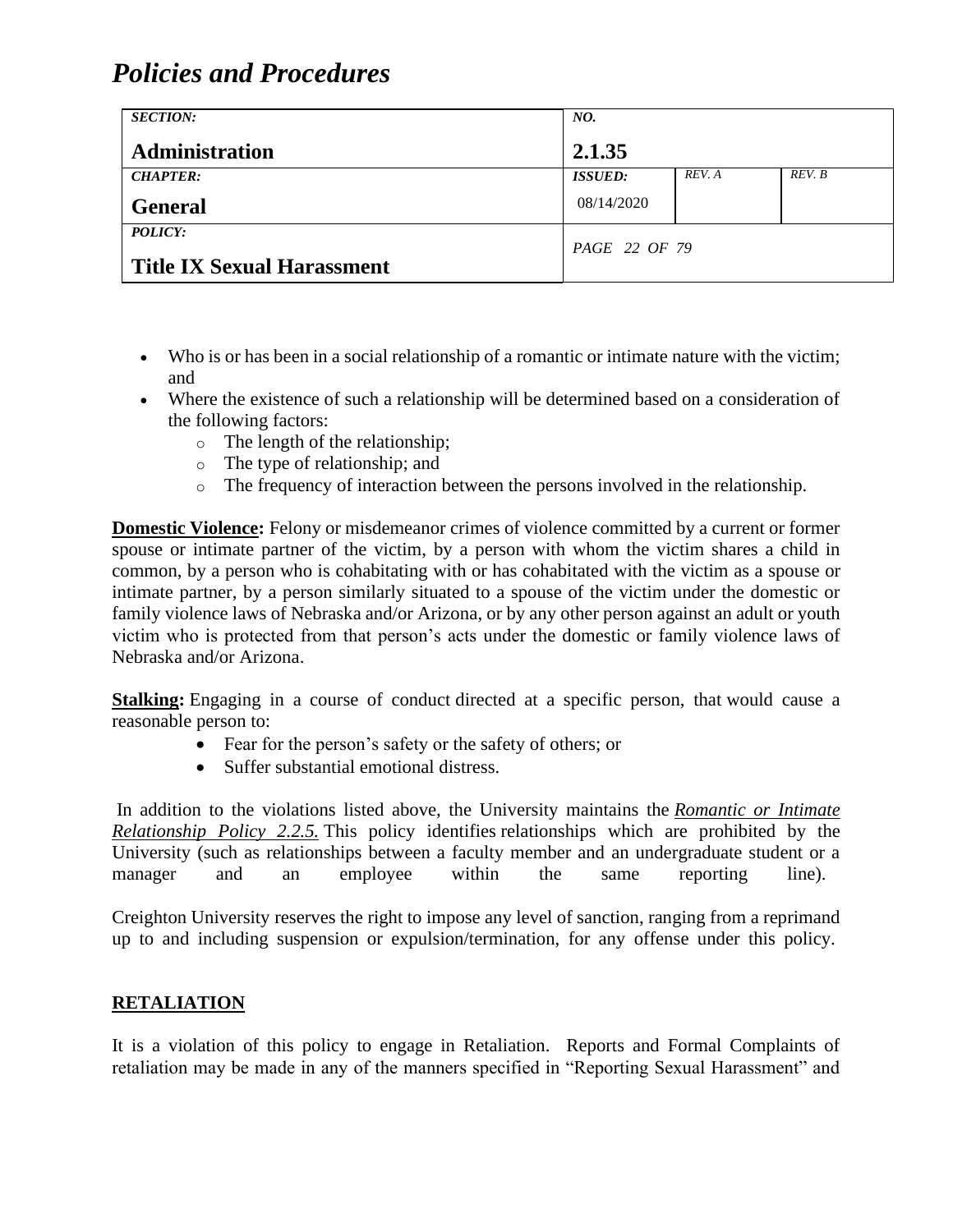| <b>SECTION:</b>                              | NO.            |        |        |
|----------------------------------------------|----------------|--------|--------|
| <b>Administration</b>                        | 2.1.35         |        |        |
| <b>CHAPTER:</b>                              | <b>ISSUED:</b> | REV. A | REV. B |
| <b>General</b>                               | 08/14/2020     |        |        |
| POLICY:<br><b>Title IX Sexual Harassment</b> | PAGE 23 OF 79  |        |        |

"Formal Complaint." Any report or Formal Complaint of Retaliation will be processed under this policy in the same manner as a report or Formal Complaint of Sexual Harassment, as the case may be. Creighton retains discretion to consolidate a Formal Complaint of Retaliation with a Formal Complaint of Sexual Harassment for investigation and/or adjudication purposes if the two Formal Complaints share a common nexus.

### **WHEN A COMPLAINANT DOES NOT WISH TO PROCEED**

If a Complainant does not wish for their name to be shared, does not wish for an investigation to take place, or does not want a formal complaint to be pursued, they may make such a request to the Title IX Coordinator, who will evaluate that request in light of the duty to ensure the safety of the campus and to comply with state or federal law.

The Title IX Coordinator has ultimate discretion over whether the University proceeds when the Complainant does not wish to do so, and the Title IX Coordinator may sign a formal complaint to initiate a grievance process upon completion of an appropriate threat assessment.

Such a threat assessment would evaluate whether there is a compelling risk to health and/or safety that requires the University to pursue formal action to protect the community.

A compelling risk to health and/or safety may result from evidence of patterns of misconduct, predatory conduct, threats, abuse of minors, use of weapons, and/or violence. Creighton may be compelled to act on alleged employee misconduct irrespective of a Complainant's wishes.

The Title IX Coordinator must also consider the effect that non-participation by the Complainant may have on the availability of evidence and the University's ability to pursue a Formal Grievance Process fairly and effectively. The University's ability to remedy and respond to a report may also be limited if the Complainant does not want the University to proceed with an investigation and/or grievance process. The University seeks to provide the Complainant with as much control over the process as possible, while balancing the Creighton's obligation to protect its community.

When the Title IX Coordinator executes a written complaint, they do not become the Complainant. The Complainant is the individual who is alleged to be the victim of conduct that could constitute a violation of this policy.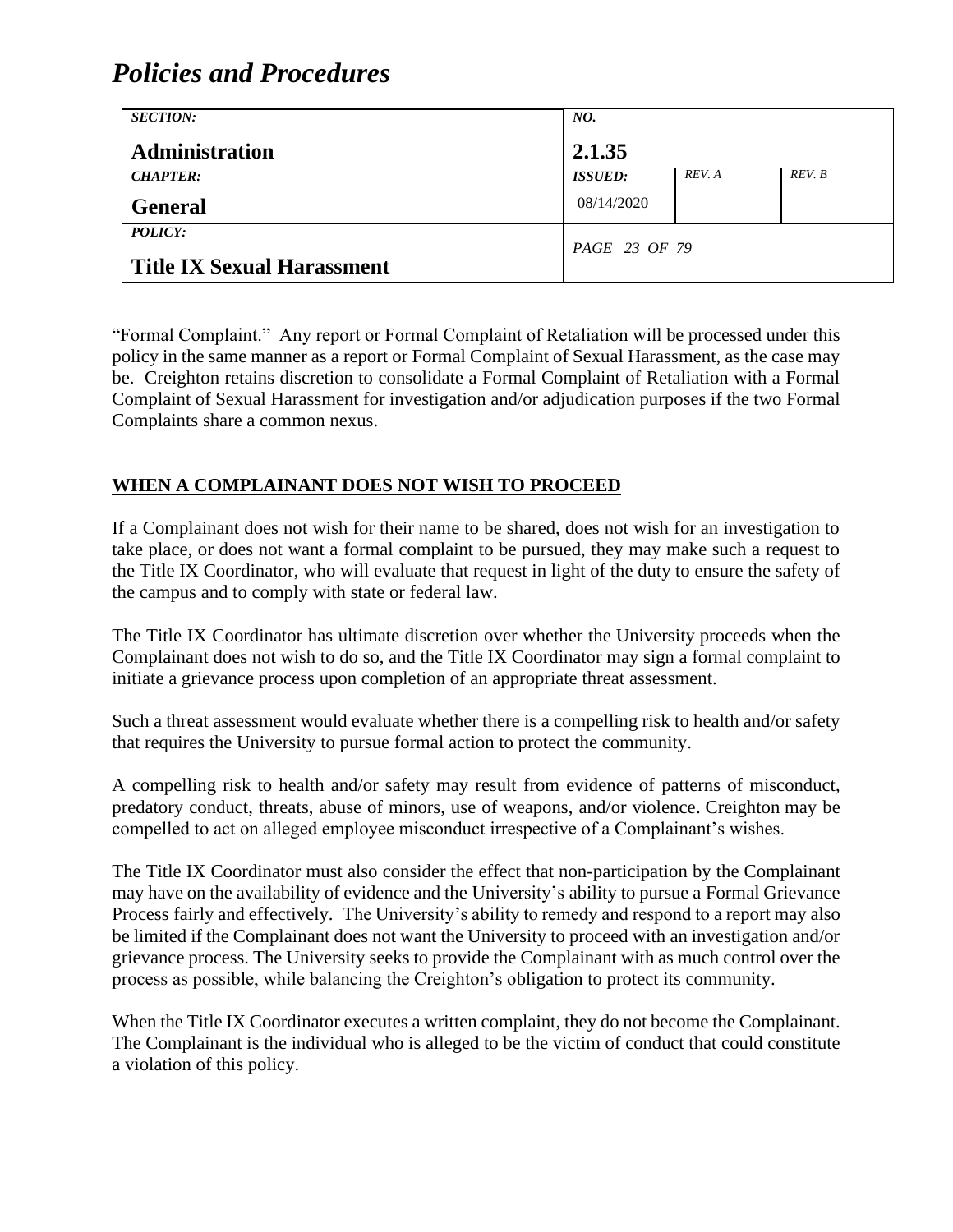| <b>SECTION:</b>                   | NO.            |        |        |
|-----------------------------------|----------------|--------|--------|
| <b>Administration</b>             | 2.1.35         |        |        |
| <b>CHAPTER:</b>                   | <b>ISSUED:</b> | REV. A | REV. B |
| <b>General</b>                    | 08/14/2020     |        |        |
| POLICY:                           | PAGE 24 OF 79  |        |        |
| <b>Title IX Sexual Harassment</b> |                |        |        |

In the process of addressing a report of Sexual Harassment, the Complainant may have as much or as little involvement in the process as they wish. The Complainant retains all rights of a Complainant under this Policy irrespective of their level of participation. Typically, when the Complainant chooses not to participate, the Advisor may be appointed as a proxy for the Complainant throughout the process, acting to ensure and protect the rights of the Complainant.

In cases in which the Complainant requests confidentiality/no formal action and the circumstances allow Creighton to honor that request, the Office of Equity and Inclusion will offer informal resolution options (see below), supportive measures, and remedies to the Complainant and the community, but will not otherwise pursue formal action.

If the Complainant elects to take no action, they can change that decision if they decide to pursue a Formal Complaint at a later date. Upon making a Formal Complaint, a Complainant has the right, and can expect, to have allegations taken seriously by the University, and to have the incidents investigated and properly resolved through these procedures.

### **BAD FAITH COMPLAINTS AND FALSE INFORMATION**

It is a violation of this policy for any person to submit a report or Formal Complaint that the person knows, at the time the report or Formal Complaint is submitted, to be false or frivolous. It is also a violation of this policy for any person to knowingly make a materially false statement during the course of an investigation, adjudication, or appeal under this policy. Violations of this Section are not subject to the investigation and adjudication processes in this policy; instead, they will be addressed under the Standards of Conduct in the case of students and other University policies and standards, as applicable, for other persons.

#### **AMNESTY**

Creighton University encourages the reporting of harassment, discrimination, sexual misconduct, relationship misconduct, and retaliation. Creighton recognizes that students may be hesitant to report such conduct or to participate in resolution processes if they have consumed alcohol when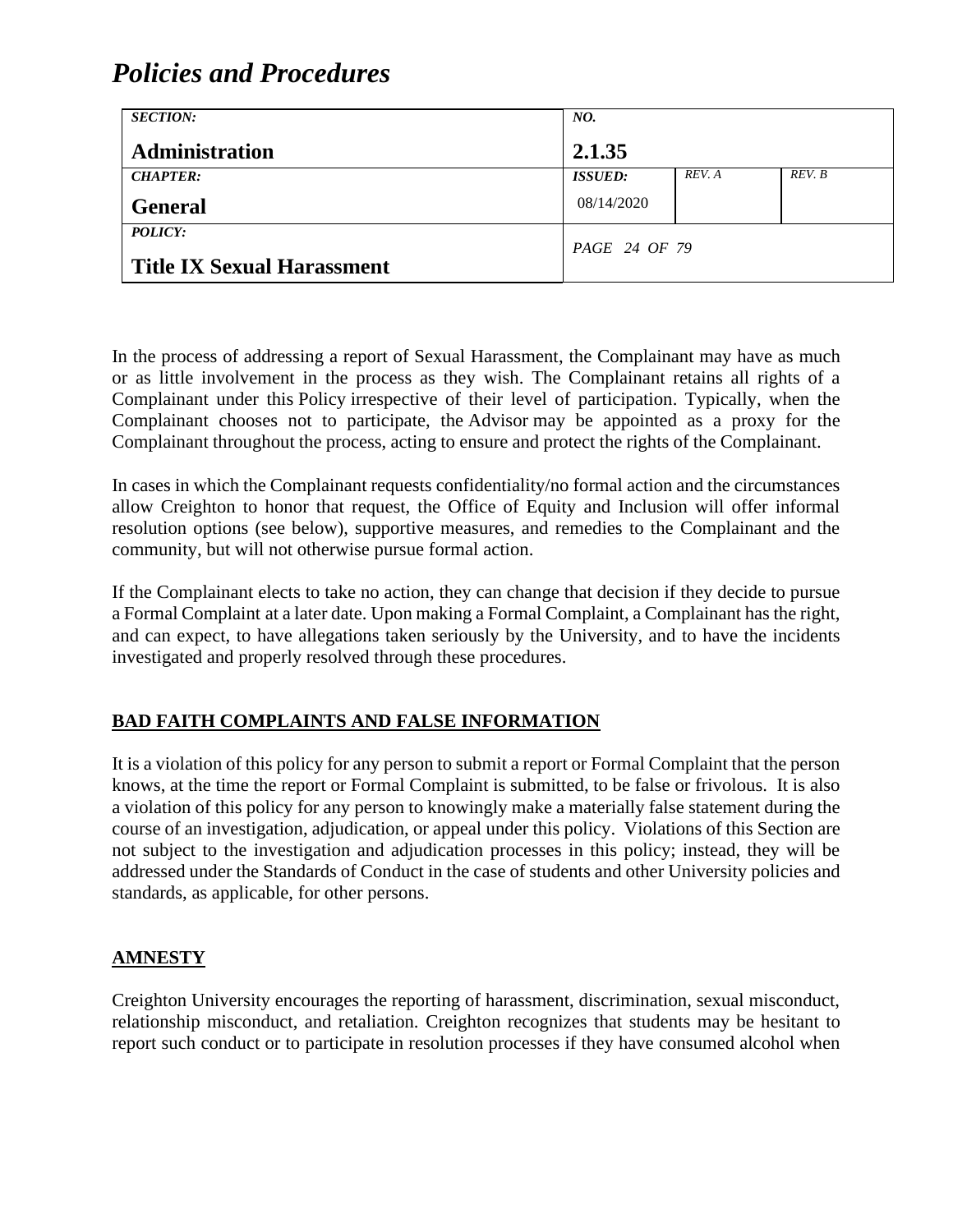| <b>SECTION:</b>                   | NO.            |        |        |
|-----------------------------------|----------------|--------|--------|
| <b>Administration</b>             | 2.1.35         |        |        |
| <b>CHAPTER:</b>                   | <b>ISSUED:</b> | REV. A | REV. B |
| <b>General</b>                    | 08/14/2020     |        |        |
| POLICY:                           | PAGE 25 OF 79  |        |        |
| <b>Title IX Sexual Harassment</b> |                |        |        |

they are not 21 years of age, used illegal drugs, or otherwise violated the University's alcohol or drug policies at a time relevant to the incident.

To encourage reporting and participation in the process, the University will not take disciplinary action under its alcohol or drug policies against a student who discloses illegal alcohol or drug use in the context of reporting sexual misconduct directed against them or another person or participating in any related investigation or proceedings. However, the University reserves the right to require counseling, education, or other preventative measures to help prevent alcohol or drug violations in the future.

This amnesty does not apply to more serious allegations or allegations that placed the health or safety of others at risk. This would include allegations such as physical abuse of another person or illicit drug distribution.

Amnesty under Creighton's policies does not preclude or prevent action by police or other legal authorities.

**Students:** Sometimes, students are hesitant to assist others for fear that they may get in trouble themselves (for example, an underage student who has been drinking or using marijuana might hesitate to help an individual who has experienced sexual misconduct talk to their RA or residential life staff)

Creighton maintains a policy of amnesty for students who offer help to others in need. [While policy violations cannot be overlooked, Creighton may provide purely educational options with no official disciplinary finding, rather than punitive sanctions, to those who offer their assistance to others in need.]

**Employees:** Sometimes, employees are hesitant to report incidents of discriminatory harassment or retaliation they have experienced for fear that they may get in trouble themselves. For example, an employee who has violated the Romantic or Intimate Relationships Policy and is then assaulted in the course of that relationship might hesitate to report the incident to Creighton officials.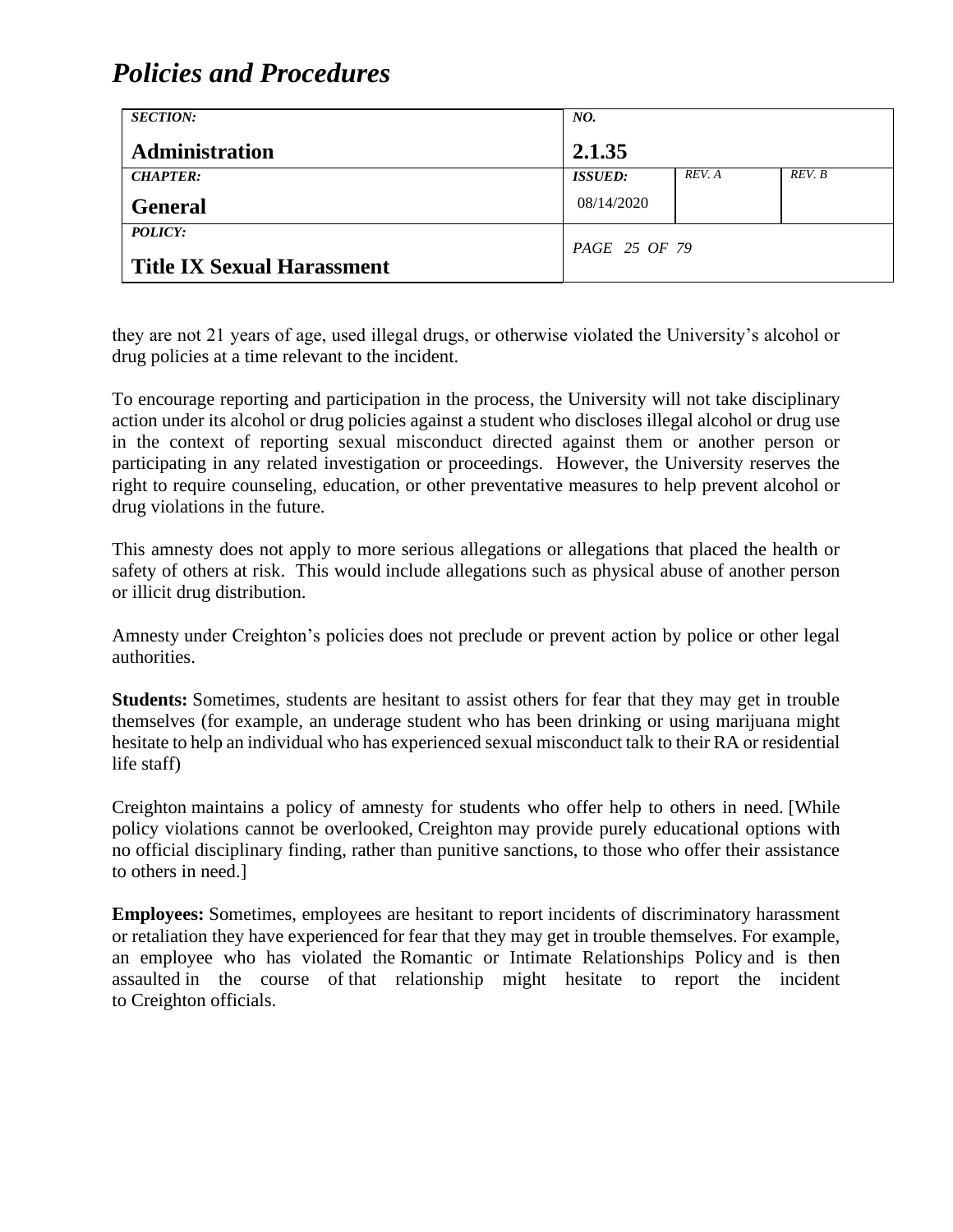| <b>SECTION:</b>                                     | NO.            |        |        |
|-----------------------------------------------------|----------------|--------|--------|
| Administration                                      | 2.1.35         |        |        |
| <b>CHAPTER:</b>                                     | <b>ISSUED:</b> | REV. A | REV. B |
| <b>General</b>                                      | 08/14/2020     |        |        |
| <b>POLICY:</b><br><b>Title IX Sexual Harassment</b> | PAGE 26 OF 79  |        |        |

Creighton may, at its discretion, offer employee Complainants amnesty from such policy violations (typically more minor policy violations) related to the incident. Amnesty may also be granted to Respondents and witnesses on a case-by-case basis].

### **RESOLUTION PROCESS**

#### **Overview**

The Resolution process applies to all qualifying incidents of Sexual Harassment as defined above. A set of dismissal requirements within the Title IX regulations may apply as described below. When an allegation may violate University Policy but has been dismissed under the Title IX Regulations, other University policies may apply, including the Non-Discrimination Policy 2.1.25. Notice will be provided to the Parties identifying the applicable policies.

If a party does not wish to file a Formal Complaint, the Title IX Coordinator will determine whether a violence risk assessment indicates a compelling threat to health and/or safety. If so, then the Title IX Coordinator will initiate a Formal Complaint independently. (*See* "When a Complainant Does Not Wish To Proceed.")

#### **Formal Complaint**

A Complainant may file a Formal Complaint with the Title IX Coordinator requesting that the University investigate and adjudicate a report of Sexual Harassment in accordance with this policy. Provided, however, that at the time the Complainant submits a Formal Complaint, the Complainant must be participating in, or attempting to participate in, one or more of the University's Education Programs or Activities.

A Complainant may file a Formal Complaint with the Title IX Coordinator in person, by regular mail, or by email using the contact information specified in "Reporting Sexual Harassment." No person may submit a Formal Complaint on the Complainant's behalf.

In any case, including a case where a Complainant elects not to file a Formal Complaint, the Title IX Coordinator may file a Formal Complaint on behalf of the University if doing so is not clearly unreasonable.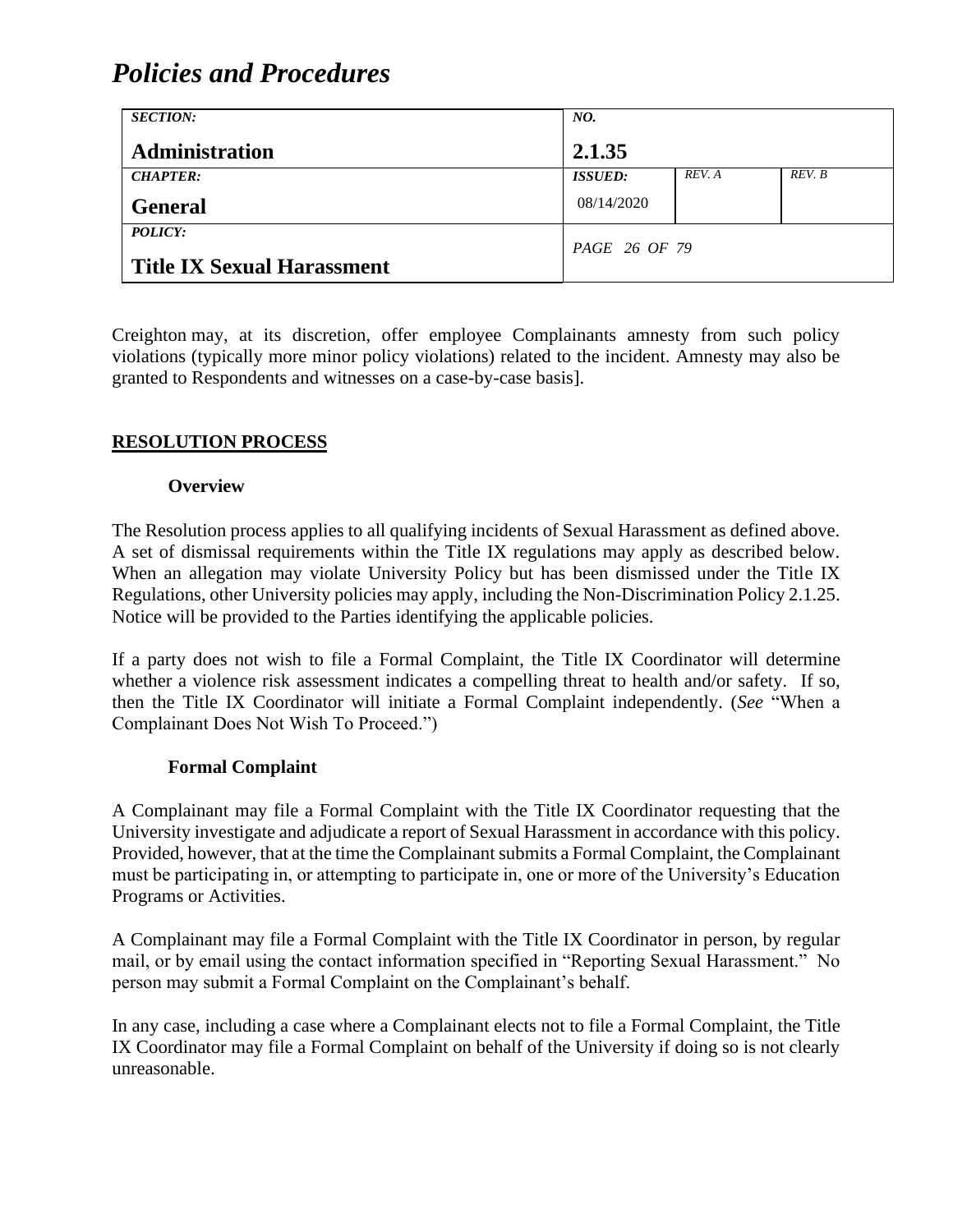| <b>SECTION:</b>                   | NO.            |        |        |
|-----------------------------------|----------------|--------|--------|
| <b>Administration</b>             | 2.1.35         |        |        |
| <b>CHAPTER:</b>                   | <b>ISSUED:</b> | REV. A | REV. B |
| <b>General</b>                    | 08/14/2020     |        |        |
| POLICY:                           | PAGE 27 OF 79  |        |        |
| <b>Title IX Sexual Harassment</b> |                |        |        |

If a Formal Complaint is received, the Title IX Coordinator will assess its sufficiency and work with the Complainant to ensure it is completed correctly.

- o The Title IX Coordinator will offer Supportive Measures to the Complainant.
- o The Title IX Coordinator will explain the right to have an Advisor of Choice, and if necessary, assist the Complainant in identifying an Advisor of Choice from the University.
- o The Title IX Coordinator will determine whether the Complainant prefers to pursue an informal resolution or a formal resolution process. If the Complainant would prefer an informal resolution, the Title IX Coordinator will inform the Complainant that the Respondent would also have to agree to an informal resolution. The Title IX Coordinator will discuss what informal resolution options may be available.
- o If the Complainant would prefer a formal process, the Title IX Coordinator will determine whether the conduct alleged falls within the scope of this policy.
	- If it does, the Title IX Coordinator will initiate the formal investigation and resolution process, directing the investigation to address:
		- An incident:
		- A pattern of alleged misconduct; and/or
		- A culture or climate issue based on the nature of the complaint.
	- $\blacksquare$  If the Title IX Coordinator determines that Title IX does not apply, the Title IX Coordinator will dismiss that aspect of the Complaint (if relevant), assess which policies apply, determine which resolution process is applicable, and refer the matter accordingly.

Following receipt of notice or a complaint of an alleged violation of this policy, the Title IX Coordinator, or a trained designee, will engage in an initial assessment. The initial assessment may include the following:

#### **Dismissal Prior to Commencement of Investigation**

In the event that the Complainant files a Formal Complaint, the Title IX Coordinator will evaluate the Formal Complaint to determine if the alleged conduct falls within the scope of the Title IX Sexual Harassment Policy. If the conduct alleged does not fall within the scope of this policy, the Title IX Coordinator will "dismiss" the Formal Complaint under Title IX and advise the Complainant of the applicable policy and process for adjudication at the University. The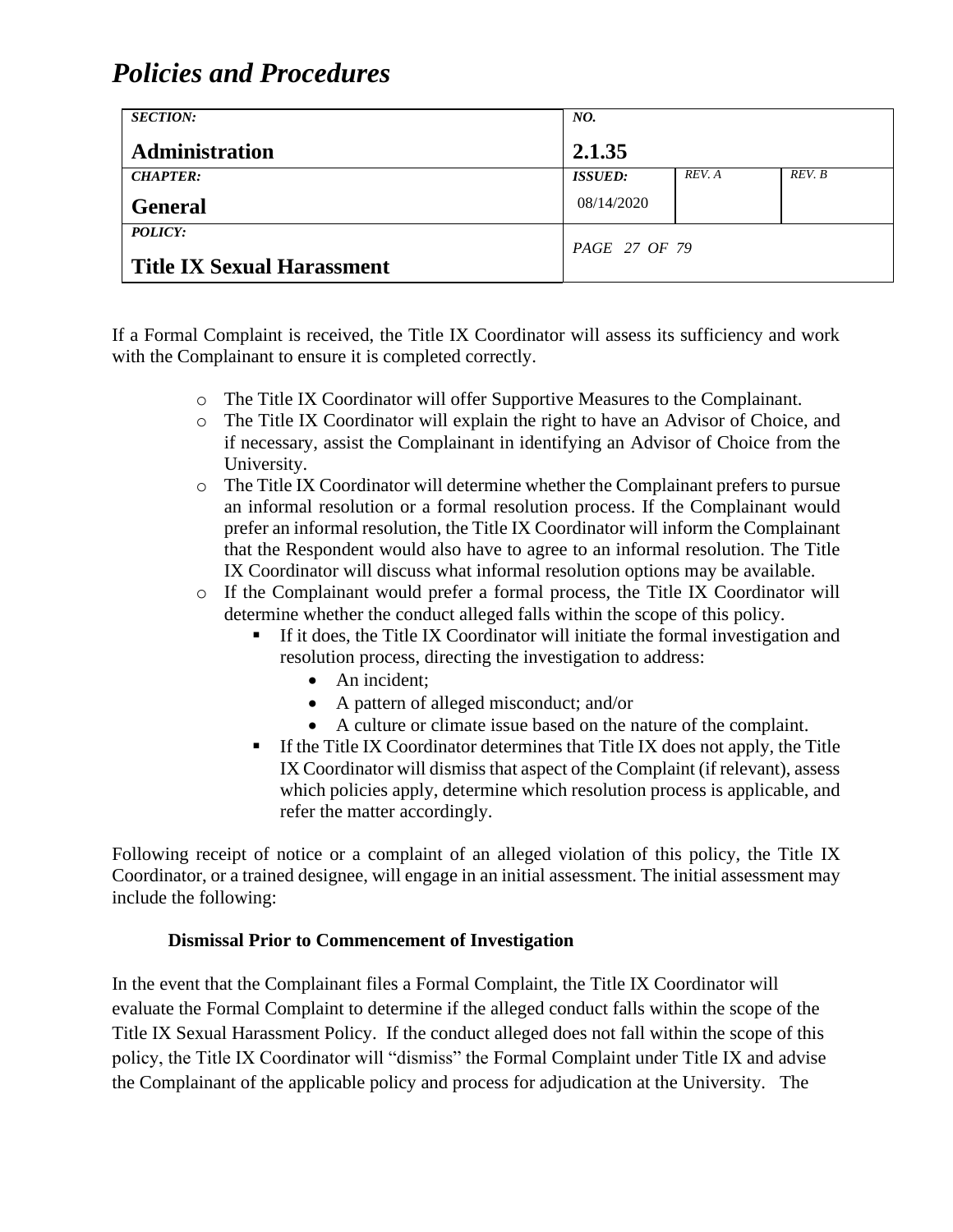| <b>SECTION:</b>                   | NO.            |        |        |
|-----------------------------------|----------------|--------|--------|
| <b>Administration</b>             | 2.1.35         |        |        |
| <b>CHAPTER:</b>                   | <b>ISSUED:</b> | REV. A | REV. B |
| <b>General</b>                    | 08/14/2020     |        |        |
| POLICY:                           |                |        |        |
| <b>Title IX Sexual Harassment</b> | PAGE 28 OF 79  |        |        |

University's Non-Discrimination Policy includes processes for reporting allegations of Sexual Harassment outside of the scope of Title IX.

### **COUNTER CLAIMS**

The University must ensure the grievance process is not abused for retaliatory purposes. Counterclaims are permitted. However, an initial assessment, as described above, will be conducted to assess whether the allegations in the counterclaim are made in good faith. Counterclaims by a respondent made in good faith, without retaliatory intent, in will be permitted.

Counterclaims determined to have been reported in good faith will be processed using the grievance procedures below. When counterclaims are not made in good faith, they will be considered retaliatory and may constitute a violation of this policy.

Counterclaims may be resolved through the same investigation as the underlying allegation, at the discretion of the Title IX Coordinator. In some circumstances, investigations of the counterclaim may occur after the resolution of the underlying allegation, causing reasonable delays.

#### **ADVISOR OF CHOICE**

From the point a Formal Complaint is made, and until an investigation, adjudication, and appeal are complete, the Complainant and Respondent have the right to consult with an advisor of their choice throughout the investigative process and to be accompanied by that advisor to all meetings, interviews, and hearings that are part of the investigation, adjudication, and appeal process. The advisor may be, but is not required to be, an attorney. Any person serving as an advisor should plan to make themselves available for all meetings, interviews, conferences, and hearings (if applicable). A party must notify the Investigators and/or Title IX Coordinator of the identify of their Advisor of Choice at least two (2) business days before the date of their first meeting with Investigators, or as soon as possible if a more expeditious meetings is necessary or desired.

A party may choose to change advisors or support person at any point in the process. Any change in advisor should be submitted to investigators in writing at least two (2) days prior to any meeting, interview, conference, or hearing.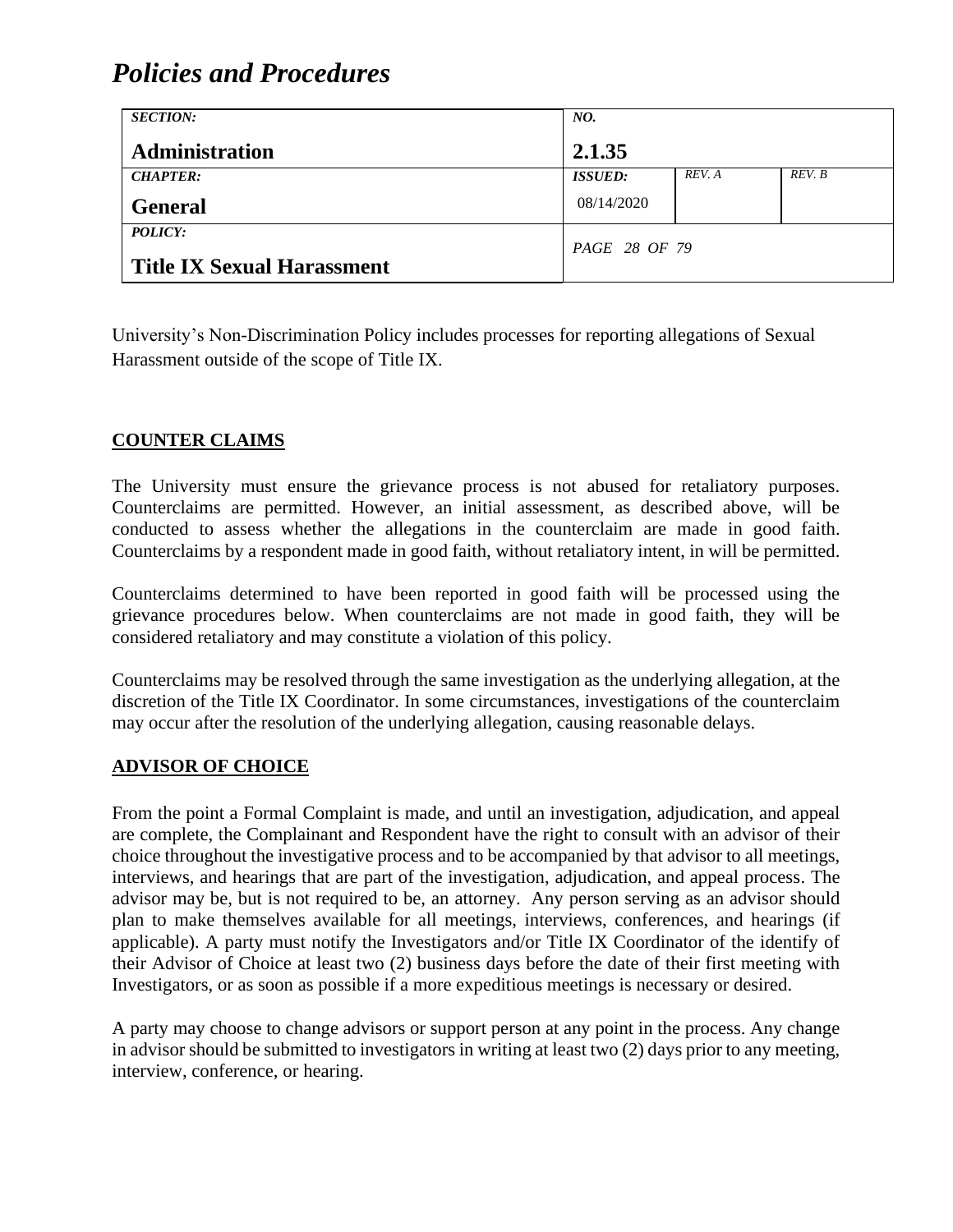| <b>SECTION:</b>                                     | NO.                  |        |        |
|-----------------------------------------------------|----------------------|--------|--------|
| <b>Administration</b>                               | 2.1.35               |        |        |
| <b>CHAPTER:</b>                                     | <b>ISSUED:</b>       | REV. A | REV. B |
| <b>General</b>                                      | 08/14/2020           |        |        |
| <i>POLICY:</i><br><b>Title IX Sexual Harassment</b> | <i>PAGE 29 OF 79</i> |        |        |

A party may be permitted to have more than one Advisor of Choice upon written request to the Title IX Coordinator. The decision to grant such a request is solely at the discretion of the Title IX Coordinator and will be granted equitably to the parties.

#### **Who Can Serve as an Advisor**

Parties may select whoever they wish to serve as their Advisor so long as the Advisor is eligible and available, with limited exception. A party cannot insist on an Advisor who does not have the time, inclination, or availability to serve. Additionally, Parties may not select an Advisor with an institutionally conflicting role, such as being a Title IX administrator with an active role in the matter or a supervisor who must monitor and implement sanctions.

Choosing an advisor who is also a witness creates potential for bias and conflict of interest. A party who chooses an Advisor who is also a witness can anticipate that issues of potential bias will be explored by the decision maker(s).

A party may choose a friend, mentor, family member, attorney, or any other individual to advise, support, and/or consult with them throughout the resolution process. The advisor may be from the University Community or may be from outside the University.

If a party does not have an advisor, the University will offer access to one from a pool of trained advisors identified by the University.

If a party chooses an advisor or support person from outside the university system or a person from within the University not identified as an advisor by the Office of Equity and Inclusion, the University can make no guarantee or assertion as to the level of training the advisor may possess to fulfill this role.

The University cannot guarantee equal advisory rights, meaning that if one party selects an advisor who is an attorney, but the other party does not, or cannot afford an attorney, the University is not obligated to provide an attorney. The University will, however, provide a party with an advisor trained by the University as outlined above. A University appointed advisor does not represent a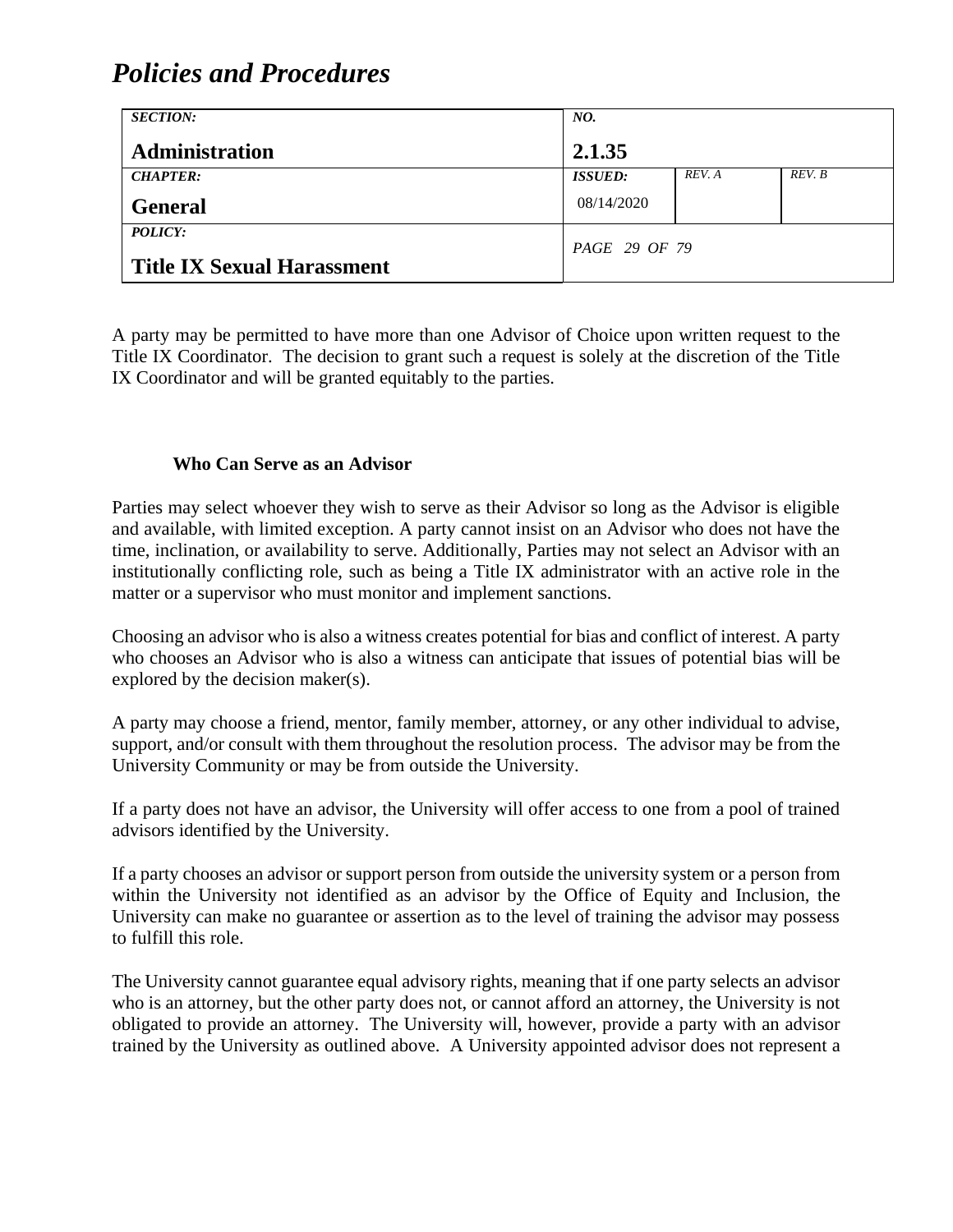| <b>SECTION:</b>                   | NO.            |        |        |
|-----------------------------------|----------------|--------|--------|
| <b>Administration</b>             | 2.1.35         |        |        |
| <b>CHAPTER:</b>                   | <b>ISSUED:</b> | REV. A | REV. B |
| <b>General</b>                    | 08/14/2020     |        |        |
| <i>POLICY:</i>                    | PAGE 30 OF 79  |        |        |
| <b>Title IX Sexual Harassment</b> |                |        |        |

party in a legal capacity and is not permitted to offer legal advice. However, University appointed advisors will act in the best interests of the party in this process.

The party may proceed through all portions of the process except the hearing, as explained in Procedure A, without an advisor if preferred. Requirements regarding Advisors in Hearings are outlined below.

#### **Advisor's Role**

The University will provide reasonable notice for meetings, interviews, conferences, and hearings. Advisors should make every effort to be present for each scheduled meeting. An advisor may request to participate remotely in advance of a meeting. If an advisor is unable to attend a meeting, the Party will be offered the opportunity to reschedule for a time when the advisor is available. Investigators and/or the Decision Maker will coordinate with parties and Advisors when scheduling meetings. An Advisor may request a change to a scheduled meeting if doing so would not cause unreasonable delay. Advisors should help the Parties prepare for each meeting and are expected to advise ethically, with integrity, and in good faith.

Except for the questioning of witnesses during the hearing specified in "Hearing," the Advisor of Choice will play a passive role and is not permitted to communicate on behalf of a party, insist that communication flow through the Advisor of Choice, or communicate with the University about the matter without the party being included in the communication. If an advisor wishes to consult with or discuss an issue with their advisee/client, they may request a break during an interview or meeting to have that discussion. Advisors are permitted to pass notes to the party during an interview or meeting.

#### **Pre-Interview Meetings**

After accepting the role of Advisor, an Advisor not trained by the University may request a meeting with Investigator(s) or the Title IX Coordinator to clarify and understand their role in the University's policies and procedures.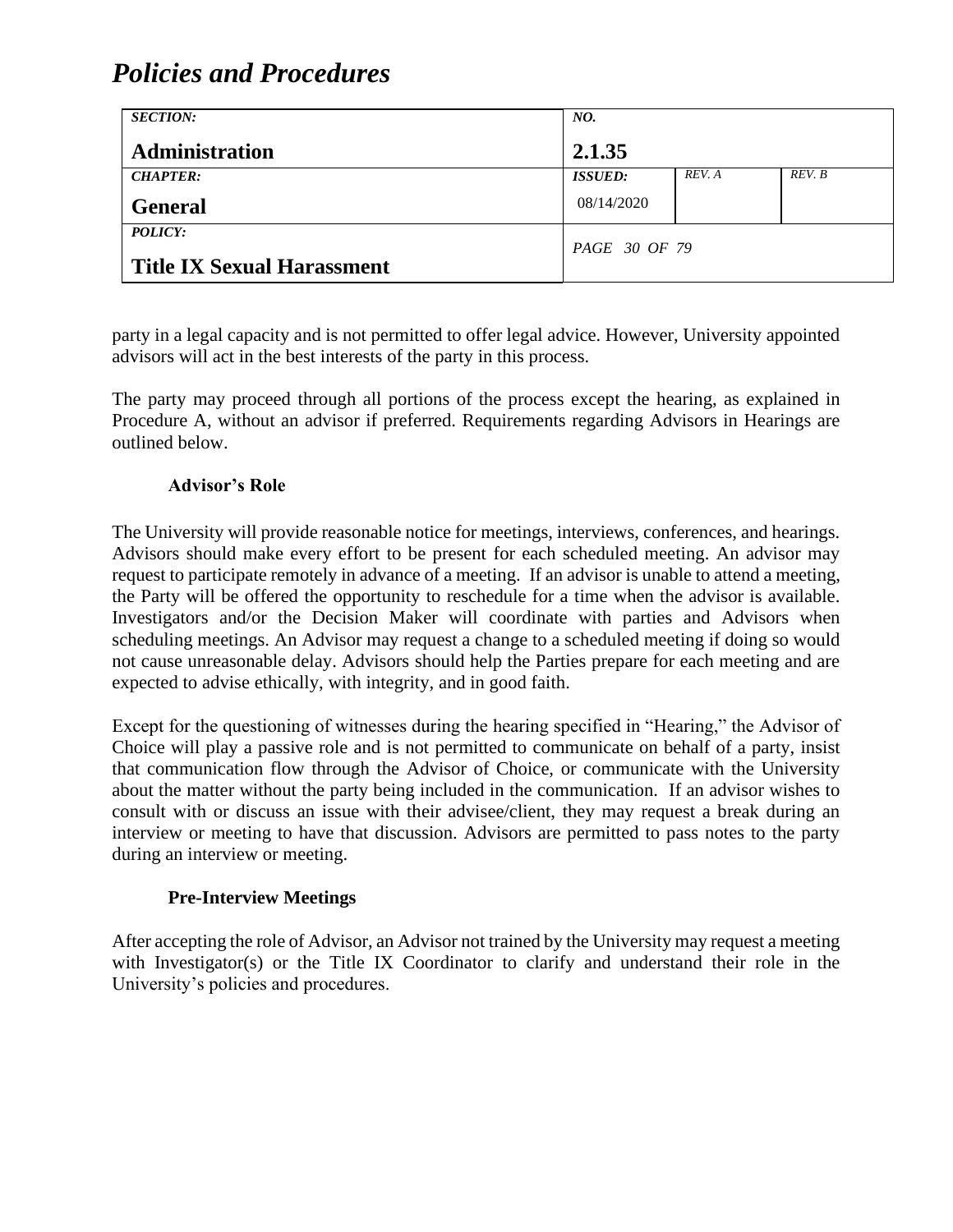| <b>SECTION:</b>                   | NO.            |        |        |
|-----------------------------------|----------------|--------|--------|
| <b>Administration</b>             | 2.1.35         |        |        |
| <b>CHAPTER:</b>                   | <b>ISSUED:</b> | REV. A | REV. B |
| <b>General</b>                    | 08/14/2020     |        |        |
| <i>POLICY:</i>                    |                |        |        |
| <b>Title IX Sexual Harassment</b> | PAGE 31 OF 79  |        |        |

#### **Advisors in Hearings/University-Appointed Advisors**

Under the U.S. Department of Education regulations applicable to Title IX, cross-examination is required during the hearing but must be conducted by the parties' Advisors. In the event a party is not able to secure an advisor to attend the hearing specified in "Hearing," and requests the University to provide an advisor, the University will provide the party an advisor, without fee or charge, who will conduct questioning on behalf of the party at the hearing. The University will have sole discretion to select the advisor it provides. The advisor the University provides may be, but is not required to be, an attorney. The University is not required to provide a party with an advisor in any circumstance except where the party does not have an advisor present at the hearing specified in "Hearing," and requests that the University provide an advisor.

#### **Sharing Information with the Advisor**

Creighton expects that the parties may wish to have the University share documentation and evidence related to allegations directly with their advisor. Creighton will provide a release of information form authorizing the University to share this information directly. Parties must sign this form or provide similar documentation demonstrating consent before such information may be shared. Parties may choose to share this information directly with their advisor independently.

If a party shares or gives the University permission to share information with an Advisor, that Advisor is expected to maintain the privacy of the records shared with them. Records may not be shared with third parties, disclosed publicly, or used for purposes not explicitly authorized by Creighton University. Creighton may seek to restrict the role of an Advisor who does not respect the sensitive nature of the process or who fails to abide by these privacy expectations.

If a party chooses to change advisors at any point in time during the process, authorization to share information with the previous Advisor will be automatically terminated unless the party makes a written request to continue sharing that information. A separate release must be filed for the new advisor.

If a party requests that all communication be made through their attorney, the University will comply with that request.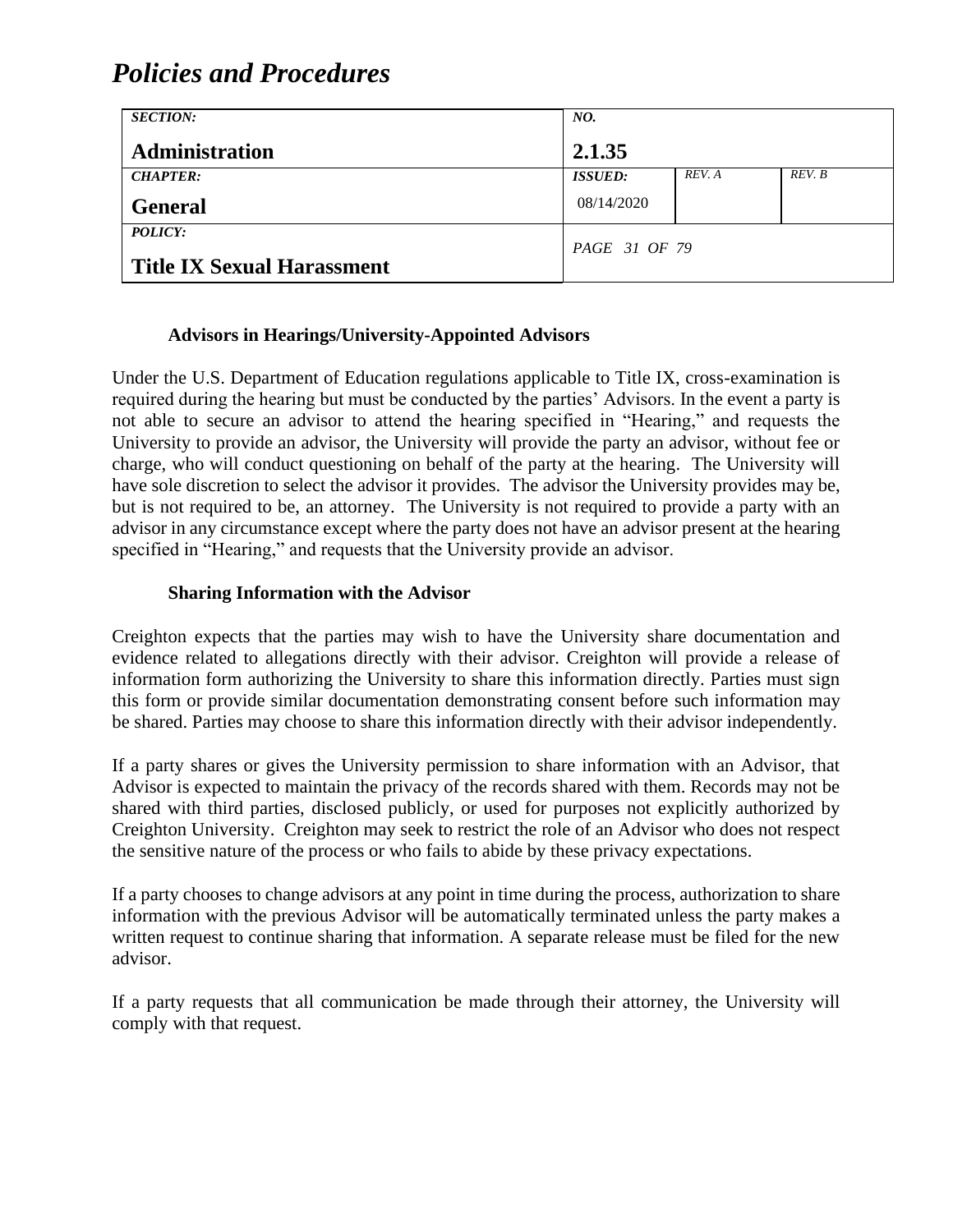| <b>SECTION:</b>                   | NO.            |        |        |
|-----------------------------------|----------------|--------|--------|
| <b>Administration</b>             | 2.1.35         |        |        |
| <b>CHAPTER:</b>                   | <b>ISSUED:</b> | REV. A | REV. B |
| <b>General</b>                    | 08/14/2020     |        |        |
| POLICY:                           | PAGE 32 OF 79  |        |        |
| <b>Title IX Sexual Harassment</b> |                |        |        |

#### **Advisor Violation of Creighton Policy**

All advisors are subject to the same Creighton policies and procedures, regardless of whether they are attorneys. Advisors are expected to advise their advisees without disrupting the proceedings. In the event a party's Advisor of Choice engages in material violation of the parameters specified in this Section and "Hearing," the University may preclude the Advisor of Choice from further participation, in which case the party may select a new Advisor of Choice. Any Advisor who oversteps their role as defined by this policy will be warned only once. Subsequently, the Title IX Coordinator will determine how to address the Advisor's non-compliance and future role.

#### **Assistance in Securing an Advisor**

Individuals are guaranteed a right to an advisor provided by the University. As discussed above, a party may choose to secure an advisor outside of the University system. Resources are available [here].

#### **INVESTIGATION**

#### **Privacy of Investigation**

The investigation and resolution will be private to the greatest extent possible. Privacy of the investigation helps enhance the integrity of the investigation and resolution process, protects the interests of the parties, and protects participants from statements that could interpreted as retaliatory or defamatory. All persons present at any time during the resolution process are expected to maintain the privacy of the proceedings in accordance with University policy. However, no student or member of the University Community can be promised strict or absolute confidentiality. The parties have discretion to share their own knowledge with others if they so choose. However, Creighton encourages all parties to consult with their advisors before doing so. The University will protect the identity of persons involved in reports of misconduct under this policy to the best of its ability. Personally identifiable information will only be shared by the University with persons on a need to know basis, in order to investigate, respond to a report, or deliver resources or supportive measures.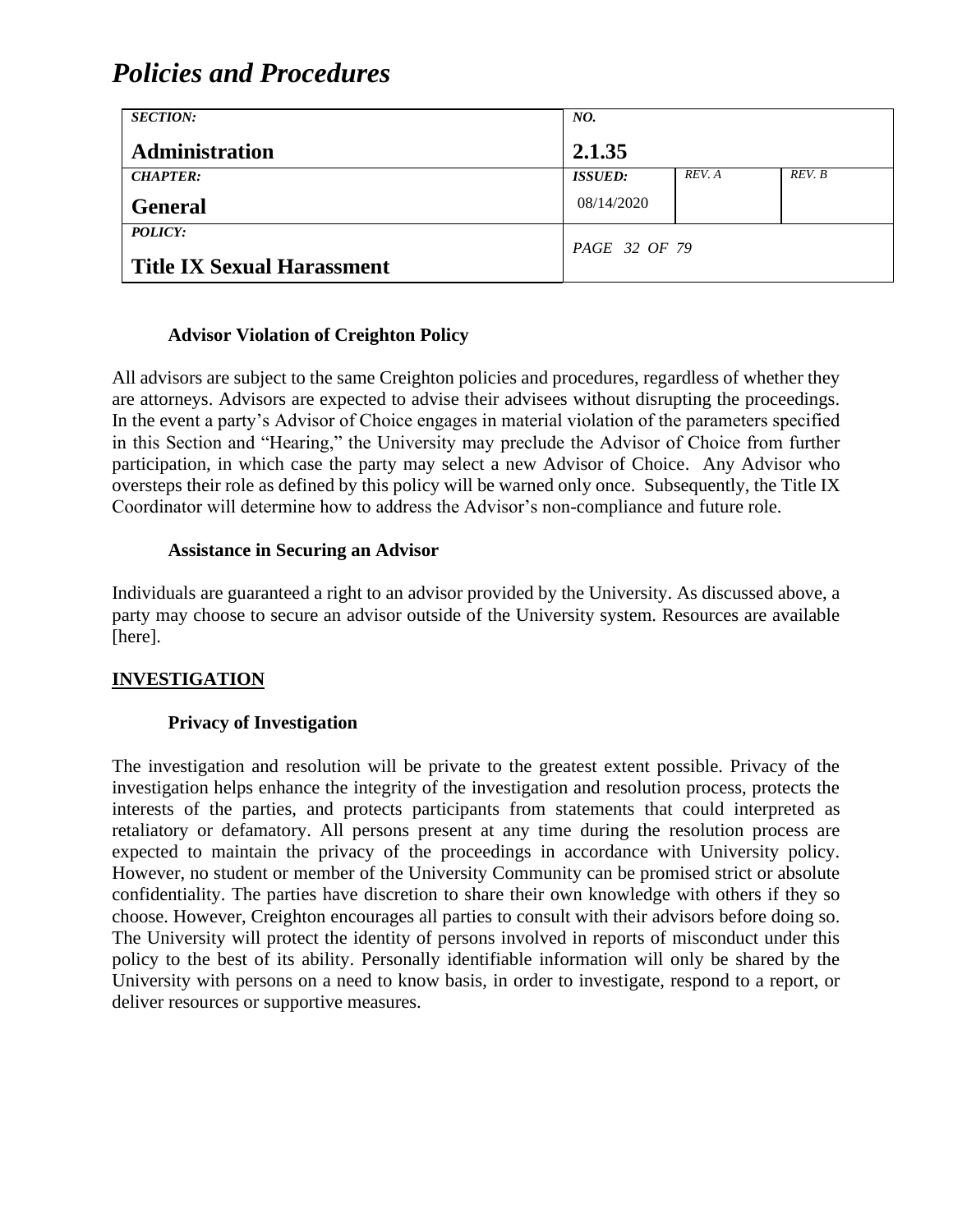| <b>SECTION:</b>                   | NO.            |        |        |
|-----------------------------------|----------------|--------|--------|
| <b>Administration</b>             | 2.1.35         |        |        |
| <b>CHAPTER:</b>                   | <b>ISSUED:</b> | REV. A | REV. B |
| <b>General</b>                    | 08/14/2020     |        |        |
| <i>POLICY:</i>                    | PAGE 33 OF 79  |        |        |
| <b>Title IX Sexual Harassment</b> |                |        |        |

#### **Preservation of Evidence**

Individuals involved in a report of harassment, discrimination, sexual or relationship misconduct should preserve evidence to the extent possible as it may assist the University or law enforcement in making factual determinations about the reported misconduct, or might be relevant to a court's determination regarding the issuance of a personal protection order.

#### **Law Enforcement Investigations**

Under some circumstances, a Complainant may choose to report an incident to law enforcement as well as to the University. If a report is made to law enforcement there may be reasonable delays in the grievance process if circumstances require. Such circumstances include, but are not limited to: a request from law enforcement to temporarily delay the investigation, the need for language assistance, the absence of parties and/or witnesses, and/or accommodations for disabilities or health conditions.

The University will communicate any reasonable delays to the parties in writing and provide status updates as necessary. The investigation will resume as soon as practicable. During such a delay, the University will implement supportive measures as deemed appropriate.

University actions are not typically altered or precluded on the grounds that civil or criminal actions involving the underlying incident(s) have been filed or that criminal charges have been dismissed or reduced.

#### **FORMAL RESOLUTION PROCESS (FRP) TEAM**

A team of faculty and staff (the "FRP Team") are responsible for carrying out the Formal Resolution Process. An up to date roster of team members is maintained on the OEI website [www.creighton.edu/oei](http://www.creighton.edu/oei) to carry out the process.

#### **Team Member Roles**

Members of the FRP Team are trained annually, and can serve in the following roles at the direction of the Title IX Coordinator: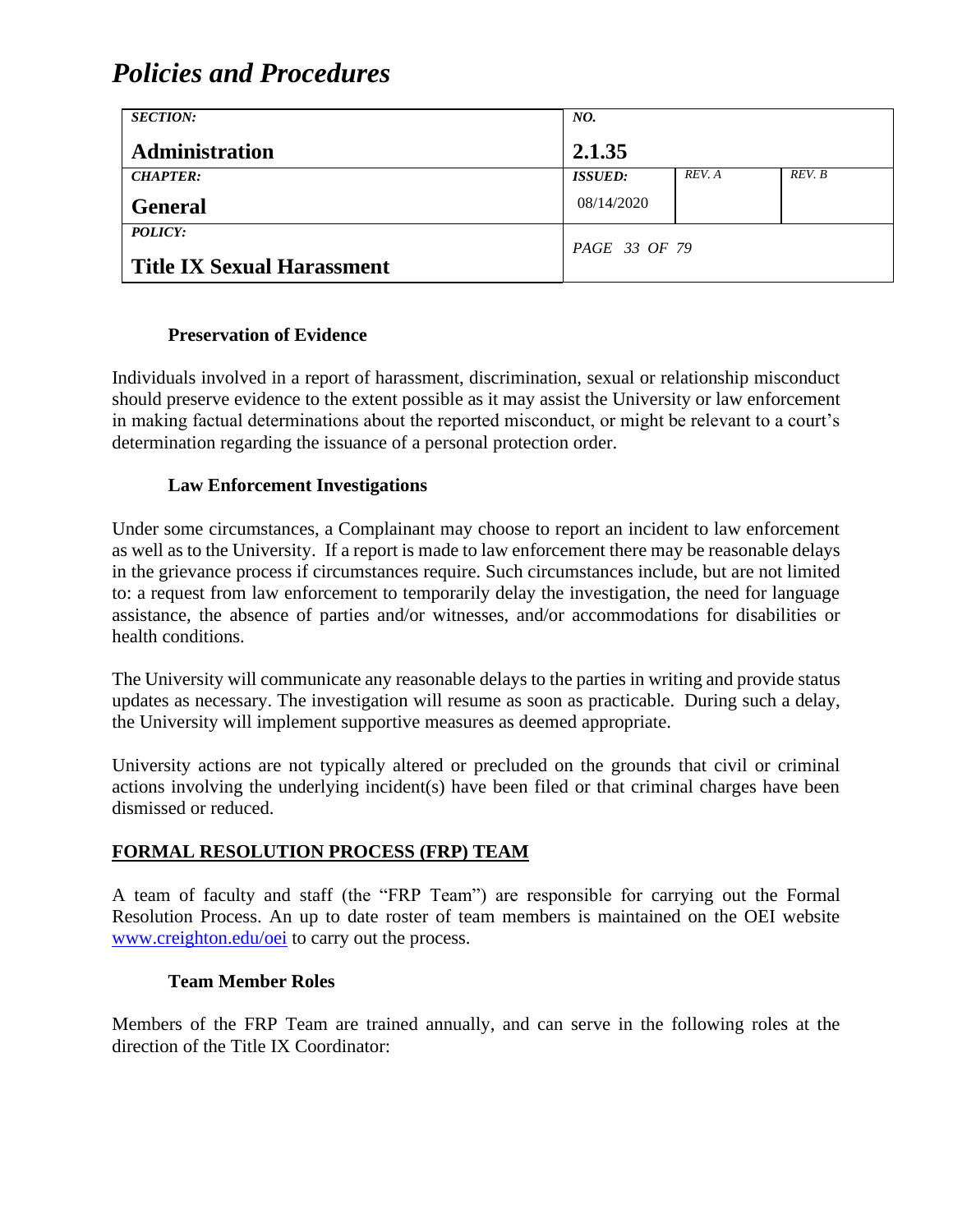| <b>SECTION:</b>                                     | NO.            |        |        |
|-----------------------------------------------------|----------------|--------|--------|
| Administration                                      | 2.1.35         |        |        |
| <b>CHAPTER:</b>                                     | <b>ISSUED:</b> | REV. A | REV. B |
| <b>General</b>                                      | 08/14/2020     |        |        |
| <b>POLICY:</b><br><b>Title IX Sexual Harassment</b> | PAGE 34 OF 79  |        |        |

- To act as an Advisor to the parties;
- To facilitate Informal Resolution
- To perform or assist with an initial assessment;
- To investigate complaints;
- To serve as a Hearing Facilitator (process administrator without a decision-making role);
- To serve as a Hearing Board member or Hearing Chair regarding the complaint; or
- To serve as an Appeal Officer.

#### **Appointment**

The Title IX Coordinator in consultation with the President appoints the Team Members, which act with independence and impartiality. Members are appointed following an application process and interviews with the Title IX Coordinator and members of the Title IX Advisory Committee, unless their role is designated by their title or position. While members of the FRP team are typically trained in a variety of skill sets and can rotate amongst the different roles listed above in different cases, the Title IX Coordinator can also designate permanent roles for individuals in the team using others as substitutes or to provide greater depth of experience when necessary. This process of role assignment may be the result of particular skills, aptitudes, or talents identified in members of the FRP Team that make them best suited to particular roles.

#### **FRP Team Member Training**

The team members receive annual training. This training includes, but is not limited to:

- The scope of Creighton's Title IX Sexual Harassment Policy and Procedures;
- How to conduct investigations and hearings that protect the safety of Complainants and Respondents, and promote accountability;
- Implicit Bias;
- Disparate Treatment and impact;
- Reporting, confidentiality, and privacy requirements;
- Applicable laws, regulations, and federal regulatory guidance;
- How to implement appropriate and situation specific remedies;
- How to investigate in a thorough, reliable, and impartial manner;
- How to uphold fairness, equity, and due process;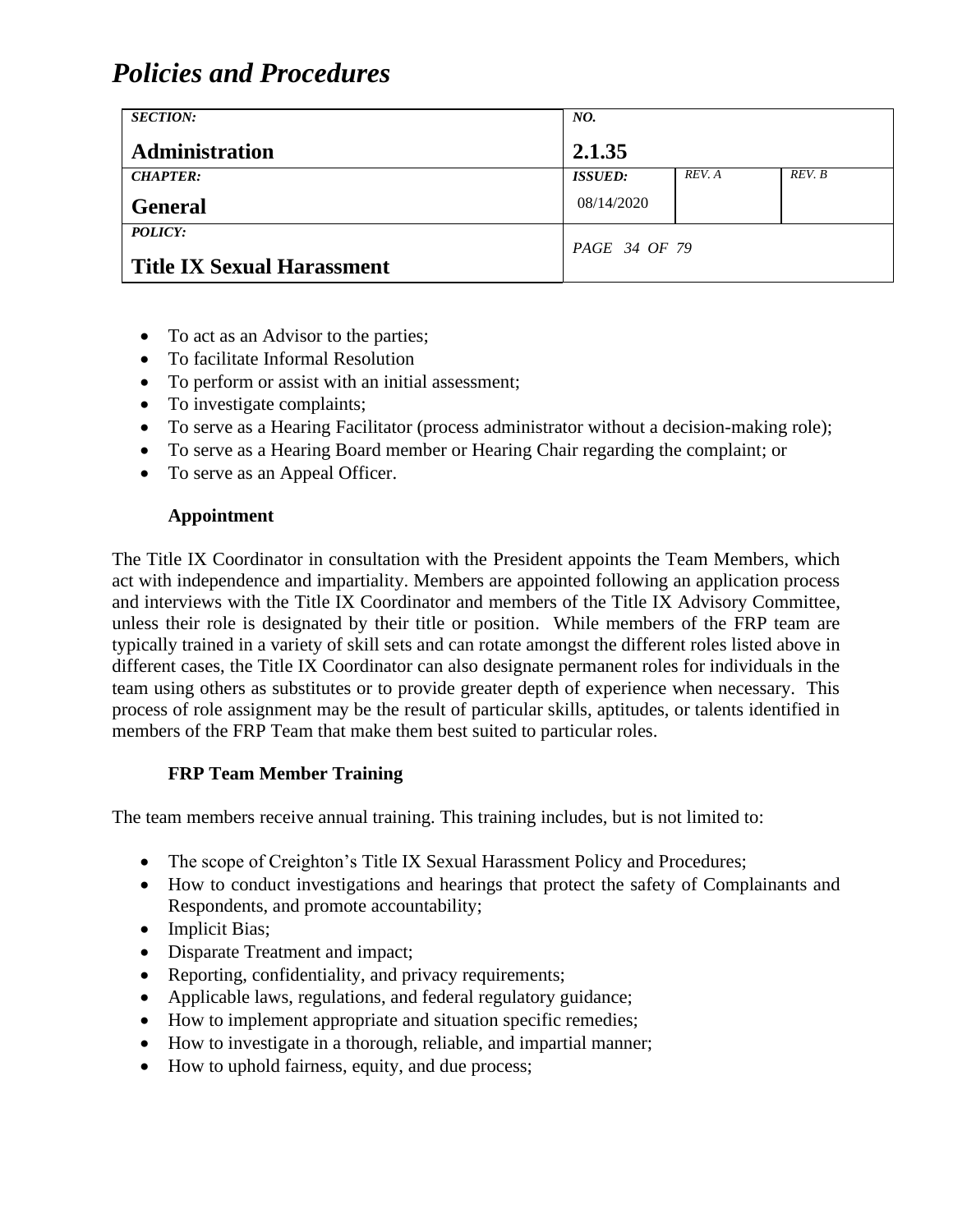| <b>SECTION:</b>                   | NO.                   |        |        |
|-----------------------------------|-----------------------|--------|--------|
| Administration                    | 2.1.35                |        |        |
| <b>CHAPTER:</b>                   | <i><b>ISSUED:</b></i> | REV. A | REV. B |
| <b>General</b>                    | 08/14/2020            |        |        |
| <b>POLICY:</b>                    | <i>PAGE 35 OF 79</i>  |        |        |
| <b>Title IX Sexual Harassment</b> |                       |        |        |

- How to weigh evidence, conduct questioning, and assess credibility;
- Impartiality and objectivity;
- How to render findings and generate clear, concise, evidence-based rationales;
- How to apply definitions used by the recipient with respect to consent {or the absence or negation of consent) consistently, impartially, and

Specific training is also provided for Appeal Officers, Advisors (who are Creighton employees), and Chairs. All team members are required to attend these trainings annually. The materials used to train all members of the Team are posted on the OEI website at [www.creighton.edu/oei.](http://www.creighton.edu/oei)

### **Membership**

The FRP Team includes:

- 3 or more faculty members
- 3 or more staff members
- 3 or more students
- 2 or more staff members from the Division of Student Life
- 1 or more representatives from Public Safety
- 2 or more Representatives from Human Resources
- 1 or more Representatives from Athletics
- External, trained, third-party, neutral professionals may also be used

Members are typically appointed to three-year terms. Individuals who are interested in serving as team members are encouraged to contact the Title IX Coordinator regarding the application process. Members may be nominated to the Title IX Coordinator as well.

#### **INVESTIGATION**

#### **Selection of Investigators**

The Title IX Coordinator will select at least one (1) but no more than two (2) investigators from the FRP Team. The Title IX Coordinator will screen for potential conflicts of interest and biases prior to selecting investigators.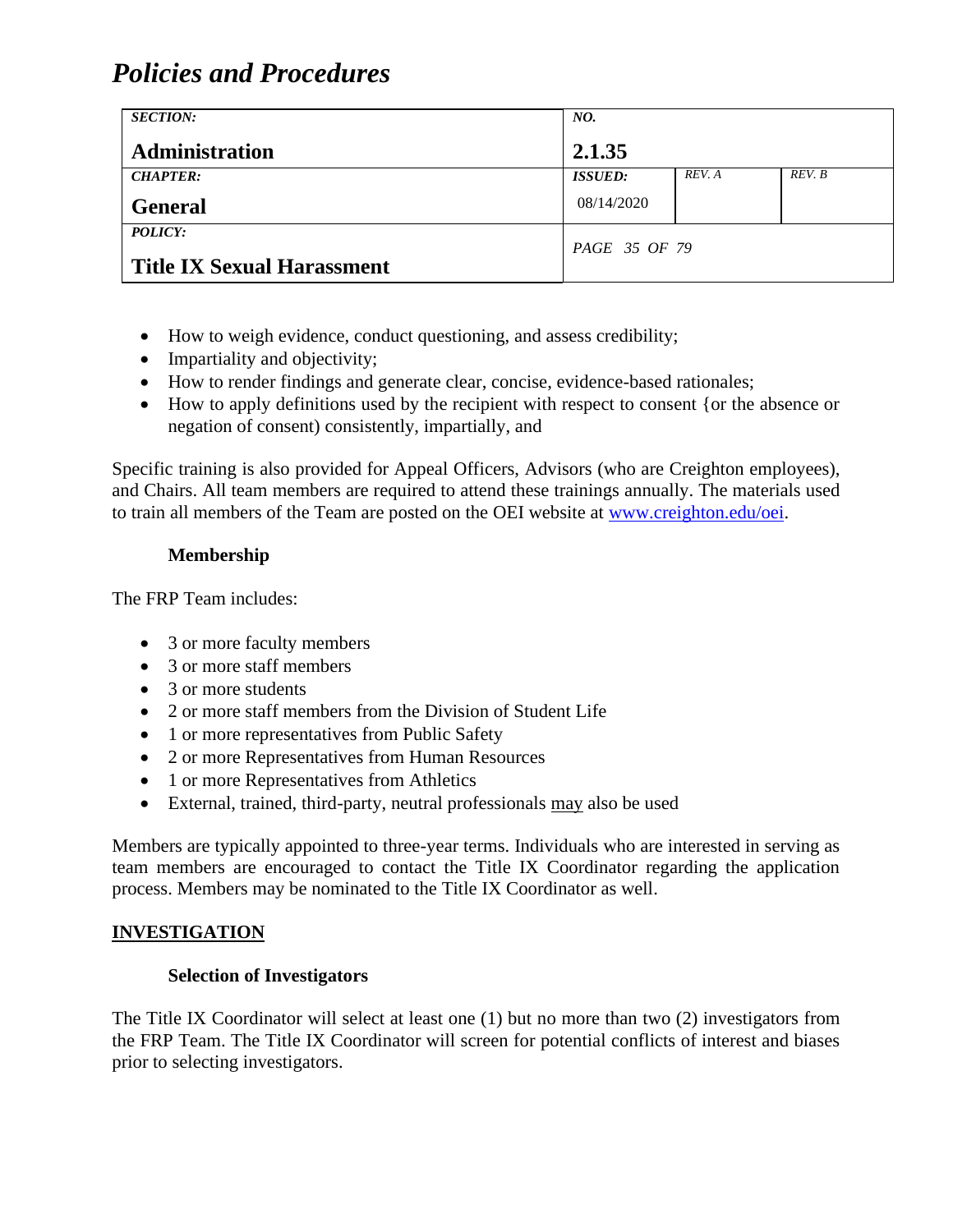| <b>SECTION:</b>                   | NO.                  |        |        |
|-----------------------------------|----------------------|--------|--------|
| <b>Administration</b>             | 2.1.35               |        |        |
| <b>CHAPTER:</b>                   | <b>ISSUED:</b>       | REV. A | REV. B |
| <b>General</b>                    | 08/14/2020           |        |        |
| POLICY:                           | <i>PAGE 36 OF 79</i> |        |        |
| <b>Title IX Sexual Harassment</b> |                      |        |        |

### **Notice of Investigation**

After receiving a Formal Complaint alleging conduct that, if proven, would constitute a violation of this policy, the Title IX Coordinator will issue a written Notice of Investigation to both the Complainant and Respondent. The Complainant will be given advance notice of when the Notice will be delivered to the Respondent. The Notice will include the following:

- The names of the assigned investigators along with a process for advising the Title IX Coordinator of any potential conflict of interest the investigator(s) may have;
- The specific policies implicated and a physical copy of this policy or a hyperlink to this policy;
- Sufficient details known at the time so that the parties may prepare for an initial interview with the investigator, to include the identities of the involved parties (if known); The conduct allegedly constituting Sexual Harassment; and the date and location of the alleged incident(s) (if known);
- A statement that the Respondent is presumed "not responsible" for the alleged Sexual Harassment and that a determination of responsibility will not be made until the conclusion of the adjudication and any appeal;
- Notice that the Complainant and Respondent have the right to be accompanied by an Advisor of Choice, as specified in "Advisor of Choice";
- Notice that the Complainant and Respondent have the right to inspect and review evidence as specified in "Access to Evidence;"
- Notice of the University's prohibitions on retaliation and false statements reflected in Sections "Bad Faith Complaints and False Information" and "Retaliation;"
- Information about resources that are available on campus and in the community;
- Supportive Measures currently in place, if applicable, and the availability of Supportive Measures through the Title IX Coordinator;
- A statement of the potential sanctions/responsive actions that could result from a finding of responsibility;
- Parties will be given the opportunity to review and respond to all directly related and/or relevant evidence obtained prior to the completion final investigative report;
- Information regarding the privacy of the process
- Details on how to request disability accommodations during the interview process
- A link to the University VAWA brochure
- An instruction to preserve any evidence that is directly related to the allegations.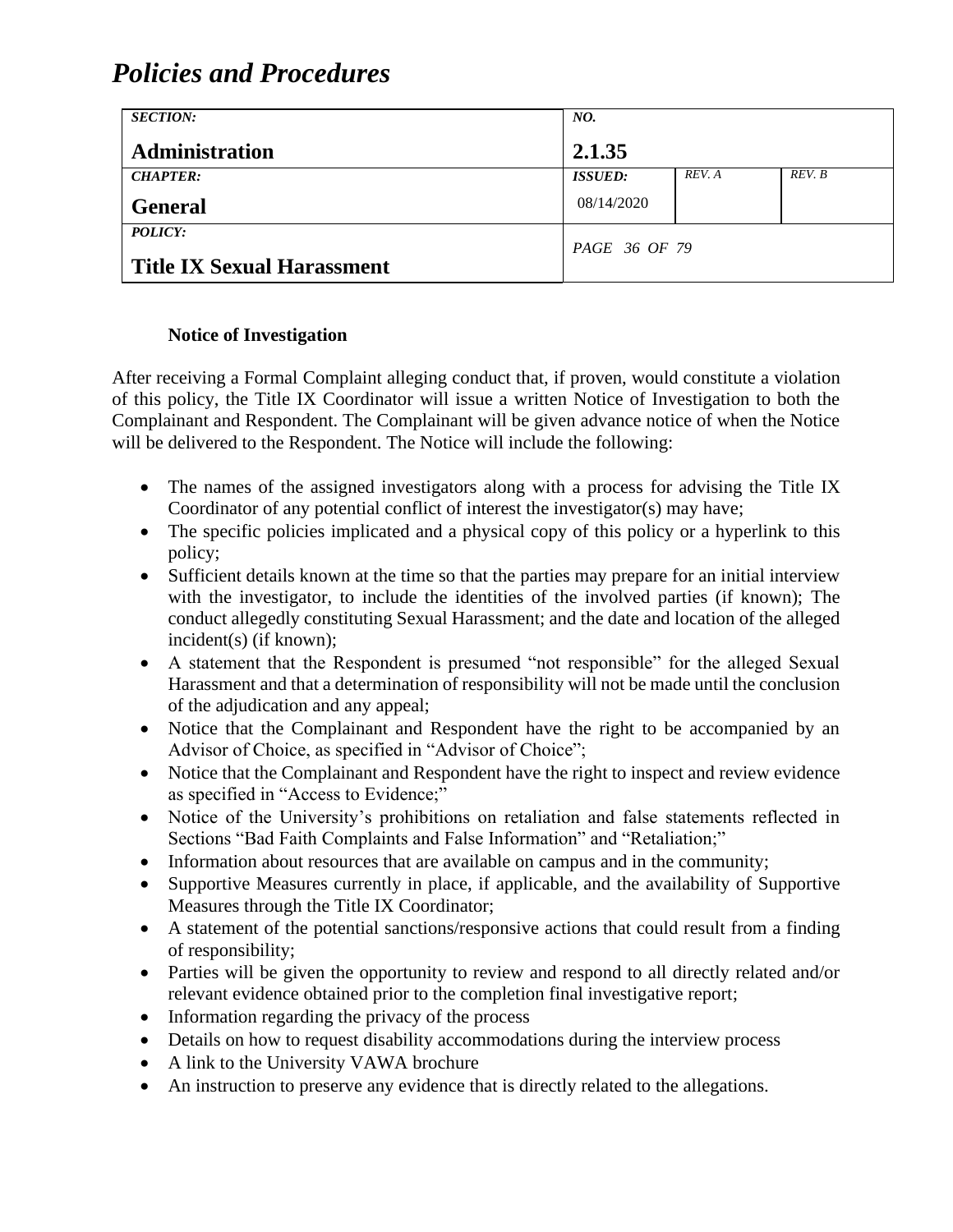| <b>SECTION:</b>                   | NO.            |        |        |
|-----------------------------------|----------------|--------|--------|
| <b>Administration</b>             | 2.1.35         |        |        |
| <b>CHAPTER:</b>                   | <b>ISSUED:</b> | REV. A | REV. B |
| <b>General</b>                    | 08/14/2020     |        |        |
| <b>POLICY:</b>                    | PAGE 37 OF 79  |        |        |
| <b>Title IX Sexual Harassment</b> |                |        |        |

This Notice may be delivered via postal mail to the Party's address on record with the University, via email to the Party's University issued email address, or in person. Should the University elect, at any point, to investigate allegations that are materially beyond the scope of the initial written notice, the University will provide a supplemental written notice describing the additional allegations to be investigated.

#### **Commencement and Timing of Investigation**

After the written Notice of Investigation is transmitted to the parties, the investigator selected by the Title IX Coordinator will undertake an investigation to gather evidence relevant to the alleged misconduct, including inculpatory and exculpatory evidence. The burden of gathering evidence sufficient to reach a determination in the adjudication lies with the University and not with the parties. The investigation will result in a written investigation report, specified in "Investigation Report," that will be submitted to the adjudicator during the selected adjudication process.

Although the length of each investigation may vary depending on the totality of the circumstances, the Office of Equity and Inclusion strives to conclude the investigative process within a reasonable timeframe of 30-45 days following transmittal of the written Notice of Investigation]. This timeframe includes the investigator(s) conducting interviews, gathering evidence, affording the Complainant and Respondent the opportunity to respond to the evidence, completing the investigative report, and determination of responsibility by the appropriate process.

#### **Ensuring Impartiality**

Any individual materially involved in the administration of the resolution process (including the Title IX Coordinator, Investigator(s), and Decision-Makers) may neither have nor demonstrate a conflict of interest or bias for Complainants or Respondents generally, or for a specific Complainant or Respondent.

The Title IX Coordinator will vet the assigned Investigator(s) to ensure impartiality by ensuring there are no actual or apparent conflicts of interest or disqualifying biases. The Parties may, at any time during the resolution process raise a concern regarding bias or conflict of interest. The Title IX Coordinator will determine whether the concern is reasonable and supported. If so, another Investigator will be assigned and the impact of the bias or conflict, if any, will be remedied. If the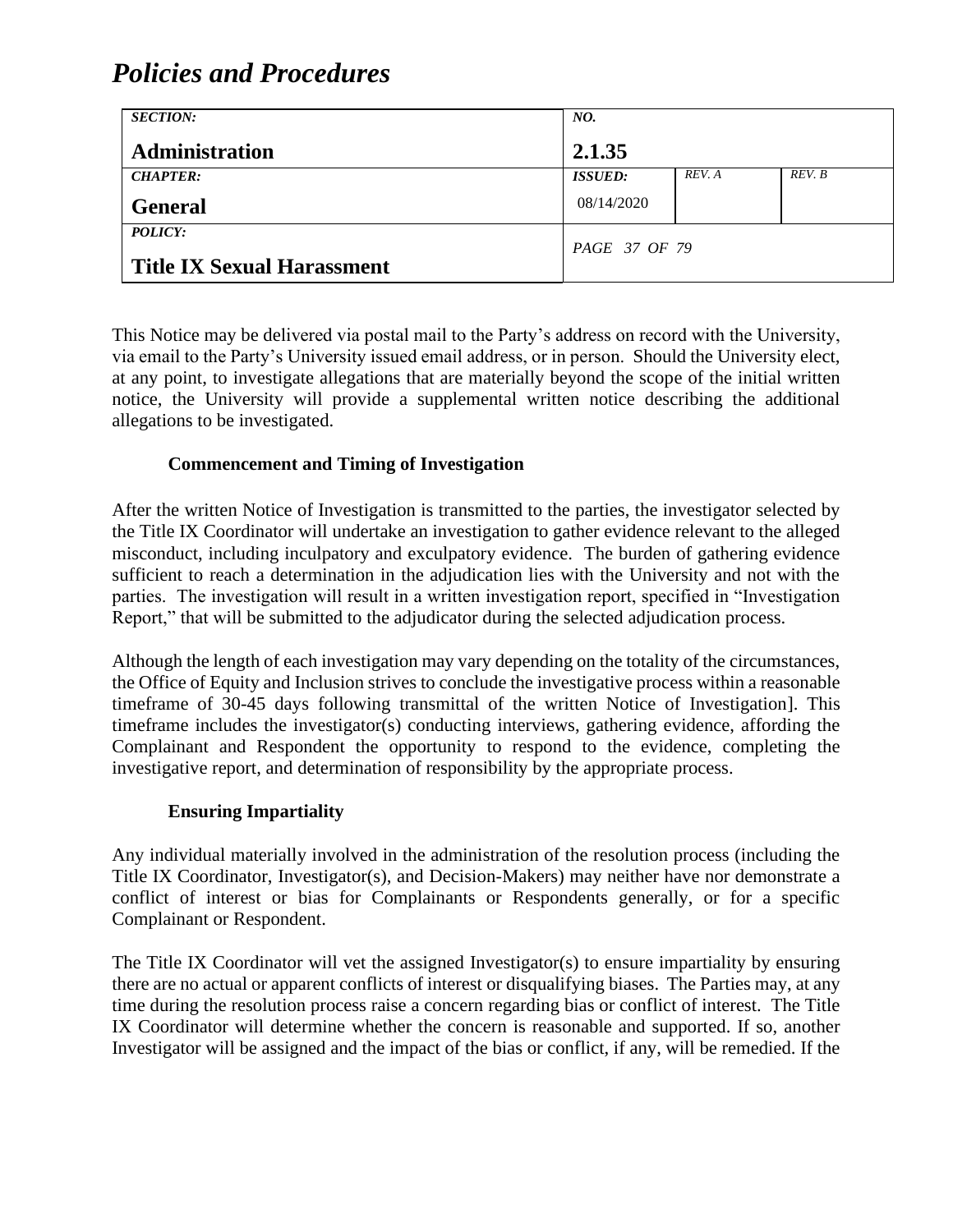| <b>SECTION:</b>                   | NO.            |        |        |
|-----------------------------------|----------------|--------|--------|
| <b>Administration</b>             | 2.1.35         |        |        |
| <b>CHAPTER:</b>                   | <b>ISSUED:</b> | REV. A | REV. B |
| <b>General</b>                    | 08/14/2020     |        |        |
| <b>POLICY:</b>                    | PAGE 38 OF 79  |        |        |
| <b>Title IX Sexual Harassment</b> |                |        |        |

source of the conflict of interest or bias is the Title IX Coordinator, concerns should be raised with the Office of the General Counsel.

Respondents are presumed "not responsible" for the reported misconduct unless and until the Respondent is determined to be responsible for a policy violation by the applicable standard of proof.

#### **Equal Opportunity**

All investigations are thorough, reliable, impartial, prompt, and fair. Investigations involve interviews with all available relevant parties and witnesses, obtaining available relevant evidence, and identifying sources of information as necessary.

During the investigation, the investigator will provide an equal opportunity for the parties to be interviewed, to present witnesses (including fact and expert witnesses), and to present other inculpatory and exculpatory evidence. Notwithstanding the foregoing, the investigator retains discretion to limit the number of witness interviews the investigator conducts if the investigator finds that testimony would be unreasonably cumulative, if the witnesses are offered solely as character references and do not have information relevant to the particular allegations at issue, or if the witnesses are offered to render testimony that is categorically inadmissible, such as testimony concerning the sexual history of the Complainant, as specified in "Evidentiary Considerations." The investigator will not restrict the ability of the parties to gather and present evidence on their own.

#### **Gathering and Reviewing Evidence**

The investigation is a party's opportunity to present testimonial and other evidence that the party believes is relevant to resolution of the allegations in the Formal Complaint. A party that is aware of and has a reasonable opportunity to present particular evidence and/or identify particular witnesses during the investigation, and elects not to, will be prohibited from introducing any such evidence during the adjudication absent a showing of mistake, inadvertence, surprise, or excusable neglect.

Parties may propose expert witnesses. The investigator(s) will not rely on any experts with an actual or apparent bias or conflict of interest for or against complainants or respondents generally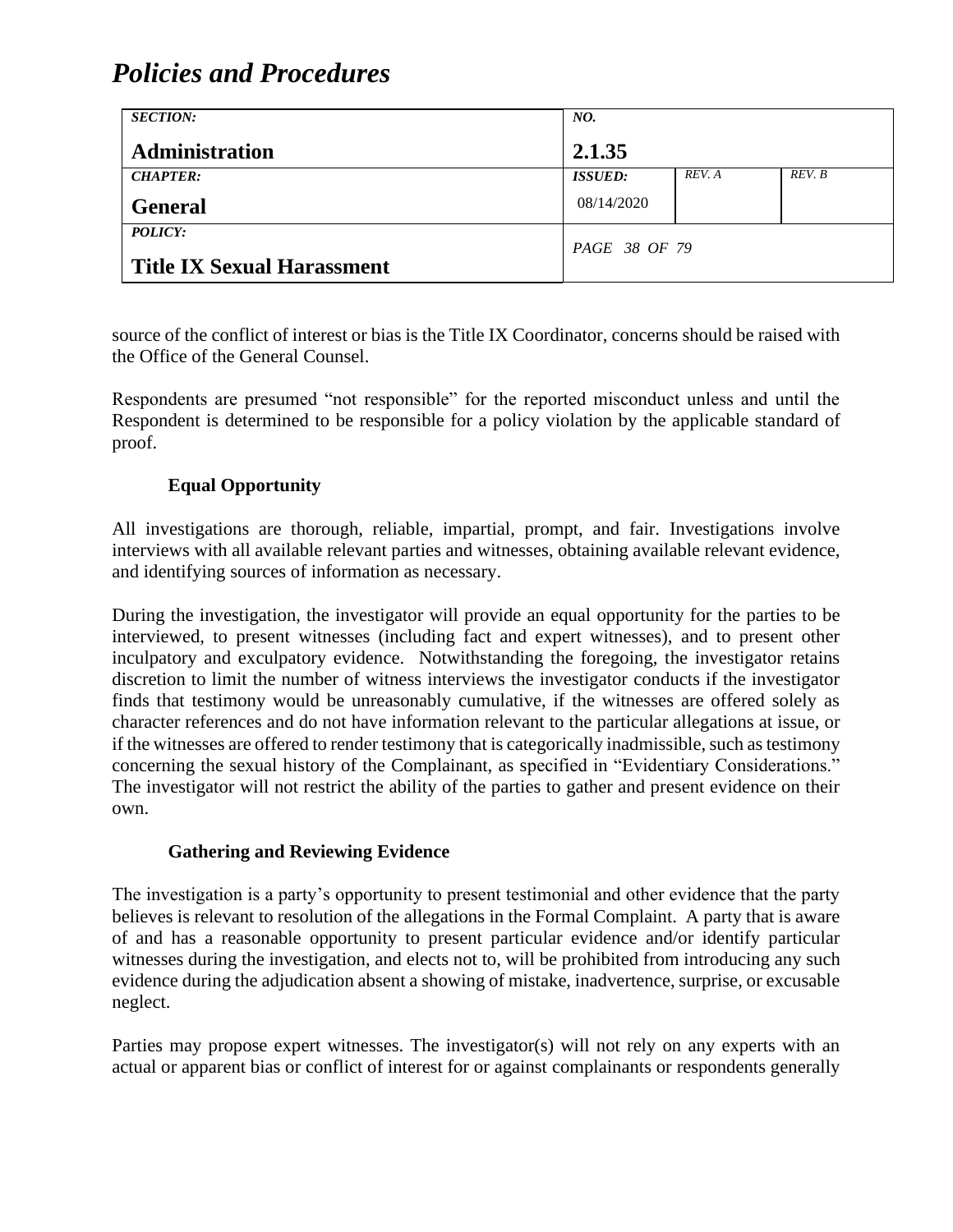| <b>SECTION:</b>                   | NO.                  |        |        |
|-----------------------------------|----------------------|--------|--------|
| <b>Administration</b>             | 2.1.35               |        |        |
| <b>CHAPTER:</b>                   | <b>ISSUED:</b>       | REV. A | REV. B |
| <b>General</b>                    | 08/14/2020           |        |        |
| POLICY:                           | <i>PAGE 39 OF 79</i> |        |        |
| <b>Title IX Sexual Harassment</b> |                      |        |        |

or an individual complainant or respondent. Such an expert will be excluded from the process. Investigators will not seek information from expert witnesses which may be protected by privilege (medical or legal) unless that privilege has been waived voluntarily and in writing by the privilege holder.

Any party or witness to be interviewed during the course of an investigation will be provided reasonable notice of the date, time, and location of the interview. The parties and witnesses will be provided reasonable opportunity to review the transcript and/or a written summary of the meeting with the investigator(s), including an ability to offer corrections or clarifications to the record.

Parties will be granted the opportunity to review and respond to all evidence and statements gathered during the Investigative Process, prior to the completion of the Investigative Report. The parties will have not fewer than ten (10) business days to review and respond to evidence prior to the completion of the Investigative Report.

The investigator(s) may record the interviews. All parties will be informed prior to the beginning of the interview if it will be recorded. No unauthorized audio or video recording of any kind is permitted during investigations.

#### **Witnesses**

The Complainant and Respondent are permitted to provide names of potential witnesses to the investigative team. The investigative team will determine which of those potential witnesses and/or other persons may have relevant information about the complaint. Witnesses may include individuals outside the Creighton community. Additionally, the investigator(s) may interview individuals with an expertise specific to elements of the reported incident, such as alcohol-drug interactions).

All members of the Creighton community are encouraged and expected to fully cooperate with any investigation and resolution under this policy. University faculty and staff who fail to cooperate and/or participate will face discipline, up to and including termination. In the event a complainant refuses to participate in an investigation, the University may proceed as a reporting party under the circumstances specific in Section XX. In the event a respondent refuses to participate, the investigation will be completed despite the respondent's lack of participation and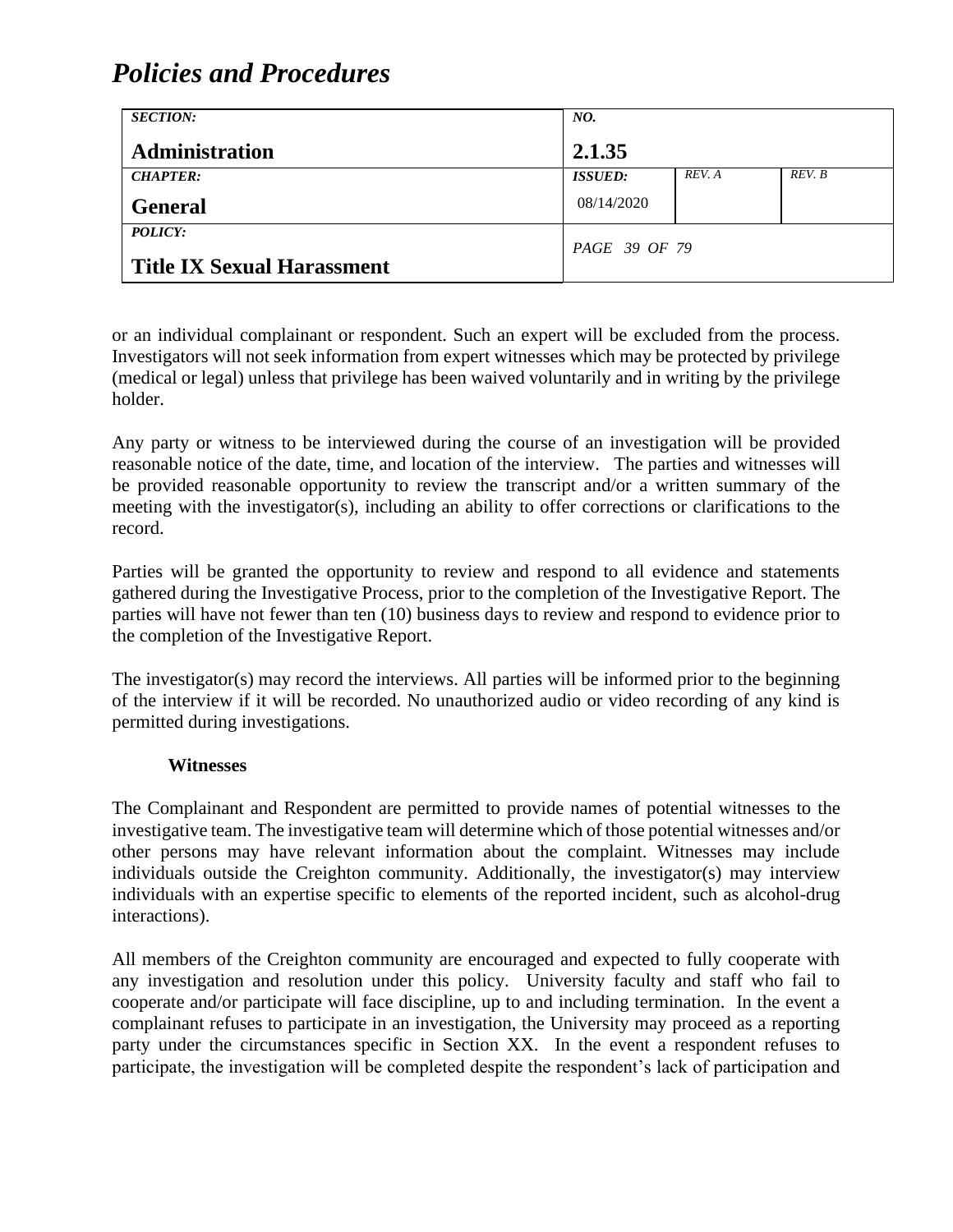| <b>SECTION:</b>                                     | NO.            |        |        |
|-----------------------------------------------------|----------------|--------|--------|
| <b>Administration</b>                               | 2.1.35         |        |        |
| <b>CHAPTER:</b>                                     | <b>ISSUED:</b> | REV. A | REV. B |
| <b>General</b>                                      | 08/14/2020     |        |        |
| <b>POLICY:</b><br><b>Title IX Sexual Harassment</b> | PAGE 40 OF 79  |        |        |

will be forwarded to the Hearing Board for a determination of responsibility. All parties and witnesses in the investigation are expected to cooperate and provide complete and truth information.

In-person interviews of all parties and witnesses will be conducted when possible. However, circumstances may require individuals to be interviewed remotely via an appropriate technological medium.

#### **Documentation of Investigation**

The investigator will take reasonable steps to ensure the investigation is documented. Interviews of the parties and witnesses may be documented by the investigator's notes, audio recorded, video recorded, or transcribed. The particular method utilized to record the interviews of parties and witnesses will be determined by the investigator in the investigator's sole discretion, although whatever method is chosen shall be used consistently throughout a particular investigation.

#### **Evidentiary Considerations**

The Investigation does not consider the following:

- Incidents not directly related to the possible violation, unless they evidence a pattern;
- The character of the parties, including witnesses identified solely for the purpose of attesting to character;
- Questions and Evidence relating to the Complainant's sexual predisposition or prior sexual behavior, unless such questions and evidence are offered to prove someone other than the Respondent committed the conduct alleged by the Complainant, or if the questions and evidence concern specific incidents of the Complainant's prior sexual behavior with respect to the Respondent and are offered to prove consent.

If prior sexual history is to be considered, such evidence will be included in the investigative report. The parties will have the opportunity to challenge relevance and whether it should be considered in the final analysis. Relevant evidence of prior sexual history must be based on direct information, not rumor, hearsay, speculation, or conjecture.

#### **Document Review and Investigative Report**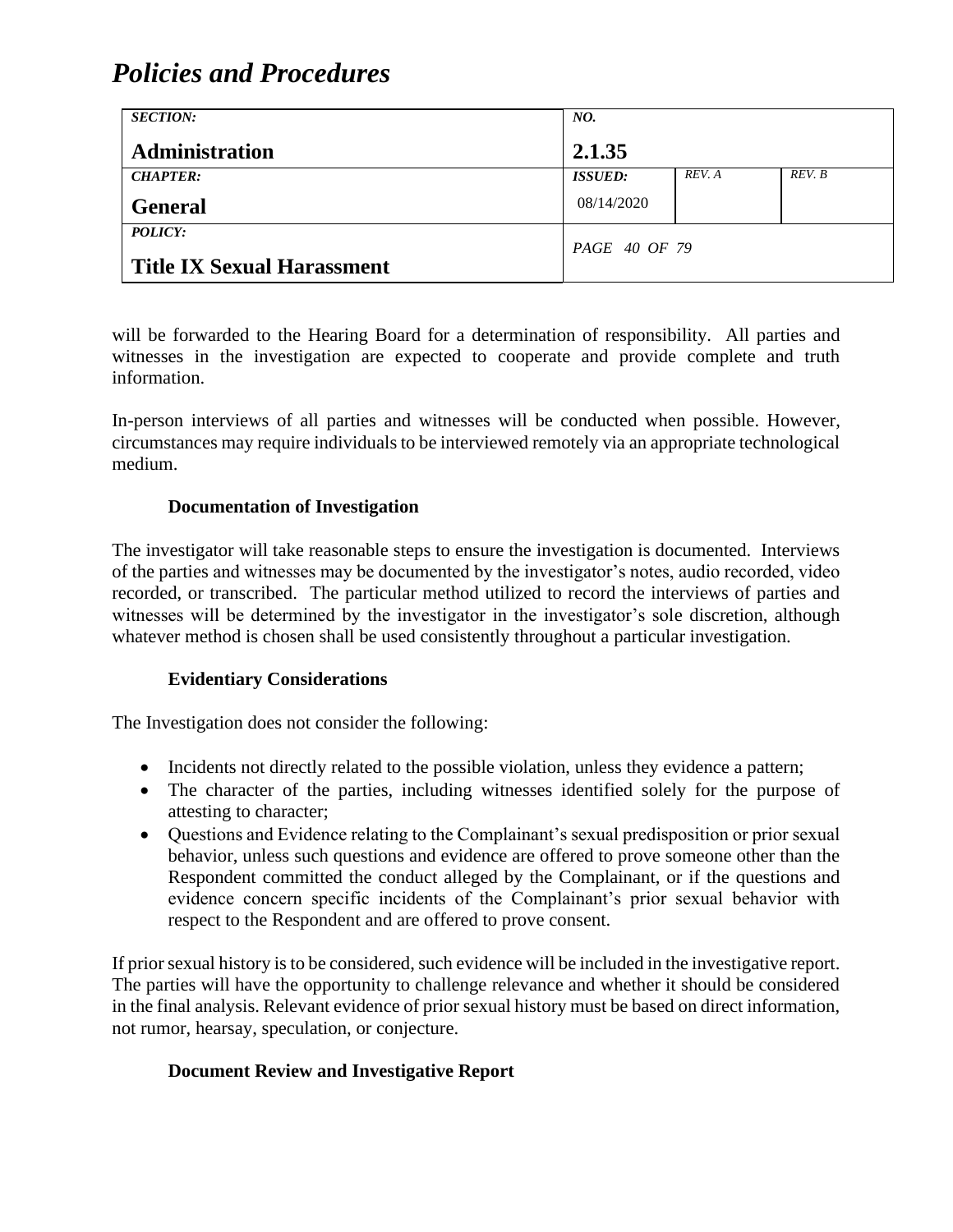| <b>SECTION:</b>                   | NO.            |        |        |
|-----------------------------------|----------------|--------|--------|
| Administration                    | 2.1.35         |        |        |
| <b>CHAPTER:</b>                   | <b>ISSUED:</b> | REV. A | REV. B |
| <b>General</b>                    | 08/14/2020     |        |        |
| <i>POLICY:</i>                    | PAGE 41 OF 79  |        |        |
| <b>Title IX Sexual Harassment</b> |                |        |        |

Upon conclusion of the evidence-gathering phase of the Investigation, but prior to the completion of the investigation report, the investigator will transmit to each party and their advisor, in either electronic or hard copy form, all evidence obtained as part of the investigation that is directly related to the allegations raised in the Formal Complaint, including evidence the University may choose not to rely on at any hearing and inculpatory and exculpatory evidence, whether obtained from a party or some other source. Thereafter, the parties will have not fewer than ten (10) business days to review and respond to the evidence gathered during the course of the investigation.

#### **Investigation Report**

After providing the Complainant and Respondent the opportunity to review the evidence gathered and to provide any written response as stated above, the investigator(s) will complete a written investigation report that fairly summarizes the various steps taken during the investigation, summarizes the relevant evidence collected, lists material facts on which the parties agree, and lists material facts on which the parties do not agree. The Investigator(s) will gather, assess, and synthesize evidence, but make no conclusions, engage in no policy analysis, and render no recommendations as part of their report. The report will include relevant elements of the responses of the parties to the evidence.

Then the investigation report is complete, the investigator will transmit a copy to the Decision Maker(s) along with the evidence gathered. The investigator will also transmit the investigation report to each party and their advisor, in either electronic or hard copy form.

The parties may submit a response to the report to the Hearing Chair prior to the hearing.

#### **TREATMENT RECORDS AND OTHER PRIVILEGED INFORMATION**

During the investigation and adjudication processes, the investigator and adjudicator, as the case may be, are not permitted to access, consider, disclose, permit questioning concerning, or otherwise use:

• A party's records that are made or maintained by a physician, psychiatrist, psychologist, or other recognized professional or paraprofessional acting in the professional or paraprofessional's capacity, or assisting in that capacity, and which are made and maintained in connection with the provision of treatment to the party; or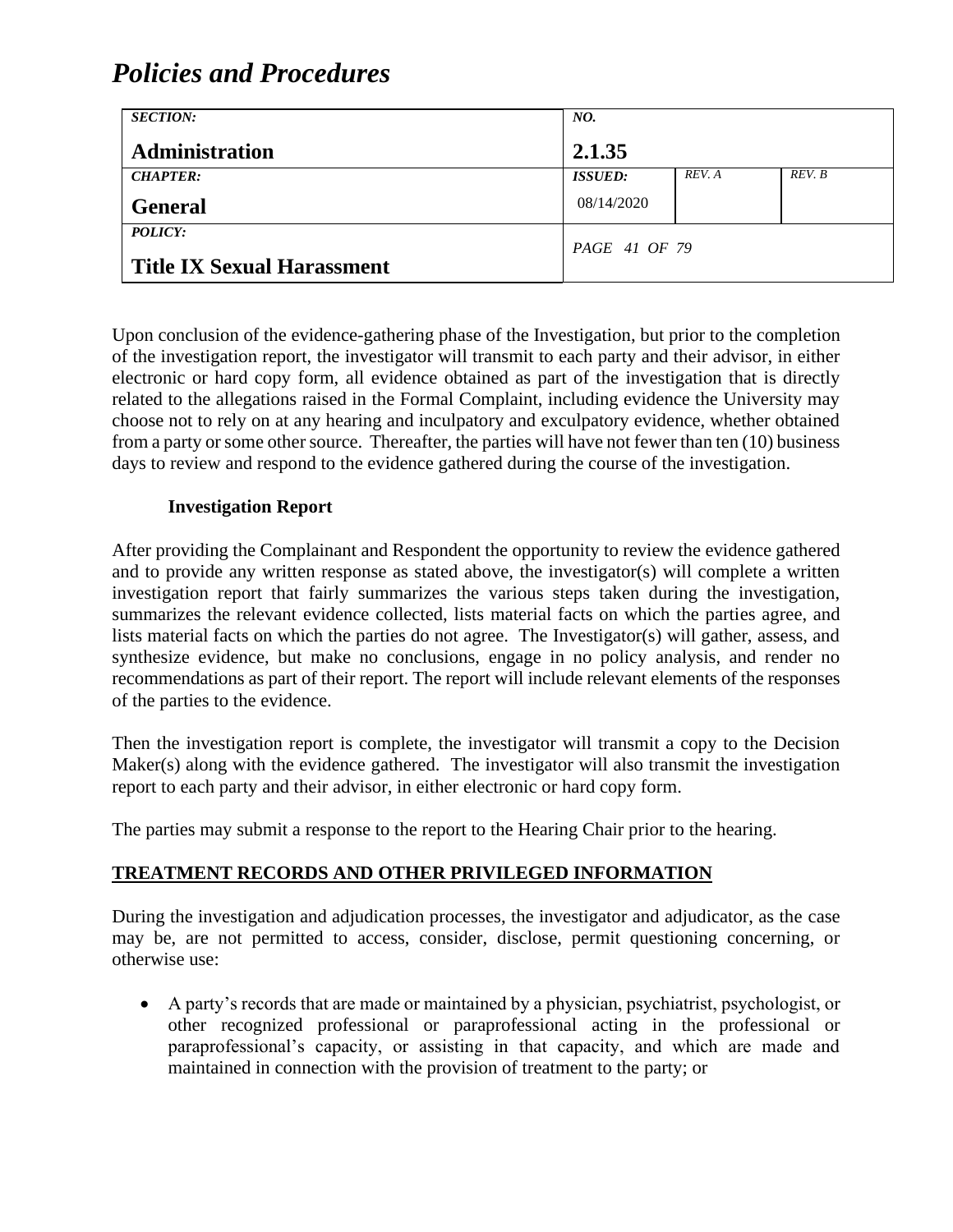| <b>SECTION:</b>                   | NO.                   |        |        |
|-----------------------------------|-----------------------|--------|--------|
| <b>Administration</b>             | 2.1.35                |        |        |
| <b>CHAPTER:</b>                   | <i><b>ISSUED:</b></i> | REV. A | REV. B |
| <b>General</b>                    | 08/14/2020            |        |        |
| <b>POLICY:</b>                    | PAGE 42 OF 79         |        |        |
| <b>Title IX Sexual Harassment</b> |                       |        |        |

- Information or records protected from disclosure by any other legally recognized privilege, such as the attorney client privilege;
- unless the University has obtained the party's voluntary, written consent to do so for the purposes of the investigation and adjudication process.

Notwithstanding the foregoing, the investigator and/or adjudicator, as the case may be, may consider any such records or information otherwise covered by this Section if the party holding the privilege affirmatively discloses the records or information to support their allegation or defense, as the case may be.

#### **SELECTING AN ADJUDICATION PROCESS**

After the investigator has sent the investigation report to the parties, the Title IX Coordinator will transmit to each party a notice advising the party of the two different adjudication processes available. The notice will explain that the hearing process is the default process for adjudicating all Formal Complaints and will be utilized unless both parties voluntarily consent to informal resolution.

#### **INFORMAL RESOLUTION**

At any time after the parties are provided written notice of the Formal Complaint and before the completion of any appeal, the parties may voluntarily consent, with the Title IX Coordinator's approval, to engage in mediation, facilitated resolution, or other form of dispute resolution the goal of which is to enter into a final resolution resolving the allegations raised in the Formal Complaint by agreement of the parties.

The specific manner of any informal resolution process will be determined by the parties and the Title IX Coordinator, in consultation together. Prior to commencing the informal resolution process agreed upon, the Title IX Coordinator will transmit a written notice to the parties that:

- Describes the parameters and requirements of the informal resolution process to be utilized;
- Identifies the individual responsible for facilitating the informal resolution (who may be the Title IX Coordinator, another University official, or a suitable third-party);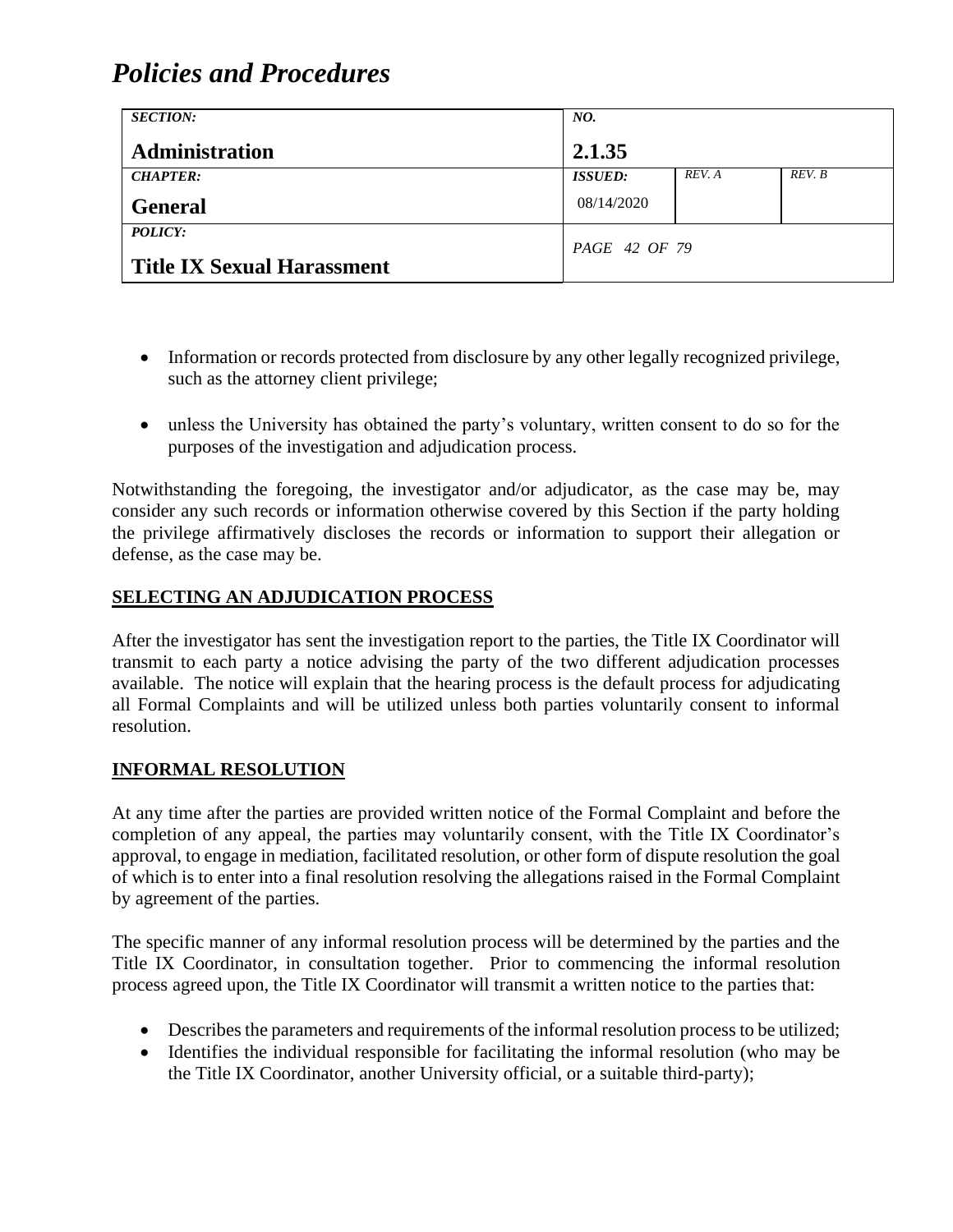| <b>SECTION:</b>                                     | NO.            |        |        |
|-----------------------------------------------------|----------------|--------|--------|
| Administration                                      | 2.1.35         |        |        |
| <b>CHAPTER:</b>                                     | <b>ISSUED:</b> | REV. A | REV. B |
| <b>General</b>                                      | 08/14/2020     |        |        |
| <b>POLICY:</b><br><b>Title IX Sexual Harassment</b> | PAGE 43 OF 79  |        |        |

- Explains the effect of participating in informal resolution and/or reaching a final resolution will have on a party's ability to resume the investigation and adjudication of the allegations at issue in the Formal Complaint; and
- Explains any other consequence resulting from participation in the informal resolution process, including a description of records that will be generated, maintained, and/or shared.

After receiving the written notice specified in this paragraph, each party must voluntarily provide written consent to the Title IX Coordinator, before the informal resolution may commence.

During the pendency of the informal resolution process, the investigation and adjudication processes that would otherwise occur are stayed and all related deadlines are suspended.

If the parties reach a resolution through the informal resolution process, and the Title IX Coordinator agrees that the resolution is not clearly unreasonable, the Title IX Coordinator will reduce the terms of the agreed resolution to writing and present the resolution to the parties for their written signature. Once both parties and the Title IX Coordinator sign the resolution, the resolution is final, and the allegations addressed by the resolution are considered resolved and will not be subject to further investigation, adjudication, remediation, or discipline by the University, except as otherwise provided in the resolution itself, absent a showing that a party induced the resolution by fraud, misrepresentation, or other misconduct or where required to avoid a manifest injustice to either party or to the University. Notwithstanding the forgoing if the form of informal resolution is Administrative Adjudication as specified in "Administrative Adjudication," there shall not be an agreed resolution requiring the parties' signatures; instead, the determination issued by the administrative officer shall serve as the resolution and conclude the informal resolution process, subject only to any right of appeal. With the exception of a resolution resulting from the Administrative Adjudication process specified in "Administrative Adjudication," all other forms of informal resolution pursuant to this Section are not subject to appeal.

A party may withdraw their consent to participate in informal resolution at any time before a resolution has been finalized.

Absent extension by the Title IX Coordinator, any informal resolution process must be completed within twenty-one (21) days. If an informal resolution process does not result in a resolution within twenty-one (21) days, and absent an extension, abeyance, or other contrary ruling by the Title IX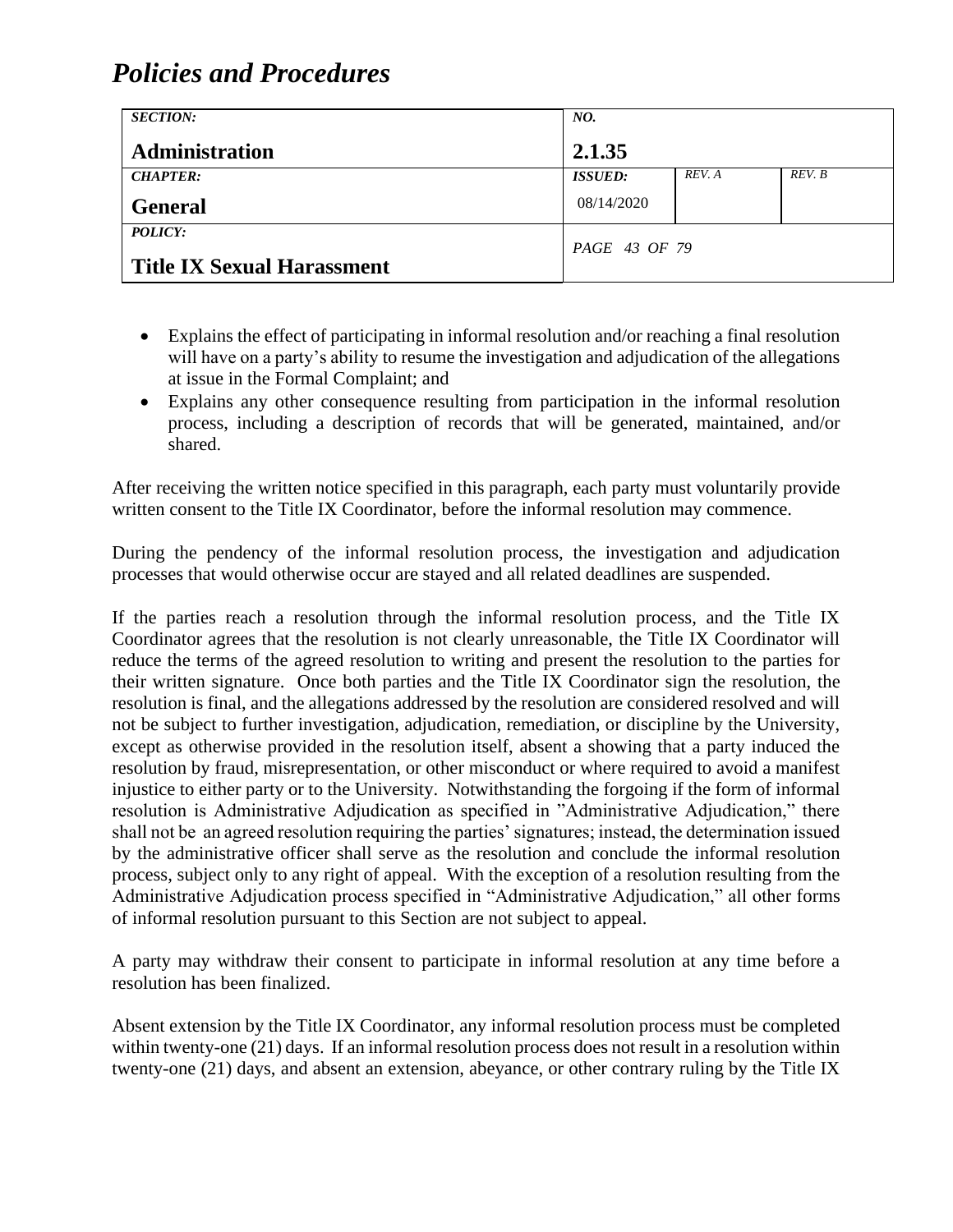| <b>SECTION:</b>                   | NO.                   |        |        |
|-----------------------------------|-----------------------|--------|--------|
| <b>Administration</b>             | 2.1.35                |        |        |
| <b>CHAPTER:</b>                   | <i><b>ISSUED:</b></i> | REV. A | REV. B |
| <b>General</b>                    | 08/14/2020            |        |        |
| <b>POLICY:</b>                    | PAGE 44 OF 79         |        |        |
| <b>Title IX Sexual Harassment</b> |                       |        |        |

Coordinator, the informal resolution process will be deemed terminated, and the Formal Complaint will be resolved pursuant to the investigation and adjudication procedures. The Title IX Coordinator may adjust any time periods or deadlines in the investigation and/or adjudication process that were suspended due to the informal resolution.

Other language in this Section notwithstanding, informal resolution will not be permitted if the Respondent is a non-student employee accused of committing Sexual Harassment against a student.

Informal resolution may take a range of forms, including any of the following:

- Collaborative Adaptable Resolution ("CAR") as specified in "Collaborative Adaptable Resolution (Optional)";
- Administrative Adjudication as specified in "Administrative Adjudication (Optional)";
- Mediation, Facilitated Negotiation, or other Dispute Resolution; or
- Respondent Accepts Responsibility for Alleged Violations.

#### **Collaborative Adaptable Resolution (Optional)**

Creighton University is founded on Ignatian values including Cura Personalis. We are men and women for and with others, focused on pursuing and promoting truth, justice, knowledge, and diversity. Creighton strives to provide meaningful paths to justice for those who have been harmed by a member of our community. In keeping with values and mission of Creighton, this policy recognizes that the path to justice is not uniform across all incidents of harm. The Collaborative Adaptable Resolution Process provides options for individuals who do not wish to proceed through the hearing process outlined below but would prefer an opportunity to explore alternative means of addressing incidents utilizing methods designed to foster a restorative culture on campus, including collaboration with other offices.

Collaborative Adaptable Resolution may be considered only after a Formal Complaint is filed as defined above. Either Party may request a CAR process. However, the process must be mutual, meaning, both parties must agree voluntarily, in writing, to utilize a CAR process. The decision to participate in this process is not binding, unless and until a final resolution has been reached and signed by all parties. The University will not pressure any Party to participate in a CAR process.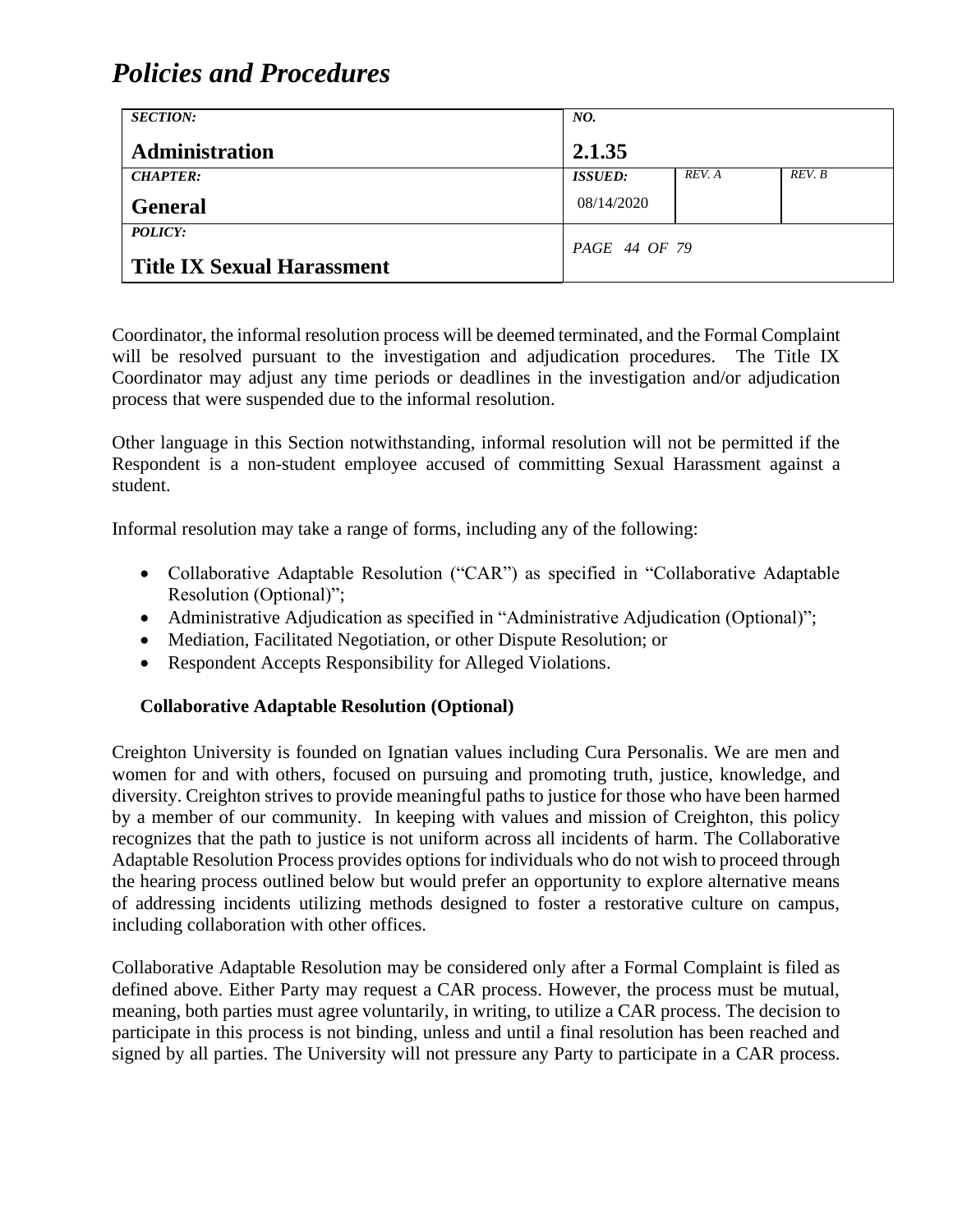| <b>SECTION:</b>                   | NO.            |        |        |
|-----------------------------------|----------------|--------|--------|
| <b>Administration</b>             | 2.1.35         |        |        |
| <b>CHAPTER:</b>                   | <b>ISSUED:</b> | REV. A | REV. B |
| <b>General</b>                    | 08/14/2020     |        |        |
| <b>POLICY:</b>                    | PAGE 45 OF 79  |        |        |
| <b>Title IX Sexual Harassment</b> |                |        |        |

At any point in the process prior to final resolution, a party may request to end the CAR process and resume the Formal Resolution Process.

Prior to implementing a CAR process, the University will provide the parties with written notice of the reported misconduct and any sanctions or measures that may result from participating in the CAR process, including information regarding any records that will be maintained or shared by the University.

Any information shared and discovered through a CAR process will be protected and safeguarded. Information shared in this process may not be used in a Formal Resolution Process should the Parties choose to return to that path. This information is protected by FERPA and only permitted to be used within this process. The information is private, but the University cannot guarantee confidentiality of information in this process. Parties should discuss privacy limits with their advisors as they make the decision regarding whether this process is right for them.

Not every case is appropriate for this type of resolution. The Title IX Coordinator will make a final determination as to whether a CAR process is an available and appropriate remedy. The Title IX Coordinator may look to the following factors to determine whether a CAR process may be utilized:

- The parties' desire to participate in CAR;
- Likelihood of potential resolution, taking into account any power dynamics between the parties;
- The parties' motivation to participate;
- Civility of the parties;
- Cleared violence risk assessment/ongoing risk analysis;
- Disciplinary history;
- Whether an emergency removal is needed;
- Skill of the CAR facilitator with this type of complaint;
- Complexity of case;
- Emotional state of the parties;
- Rationality of the parties;
- Goals: and/or
- Adequacy of resources to invest in the CAR Process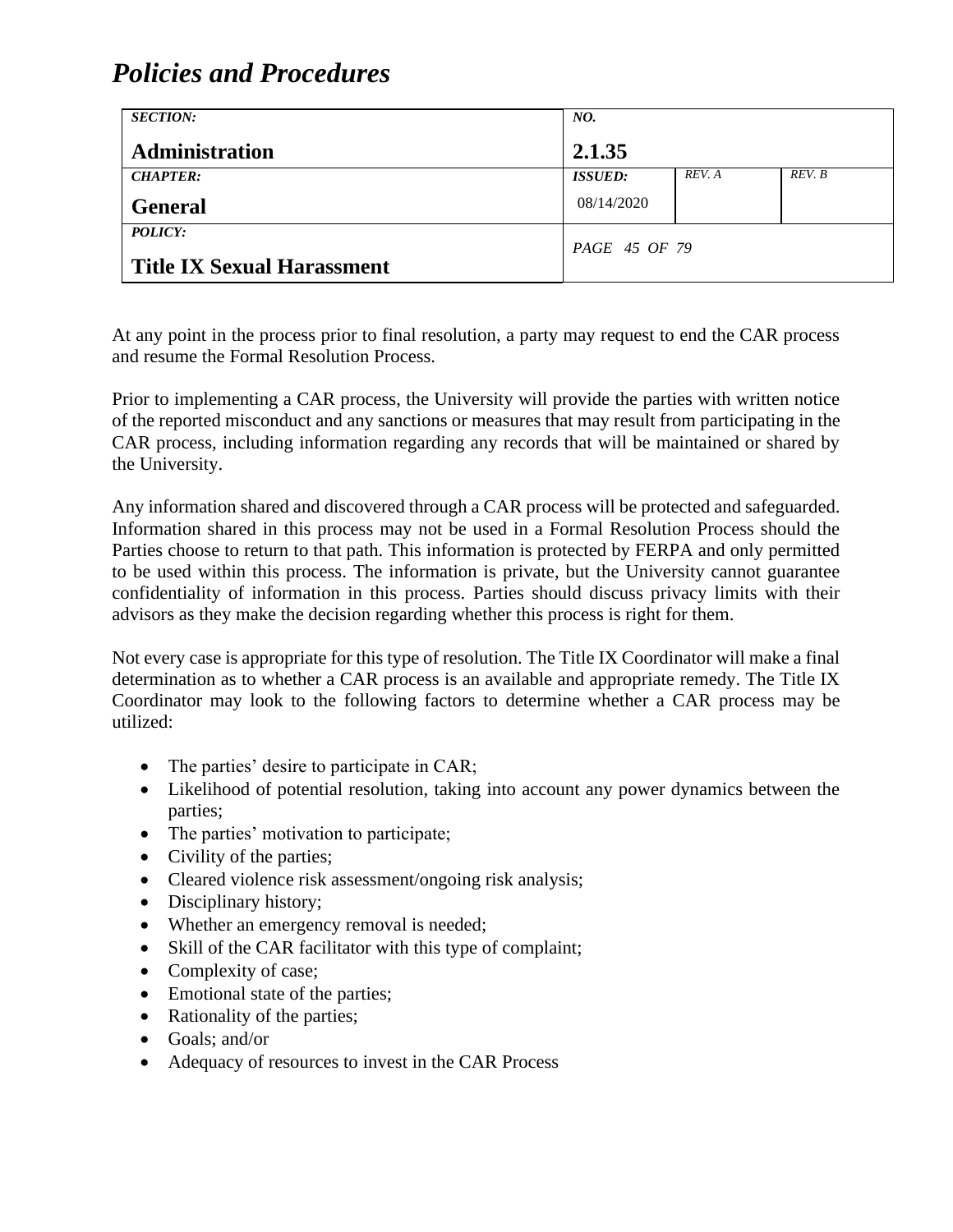| <b>SECTION:</b>                   | NO.            |        |        |
|-----------------------------------|----------------|--------|--------|
| <b>Administration</b>             | 2.1.35         |        |        |
| <b>CHAPTER:</b>                   | <b>ISSUED:</b> | REV. A | REV. B |
| <b>General</b>                    | 08/14/2020     |        |        |
| <b>POLICY:</b>                    | PAGE 46 OF 79  |        |        |
| <b>Title IX Sexual Harassment</b> |                |        |        |

The Title IX Coordinator maintains records of any resolution that is reached, and failure to abide by the resolution agreement may result in appropriate responsive/disciplinary actions. This result is not subject to appeal once all parties indicate in writing their assent to all agreed upon terms of resolution. Issues of bias and/or coercion within the process or on the part of a facilitator or party should be raised with the Title IX Coordinator as soon as possible. If the parties cannot agree on all terms of resolution, the Formal Resolution Process will resume at the same point where it was paused.

When a resolution is accomplished, the appropriate sanction or responsive actions will be implemented promptly in order to effectively stop the harassment or discrimination, prevent its recurrence, and remedy the effects of the discriminatory conduct, both on the Complainant and the University Community. Failure to abide by the terms of an agreement reached through this process will be addressed in the same manner as failure to comply with sanctions and/or long- term remedies described.

There are a variety of processes which may be considered and/or implemented through CAR. Some examples include:

#### **Administrative Adjudication (Optional)**

In lieu of the hearing process, the parties may consent to have a Formal Complaint resolved by administrative adjudication as a form of informal resolution. Administrative adjudication is voluntary and must be consented to in writing by both parties and approved by the Title IX Coordinator as specified in "Selecting an Adjudication Process." At any time prior to the issuance of the administrative officer's determination, a party has the right to withdraw from administrative adjudication and request a live hearing as specified in "Hearing Process."

If administrative adjudication is selected, the Title IX Coordinator will appoint an administrative officer. The Title IX Coordinator will see that the administrative adjudicator is provided a copy of the investigation report and a copy of all the evidence transmitted to the parties by the investigator as specified in "Access to Evidence."

The administrative officer will promptly send written notice to the parties notifying the parties of the administrative officer's appointment; setting a deadline for the parties to submit any written response to the investigation report; and setting a date and time for each party to meet with the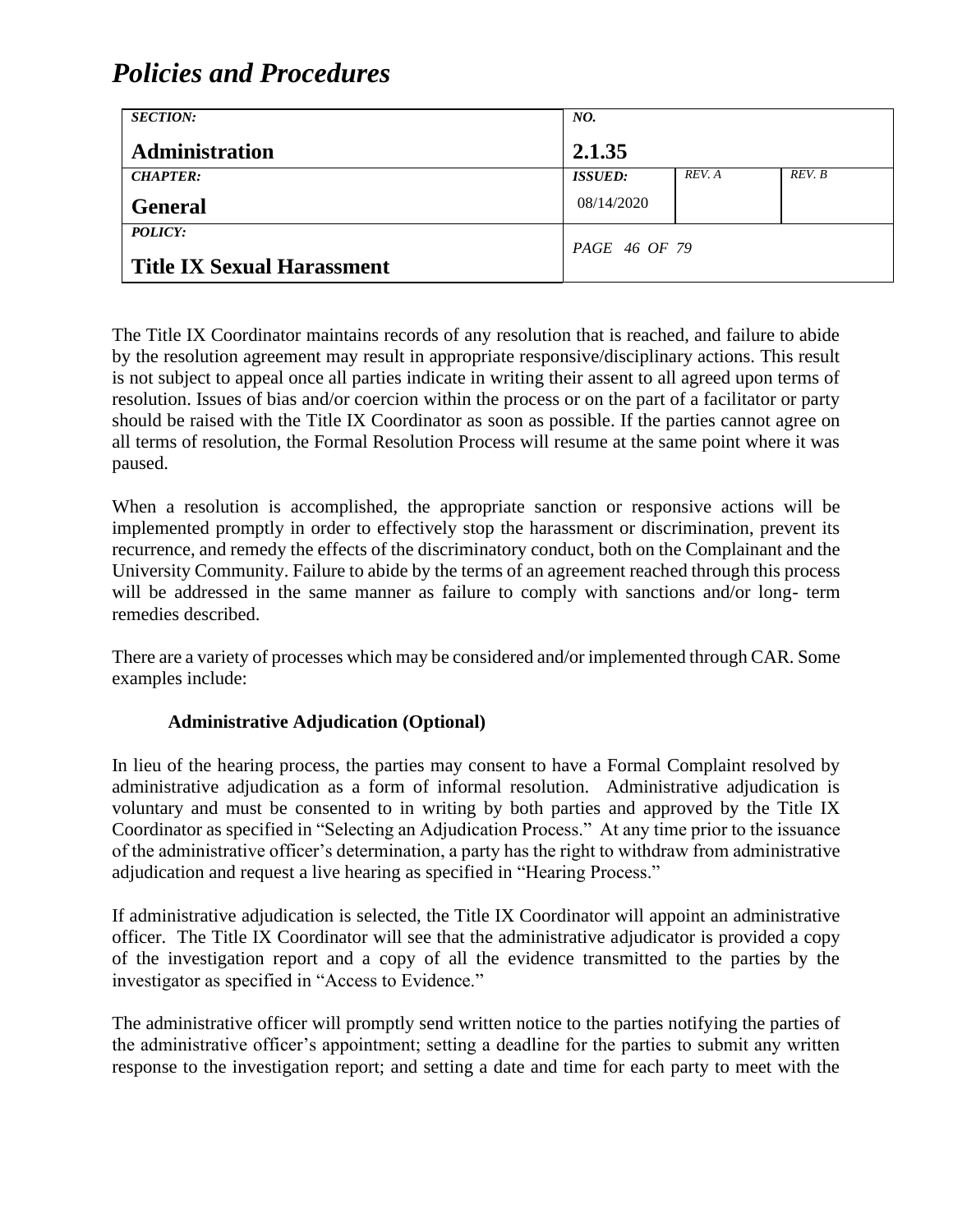| <b>SECTION:</b>                   | NO.            |        |        |
|-----------------------------------|----------------|--------|--------|
| <b>Administration</b>             | 2.1.35         |        |        |
| <b>CHAPTER:</b>                   | <b>ISSUED:</b> | REV. A | REV. B |
| <b>General</b>                    | 08/14/2020     |        |        |
| <b>POLICY:</b>                    | PAGE 47 OF 79  |        |        |
| <b>Title IX Sexual Harassment</b> |                |        |        |

administrative officer separately. The administrative officer's meetings with the parties will not be held any earlier than ten (10) days from the date of transmittal of the written notice specified in this paragraph.

A party's written response to the investigation report must include:

- To the extent the party disagrees with the investigation report, any argument or commentary regarding such disagreement;
- Any argument that a particular piece or class of evidence should be categorically excluded from consideration at the hearing based on privilege, relevancy, the prohibition on the use of sexual history specified in "Evidentiary Considerations," or for any other reason; \
- Argument regarding whether any of the allegations in the Formal Complaint are supported by a preponderance of the evidence;
- Argument regarding whether any of the allegations in the Formal Complaint constitute Sexual Harassment.

After reviewing the parties' written responses, the administrative officer will meet separately with each party to provide the party with an opportunity make any oral argument or commentary the party wishes to make and for the administrative officer to ask questions concerning the party's written response, the investigative report, and/or the evidence collected during the investigation.

After meeting with each party, the administrative officer will objectively evaluate all relevant evidence, including both inculpatory and exculpatory evidence and ensure that any credibility determinations made are not based on a person's status as a Complainant, Respondent, or witness. The administrative officer will take care to exclude from consideration any evidence that the administrative officer determines should be ruled inadmissible based on the objections and arguments raised by the parties in their respective written responses to the investigation report. The administrative officer will resolve disputed facts using a preponderance of the evidence (that is, "more likely than not") standard and reach a determination regarding whether the facts that are supported by a preponderance of the evidence constitute one or more violations of the policy as alleged in the Formal Complaint.

Thereafter, the administrative officer will consult with any University official and the Title IX Coordinator, in the manner specified in "Deliberation and Determination" and will prepare and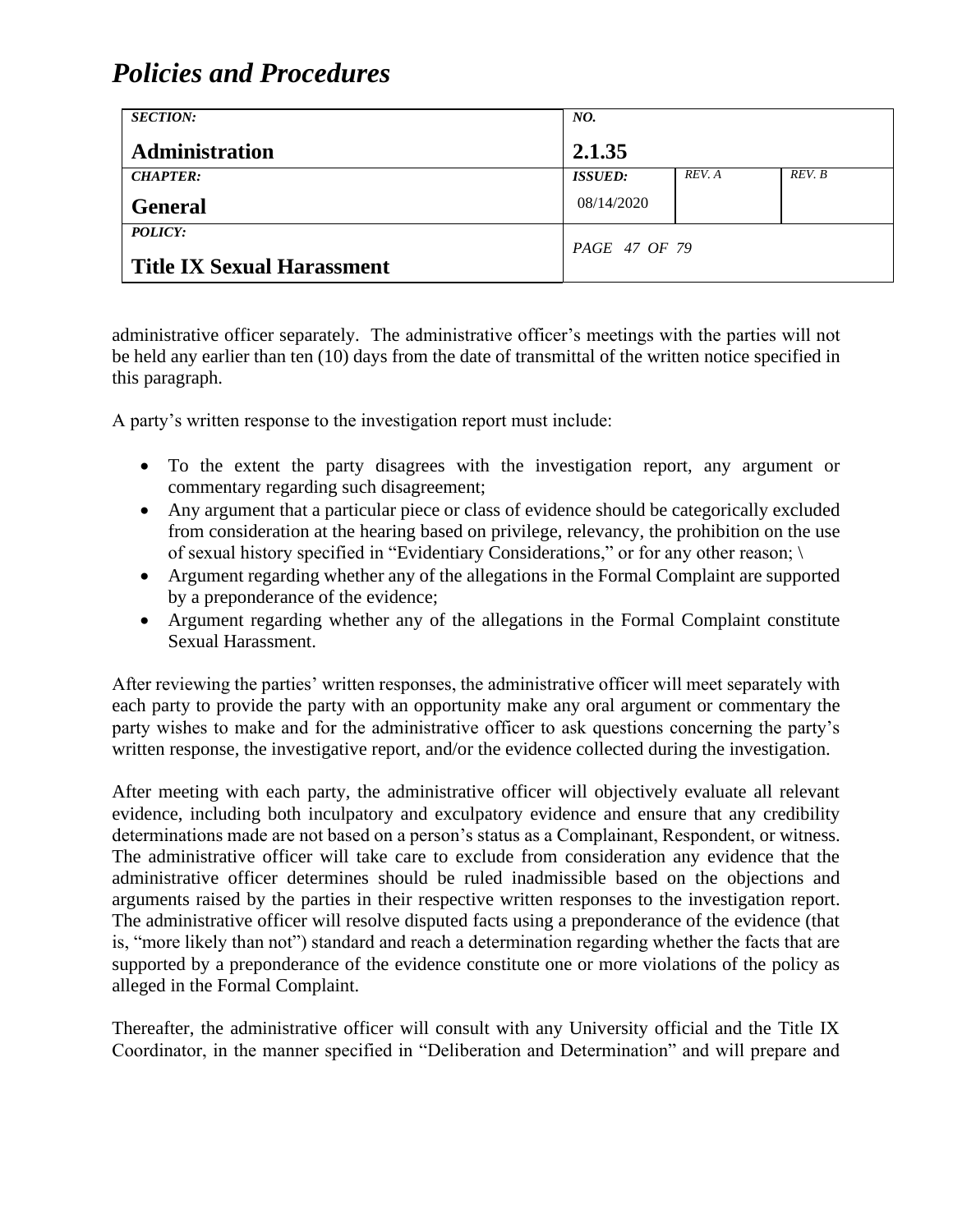| <b>SECTION:</b>                   | NO.            |        |        |
|-----------------------------------|----------------|--------|--------|
| <b>Administration</b>             | 2.1.35         |        |        |
| <b>CHAPTER:</b>                   | <b>ISSUED:</b> | REV. A | REV. B |
| <b>General</b>                    | 08/14/2020     |        |        |
| <i>POLICY:</i>                    | PAGE 48 OF 79  |        |        |
| <b>Title IX Sexual Harassment</b> |                |        |        |

transmit a written decision in the manner as specified in "Written Decision" which shall serve as a resolution for purposes of informal resolution.

Transmittal of the administrative officer's written determination concludes the administrative adjudication, subject to any right of appeal as specified in "Appeal."

Although the length of each administrative adjudication will vary depending on the totality of the circumstances, the University strives to issue the administrative officer's written determination within twenty-one (21) days of the transmittal of the initiating written notice specified in this Section ("Administrative Adjudication").

Other language in this Section ("Administrative Adjudication") notwithstanding, informal resolution will not be permitted if the Respondent is a non-student employee accused of committing Sexual Harassment against a student

#### **Mediation, Facilitated Negotiation, or Other Dispute Resolution (Optional)**

Mediation is a means by which a mutually agreed upon resolution of an allegation is reached. All parties must consent to the use of mediation.

#### **Respondent Accepts Responsibility for Alleged Violations (Optional)**

The Respondent may accept responsibility for all or part of the alleged policy violations at any point during the resolution process. If the Respondent indicates an intent to accept responsibility for all of the alleged misconduct, the formal process will be paused, and the Title IX Coordinator will determine whether Informal Resolution can be used according to the criteria in that section above. If Informal Resolution is applicable, the Title IX Coordinator will determine whether all parties and the University are able to agree on Responsibility, sanctions, and/or remedies. If so, the Title IX Coordinator implements the accepted finding that the Respondent is in violation of University Policy and implements agreed-upon sanctions and/or remedies, in coordination with other appropriate administrator(s) as necessary.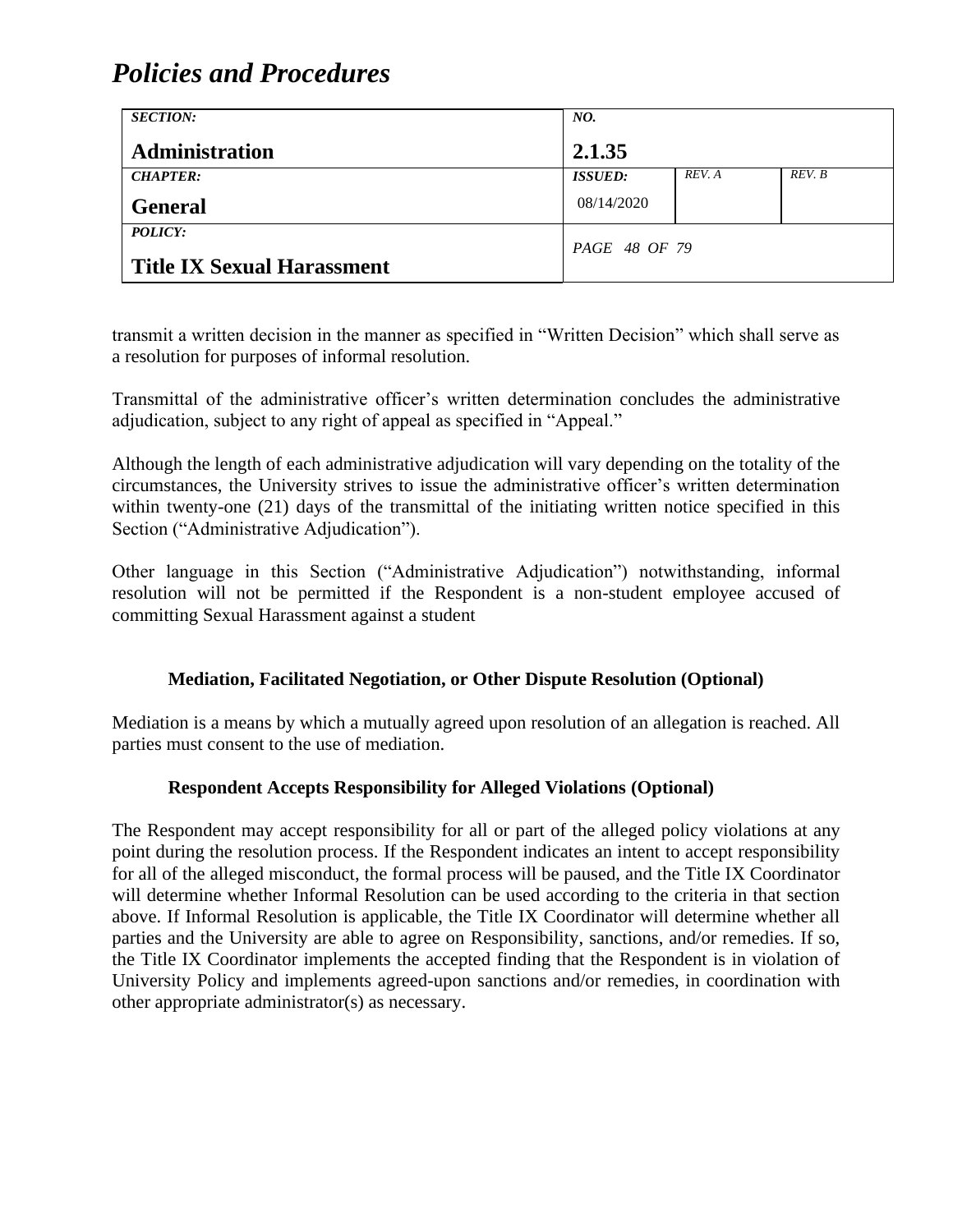| <b>SECTION:</b>                   | NO.            |        |        |
|-----------------------------------|----------------|--------|--------|
| <b>Administration</b>             | 2.1.35         |        |        |
| <b>CHAPTER:</b>                   | <b>ISSUED:</b> | REV. A | REV. B |
| <b>General</b>                    | 08/14/2020     |        |        |
| POLICY:                           | PAGE 49 OF 79  |        |        |
| <b>Title IX Sexual Harassment</b> |                |        |        |

#### **STANDARD OF EVIDENCE**

The University utilizes a preponderance of the evidence standard to determine if the Policy was violated. This standard means that the Decision Maker(s) will determine whether the evidence proves it is more likely than not that the alleged misconduct occurred. A Respondent is presumed not to be responsible for a violation of the policy unless a violation is proven by a preponderance of the evidence.

#### **FORMAL RESOLUTION PROCESS**

The default process for adjudicating Formal Complaints is the hearing process specified in this Section ("Formal Resolution Process"). The hearing process will be used to adjudicate all Formal Complaints unless both parties timely consent to Informal Resolution as specified in "Selecting an Adjudication Process"

#### **Selection of Hearing Board**

The Title IX Coordinator will assign a three-member panel from the Pool, including designating one of the three members as the Chair for the hearing. The Decision-Makers will not have had any previous involvement with the investigation. The Title IX Coordinator may elect to have an alternate from the Pool sit in throughout the Resolution Process in the event that a substitution is needed for any reason.

The Title IX Coordinator may not serve as a Hearing Board Member or Chair in the matter but may serve as an administrative facilitator of the hearing if their previous role(s) in the matter do(es) not create a conflict of interest. Otherwise, a designee may fulfill this role. The hearing will convene at a time determined by Title IX Coordinator, Hearing Chair, or a designee.

#### **Notice of Hearing**

When the parties receive the Investigative Report, they will also be provided with a Notice of Hearing. Once mailed, emailed, and/or delivered in-person, notice will be presumptively delivered.

The Notice will contain the following: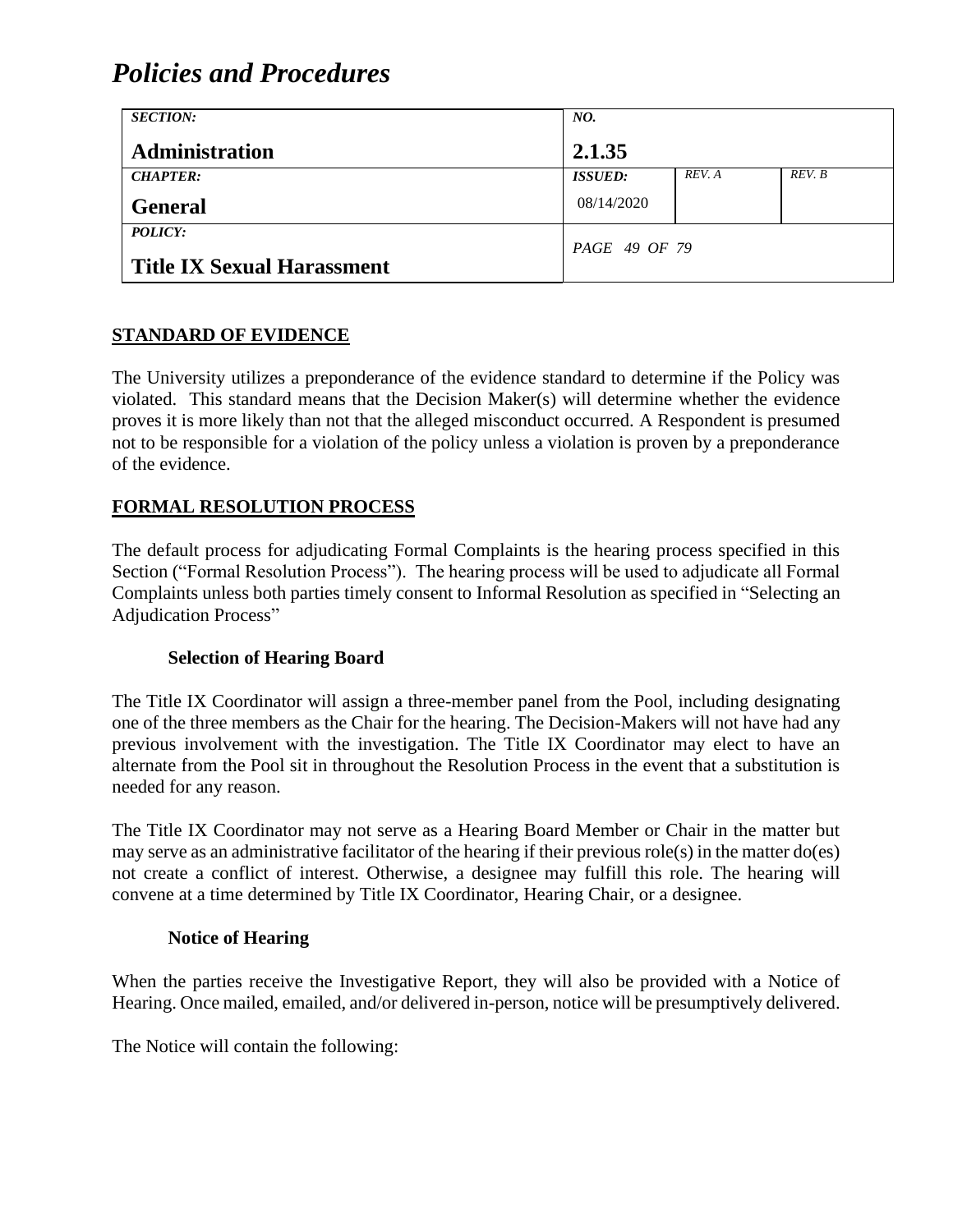| <b>SECTION:</b>                   | NO.            |        |        |
|-----------------------------------|----------------|--------|--------|
| Administration                    | 2.1.35         |        |        |
| <b>CHAPTER:</b>                   | <b>ISSUED:</b> | REV. A | REV. B |
| <b>General</b>                    | 08/14/2020     |        |        |
| <b>POLICY:</b>                    | PAGE 50 OF 79  |        |        |
| <b>Title IX Sexual Harassment</b> |                |        |        |

- A description of the alleged violation(s), a list of all policies allegedly violated, a description of the applicable procedures, and a statement of the potential sanctions/responsive actions that could result.
- The time, date, and location of the hearing and a reminder that attendance is mandatory, superseding all other campus activities.
- A statement that if any party or witness does not appear, the hearing will be held in their absence. The party or witness' prior statements or testimony will not be considered by the Decision-makers. A party may request a hearing be rescheduled for good cause. The hearing chair will have discretion to make that determination.
- Any technology that will be used to facilitate the hearing.
- Information about the option for the live hearing to occur with the parties located in separate rooms using technology that enables the Decision-makers and parties to see and hear a party or witness answering questions. Such a request must be raised with the Title IX Coordinator at least five (5) business days prior to the hearing.
- Notification that the parties must have the assistance of an advisor of their choosing for the hearing. Should a party not select an advisor, the Hearing Chair will appoint an advisor to assist the party during the hearing.
- The names of the Hearing Chair and the members of the Hearing Board. If any party is or becomes aware of a conflict of interest with any member of the Hearing Board, they should notify the Title IX Coordinator in writing as soon as possible. Hearing Board members will only be removed if the Title IX Coordinator determines their bias or conflict of interest precludes an impartial hearing of the allegations.
- An invitation to each party to submit to the Chair an impact statement pre-hearing that the Decision-makers will review during any sanction determination.
- An invitation to contact the Title IX Coordinator to arrange any disability accommodations, language assistance, and/or interpretation services that may be needed at the hearing at least seven (7) business days prior to the hearing.
- In hearings involving more than one respondent or in which two (2) or more complainants have accused the same individual of substantially similar conduct, the standard procedure will be to hear the allegations jointly. This will be communicated in the Notice Letter to parties. However, a respondent may request the hearings be separated for good cause. Such request must be submitted in writing to the hearing chair as soon as practicable after the Notice Letter is received. The Hearing Chair will review such request and notify all parties in writing of the decision.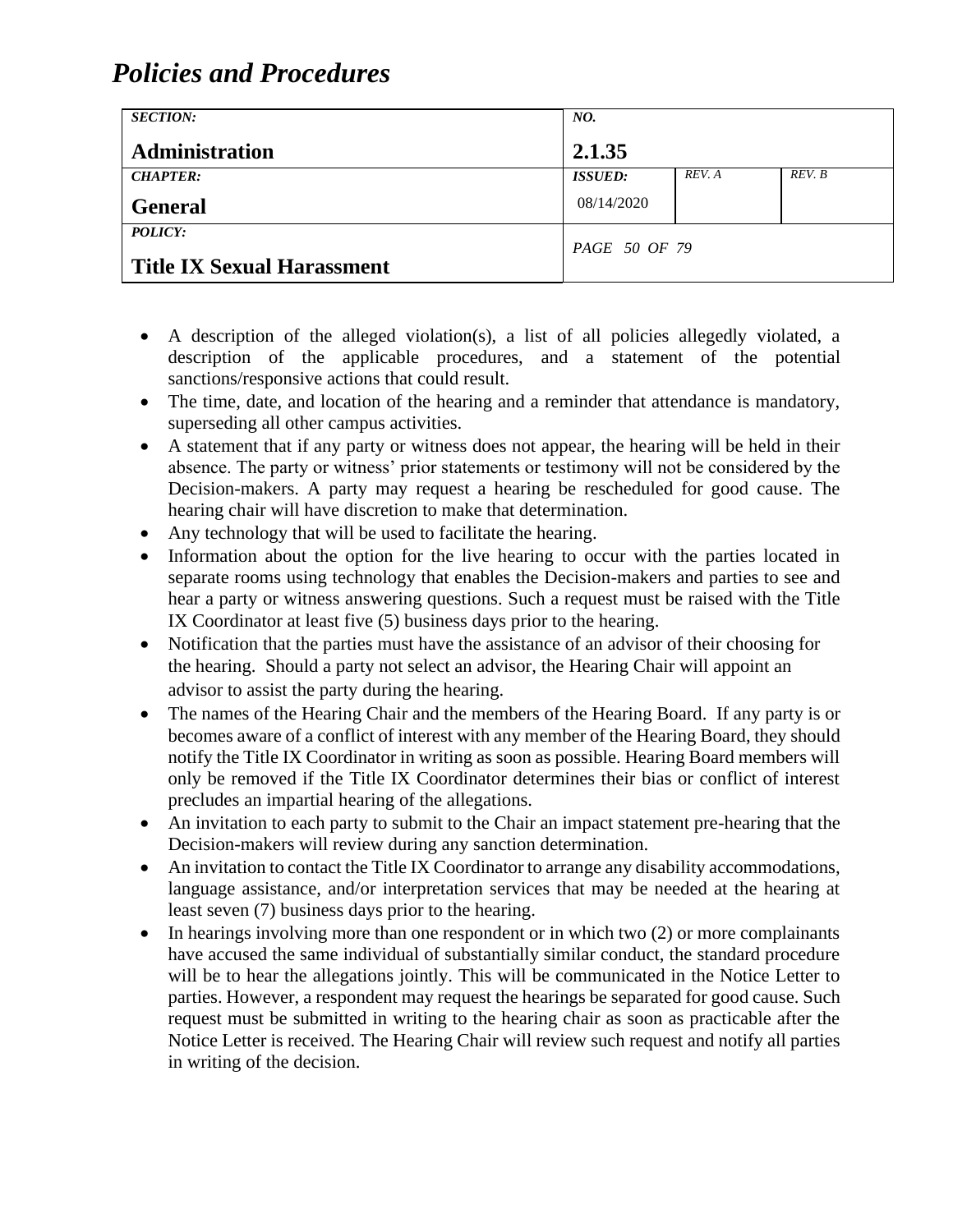| <b>SECTION:</b>                   | NO.            |        |        |
|-----------------------------------|----------------|--------|--------|
| <b>Administration</b>             | 2.1.35         |        |        |
| <b>CHAPTER:</b>                   | <b>ISSUED:</b> | REV. A | REV. B |
| <b>General</b>                    | 08/14/2020     |        |        |
| POLICY:                           | PAGE 51 OF 79  |        |        |
| <b>Title IX Sexual Harassment</b> |                |        |        |

Witnesses expected to appear at the hearing will be sent Notices of Hearing communicating more limited information specific to witnesses.

If an investigation concludes near or after the end of term, the hearing will typically be held after the end of term including during a summer or holiday break so long as the University is open to ensure a timely resolution of the matter. In these cases, if the Respondent is a graduating student, a hold may be placed on graduation and/or official transcripts until the matter is fully resolved, including any Appeal. A student facing charges under this Policy is not in good standing to graduate.

If the hearing is to be scheduled for a time when participants would not be on campus, the hearing *may* be held remotely. A request for remote hearing must be made in writing to the hearing chair at least two (2) days prior to a scheduled hearing. Should circumstances arise requiring a remote hearing, the hearing chair will notify the parties in advance with the modified procedures.

#### **Alternate Hearing Participation Options**

The Title IX Coordinator or the Chair may arrange to use technology to allow remote testimony of witnesses without compromising the fairness of the hearing. Remote options may also be needed for witnesses who cannot appear in person. Any witness who cannot attend in person should let the Title IX Coordinator or the Chair know at least five (5) business days prior to the hearing so that appropriate arrangements can be made. The Title IX Coordinator has discretion to determine a hearing will be conducted and/or a witness should appear remotely and will provide notice to all affected witnesses and parties.

#### **Pre-Hearing Preparation**

The parties will be given the list of the names of the Decision-Maker(s) at least five (5) business days in advance of the hearing. All Objections to any Decision-Maker must be raised in writing, detailing the rationale for the objection, and submitted to the Title IX Coordinator as soon as possible and no later than one-day prior to the hearing. Decision-Makers will only be removed if the Title IX Coordinator concludes that their bias or conflict of interest precludes an impartial hearing of the allegation(s).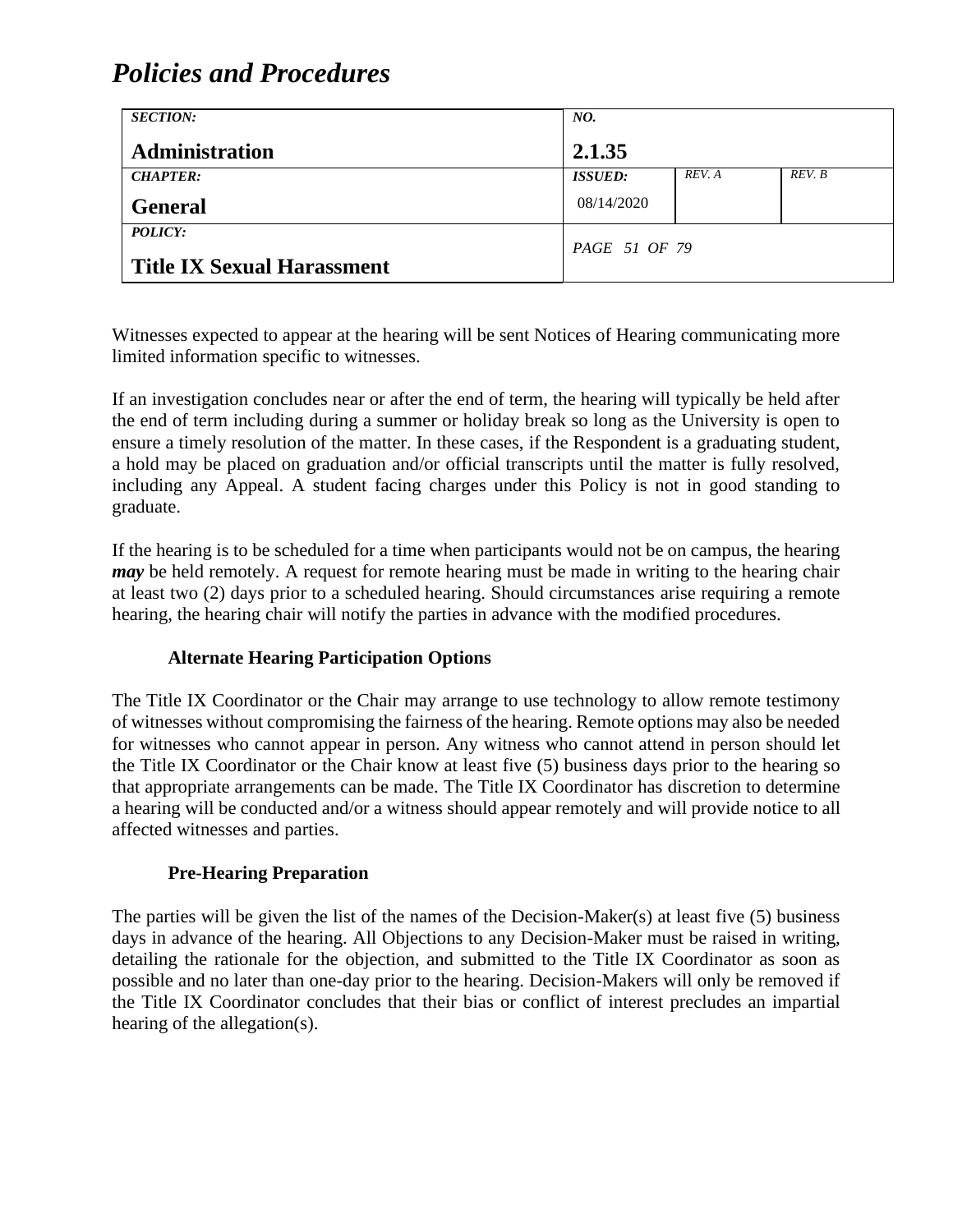| <b>SECTION:</b>                   | NO.            |        |        |
|-----------------------------------|----------------|--------|--------|
| <b>Administration</b>             | 2.1.35         |        |        |
| <b>CHAPTER:</b>                   | <b>ISSUED:</b> | REV. A | REV. B |
| <b>General</b>                    | 08/14/2020     |        |        |
| POLICY:                           | PAGE 52 OF 79  |        |        |
| <b>Title IX Sexual Harassment</b> |                |        |        |

The Title IX Coordinator will give the Decision-Maker(s) a list of the names of all parties, witnesses, and Advisors at least five (5) days in advance of the hearing. Any Decision-Maker who cannot make an objective determination must recuse themselves from the proceedings when notified of the identity of the parties, witnesses, and Advisors in advance of the hearing. If a Decision-Maker is unsure whether a bias or conflict of interest exists, they must raise the concern to the Title IX Coordinator as soon as possible.

During the ten (10) business day period prior to the hearing, the parties have the opportunity for continued review and comment on the final investigation report and available evidence. That review and comment should be shared with the Chair at the pre-hearing meeting. The Chair will distribute the parties' review and comment.

#### **Pre-Hearing Conference**

Prior to the hearing, the Hearing Chair will convene a pre-hearing conference with each party (complainant and respondent) and/or their Advisor(s) of Choice to plan for the hearing. The Title IX Coordinator, General Counsel, and/or their designee may attend this conference and assist with determinations regarding relevance and admissibility. At the conference, the Hearing Chair will address the following items:

- The procedures to be followed at the hearing. A copy of the procedures is included with the Notice of Hearing letter as well.
- Matters raised in the parties' written responses to the investigation report, as the Hearing Chair deems appropriate;
- Identification of each party's Advisor of Choice, including their status as an attorney if applicable.
- Identification of witnesses who will appear at the hearing.
- Identification of any evidence and/or exhibits which will be presented at the hearing.
- Whether any stipulations may be made to expedite the hearing;
- Arguments that evidence identified in the final investigation report as relevant is, in fact, not relevant. Similarly, evidence identified as directly related but not relevant by the Investigator(s) may be argued to be relevant. The Chair may rule on these arguments prehearing and will exchange those rulings between the parties prior to the hearing. The Chair may consult with General Counsel and/or the Title IX Coordinator.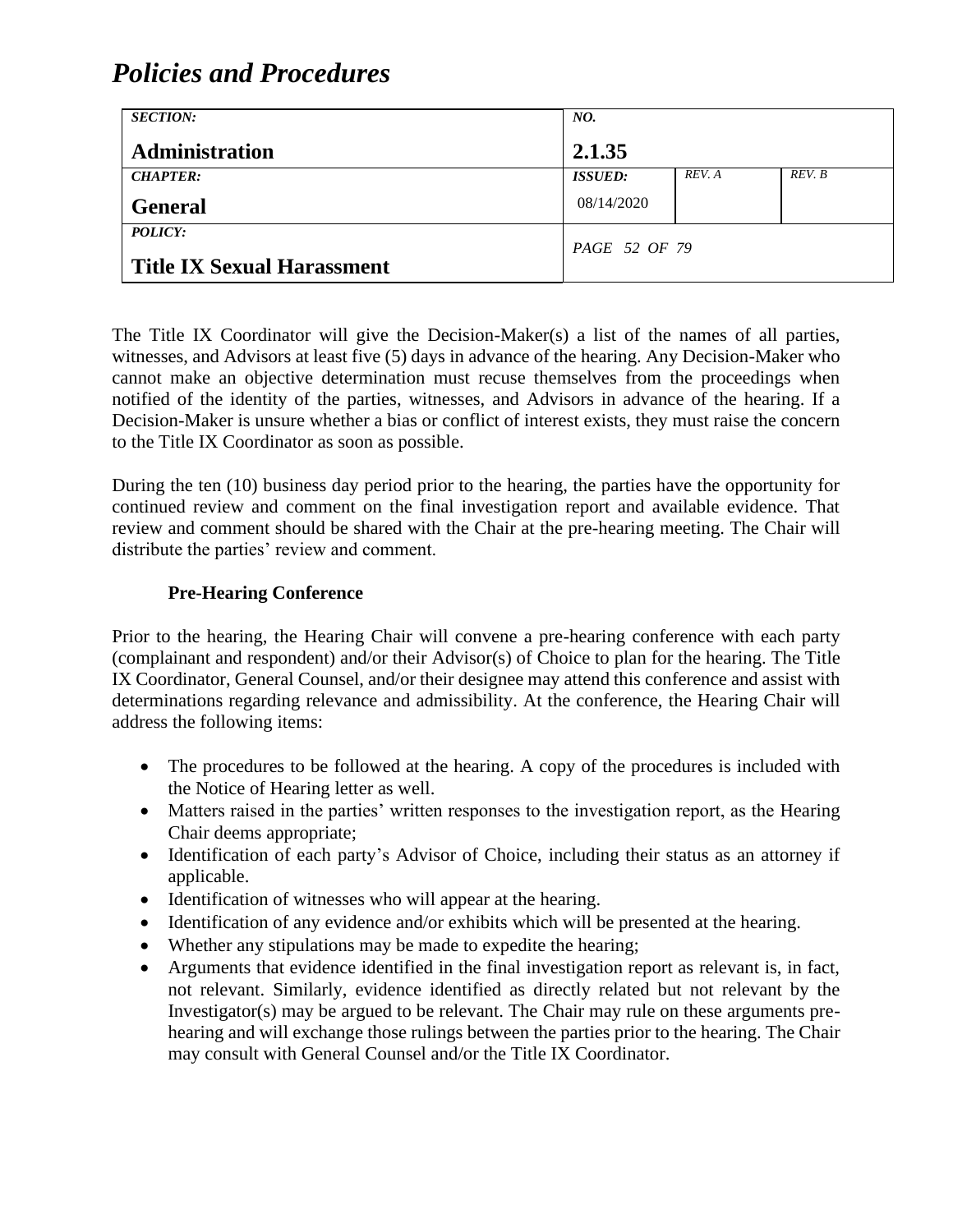| <b>SECTION:</b>                   | NO.                   |        |        |
|-----------------------------------|-----------------------|--------|--------|
| <b>Administration</b>             | 2.1.35                |        |        |
| <b>CHAPTER:</b>                   | <i><b>ISSUED:</b></i> | REV. A | REV. B |
| <b>General</b>                    | 08/14/2020            |        |        |
| <b>POLICY:</b>                    | PAGE 53 OF 79         |        |        |
| <b>Title IX Sexual Harassment</b> |                       |        |        |

• Any additional topics that may be relevant or have been raised by the parties for discussion, at the hearing officer's discretion.

The pre-hearing conference will be recorded.

#### **Issuance of Notices of Attendance**

After the pre-hearing conference, the Hearing Chair will transmit notices of attendance to any University employee (including administrator, faculty, or staff) or student whose attendance is requested at the hearing as a witness. The notice will advise the subject of the specified date and time of the hearing and advise the subject to contact the hearing officer immediately if there is a material and unavoidable conflict.

The subject of an attendance notice should notify any manager, faculty member, coach, or other supervisor, as necessary, if attendance at the hearing will conflict with job duties, classes, or other obligations. All such managers, faculty members, coaches, and other supervisors are required to excuse the subject of the obligation, or provide some other accommodation, so that the subject may attend the hearing as specified in the notice.

The University will not issue a notice of attendance to any witness who is not an employee or a student.

#### **Evidentiary Considerations in the Hearing**

Any evidence that the Decision-Maker(s) determine(s) to be relevant and credible may be considered. The Decision-Makers will not consider nor permit presentation of evidence relating to:

- Incidents not directly related to the possible violation unless they evidence a pattern
- The character of the parties
- Questions and evidence related to the Complainant's sexual predisposition or prior sexual behavior, unless such questions and evidence about the Complainant's prior sexual behavior are offered to prove that someone other than the Respondent committed the alleged misconduct, or if the questions and evidence concern specific incidents of the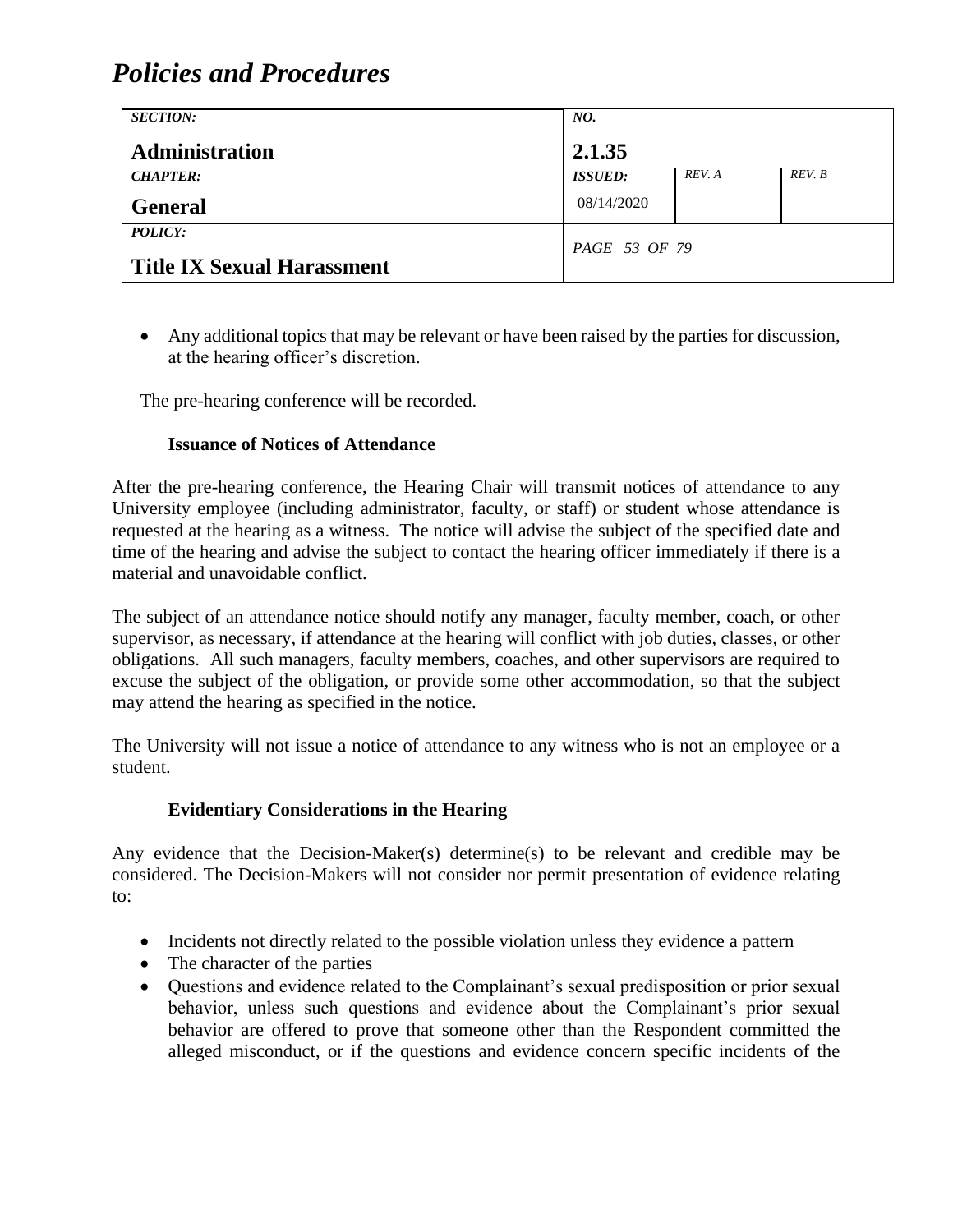| <b>SECTION:</b>                                     | NO.            |        |        |
|-----------------------------------------------------|----------------|--------|--------|
| Administration                                      | 2.1.35         |        |        |
| <b>CHAPTER:</b>                                     | <b>ISSUED:</b> | REV. A | REV. B |
| <b>General</b>                                      | 08/14/2020     |        |        |
| <b>POLICY:</b><br><b>Title IX Sexual Harassment</b> | PAGE 54 OF 79  |        |        |

Complaint's prior sexual history with respect to the Respondent and are offered to prove consent.

Previous disciplinary action of any kind involving the Respondent may be considered in determining an appropriate sanction upon a determination of responsibility.

The parties may each submit a written impact statement prior to the hearing for consideration of the Decision-maker(s) at the sanction stage of the process if a determination of responsibility is reached.

#### **Hearing**

After the pre-hearing conference, the Hearing Chair will convene and conduct a hearing pursuant to the University's Hearing Procedures not less than ten (10) business days after parties receive access to the investigation report. Any reasonable delay in scheduling a hearing will be communicated to the parties in writing. If possible, the hearing will be held on consecutive business days when it exceeds a full day.

At the hearing, the Decision Maker(s) have the authority to hear and make determinations on all allegations of harassment, discrimination, and/or retaliation and may also hear and make determinations on any additional alleged policy violations that have occurred in concert with the discrimination, harassment, and/or retaliations, even though those collateral allegations may not specifically fall within this policy.

The role of the Hearing Board is to review all statements and evidence presented in the investigative report, to determine credibility of parties through a live hearing with direct and cross examination, to determine whether or not a respondent is in violation of this policy, and if so, to determine appropriate sanctioning.

The Hearing Board will receive the complete case file at least five (5) business days prior to the hearing for their review.

The Chair of the Hearing Board presides over the hearing as a voting member. The Chair is responsible for procedural matters and decisions leading up to the hearing, determinations about information that will be considered or not, appropriate and inappropriate lines of questioning, and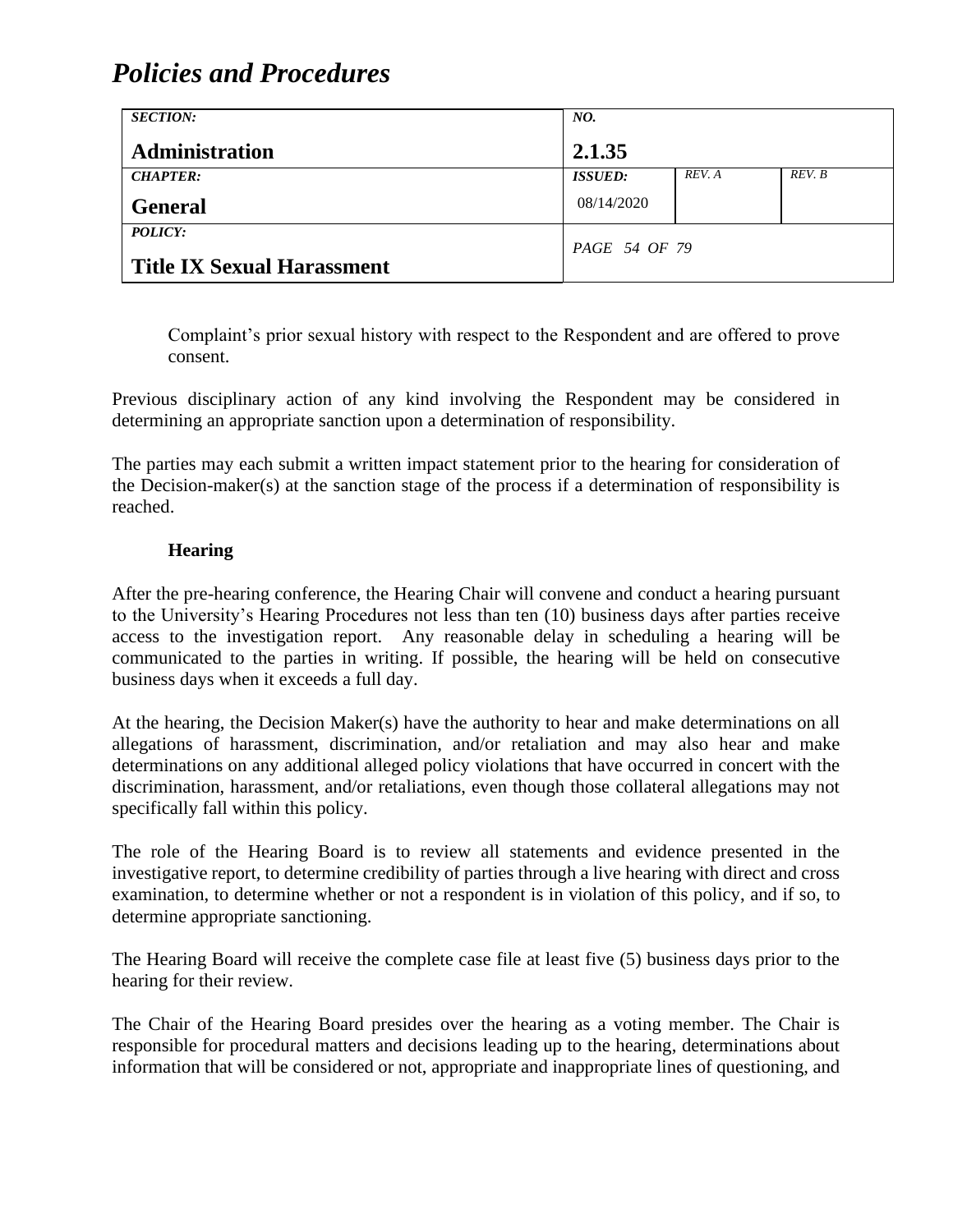| <b>SECTION:</b>                   | NO.            |        |        |
|-----------------------------------|----------------|--------|--------|
| <b>Administration</b>             | 2.1.35         |        |        |
| <b>CHAPTER:</b>                   | <b>ISSUED:</b> | REV. A | REV. B |
| <b>General</b>                    | 08/14/2020     |        |        |
| POLICY:                           | PAGE 55 OF 79  |        |        |
| <b>Title IX Sexual Harassment</b> |                |        |        |

the overall decorum and conduct of the proceedings. The hearing administrator will manage the hearing process. A hearing administrator may attend to the logistics of rooms for various parties/witnesses as they wait; flow of parties/witnesses as they wait; flow of parties/witnesses in and out of the hearing space; ensuring recording and/or virtual conferencing technology is working as intended.

The complainant and respondent will participate in the hearing remotely and/or from separate rooms, if the Parties are on campus, via video conference. The Chair will work with the Title IX Coordinator in facilitating such video conference.

Parties and/or witnesses who were contacted to participate in the investigative process but who declined to give statements or present evidence during the investigation will not be permitted to make statements or present evidence at that the hearing. All statements and evidence must be available to both the complainant and the respondent in advance of the hearing in order to adequately prepare for the hearing. A complainant or respondent who declined to participate in the investigative process will still be permitted to cross examine witnesses through an advisor at the hearing.

New evidence or witnesses will not be permitted at the hearing unless the party offering such evidence or witness can show:

- The new evidence or witness statement is relevant;
- And the evidence or witness was previously unknown or unavailable.

A party wishing to offer new information must make this known to the Hearing Chair at the prehearing conference or as soon as practicable thereafter. The hearing chair will make a determination whether to admit or disallow the evidence or witness. The hearing chair may choose to remand the matter back to the investigator(s) to gather information relevant to the witness or evidence and amend the investigative report.

Hearings are considered Private University Proceedings. As such, they will be closed to any individuals not actively involved in the proceeding. Witnesses will only be permitted to be present for their own testimony. The Complainant, Respondent, and their respective Advisors of Choice are permitted to be present for the entirety of the hearing.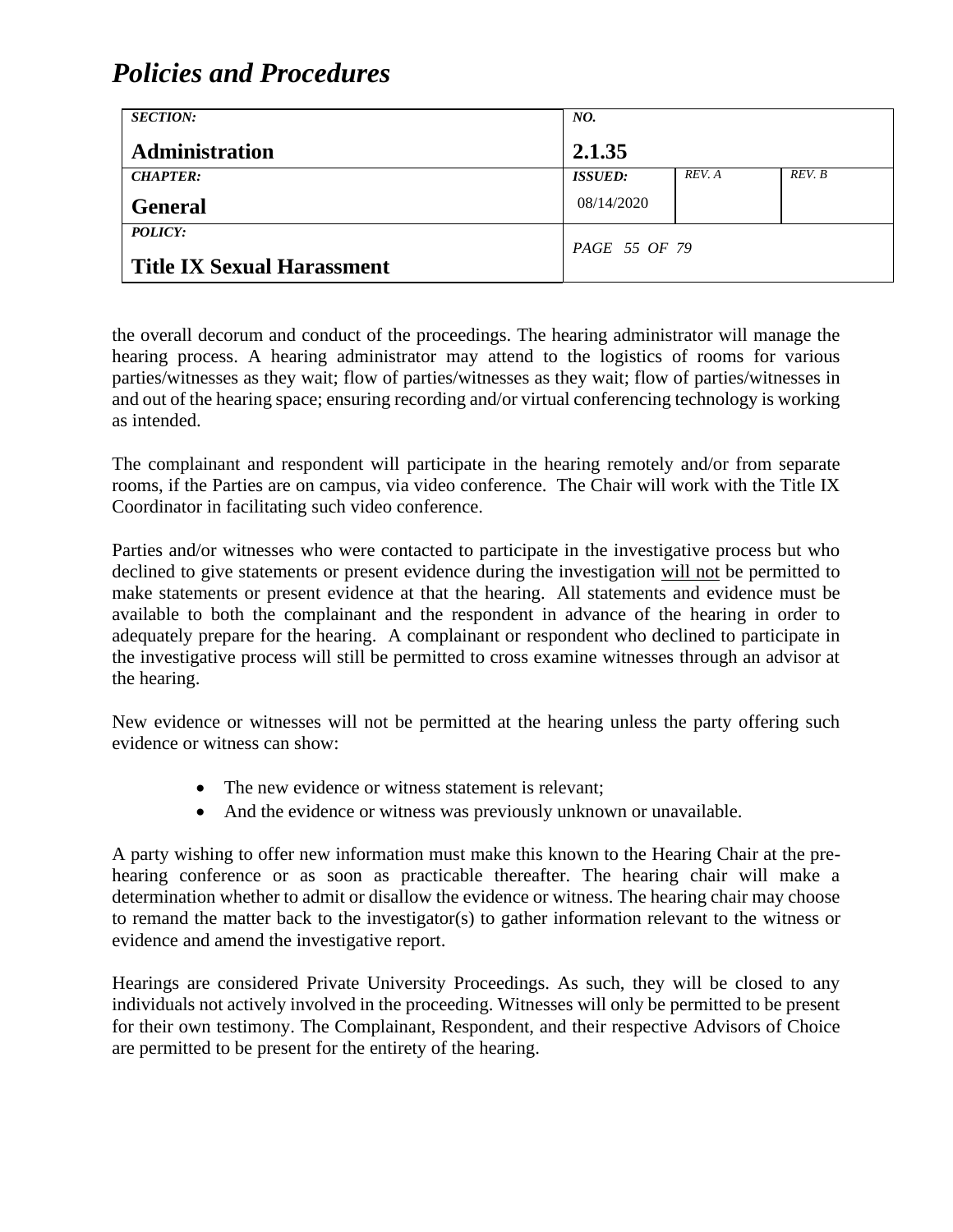| <b>SECTION:</b>                   | NO.            |        |        |
|-----------------------------------|----------------|--------|--------|
| <b>Administration</b>             | 2.1.35         |        |        |
| <b>CHAPTER:</b>                   | <b>ISSUED:</b> | REV. A | REV. B |
| <b>General</b>                    | 08/14/2020     |        |        |
| POLICY:                           | PAGE 56 OF 79  |        |        |
| <b>Title IX Sexual Harassment</b> |                |        |        |

Hearings will be recorded. No other recordings will be permitted. The Decision-maker(s), Parties, their Advisors, and appropriate administrators of the University will be permitted to listen to the recording in a controlled environment determined by the Title IX Coordinator. No person will be given or allowed to make a copy of the recording without the permission of the Title IX Coordinator.

The University is not a court of law. Formal rules of evidence will not be in effect. Evidence that the panel believes is relevant and credible may be considered, including an individual's prior misconduct history where such conduct establishes evidence of a pattern or predatory behavior. The Hearing Chair will make all determinations regarding admission of evidence and testimony. The Hearing Chair may ask the Hearing Board to disregard evidence that is irrelevant, immaterial, lacking in credibility, or that is improperly prejudicial. The Hearing Chair will determine all questions of procedure and evidence. The Chair may explore arguments regarding relevance with the Advisor, at the discretion of the Chair. The Chair will state the decision on the record.

The Hearing Chair may consult with legal counsel, when needed, to help assess the appropriateness of specific questions.

If a party or Advisor of Choice is disrespectful of or disruptive to the proceedings, the Hearing Chair will take actions they deem appropriate to impose decorum.

If a party raises an issue of bias or conflict of interest of an investigator or Decision-Maker at the hearing, the Chair may elect to address those issues, consult with legal counsel, and/or refer them to the Title IX Coordinator, and/or preserve them for appeal. If bias is not in issue at the hearing, the Chair should not permit irrelevant questions that probe for bias.

#### **Joint Hearings**

In hearings involving more than one Respondent or in which two (2) or more Complainants have accused the same individual of substantially similar conduct, the default procedure will be to hear the allegations jointly. However, the Title IX Coordinator may permit the investigations and/or hearings pertinent to each Respondent to be conducted separately if there is a compelling reason to do so. In joint hearings, separate determinations of responsibility will be made for each Respondent with respect to each alleged policy violation.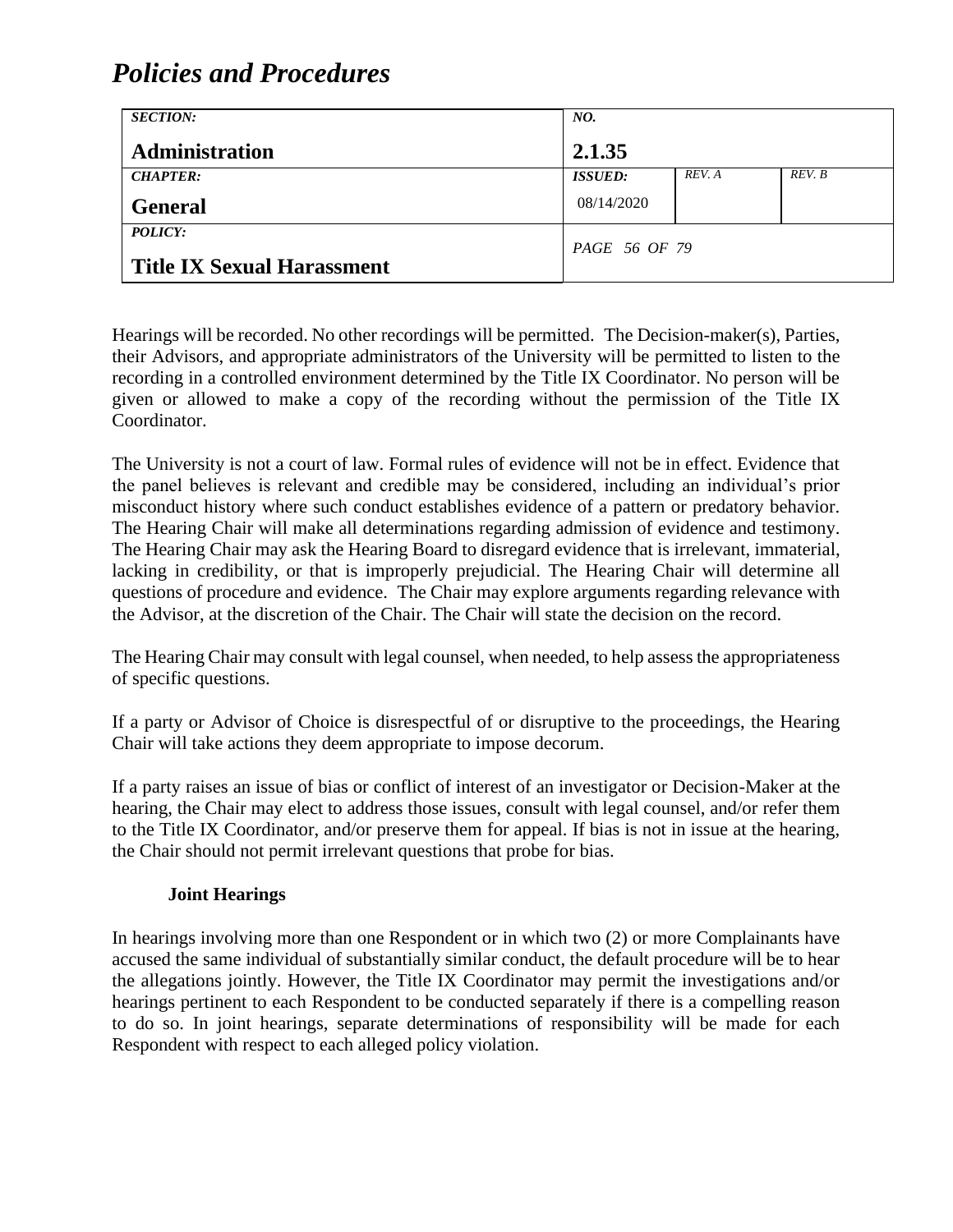| <b>SECTION:</b>                   | NO.            |        |        |
|-----------------------------------|----------------|--------|--------|
| <b>Administration</b>             | 2.1.35         |        |        |
| <b>CHAPTER:</b>                   | <b>ISSUED:</b> | REV. A | REV. B |
| <b>General</b>                    | 08/14/2020     |        |        |
| <i>POLICY:</i>                    | PAGE 57 OF 79  |        |        |
| <b>Title IX Sexual Harassment</b> |                |        |        |

#### **Testimony and Questioning**

In the event that any party or witness refuses to attend the hearing, or attends but refuses to submit to questioning by the parties' Advisors of Choice, the statements of that party or witness, as the case may be, whether given during the investigation or during the hearing, will not be considered by the hearing officer in reaching a determination of responsibility.

Notwithstanding the foregoing, the Hearing Chair may consider the testimony of any party or witness, whether given during the investigation or during the hearing, if the parties jointly stipulate that the testimony may be considered or in the case where neither party requested attendance of the witness at the hearing.

Direct examination of the Investigator(s), Parties, and Witnesses will be conducted exclusively by the Hearing Board. The Parties' Advisors of Choice will conduct cross examination of Investigator(s), the other Party, and Witnesses, if any. The Hearing Chair may determine that questions asked are not appropriate and may direct a party to not answer. The Hearing Chair will provide an explanation as to any such exclusion. The Hearing Chair is responsible for ensuring questioning is not abusive or inappropriate. Advisors will not be permitted to respond to questions on behalf of their advisees. Anyone appearing at a hearing must answer questions for themselves.

The investigator(s) will present the report, including items which are contested, and be subject to questioning by the Hearing Board. Neither party nor the Decision-Maker should ask the Investigator(s) their opinion on credibility, recommended findings, or determinations. If such information is introduced, the Chair will instruct that it be disregarded. The Investigator(s) will be present for the entire hearing but not for deliberations.

After the Investigator(s) present the report and are questioned, the parties and witnesses will provide relevant evidence in turn. The Chair will determine the order in which the parties and witnesses will be questioned, typically beginning with the Complainant.

The Hearing Board will ask direct examination questions, then the Advisors will be permitted to ask cross-examination questions. Advisors will remain seated during questioning. Cross examination may be posed orally, or if circumstances require, the Advisor may submit their questions electronically, or in writing, to be read by the Chair. Oral questioning will be the default,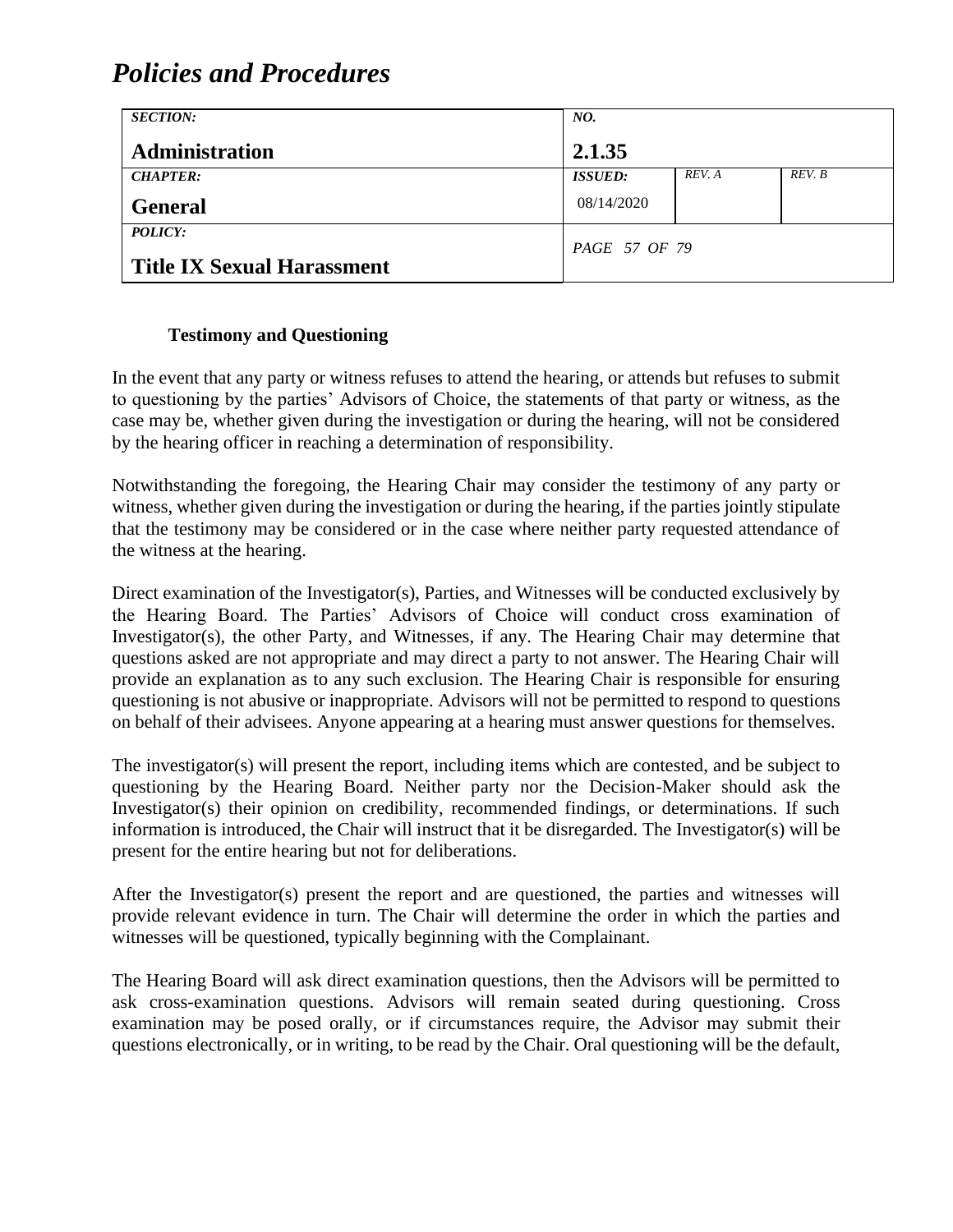| <b>SECTION:</b>                   | NO.            |        |        |
|-----------------------------------|----------------|--------|--------|
| <b>Administration</b>             | 2.1.35         |        |        |
| <b>CHAPTER:</b>                   | <b>ISSUED:</b> | REV. A | REV. B |
| <b>General</b>                    | 08/14/2020     |        |        |
| <b>POLICY:</b>                    | PAGE 58 OF 79  |        |        |
| <b>Title IX Sexual Harassment</b> |                |        |        |

but other means may be permitted by the Chair upon request of the questioning party or agreement of the Parties and Chair.

#### **Refusal to Submit to Cross Examination**

If a party or witness chooses not to submit to cross-examination at the hearing, either because they do not attend the meeting, or they attend but refuse to participate in questioning, then the Decision-Maker(s) may not rely on any prior statement made by the party or witnesses at the hearing (including those contained in the investigation report) in the ultimate determination of responsibility. The Decision-maker(s) must disregard that statement. Evidence provided that is something other than a statement by the party or witness may be considered.

If a party or witness attends the hearing and answers some cross-examination questions, only statements related to the cross-examination questions they refuse to answer cannot be relied upon. However, if the statements of the party who is refusing to submit to cross examination or refuses to attend the hearing are the subject of the allegation itself (e.g. the case is about verbal harassment or a quid pro quo offer) then those statements are not precluded from admission.

Decision-maker(s) may not draw an inference solely from a party or witness' absence from the hearing or refusal to answer cross-examination or other questions. If charges of policy violations other than sexual harassment are considered at the same hearing, the Decision-maker(s) may consider all evidence it deems relevant, may rely on any relevant statement as long as the opportunity for cross-examination is afforded to all parties through their Advisors, and may draw reasonable inferences from any decision by any party or witness not to participate or respond to witnesses.

#### **Deliberation and Decision-Making**

After the hearing is complete, the Hearing Board will meet in a closed session to determine whether the Standard of Evidence has been met. A majority vote of the Hearing Board is required to make a finding. Deliberations will not be recorded. In making this determination, the Hearing Board will objectively evaluate all relevant evidence received at the hearing and ensure that any credibility determinations made are not based on a person's status as a Complainant, Respondent, or witness.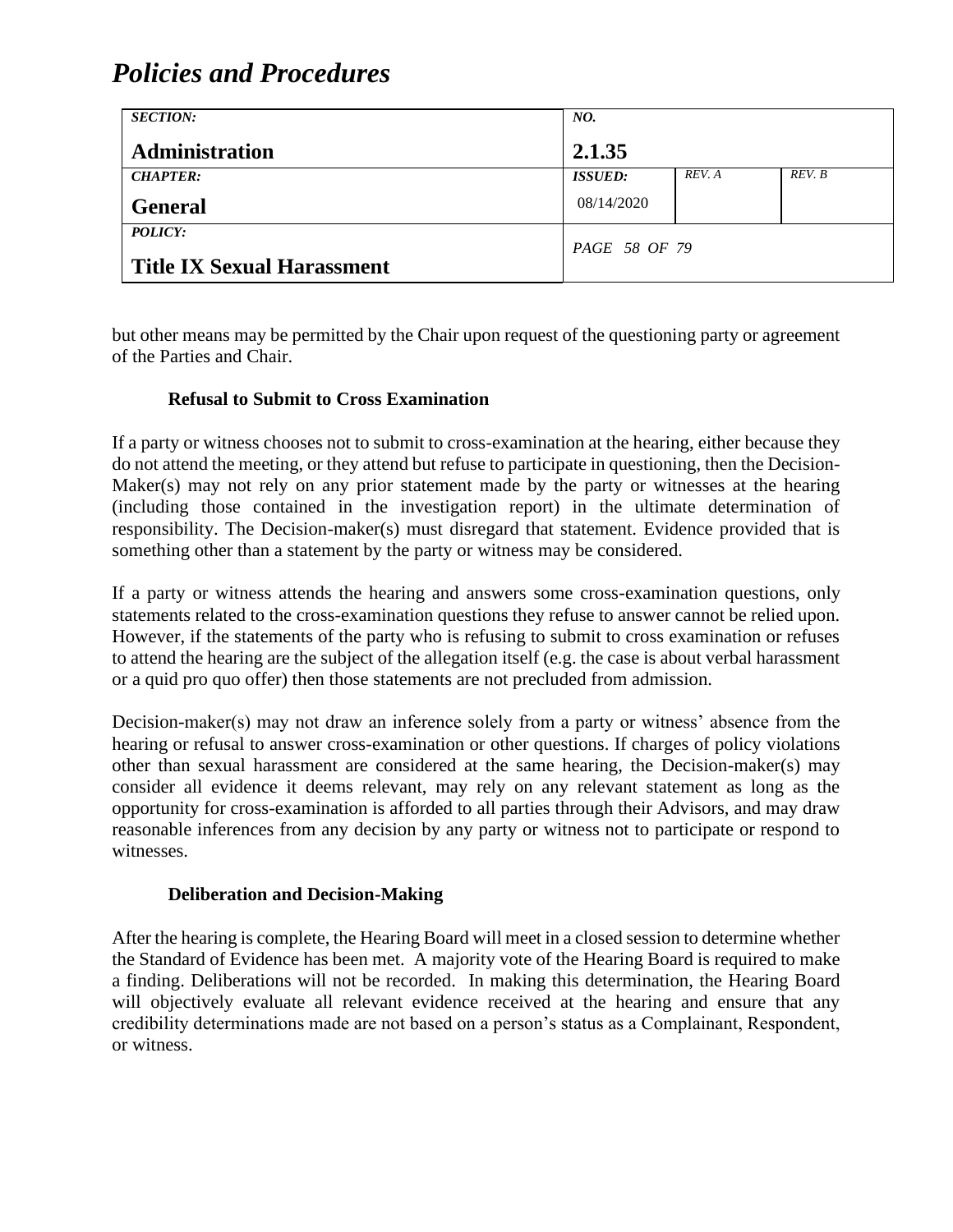| <b>SECTION:</b>                   | NO.            |        |        |
|-----------------------------------|----------------|--------|--------|
| <b>Administration</b>             | 2.1.35         |        |        |
| <b>CHAPTER:</b>                   | <b>ISSUED:</b> | REV. A | REV. B |
| <b>General</b>                    | 08/14/2020     |        |        |
| POLICY:                           | PAGE 59 OF 79  |        |        |
| <b>Title IX Sexual Harassment</b> |                |        |        |

If the Hearing Board determines that the respondent is responsible for one or more violations of University Policy, it will then deliberate as to appropriate sanctioning. The Hearing Board will be permitted to consider prior policy violations in determining an appropriate sanction. The Hearing Board will also be permitted, at their discretion, to consider previously submitted impact statements upon a finding of responsibility. Parties will have an opportunity to review any impact statements submitted by the other party.

The Hearing Chair generally retains the ability to inform the Hearing Board what evidence may be considered in the final decision-making process. Under certain circumstances, the Hearing Board may be required to exclude evidence, statements, and/or testimony. If the Hearing Board excludes any evidence the rationale for such exclusion will be included in the final determination letter. If a party or witness provided statements or evidence in the investigation but declined to do so in the hearing, the statements of that Party or witness will not be considered as a basis for decision. A party's decision not to participate in the hearing or the formal resolution process generally may not be the sole basis for the decision of the Hearing Board.

After deliberation, Hearing Chair will draft a final determination letter. This letter will be available within seven (7) business days and will be communicated to the Complainant and Respondent concurrently. If the Chair is unable to meet the seven day timeline, they may request an extension from the Title IX Coordinator. If granted, the extension will be communicated to the parties by the Title IX Coordinator.

The letter will provide a statement of, and rationale for, each allegation that constitutes a separate potential incident of Sexual Harassment, including a determination regarding responsibility for each separate potential incident; specify findings of fact that support the determination, conclusions regarding the application of the relevant policy to facts at issue; a statement of and rationale for the result of each allegation to the extent the University is permitted to share such information.

If there is a finding of responsibility, the letter will include any sanctions issued which the University is permitted to share and any remedies provided to the Complainant, designed to ensure access to the University's educational or employment program or activity, to the extent the institution is permitted to share. The notification will include information on when the results are considered final and the relevant procedures and bases for appeal.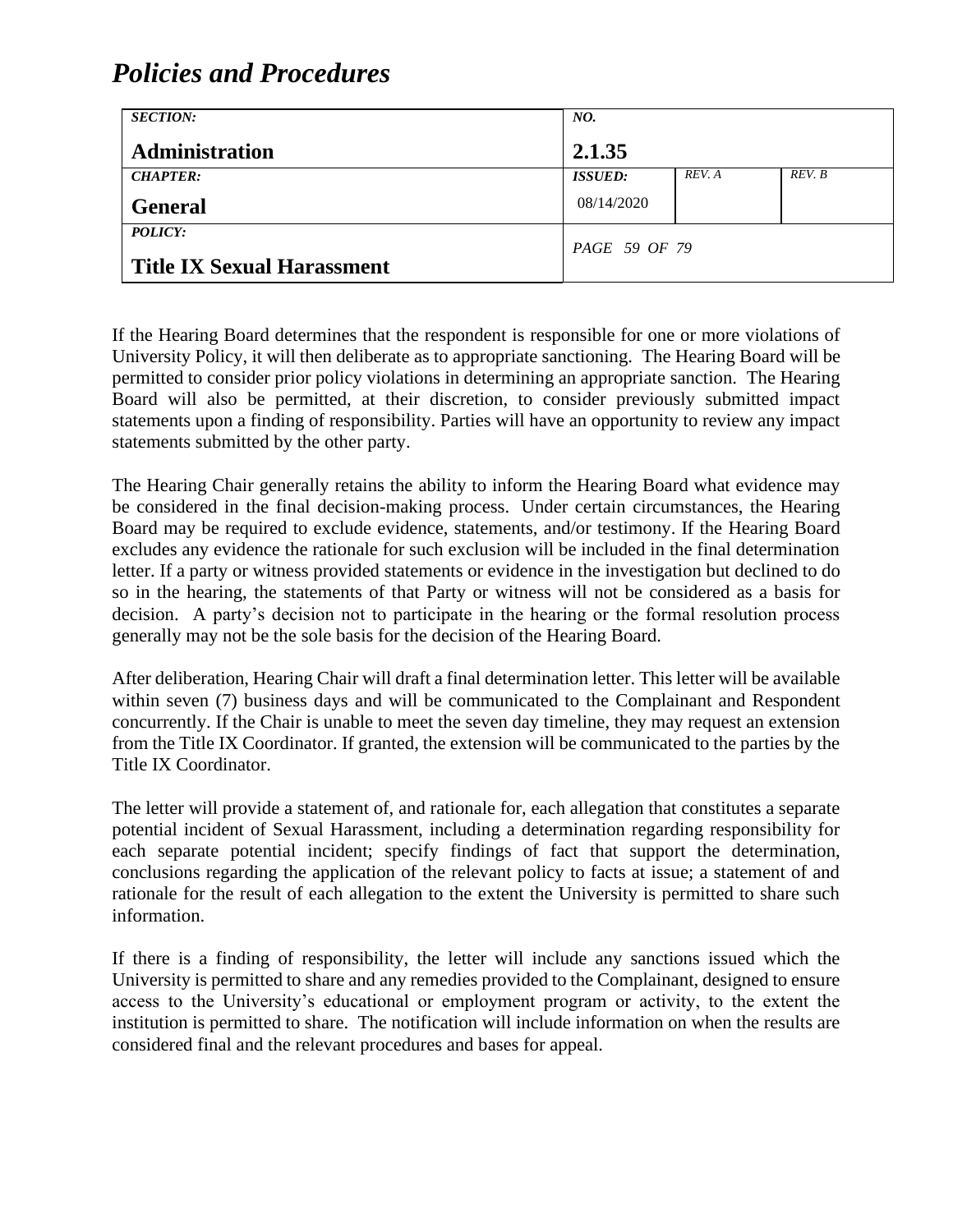| <b>SECTION:</b>                   | NO.            |        |        |
|-----------------------------------|----------------|--------|--------|
| <b>Administration</b>             | 2.1.35         |        |        |
| <b>CHAPTER:</b>                   | <b>ISSUED:</b> | REV. A | REV. B |
| <b>General</b>                    | 08/14/2020     |        |        |
| POLICY:                           | PAGE 60 OF 79  |        |        |
| <b>Title IX Sexual Harassment</b> |                |        |        |

If a respondent is found responsible, any sanctions imposed as a result of the hearing will be stayed until the conclusion of the appeal period if no appeal is filed. If an appeal is filed, sanctions will be stayed until the conclusion of the appeal. Supportive Measures may be continued or restarted. Under limited circumstances, sanctions may be implemented immediately post-hearing. If there are sufficient grounds to justify immediate removal, the emergency removal procedures outlined above will be followed.

The University may place holds on official transcripts, diplomas, graduations, and course registration pending the outcome of appeals when the original sanctions include separation.

#### **Notice of Outcome**

The Title IX Coordinator will prepare a Notice of Outcome to accompany the Final Determination Letter prepared by the Chair. The Notice and Letter will be reviewed by a representative of the General Counsel's office. The Title IX Coordinator will then share the Notice of Outcome and Final Determination Letter, which include the findings, rationale, and any applicable sanctions with the parties and their Advisors within five (5) business days of receiving the Final Determination Letter.

Notice will be provided in writing and may be delivered in person, mailed to the local or permanent address of the parties as indicated in official University records, or emailed to the parties at the University-issued email or otherwise approved account. Once mailed, emailed, and/or delivered in person, the notice will be presumptively delivered.

The Notice of Outcome will include the following:

- Identification of the allegations potentially constituting Sexual Harassment made in the Formal Complaint;
- A description of the procedural steps taken by the University upon receipt of the Formal Complaint, through issuance of the written decision, including notices to parties, interviews with parties and witnesses, site visits, methods used to obtain evidence, and the date, location, and people who were present at or presented testimony at any hearings held.
- Whether the Complainant will receive any ongoing Support Measures or other remedies as determined by the Title IX Coordinator.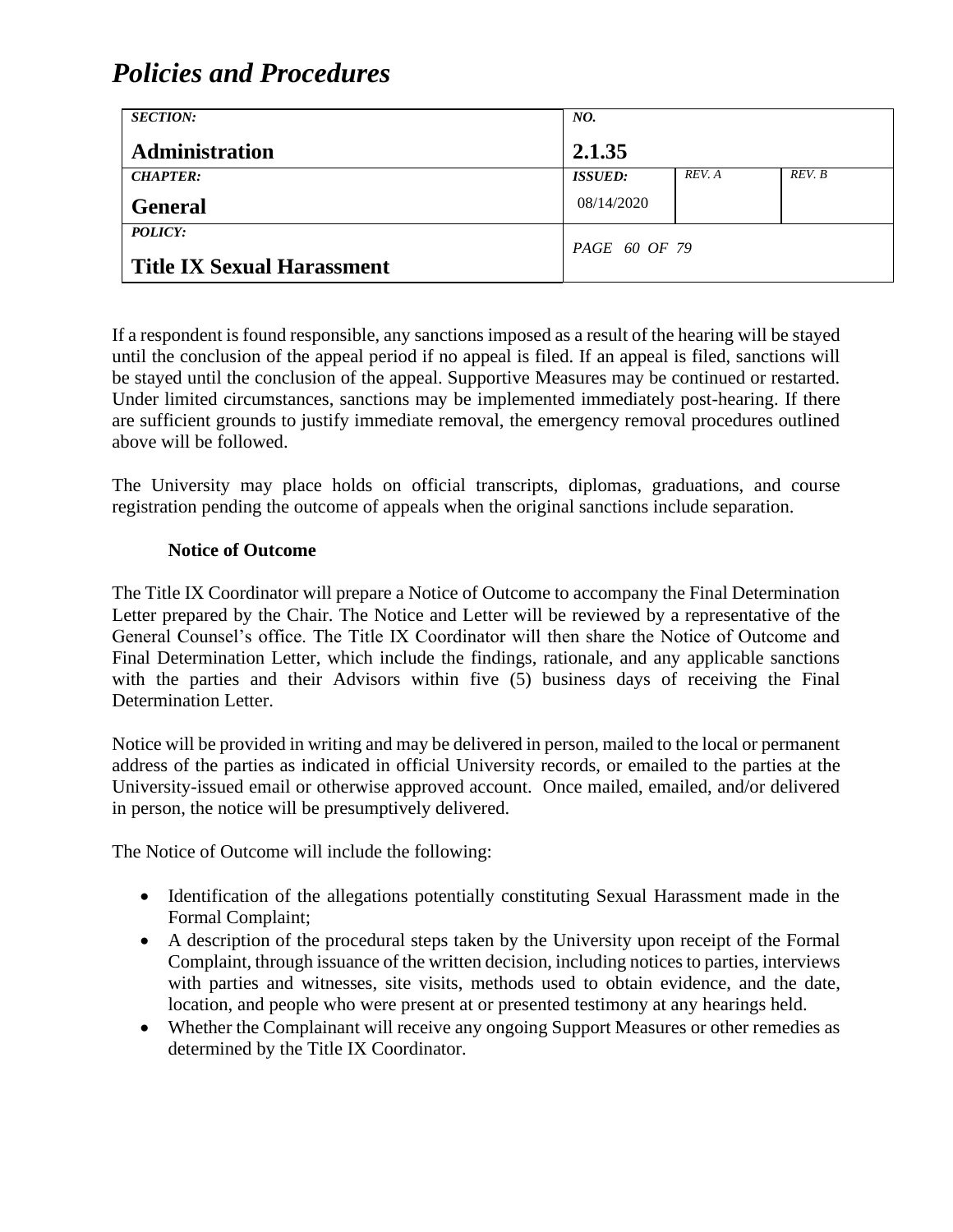| <b>SECTION:</b>                   | NO.                   |        |        |
|-----------------------------------|-----------------------|--------|--------|
| Administration                    | 2.1.35                |        |        |
| <b>CHAPTER:</b>                   | <i><b>ISSUED:</b></i> | REV. A | REV. B |
| <b>General</b>                    | 08/14/2020            |        |        |
| <b>POLICY:</b>                    | PAGE 61 OF 79         |        |        |
| <b>Title IX Sexual Harassment</b> |                       |        |        |

- A statement regarding the rights of all parties to appeal, the process to initiate an appeal, and the grounds upon which an appeal will be considered.
- Notice regarding when the results will be considered final.

### **SANCTIONS**

If the Decision Maker(s) determine(s) that a Respondent is responsible for violating this policy, the University reserves the right to impose sanctions, depending on the severity and/or pervasiveness of the violation. Each incident will be reviewed on an individual basis. The Decision Maker(s) will, prior to issuing a written decision, consult with an appropriate University official with disciplinary authority over the Respondent and with the Title IX Coordinator, who will determine whether and to what extent ongoing Support Measures or other remedies will be provided to the Complainant.

In determining appropriate sanction(s), the Decision Maker(s) will consider the concerns and rights of both the Complainant and Respondent and must examine and consider a number of factors, including, but not limited to:

- level of risk or harm to the community;
- the nature and seriousness of the offense:
- the Respondent's disciplinary history;
- any apparent pattern of conduct, including previous violations of this policy;
- the motivation underlying the respondent's behavior;
- whether the respondent has accepted responsibility for the conduct;
- the need for sanctions/responsive actions to bring an end to or prevent future occurrences of the discrimination, harassment, and/or retaliation;
- the need to remedy the effects of the discrimination, harassment, and/or retaliation on the Complainant and the Community.
- cooperation with the investigation; and
- any other mitigating, aggravating, or compelling circumstances known to the hearing board at the time of decision.

A sanction, or a combination of sanctions, listed below, may be imposed upon any member of the University community found to have violated this policy. The sanctions will be implemented as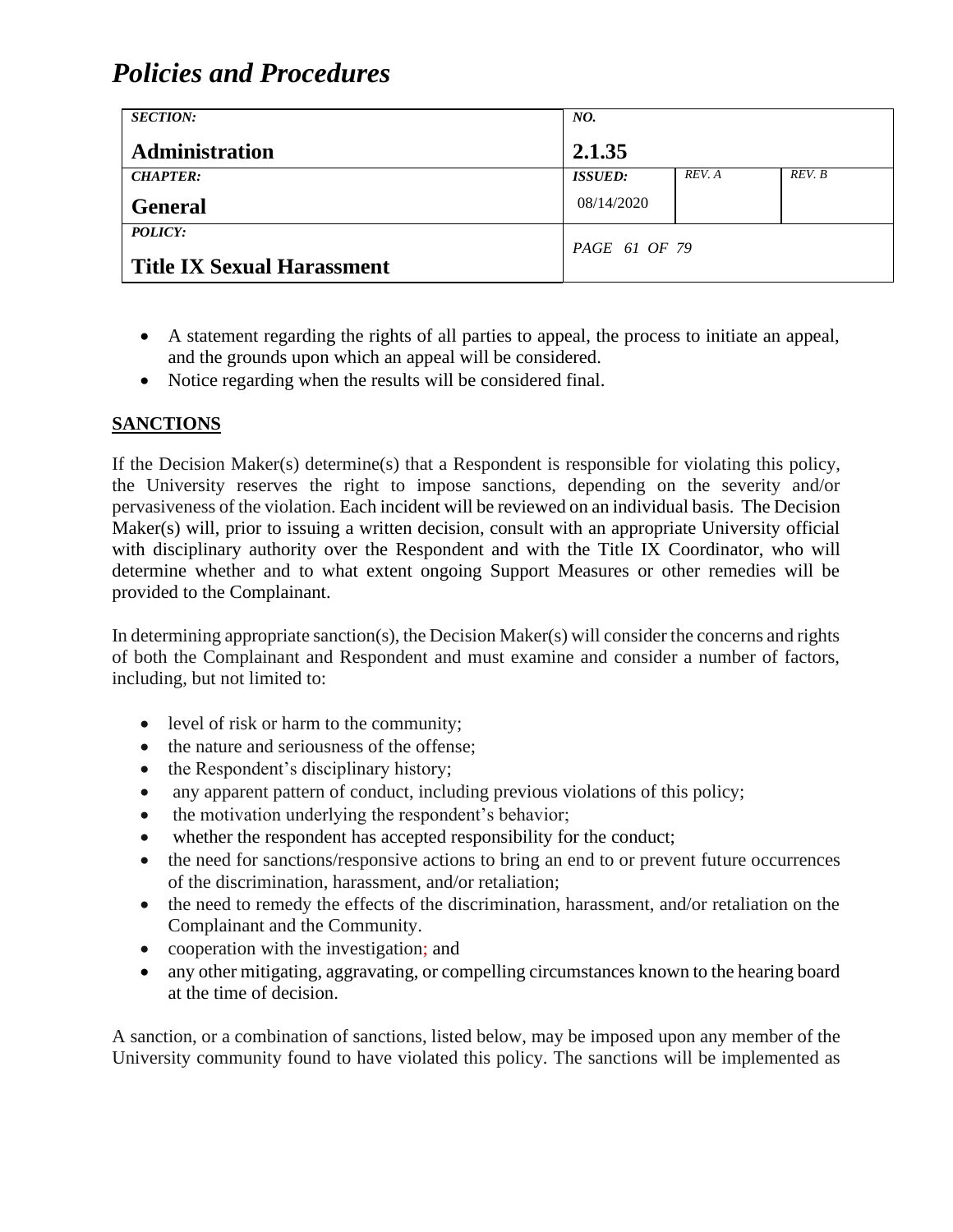| <b>SECTION:</b>                                     | NO.            |        |        |
|-----------------------------------------------------|----------------|--------|--------|
| Administration                                      | 2.1.35         |        |        |
| <b>CHAPTER:</b>                                     | <b>ISSUED:</b> | REV. A | REV. B |
| <b>General</b>                                      | 08/14/2020     |        |        |
| <b>POLICY:</b><br><b>Title IX Sexual Harassment</b> | PAGE 62 OF 79  |        |        |

soon as feasible, either upon the outcome of any appeal or the expiration of the window to appeal without an appeal being requested.

The sanctions described in this policy are not exclusive of and may be in addition to other actions taken or sanctions imposed by external authorities.

#### **STUDENT SANCTIONS**

The following are sanctions that may be imposed upon students or organizations singly or in combination:

**Warning:** A formal statement that the behavior was unacceptable and a warning that further infractions of any University policy, procedure, or directive will result in more severe sanctions/responsive actions.

**Behavioral Reprimand.** The student receives a written warning that their conduct was in violation of University rules and regulations and that continued misconduct may be treated more severely.

**Behavioral Probation.** A formal disciplinary status notifying a student that their behavior was in violation of the Harassment, Discrimination, Sexual and/or Relationship Misconduct Policy and/or the Student Standards of Conduct. The student may be barred from participation in all or designated extra-curricular activities and may be subject to other sanctions as a result of this status. The student will be notified that any continued violations of University rules and regulations will in all likelihood result in suspension or expulsion.

**Education and/or Training.** A student may be required to participate in specific education and/or training courses based upon the outcome of the proceeding.

**Suspension.** The separation of the student from the University for a specified period of time, measured in semesters. The student may not participate in or attend any University sponsored activity and may be barred from University premises. During the period of suspension from the University, a student normally may not advance toward a Creighton degree at another institution. Reinstatement after disciplinary suspension requires the approval of the Vice Provost for Student Life. Students who are suspended from Creighton University for non-academic misconduct will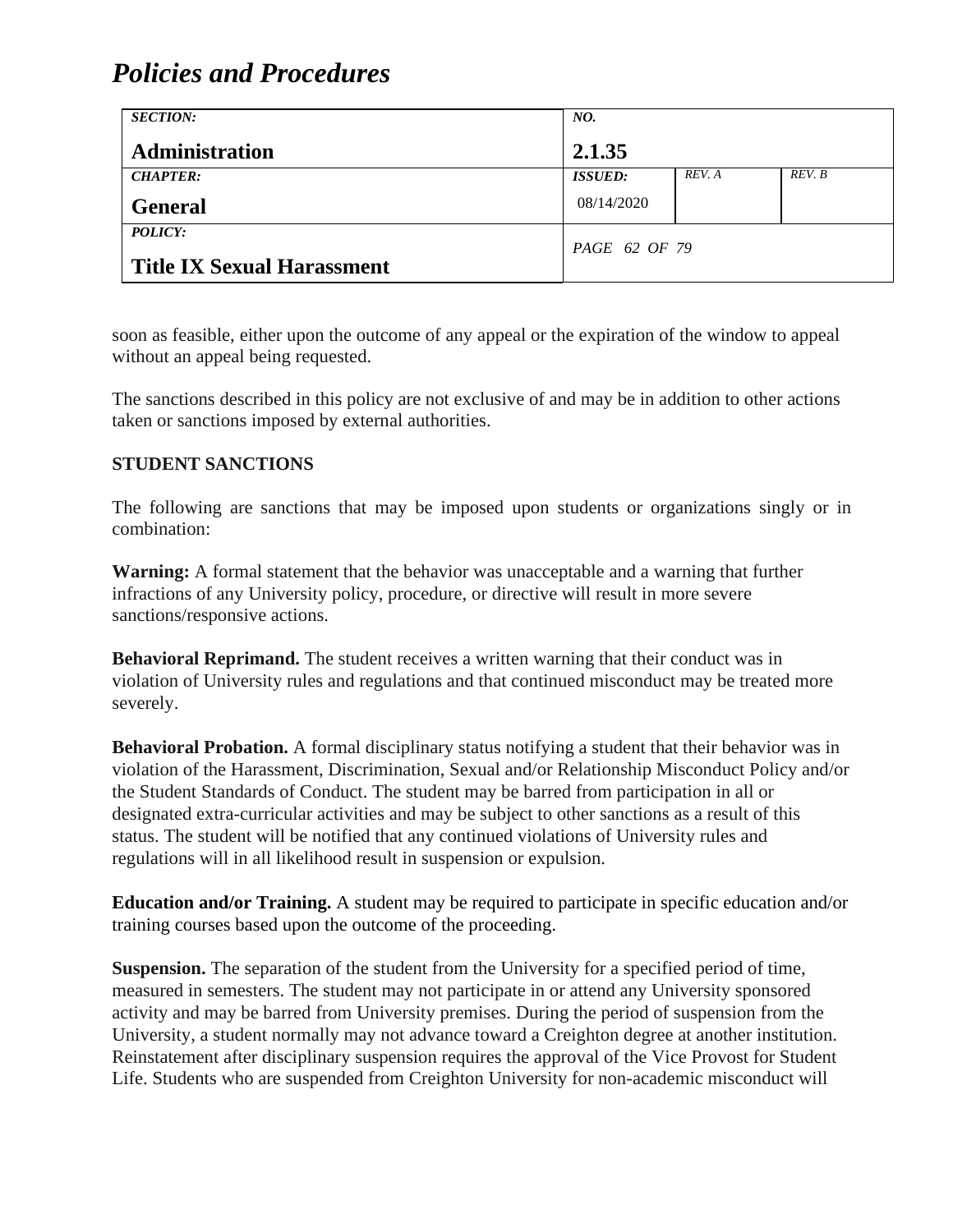| <b>SECTION:</b>                   | NO.            |        |        |
|-----------------------------------|----------------|--------|--------|
| Administration                    | 2.1.35         |        |        |
| <b>CHAPTER:</b>                   | <b>ISSUED:</b> | REV. A | REV. B |
| <b>General</b>                    | 08/14/2020     |        |        |
| <b>POLICY:</b>                    | PAGE 63 OF 79  |        |        |
| <b>Title IX Sexual Harassment</b> |                |        |        |

have "Disciplinary Suspension" appear as a notation on their permanent academic record, including the official transcripts of the University.

**Expulsion.** The permanent separation of the student from the University. The student will be banned and barred from University premises. Students who are expelled from Creighton University for non-academic misconduct will have "Disciplinary Expulsion" appear as a notation on their permanent academic record, including the official transcripts of the University.

**Disciplinary Removal from University Residence Halls.** The student will be required to leave University residence halls and may forfeit any prepaid housing fees. The student will be barred from residence halls and will be notified that any further violations of University rules and regulations may result in additional University action, including suspension or expulsion.

**Denial of Access or Restriction of Access to a University Building or Facility.** The student will be denied access or allowed only restricted access to a specific building or facility for a stated period of time.

**Restitution.** The student may be required to make payment to the University, other persons, groups, or organizations for damages that result from violations of conduct regulations.

**Service/Work Project.** The student may be assigned to complete a specified number of hours or community service, volunteer work, or outside employment. This sanction is typically associated with suspension and requires a suspended student to engage in ongoing work or volunteer activities during the time of their suspension.

**Fines.** The student will be required to pay a specified monetary fine to the University within a specified period of time.

**Organizational Sanctions.** When the Respondent is a student club or organization, sanctions may be imposed on the entire club or organization. Sanctions include the above listed items and additional sanctions specific to a student organization. For a complete list of additional organizational sanctions, please see the Creighton Student Handbook.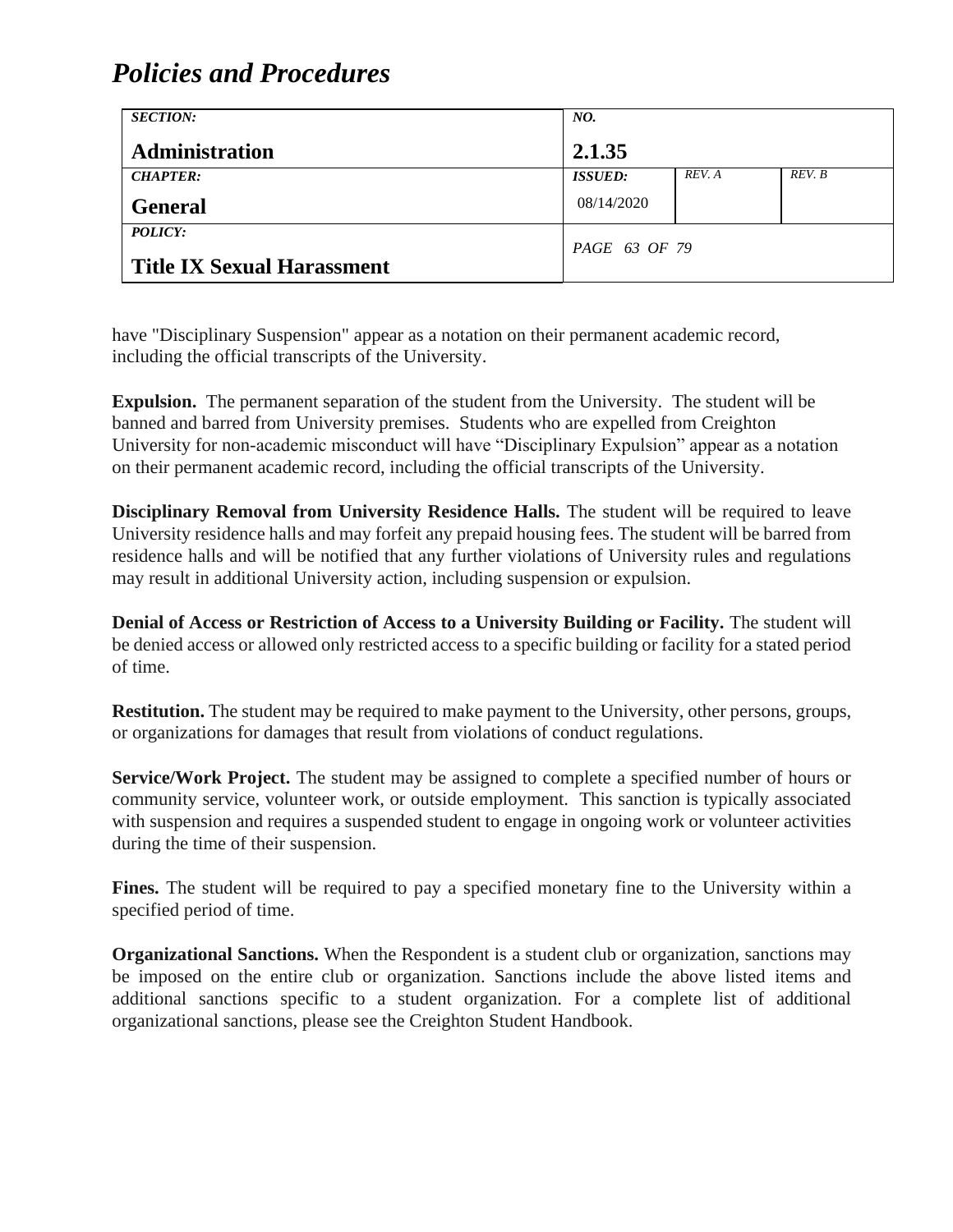| <b>SECTION:</b>                   | NO.                   |        |        |
|-----------------------------------|-----------------------|--------|--------|
| <b>Administration</b>             | 2.1.35                |        |        |
| <b>CHAPTER:</b>                   | <i><b>ISSUED:</b></i> | REV. A | REV. B |
| <b>General</b>                    | 08/14/2020            |        |        |
| <b>POLICY:</b>                    | PAGE 64 OF 79         |        |        |
| <b>Title IX Sexual Harassment</b> |                       |        |        |

**Other Actions.** Other sanctions which are intended to engage the student in a positive learning experience related to the student's behavior may be imposed by the Decision-Maker(s). These sanctions may include, but are not limited to, engaging in a campus or community service project, attending or presenting a program related to implications of the student's conduct, writing a paper, or engaging in some type of personal assessment or counseling.

### **FACULTY AND STAFF SANCTIONS**

**Verbal Warning.** A verbal warning is a written summary of the corrective action required by the Decision-Maker(s) and a copy of this warning will be shared with the employee and other relevant parties, including but not limited to Human Resources, Department Chair, Dean, and/ or the employee's supervisor.

**Formal Written Warning.** A written warning is used document corrective action when a verbal warning has not helped to remedy the actions of an employee or where a verbal warning is not sufficient. A copy of this written warning will be shared with the employee and other relevant parties, including but not limited to Human Resources, Department Chair, Dean, and/or the employee's supervisor.

**Performance Improvement Plan.** The Decision-Maker(s) may require an employee to participate in a Performance Improvement Plan (PIP) not to exceed 90 days. Within the PIP, the employee must demonstrate a willingness and ability to meet and maintain established work performance and/or conduct requirements. At the end of the PIP, the employee will either be returned to regular employment status or terminated. If at any time during the PIP, the employee does not demonstrate significant and consistent improvement, the employee may be terminated before the conclusion of the PIP at the discretion of the University.

**Enhanced Supervision.** The employee may be required to submit to additional supervisory requirements, observation, and/or performance reviews.

**Required Training or Education.** The employee may be required to complete trainings or participate in specific educational opportunities based on the findings of the resolution process. This includes in-person and online training and education.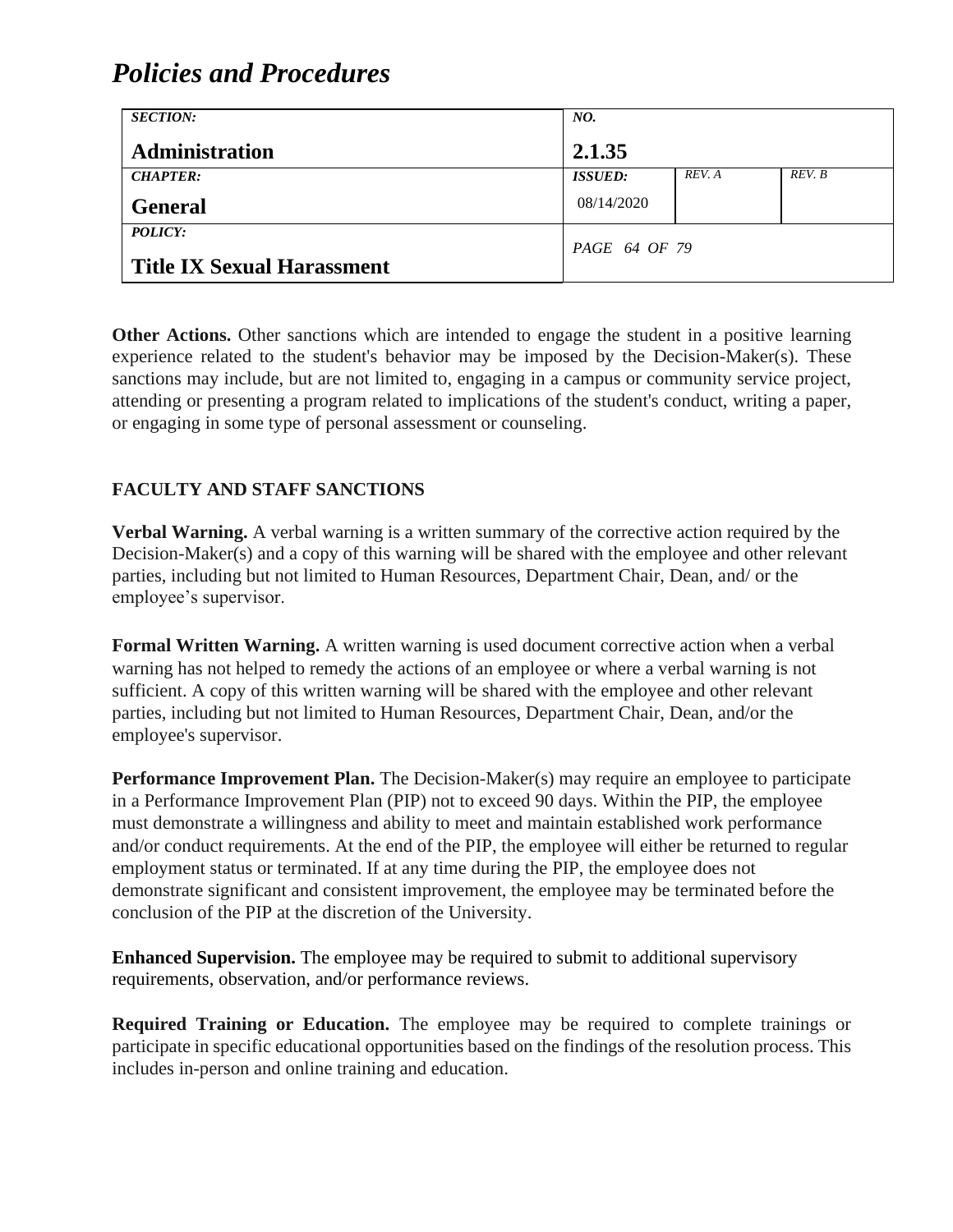| <b>SECTION:</b>                   | NO.                  |        |        |
|-----------------------------------|----------------------|--------|--------|
| Administration                    | 2.1.35               |        |        |
| <b>CHAPTER:</b>                   | <b>ISSUED:</b>       | REV. A | REV. B |
| <b>General</b>                    | 08/14/2020           |        |        |
| <b>POLICY:</b>                    | <i>PAGE 65 OF 79</i> |        |        |
| <b>Title IX Sexual Harassment</b> |                      |        |        |

**Loss of Merit Pay Increase.** The employee may be deemed ineligible for a merit pay increase for a period of time, as determined by the findings of the resolution process.

**Loss of Supervisory Responsibilities.** The employee may lose the ability to supervise other employees or students based on the findings of the resolution process. Loss of supervisory responsibilities may have the effect of changing an employee's job classification status.

**Restriction of Resources.** The employee may lose access to stipends, research, funding for research programs, and/or professional development resources.

**Transfer.** The Employee may be transferred to a different department, reassigned to a different project or team, or placed under the supervision of a different supervisor.

**Demotion.** An employee may be demoted to a job classification status lower than their status at the start of the resolution process.

**Termination.** Termination is the permanent separation of the employee from the University.

**Other Actions.** Other sanctions which are intended to engage the employee in a positive learning experience related to the employee's behavior may be imposed by the Decision-Maker(s). These sanctions may include, but are not limited to, engaging in a campus or community service project, attending or presenting a program related to implications of the employee's conduct, or engaging in some type of personal assessment or counseling.

### **WITHDRAWAL OR RESIGNATION WHILE CHARGES ARE PENDING**

If a student has an allegation pending for a violation of this policy, the University may place a hold on the student's ability to graduate, receive an official transcript or diploma.

Should a student decide not to participate in the resolution process, the process proceeds, absent their participation, to a reasonable resolution. If a student Respondent should withdraw permanently from the University, the resolution process ends, as Creighton no longer has disciplinary jurisdiction over the withdrawn student.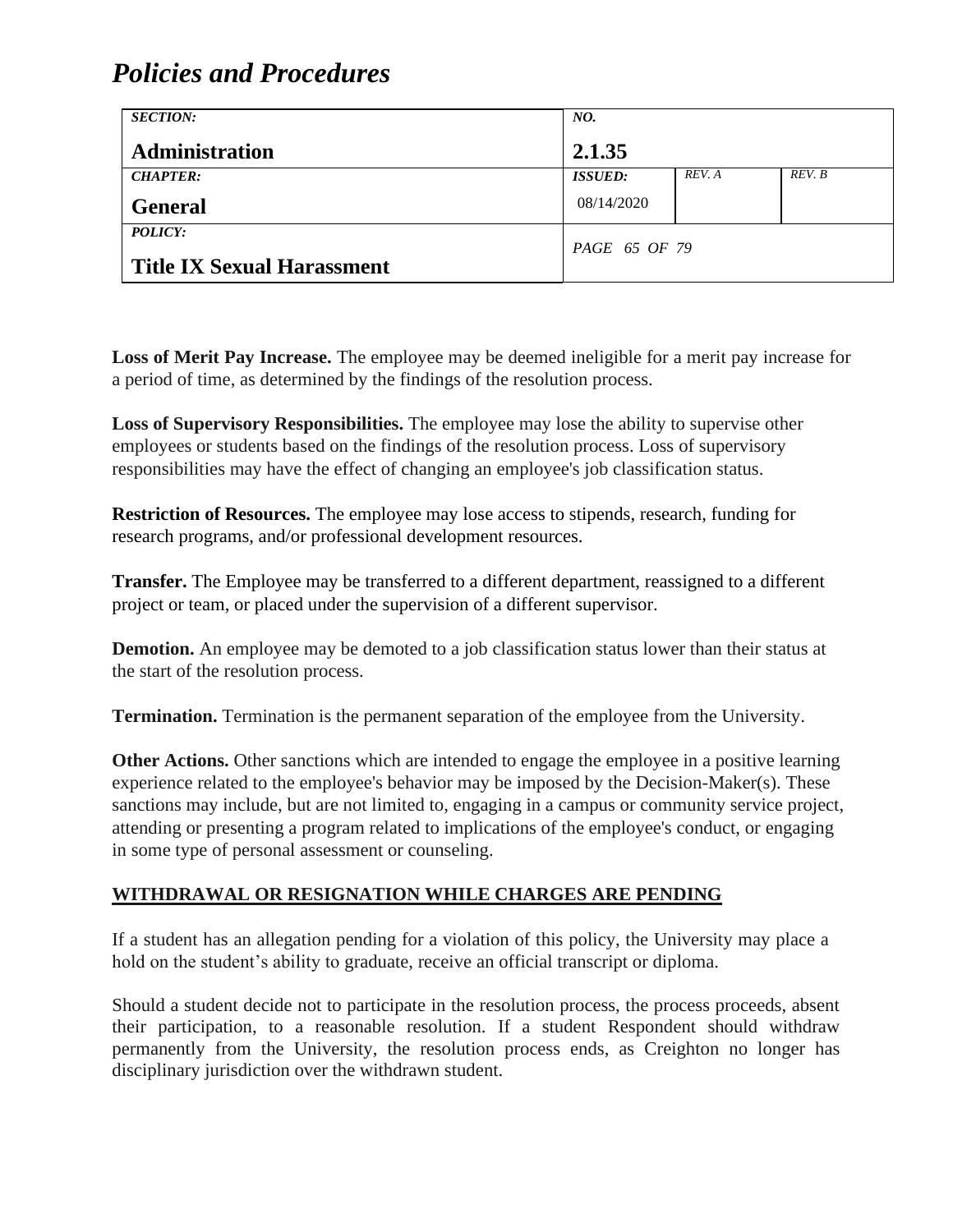| <b>SECTION:</b>                   | NO.            |        |        |
|-----------------------------------|----------------|--------|--------|
| <b>Administration</b>             | 2.1.35         |        |        |
| <b>CHAPTER:</b>                   | <b>ISSUED:</b> | REV. A | REV. B |
| <b>General</b>                    | 08/14/2020     |        |        |
| POLICY:                           | PAGE 66 OF 79  |        |        |
| <b>Title IX Sexual Harassment</b> |                |        |        |

However, Creighton will continue to address and remedy any systemic issues, variables that may have contributed to alleged violation(s), and any ongoing effects of the alleged Sexual Harassment and/or retaliation. The student who withdraws or leaves while the process is pending may not return to Creighton. Such exclusion applies to all Creighton University campuses. A hold will be placed on their ability to be readmitted. They may also be barred from University property and/or events.

If the student Respondent only withdraws or takes a leave for a specified period of time (e.g. one semester or term), the resolution process may continue remotely, and that student is not permitted to return to Creighton unless and until all sanctions have been satisfied.

During the resolution process, the University may put a hold on a responding student's transcript or place a notation on a responding student's transcript that a disciplinary matter is pending.

Should an employee Respondent resign with unresolved allegations pending, the resolution process ends, as the University no longer has disciplinary jurisdiction over the resigned employee. However, Creighton will continue to address and remedy any systemic issues, variables that contributed to the alleged violations, and any ongoing effects of the alleged harassment or discrimination.

The employee who resigns with unresolved allegations pending is not eligible for rehire with Creighton on any of its campuses. The records retained by the Title IX Coordinator and the Department of Human Resources will reflect that status.

All University responses to future inquiries regarding employment references for that individual will include that the former employee resigned during a pending disciplinary matter.

### **APPEALS**

Either a Complainant or a Respondent may file an Appeal to any Final Determination made by the Hearing Board or to the dismissal of a Formal Complaint. An appeal must be made in writing to the Title IX Coordinator within seven (7) days of the date the party receives notice of the dismissal or determination appealed from or, if the other party appeals, within three (3) days of the other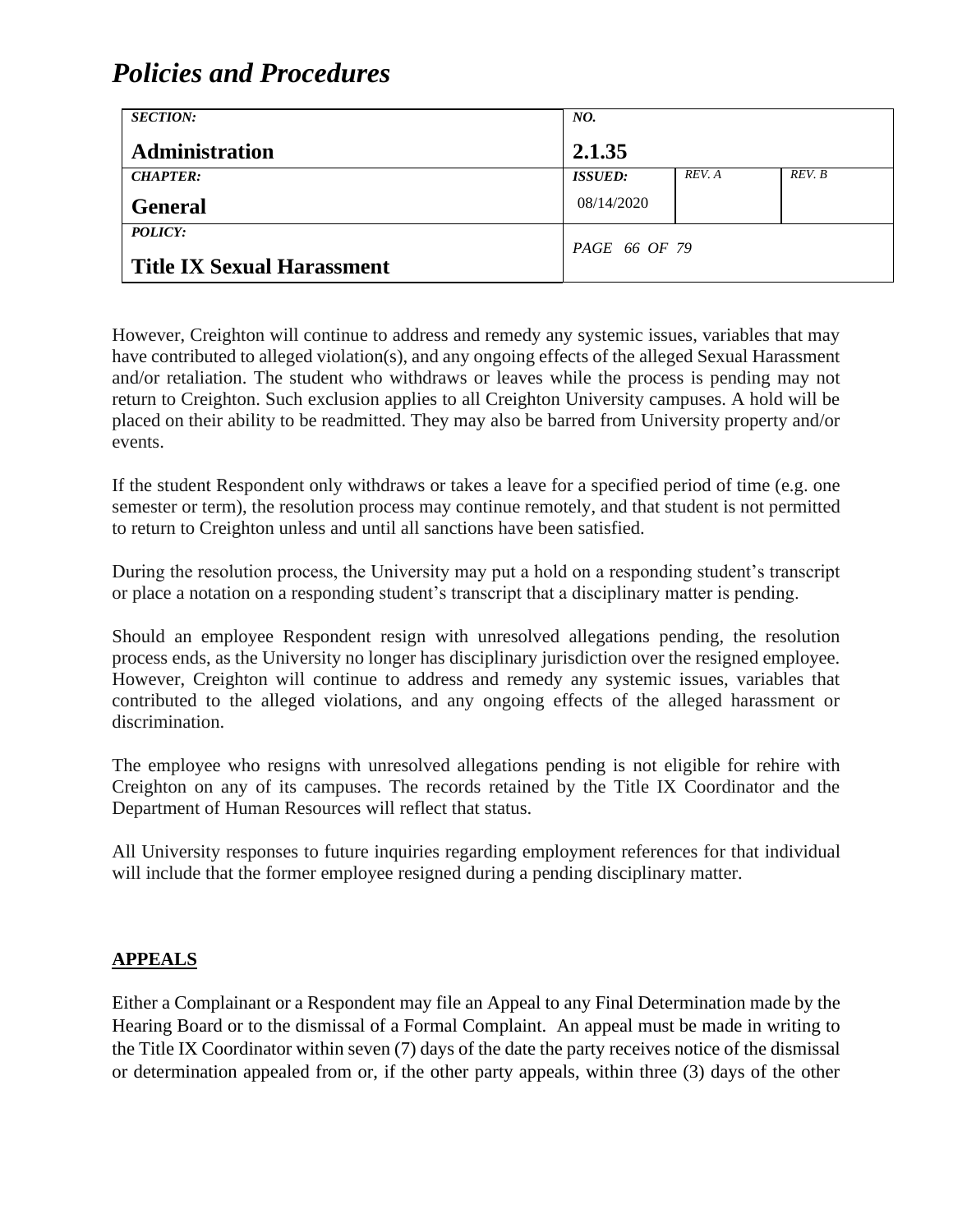| <b>SECTION:</b>                   | NO.            |        |        |
|-----------------------------------|----------------|--------|--------|
| Administration                    | 2.1.35         |        |        |
| <b>CHAPTER:</b>                   | <b>ISSUED:</b> | REV. A | REV. B |
| <b>General</b>                    | 08/14/2020     |        |        |
| POLICY:                           | PAGE 67 OF 79  |        |        |
| <b>Title IX Sexual Harassment</b> |                |        |        |

party appealing, whichever is later. The appeal must specifically identify the determination and/or dismissal appealed from, articulate which one or more of the three grounds for appeal are being asserted, explain in detail why the appealing party believes the appeal should be granted, and articulate what specific relief the appealing party seeks.

In cases where the responding party is a student or faculty member, the Appeal Officer is the Provost or their designee. In cases where the responding party is a staff member, the Appeal Officer is the Executive Vice President or their designee.

If there is any conflict of interest between the parties and the Appeal Officer, it should be raised as soon as possible so a new Appeal Officer may be assigned.

Appeals are limited to the following grounds:

- A procedural error or omission impacted the outcome (e.g. substantiated bias, material deviation from established procedures).
- New evidence has come to light that was previously unknown or not reasonably available at the time the determination or dismissal was made and has the potential to substantially impact the outcome. The appeal request must include a summary of the new evidence and its potential impact.
- The Title IX Coordinator, Investigator, and/or Decision-Maker (Hearing Chair or member of the Hearing Board) had a conflict of interest or bias affecting the outcome:
	- o For or against complainants or respondents generally; or
	- o For or against the Complainant or Respondent specifically.

No other grounds for appeal are permitted. The Appealing party is responsible for proving one or more of the grounds for appeal. Promptly upon receipt of an appeal, the Appeal Officer will conduct a preliminary review to confirm that the appeal is timely filed and that it invokes at least one of the permitted grounds for appeal. If the Appeal Officer determines that the appeal is not timely, or that it fails to invoke a permitted ground for appeal as set forth in this Policy, the Appeal Officer will dismiss the appeal and provide written notice of the dismissal and their rationale to the parties and their advisors.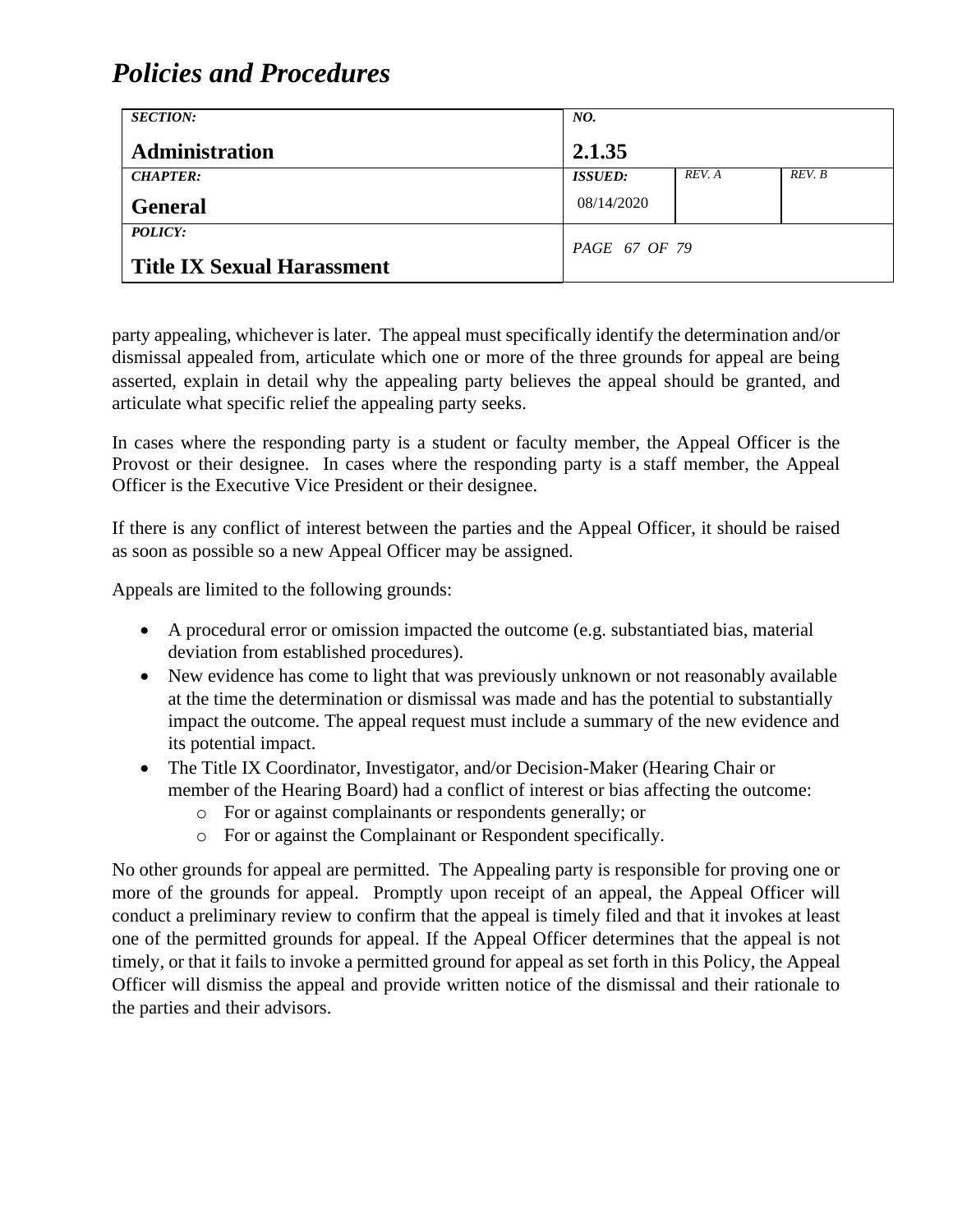| <b>SECTION:</b>                   | NO.            |        |        |
|-----------------------------------|----------------|--------|--------|
| <b>Administration</b>             | 2.1.35         |        |        |
| <b>CHAPTER:</b>                   | <b>ISSUED:</b> | REV. A | REV. B |
| <b>General</b>                    | 08/14/2020     |        |        |
| POLICY:                           | PAGE 68 OF 79  |        |        |
| <b>Title IX Sexual Harassment</b> |                |        |        |

If the Appeal Officer confirms that the appeal is timely and that it invokes at least one permitted ground for appeal, the Appeal Officer will provide written notice to the parties and their Advisors, the Title IX Coordinator, and when appropriate, the Investigators and/or original Decision-Makers.

Within three (3) days, the Appeal Officer must send the other party notice that an appeal has been filed. The notice will inform the party of their right to respond to the appeal. The other party will receive access to a copy of the appeal in order to respond to it. They will have up to seven (7) days to submit a response to the appeal. The non-appealing party may at that time choose to raise an additional ground for appeal, which will be subject to the same initial review process.

Upon Receipt of the Appeal response or at the conclusion of the seven (7) days, the Appeal Officer will promptly obtain from the Title IX Coordinator any records from the investigation and adjudication necessary to resolve the grounds raised in the appeal, which may include but are not limited to:

- The investigation report
- Attachments to the investigation report
- Transcripts of witness statements
- The Transcript of the Hearing
- The Final Determination Letter
- The Appeal
- The Response to the Appeal.

The parties will not meet with the Appeal Officer unless the Appeal Officer deems it necessary to gather relevant information. If the Appeal Officer calls for such meetings, they will meet with each party separately.

Upon receipt of any opposition to an appeal, or after the time period for submission of an opposition has passed without one being filed, the appeal officer will promptly decide the appeal and transmit a written decision to the parties that explains the outcome of the appeal and the rationale.

If the Appeal Officer finds that at least one ground is met by at least one party, the following considerations will be weighed: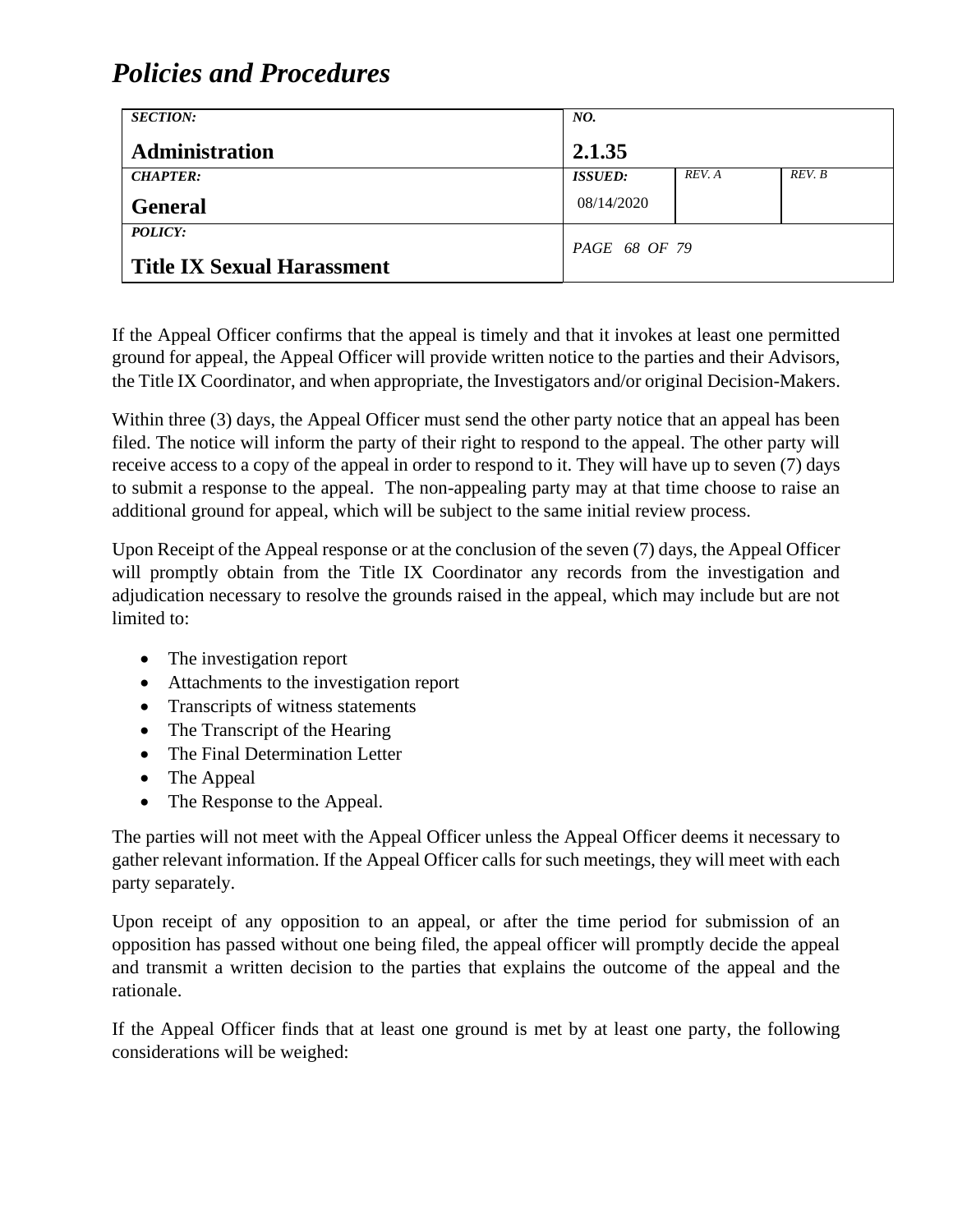| <b>SECTION:</b>                   | NO.            |        |        |
|-----------------------------------|----------------|--------|--------|
| <b>Administration</b>             | 2.1.35         |        |        |
| <b>CHAPTER:</b>                   | <b>ISSUED:</b> | REV. A | REV. B |
| <b>General</b>                    | 08/14/2020     |        |        |
| POLICY:                           | PAGE 69 OF 79  |        |        |
| <b>Title IX Sexual Harassment</b> |                |        |        |

- Appeal Officer will defer to the original decision unless there is clear error. Changes to the sanction or responsive action will only be made when there is compelling reason. An appeal is not an opportunity for the Appeal Decision-Maker to substitute their judgement for that of the original Decision-Maker merely because they disagree with the finding or the sanctions.
- Appeals are not intended to provide a full re-hearing of the allegations. Typically, appeals will only consider written documentation or records of the original Hearing and pertinent documentation regarding the grounds for appeal. An Appeal Officer should not merely substitute their own judgment for that of the original Decision-Maker(s).
- The Appeal Officer may consult with the Hearing Chair and/or Title IX Coordinator on procedure or rationale for clarifications. Documentation of all such consultation will be maintained.
- Appeals granted on the basis of substantive procedural error or new evidence should be remanded back to the original Investigators and/or Hearing Board for reconsideration and the Appeal Officer will transmit a written decision to the parties that explains the outcome of the appeal and the rationale. The Investigators and/or Decision-Maker(s) would resubmit their findings to the Appeal Officer as requested and the Appeal Officer would make a final determination.
- In rare cases where a procedural error cannot be cured by the original Decision-Maker (as in cases of bias) the Appeal Officer may order a new hearing with a new Decision-Maker. Decisions from a new hearing may be appealed on any of the available grounds.
- In cases in which the appeal results in reinstatement to the University or resumption of privileges, all reasonable attempts will be made to restore the Respondent to their prior status, recognizing some opportunities may be irreparable in the short term.

Although the length of each appeal will vary depending on the totality of the circumstances, the University strives to issue the appeal officer's written decision within twenty-one (21) days of an appeal being filed. If the Appeal Officer is unable to decide the appeal and transmit a written decision to the parties that explains the outcome of the appeal within that timeframe, a request for extension will be submitted to the Title IX Coordinator. If granted, the parties will be notified of the expected timeframe.

Sanctions imposed as a result of the Final Determination of the Decision-Maker(s) are typically stayed during the appeal process. Supportive Measures may be reinstated, subject to the same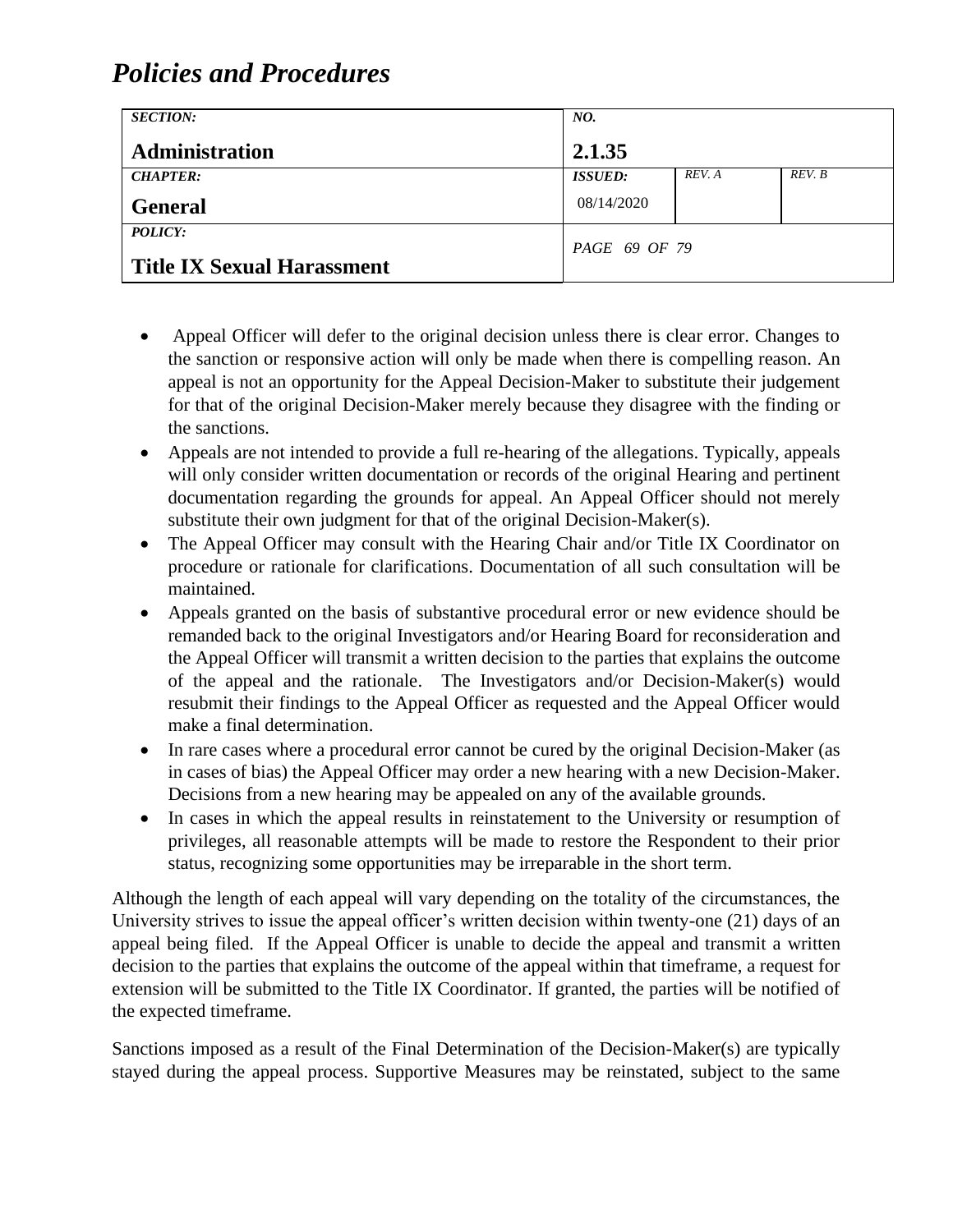| <b>SECTION:</b>                   | NO.                  |        |        |
|-----------------------------------|----------------------|--------|--------|
| Administration                    | 2.1.35               |        |        |
| <b>CHAPTER:</b>                   | <b>ISSUED:</b>       | REV. A | REV. B |
| <b>General</b>                    | 08/14/2020           |        |        |
| <b>POLICY:</b>                    | <i>PAGE 70 OF 79</i> |        |        |
| <b>Title IX Sexual Harassment</b> |                      |        |        |

Supportive Measure procedures above. Under limited circumstances, sanctions may be implemented immediately post hearing, and then emergency removal procedures (detailed above) [including a hearing on the justification for doing so] must occur within 48 hours.

Creighton may still place holds on official transcripts, diplomas, graduations, and course registration pending the outcome of an appeal when the original sanctions included separation.

No further review beyond the appeal is permitted.

### **LONG-TERM REMEDIES/OTHER ACTIONS**

Following the conclusion of the resolution process, and in addition to any sanctions implemented, the Title IX Coordinator may implement additional long term remedies or actions with respect to parties and/or the campus community that are intended to stop the Sexual Harassment and/or retaliation, remedy the effects, and prevent reoccurrence.

These remedies/actions may include but are not limited to:

- Referral to counseling and health services
- Referral to the Employee Assistance Program
- Education to the individual and/or community
- Permanent alteration of housing assignments
- Permanent alteration of work arrangements for employees
- Provision of campus safety escorts
- Climate surveys
- Policy modification and/or training
- Provision of transportation accommodations
- Implementation of long-term contact limitations between the parties
- Implementation of adjustments to academic deadlines, course schedules, etc.

At the discretion of the Title IX Coordinator, certain long-term support may also be provided to the parties even if no policy violation is found.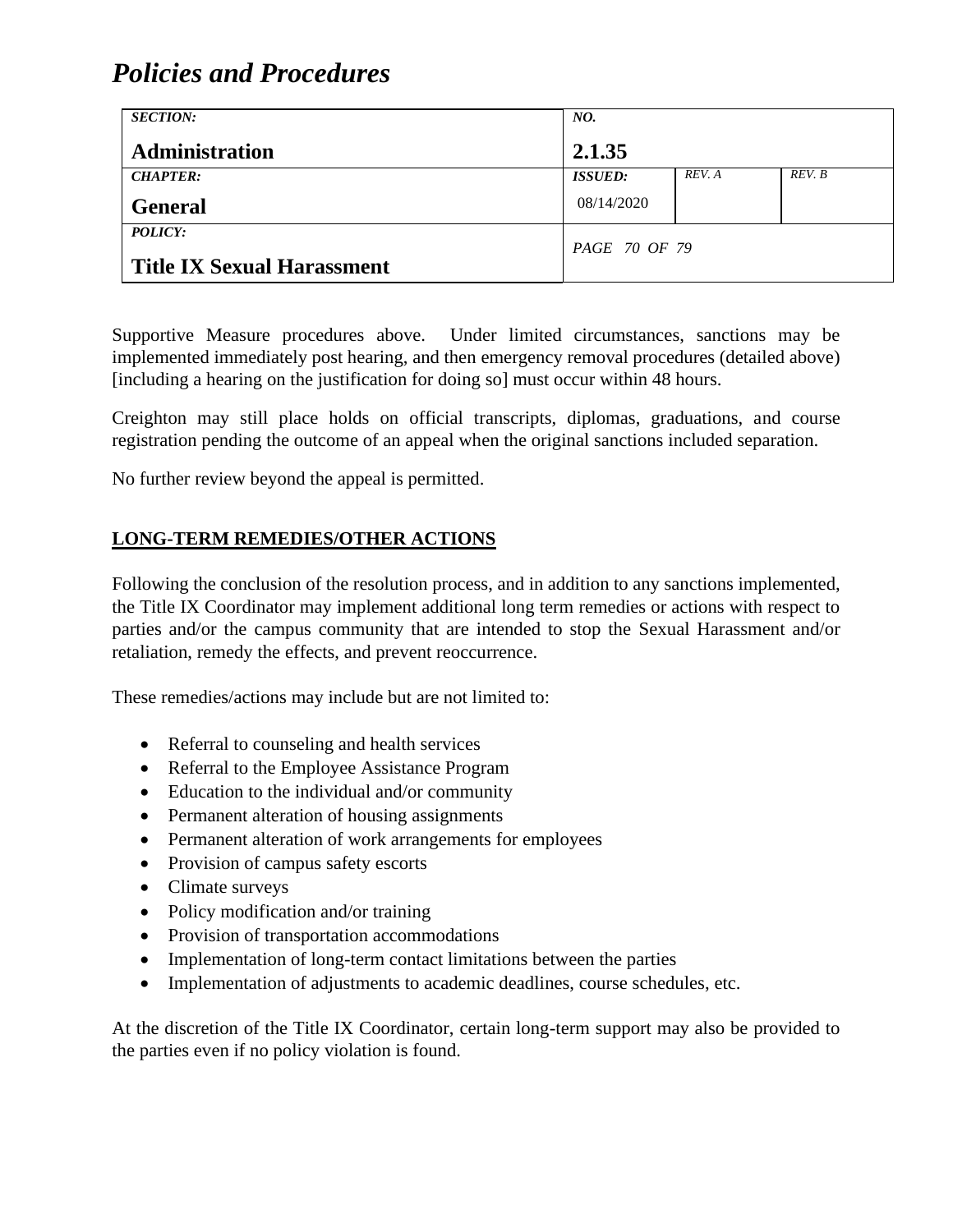| <b>SECTION:</b>                                     | NO.            |        |        |
|-----------------------------------------------------|----------------|--------|--------|
| Administration                                      | 2.1.35         |        |        |
| <b>CHAPTER:</b>                                     | <b>ISSUED:</b> | REV. A | REV. B |
| <b>General</b>                                      | 08/14/2020     |        |        |
| <b>POLICY:</b><br><b>Title IX Sexual Harassment</b> | PAGE 71 OF 79  |        |        |

When no policy violation is found, the Title IX Coordinator will address any remedies owed by the University to the Respondent to ensure there is no effective denial of educational access

The University will maintain the privacy of any long-term remedies/actions/measures, provided privacy does not impair the University's ability to provide these services.

### **FAILURE TO COMPLY WITH SANCTIONS, REMEDIES, AND/OR RESPONSIVE ACTIONS**

All Respondents are expected to comply with the assigned sanctions, responsive actions, informal resolutions, and/or corrective actions within the timeframe specified by the final Decisionmaker(s) including the Appeal Officer or Informal Process Facilitator.

Failure to abide by the sanction(s)/action(s) imposed by the date specified, whether by refusal, neglect, or any other reason, may result in additional sanction(s)/action(s), including suspension, expulsion, and/or termination from the University and may be noted on a student's official transcript.

A suspension will only be lifted when compliance is achieved to the satisfaction of the Title IX Coordinator.

#### **RECORDKEEPING**

The University will retain those records specified in 34 C.F.R. § 106.45(b)(10) for a period of seven years after which point in time they may be destroyed, or continue to be retained, in the University's sole discretion. The records specified in 34 C.F.R. § 106.45(b)(10) will be made available for inspection, and/or published, to the extent required by 34 C.F.R. § 106.45(b)(10) and consistent with any other applicable federal or state law, including FERPA.

### **DISABILITY ACCOMODATIONS IN THE RESOLUTION PROCESS**

Creighton is committed to providing reasonable accommodations and support to qualified students, employees, or others with disabilities to ensure equal access to the University's resolution process.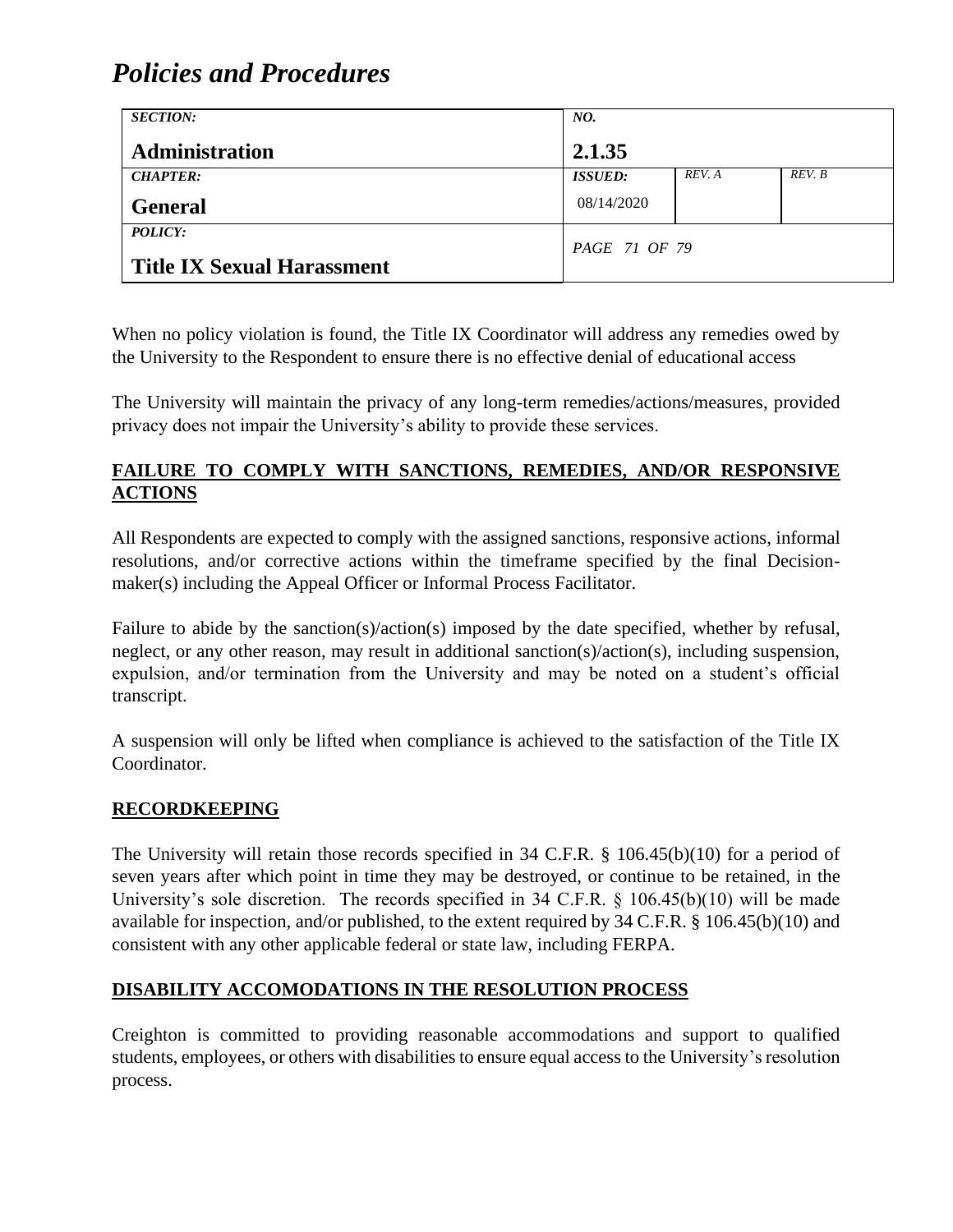| <b>SECTION:</b>                   | NO.            |        |        |
|-----------------------------------|----------------|--------|--------|
| <b>Administration</b>             | 2.1.35         |        |        |
| <b>CHAPTER:</b>                   | <b>ISSUED:</b> | REV. A | REV. B |
| <b>General</b>                    | 08/14/2020     |        |        |
| POLICY:                           | PAGE 72 OF 79  |        |        |
| <b>Title IX Sexual Harassment</b> |                |        |        |

Anyone needing such accommodations or support should contact the Director of Disability Services (for students) or Human Resources (for faculty, staff, and non-Creighton affiliates), who will review the request and, in consultation with the person requesting accommodation and the Title IX Coordinator, determine which accommodations are appropriate and necessary for full participation in the process.

### **REVISION OF THIS POLICY AND PROCEDURES**

The Policy and Procedures supersede any previous policies addressing harassment, sexual misconduct, discrimination, and/or retaliation and will be reviewed and updated (as needed) annually by the Title IX Coordinator. The University reserves the right to make changes to this document as necessary. As soon as any modifications to this Policy and Procedures are posted on the OEI website, they take effect.

During the resolution process, the Title IX Coordinator may make minor modifications to the procedures set forth in this Policy and Procedures that do not materially jeopardize the fairness owed to any party, such as to accommodate summer schedules. The Title IX Coordinator may also vary procedures materially with notice (on the University website with appropriate effective date identified) upon determining that changes to law or regulation require policy or procedural alterations not reflected in this policy.

In the event that any applicable laws, regulations, or court decisions change in a manner that impacts this Policy and Procedures, then this document will be construed to comply with the most recent laws, regulations, rules, and judicial authority.

Because allegations of violations of this policy can sometimes raise challenging or novel issues, the University reserves the discretion to take reasonable actions to address those issues in a manner compliant with applicable laws and regulations and consistent with the spirit of this policy, and which preserves fairness for both parties and maintains the integrity of the investigation and resolution processes.

This document does not create legally enforceable protections beyond the protection of the background state and federal laws which frame such policies and codes, generally.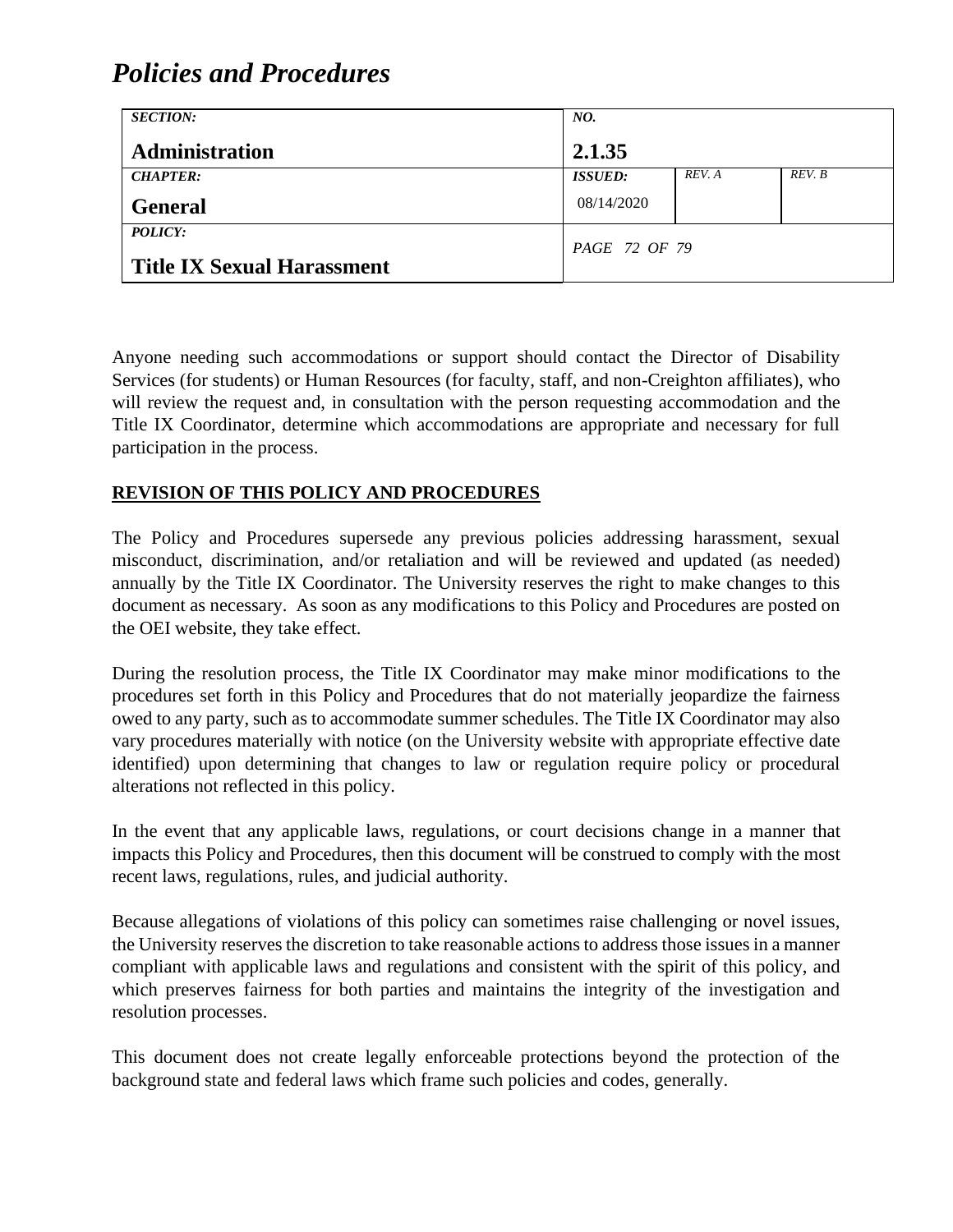| <b>SECTION:</b>                   | NO.                  |        |        |
|-----------------------------------|----------------------|--------|--------|
| <b>Administration</b>             | 2.1.35               |        |        |
| <b>CHAPTER:</b>                   | <b>ISSUED:</b>       | REV. A | REV. B |
| <b>General</b>                    | 08/14/2020           |        |        |
| POLICY:                           | <i>PAGE 73 OF 79</i> |        |        |
| <b>Title IX Sexual Harassment</b> |                      |        |        |

Creighton University reserves the right to modify, amend, or terminate this policy at any time.

## **FEDERAL TIMELY WARNING OBLIGATIONS (Clery Reporting)**

Parties reporting sexual assault, domestic violence, dating violence, and/or stalking should be aware that under the Clery Act, Creighton must issue timely warnings for incidents reported to them that pose a serious or continuing threat of bodily harm or danger to members of the campus community.

In the event that Creighton must issue a timely warning with respect to any such incident, Creighton will ensure that a Complainant's name and other identifying information is not disclosed, while still providing enough information for community members to make safety decisions in light of the potential danger.

#### **INDEPENDENCE AND CONFLICT OF INTEREST**

The Title IX Coordinator manages the Title IX Team and acts with independence and authority, free from bias and conflicts of interest. The Title IX Coordinator oversees resolutions under this policy and these procedures. All members of the Title IX Team will be free of any material conflicts of interest or material bias. The members of the Title IX Team are vetted and trained to ensure they are not biased for or against any party in a specific case, or for or against Complainants and/or Respondents, generally.

Any party who believes that the Title IX Coordinator or any member of the Title IX Team has a material conflict of interest or material bias must raise the concern promptly so that the University may evaluate the concern and find a substitute, if appropriate. The failure of a party to timely raise a concern of a conflict of interest or bias may result in a waiver of the issue for purposes of any appeal specified in the section above, or otherwise.

To raise any concern involving bias or conflict of interest by the Title IX Coordinator, contact the Office of the General Counsel. Concerns of bias or potential conflict of interest by any other Title IX Team Member should be raised with the Title IX Coordinator.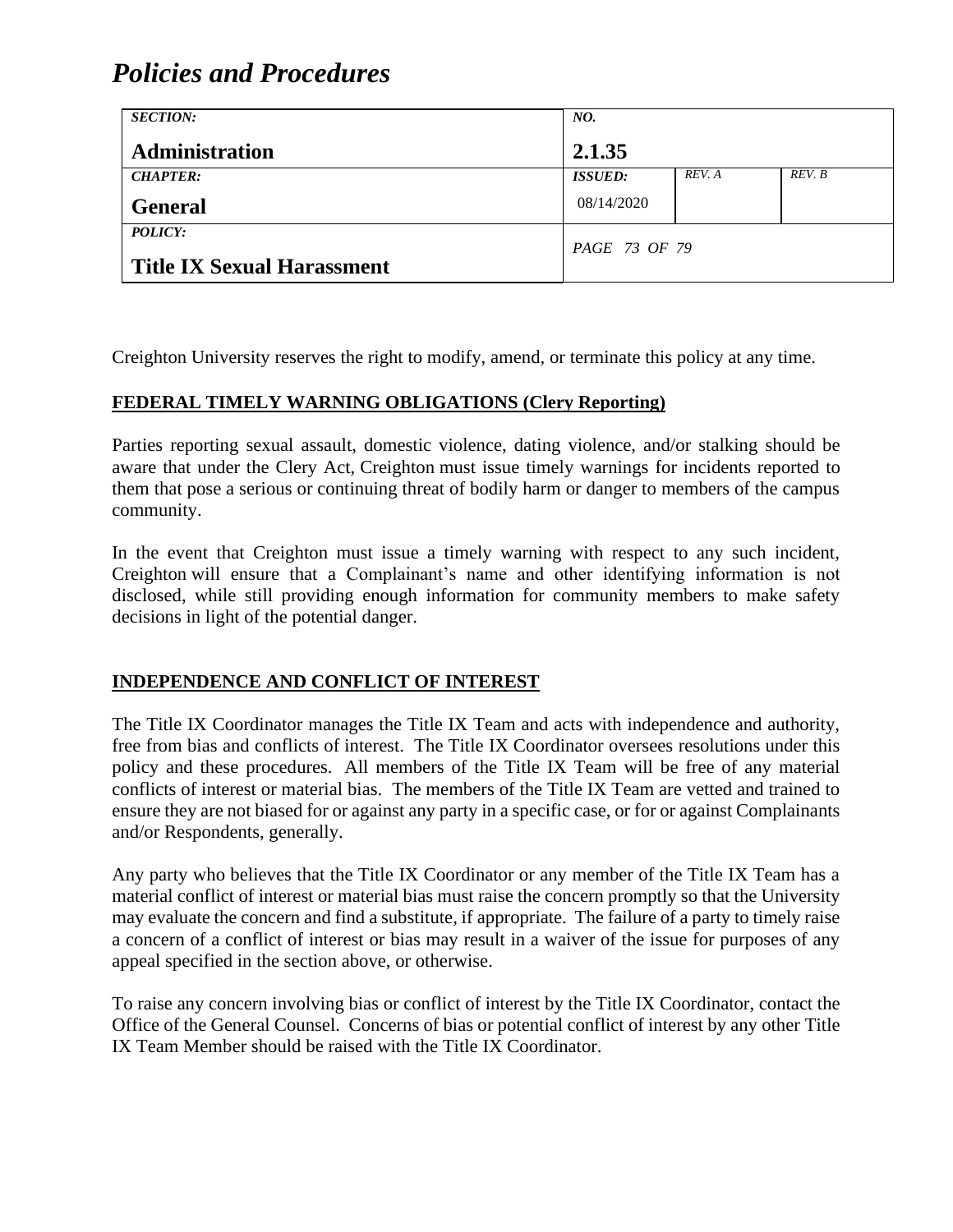| <b>SECTION:</b>                   | NO.            |        |        |
|-----------------------------------|----------------|--------|--------|
| <b>Administration</b>             | 2.1.35         |        |        |
| <b>CHAPTER:</b>                   | <b>ISSUED:</b> | REV. A | REV. B |
| <b>General</b>                    | 08/14/2020     |        |        |
| POLICY:                           |                |        |        |
| <b>Title IX Sexual Harassment</b> | PAGE 74 OF 79  |        |        |

Reports of misconduct or discrimination committed by the Title IX Coordinator should be reported to the Office of the General Counsel or designee. Reports of misconduct or discrimination committed by any other Title IX Team member should be reported to the Title IX Coordinator.

### **SIGNATURES AND FORMS OF CONSENT**

For purposes of this policy, either a physical signature or digital signature will be sufficient to satisfy any obligation that a document be signed. Where this policy provides that written consent must be provided, consent in either physical or electronic form, containing a physical or digital signature, as the case may be, will suffice.

### **DEADLINES, TIME, NOTICES, AND METHOD OF TRANSMITTAL**

Where this policy specifies a period of days by which some act must be performed, the following method of calculation applies:

- Exclude the day of the event that triggers the period;
- Count every day, including intermediate Saturdays, Sundays, and legal holidays recognized by the federal government;
- Include the last day of the period until 5:00 p.m. central time, but if the last day is a Saturday, Sunday, or legal holiday recognized by the federal government, the period continues to run until 5:00 p.m. central time on the next day that is not a Saturday, Sunday, or legal holiday recognized by the federal government.

All deadlines and other time periods specified in this policy are subject to modification by the University where, in the University's sole discretion, good cause exists. Good cause may include, but is not limited to, the unavailability of parties or witnesses; the complexities of a given case; extended holidays or closures; sickness of the investigator, adjudicator, or the parties; the need to consult with the University's legal counsel; unforeseen weather events; and the like.

Any party who wishes to seek an extension of any deadline or other time period may do so by filing a request with the investigator, hearing officer, administrative officer, appeal officer, or Title IX Coordinator, as the case may be, depending on the phase of the process. Such request must state the extension sought and explain what good cause exists for the requested extension. The University officer resolving the request for extension may, but is not required to, give the other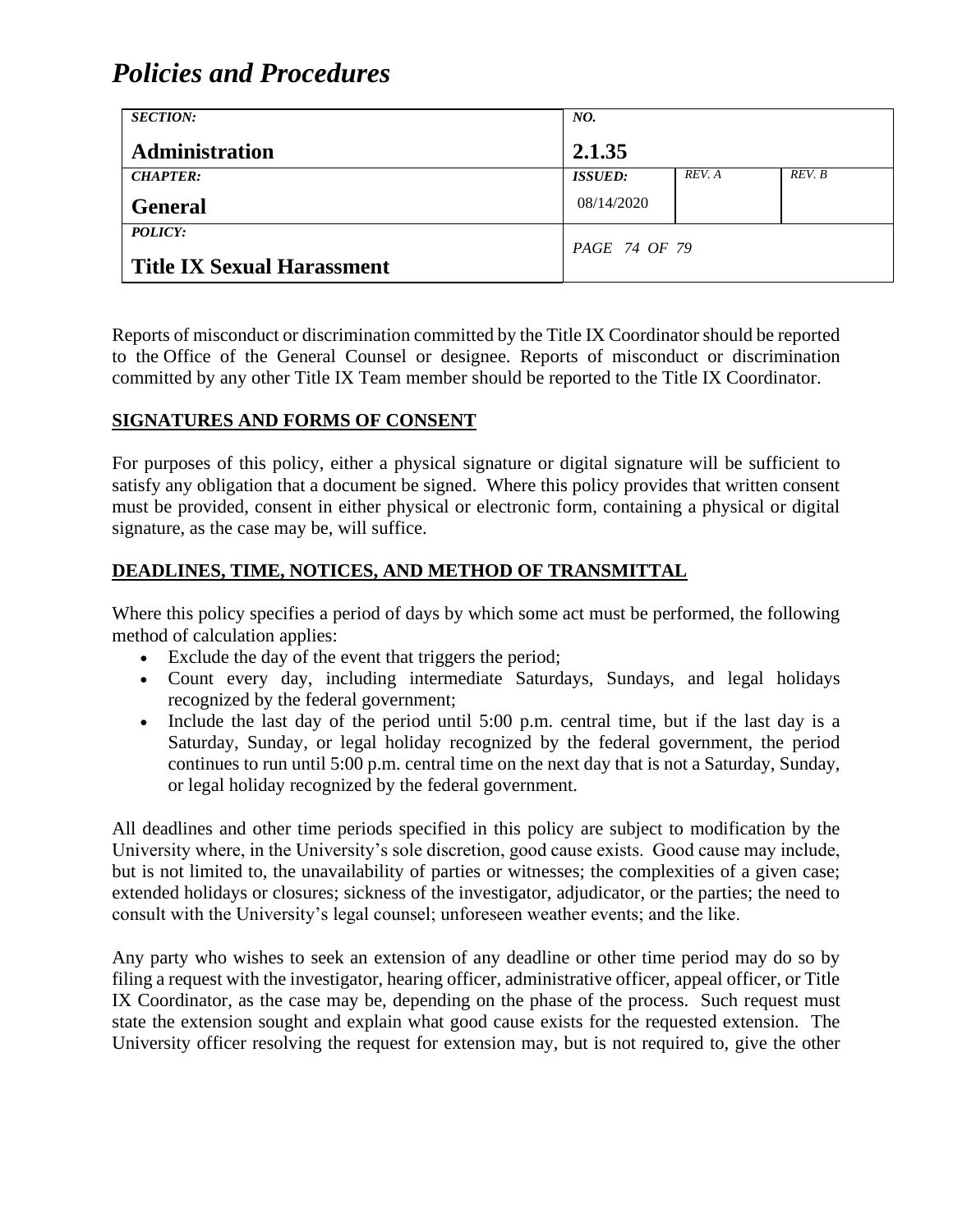| <b>SECTION:</b>                   | NO.                   |        |        |
|-----------------------------------|-----------------------|--------|--------|
| <b>Administration</b>             | 2.1.35                |        |        |
| <b>CHAPTER:</b>                   | <i><b>ISSUED:</b></i> | REV. A | REV. B |
| <b>General</b>                    | 08/14/2020            |        |        |
| <b>POLICY:</b>                    | PAGE 75 OF 79         |        |        |
| <b>Title IX Sexual Harassment</b> |                       |        |        |

party an opportunity to object. Whether to grant such a requested extension will be in the sole discretion of the University.

The parties will be provided written notice of the modification of any deadline or time period specified in this policy, along with the reasons for the modification.

Where this policy refers to notice being given to parties "simultaneously," notice will be deemed simultaneous if it is provided in relative proximity on the same day. It is not necessary that notice be provided at exactly the same hour and minute.

Unless otherwise specified in this policy, the default method of transmission for all notices, reports, responses, and other forms of communication specified in this policy will be email using University email addresses.

A party is deemed to have received notice upon transmittal of an email to their University email address. In the event notice is provided by mail, a party will be deemed to have received notice three (3) days after the notice in question is postmarked.

Any notice inviting or requiring a party or witness to attend a meeting, interview, or hearing will be provided with sufficient time for the party to prepare for the meeting, interview, or hearing as the case may be, and will include relevant details such as the date, time, location, purpose, and participants. Unless a specific number of days is specified elsewhere in this policy, the sufficient time to be provided will be determined in the sole discretion of the University, considering all the facts and circumstances, including, but not limited to, the nature of the meeting, interview, or hearing; the nature and complexity of the allegations at issue; the schedules of relevant University officials; approaching holidays or closures; and the number and length of extensions already granted.

## **OUTSIDE APPOINTMENTS, DUAL APPOINTMENTS, AND DELEGATIONS**

The University retains discretion to retain and appoint suitably qualified persons who are not University employees to fulfill any function of the University under this policy, including, but not limited to, the investigator, hearing officer, administrative officer, informal resolution officer, and/or appeals officer.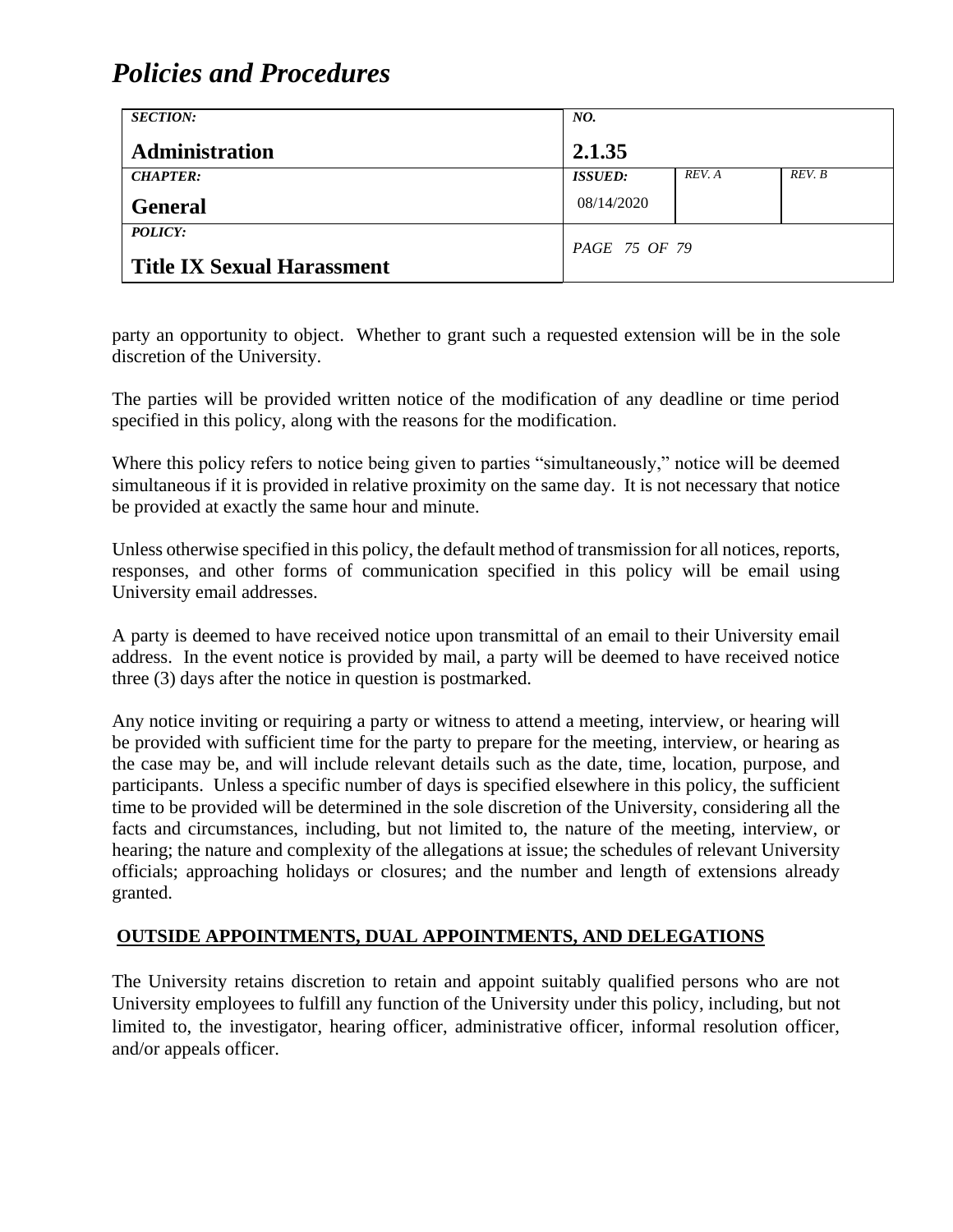| <b>SECTION:</b>                   | NO.            |        |        |
|-----------------------------------|----------------|--------|--------|
| <b>Administration</b>             | 2.1.35         |        |        |
| <b>CHAPTER:</b>                   | <b>ISSUED:</b> | REV. A | REV. B |
| <b>General</b>                    | 08/14/2020     |        |        |
| <b>POLICY:</b>                    |                |        |        |
| <b>Title IX Sexual Harassment</b> | PAGE 76 OF 79  |        |        |

The University also retains discretion to appoint two or more persons to jointly fulfill the role of investigator, hearing officer, administrative officer, informal resolution officer, and/or appeals officer.

The functions assigned to a given University official under this policy, including but not limited to the functions assigned to the Title IX Coordinator, investigator, hearing officer, administrative officer, informal resolution officer, and appeals officer, may, in the University's discretion, be delegated by such University official to any suitably qualified individual and such delegation may be recalled by the University at any time.

### **OBJECTIONS GENERALLY**

Parties are expected to raise any objections, concerns, or complaints about the investigation, adjudication, and appeals process in a prompt and timely manner so that the University may evaluate the matter and address it, if appropriate.

#### **FREEDOM OF EXPRESSION AND ACADEMIC FREEDOM**

Creighton University is committed to the principles of free expression and academic freedom. As a Jesuit University, Creighton is also committed to creating and maintaining an environment that is safe, healthy, and free of harassment and discrimination for all members of the campus community. Creighton affirms that these two legitimate interests can coexist. Creighton will construe and apply this policy consistent with the principles of academic freedom specified in the Faculty Handbook. In no case will a Respondent be found to have committed Sexual Harassment based on expressive conduct that is protected by the principles of academic freedom specified in the Faculty Handbook.

## **RELATIONSHIP WITH CRIMINAL PROCESS**

This policy sets forth the University's processes for responding to reports and Formal Complaints of Sexual Harassment. The University's processes are separate, distinct, and independent of any criminal processes. While the University may temporarily delay its processes under this policy to avoid interfering with law enforcement efforts if requested by law enforcement, the University will otherwise apply this policy and its processes without regard to the status or outcome of any criminal process.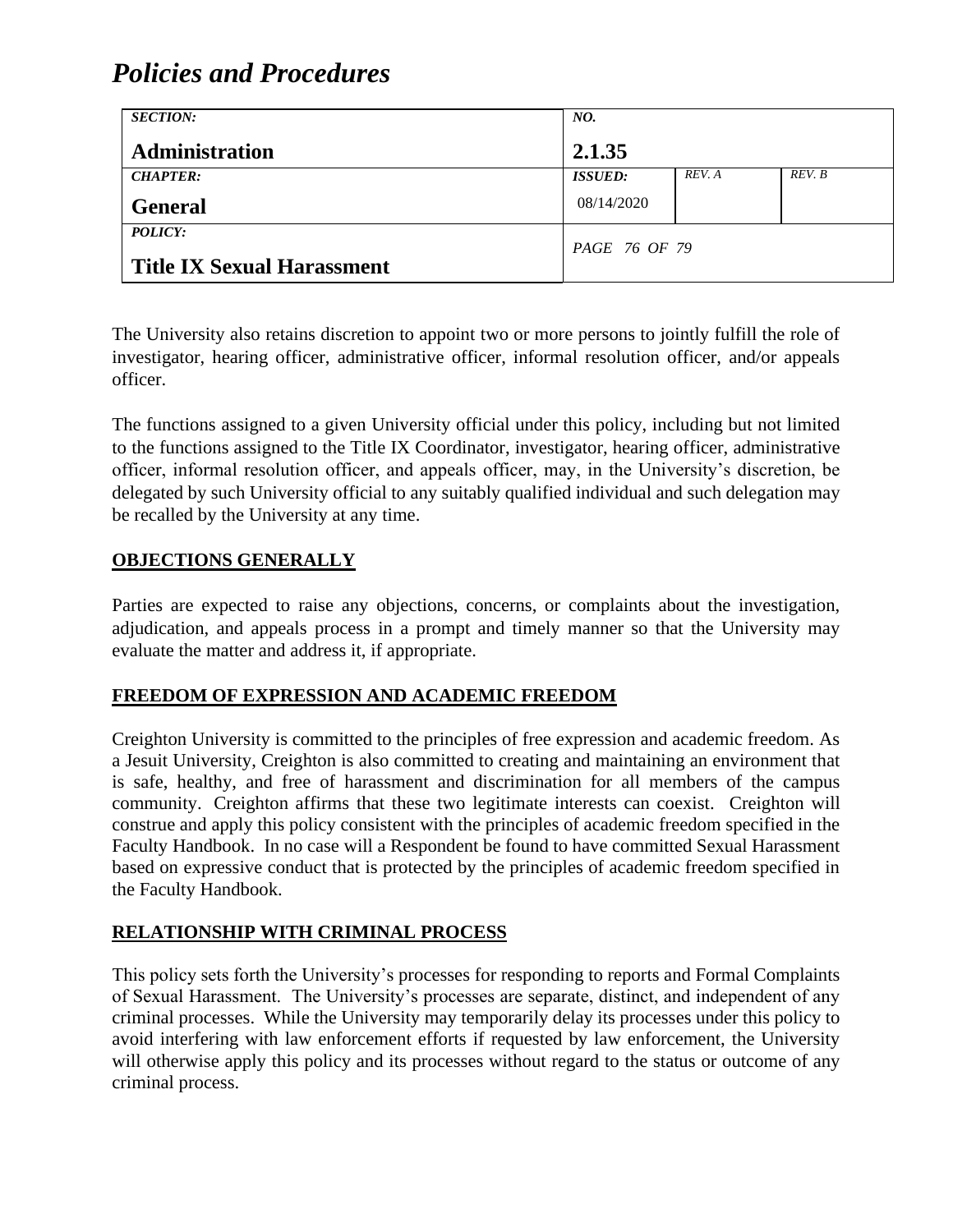| <b>SECTION:</b>                   | NO.            |        |        |
|-----------------------------------|----------------|--------|--------|
| <b>Administration</b>             | 2.1.35         |        |        |
| <b>CHAPTER:</b>                   | <b>ISSUED:</b> | REV. A | REV. B |
| <b>General</b>                    | 08/14/2020     |        |        |
| POLICY:                           | PAGE 77 OF 79  |        |        |
| <b>Title IX Sexual Harassment</b> |                |        |        |

#### **RECORDINGS**

Wherever this policy specifies that an audio or video recording will be made, the recording will be made only by the University and is considered property of the University, subject to any right of access that a party may have under this policy, FERPA, and other applicable federal, state, or local laws. Only the University is permitted to make audio or video recordings under this policy. The surreptitious recording of any meeting, interview, hearing, or other interaction contemplated under this policy is strictly prohibited. Any party who wishes to transcribe a hearing by use of a transcriptionist must seek pre-approval from the hearing officer.

#### **EDUCATION**

The University will broadly disseminate this policy and distribute a list of resources available to respond to concerns of harassment, discrimination, sexual and/or relationship misconduct based on race, color, religion, sex, marital status, national origin, age, disability, citizenship, sexual orientation, gender identity, gender expression, veteran status, and any other groups protected by federal, state or local statutes. Additionally, the VIP Center will develop and present appropriate educational programs for students, faculty, and staff. The University strives to ensure that such programming is developed to be culturally relevant; inclusive of diverse communities and identities; sustainable; responsive to community needs; is informed by research or assessed for value, effectiveness, or outcome; and considers environmental risk and protective factors as they occur on the individual, relationship, institutional, community, and societal levels.

**Prevention and Awareness Programs.** The University offers ongoing prevention and awareness programming for the campus community. These programs focus on risk reduction, utilizing strategies that can decrease the likelihood that an incident of sexual and/or relationship misconduct can occur, and generally fall into two categories:

- Awareness programs and campaigns:
- Active and passive programs that aim to educate the campus community on warning signs of Sexual Harassment, including sexual assault, dating violence, domestic violence and stalking. These programs are offered throughout the academic year.
- Primary prevention programs: Educational programs that have a goal of preventing incidents of Sexual Harassment from occurring. This includes bystander intervention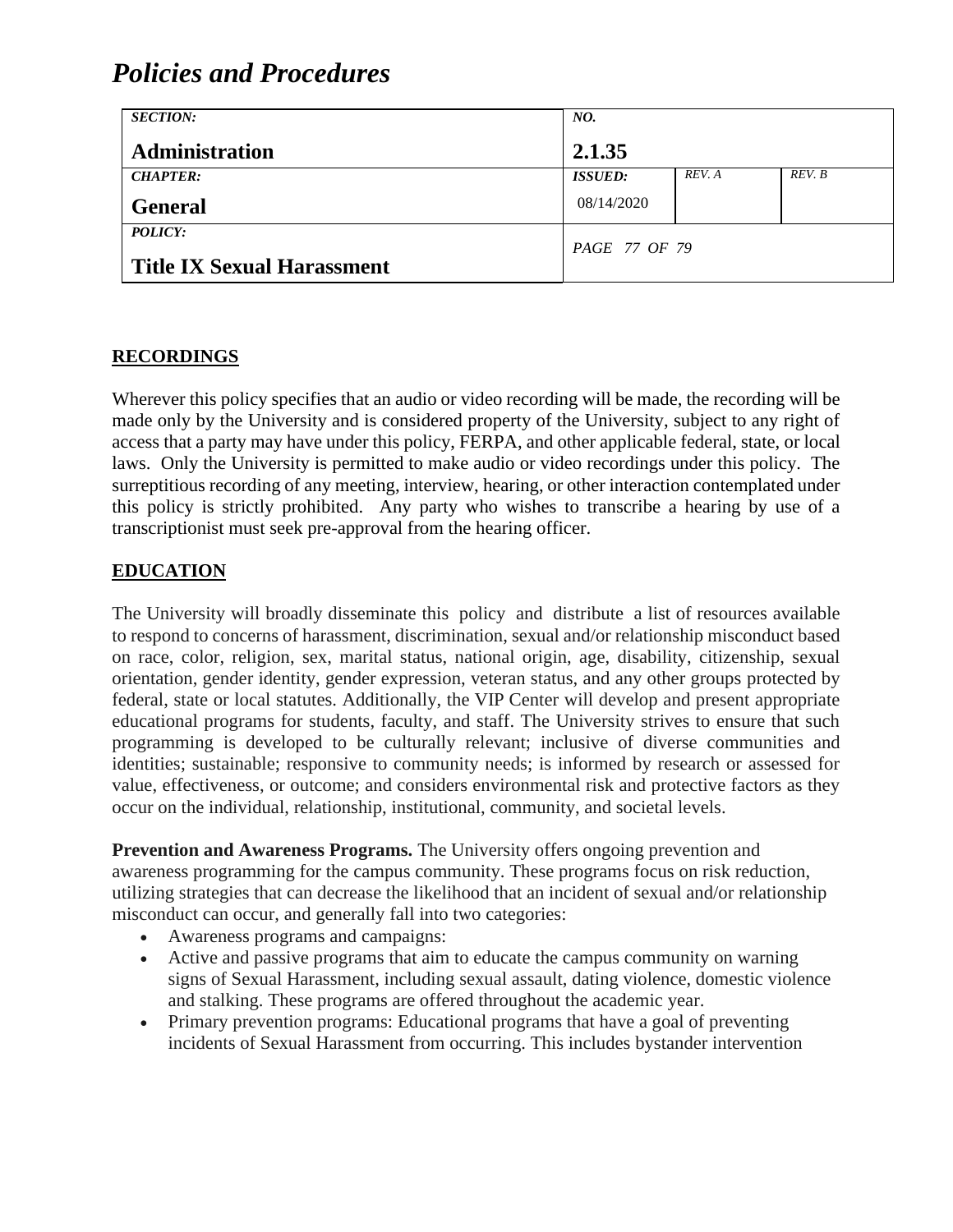| <b>SECTION:</b>                                     | NO.            |        |        |
|-----------------------------------------------------|----------------|--------|--------|
| <b>Administration</b>                               | 2.1.35         |        |        |
| <b>CHAPTER:</b>                                     | <b>ISSUED:</b> | REV. A | REV. B |
| <b>General</b>                                      | 08/14/2020     |        |        |
| <b>POLICY:</b><br><b>Title IX Sexual Harassment</b> | PAGE 78 OF 79  |        |        |

programming intended to reduce incidents of interpersonal violence through action on the part of someone who witnesses or has knowledge of these incidents.

### **TRAINING**

The University will ensure that University officials acting under this policy, including but not limited to the Title IX Coordinator, investigators, hearing officers, administrative officers, informal resolution facilitators, University provided advisors, and appeals officers receive training in compliance with 34 C.F.R. § 106.45(b)(1)(iii) and any other applicable federal or state law.

#### **DEFINITIONS**

Words used in this policy will have those meanings defined herein and if not defined herein will be construed according to their plain and ordinary meaning.

### **OTHER FORMS OF DISCRIMINATION**

This policy applies only to Sexual Harassment. Complaints of other forms of sex discrimination are governed by the University's Non-Discrimination Policy.

#### **DISCRETION IN APPLICATION**

The University retains discretion to interpret and apply this policy in a manner that is not clearly unreasonable, even if the University's interpretation or application differs from the interpretation of the parties.

Despite the University's reasonable efforts to anticipate all eventualities in drafting this policy, it is possible unanticipated or extraordinary circumstances may not be specifically or reasonably addressed by the express policy language, in which case the University retains discretion to respond to the unanticipated or extraordinary circumstance in a way that is not clearly unreasonable.

The provisions of this policy and the Hearing Procedures referenced in "Hearing " are not contractual in nature, whether in their own right, or as part of any other express or implied contract.